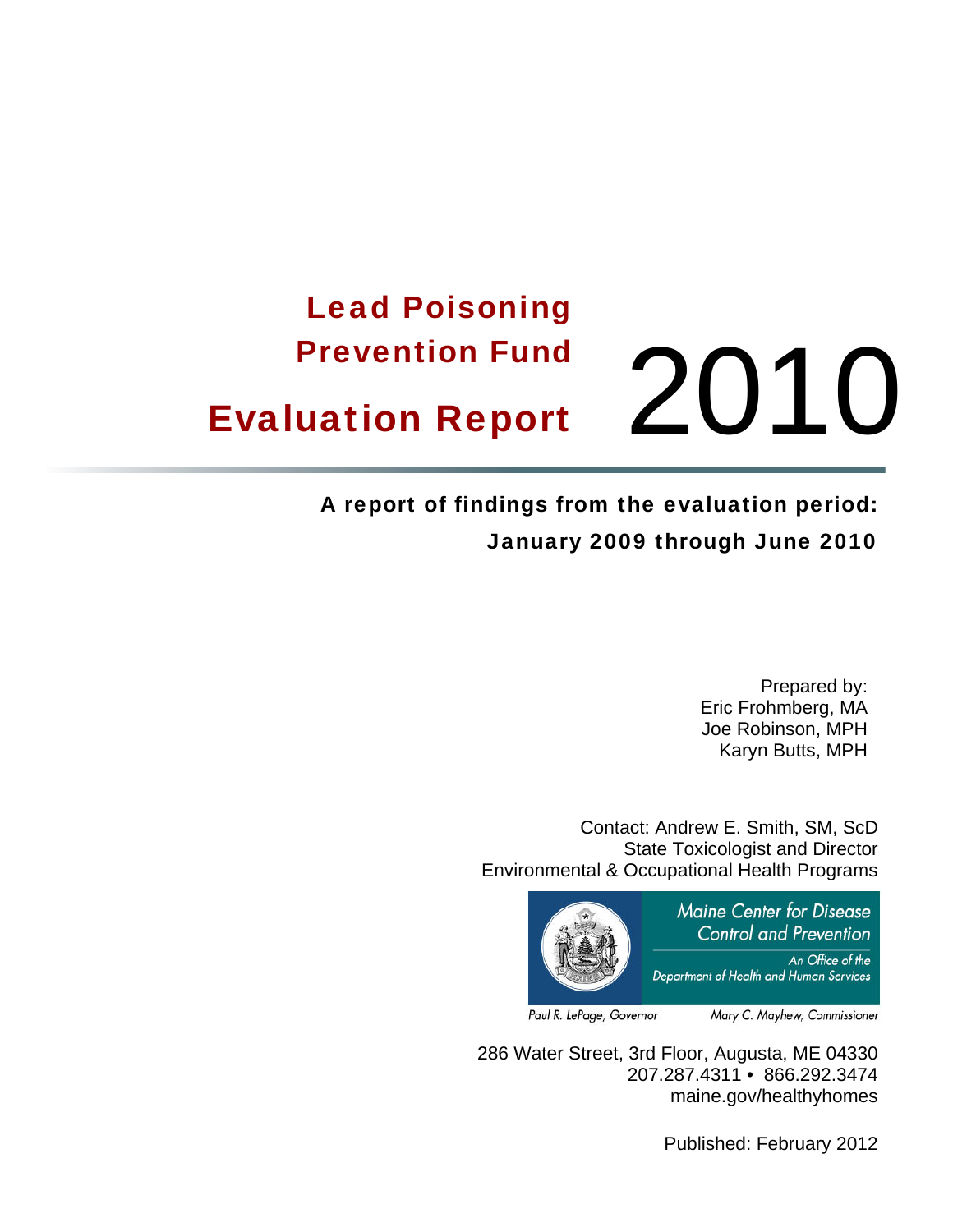## Table of Contents

#### **[Appendices](#page-89-0)**

The Department of Health and Human Services (DHHS) does not discriminate on the basis of disability, race, color, creed, gender, age, sexual orientation, or national origin, in admission to, access to or operation of its programs, services, activities or its hiring or employment practices. This notice is provided as required by Title II of the Americans with Disabilities Act of 1990 and in accordance with the Civil Rights Acts of 1964 as amended, Section 504 of the Rehabilitation Act of 1973 as amended, the Age Discrimination Act of 1975, Title IX of the Education Amendments of 1972 and the Maine Human Rights Act. Questions, concerns, complaints, or requests for additional information regarding civil rights may be forwarded to the DHHS' ADA Compliance/EEO Coordinator, State House Station #11, Augusta, Maine 04333, 207-287-4289 (V) or 207- 287 3488 (V), TTY: 800-606-0215. Individuals who need auxiliary aids for effective communication in programs and services of DHHS are invited to make their needs and preferences known to the ADA Compliance/EEO Coordinator. This notice is available in alternate formats, upon request.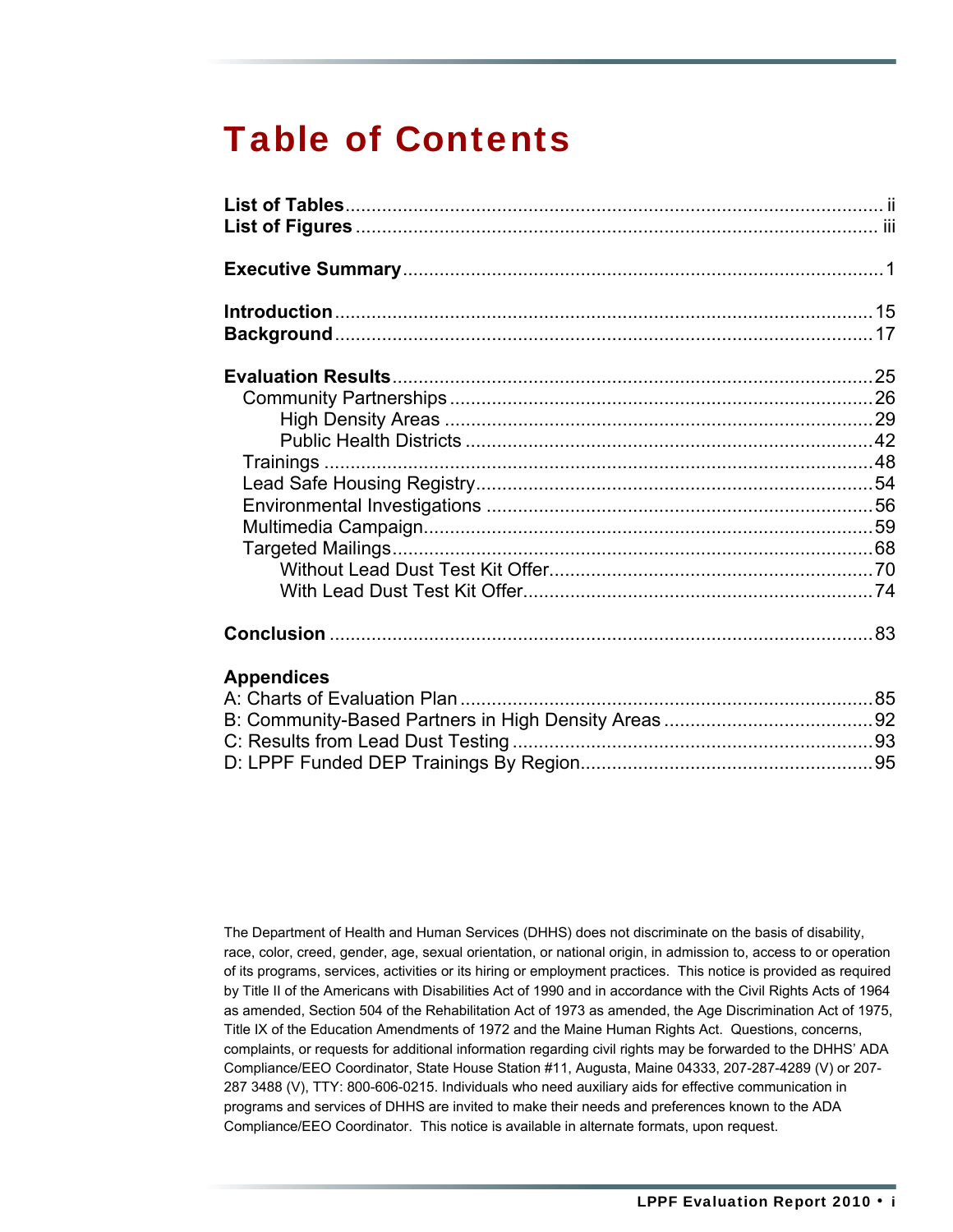## <span id="page-2-0"></span>List of Tables

| Table 1 | LPPF funding categories for HMPs in Western Public Health District               | 27  |
|---------|----------------------------------------------------------------------------------|-----|
| Table 2 | Number of HDA landlords trained in RRP classes supported by LPPF                 | 34  |
| Table 3 | Titles and approximate number of participants for each webinar offered by LPPF   | 43  |
|         | for Community Partners                                                           |     |
| Table 4 | Description of trainings and target audiences                                    | 48. |
| Table 5 | Types, titles and total number of materials distributed                          | 61  |
| Table 6 | Number of requests for each tipsheet offered to parents through direct mailing   | 71  |
|         | without offer for free home lead dust test                                       |     |
| Table 7 | Number of requests for each tipsheet offered to parents through direct mailing   | 76  |
|         | with offer for free home lead dust test                                          |     |
| Table 8 | Geographic distribution by public health district and county of requests for and | 77  |
|         | results from LDT kits                                                            |     |
| Table 9 | Results from lead dust testing                                                   | 93  |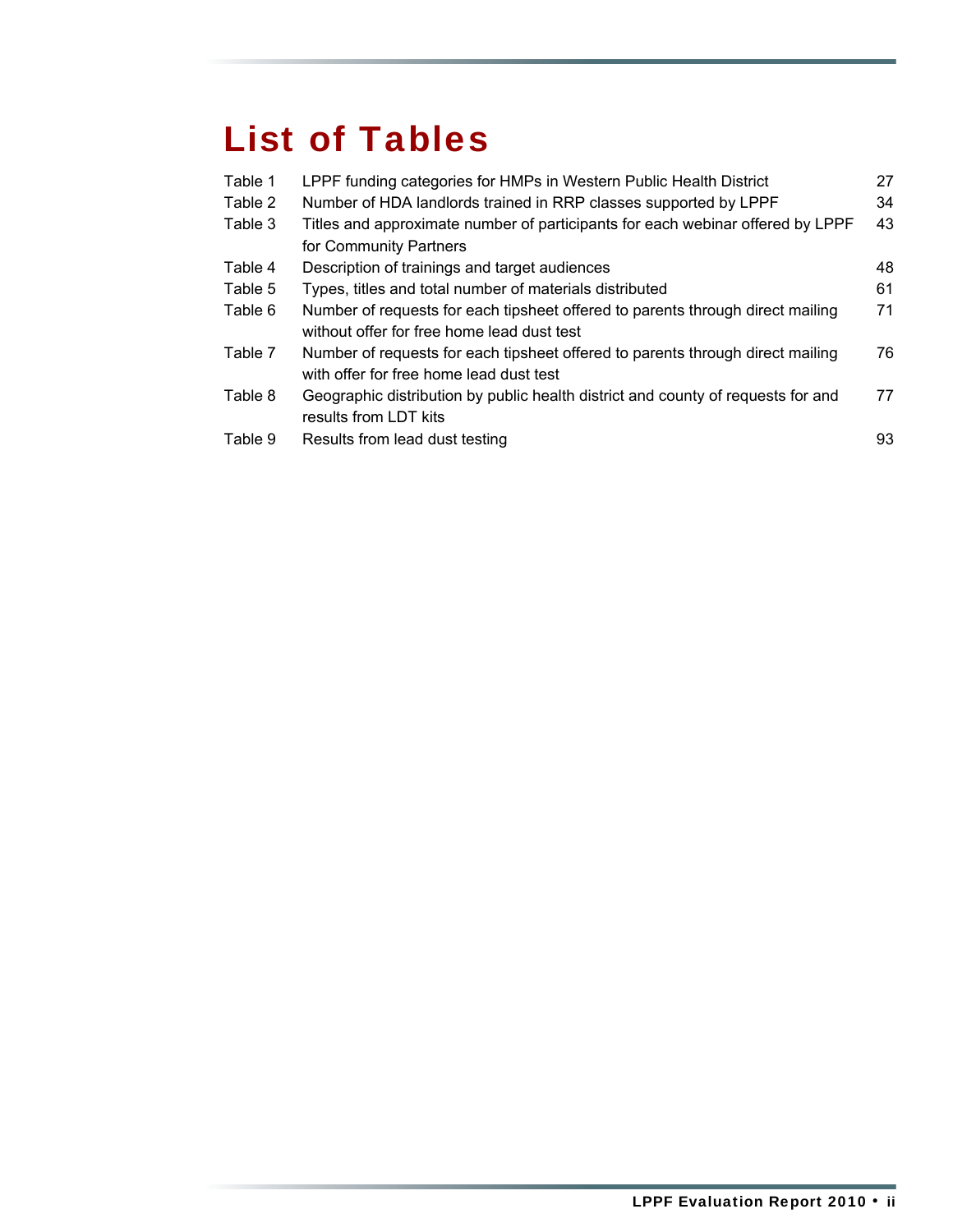## <span id="page-3-0"></span>List of Figures

| Figure 1  | <b>LPPF Timeline</b>                                                                                                       | 17 |
|-----------|----------------------------------------------------------------------------------------------------------------------------|----|
| Figure 2  | Lead Poisoning Prevention Fund, agencies, activities and audiences                                                         | 19 |
| Figure 3  | How funds are allocated among LPPF activities by percentage                                                                | 21 |
| Figure 4  | Number of newly identified children under 6 years of age with an elevated blood                                            | 22 |
|           | lead level, by year for the period 2003-2009                                                                               |    |
| Figure 5  | Percentage of children with a blood lead screening test by age group, 2003 to<br>2007                                      | 23 |
| Figure 6  | Activities, evaluation measures and outcomes for HDA landlord outreach                                                     | 30 |
| Figure 7  | Number of rental units tested for lead dust (pass/fail) by high density area in<br>FY2010                                  | 33 |
| Figure 8  | Map of lead dust testing and census blocks where lead poisonings have<br>occurred in Lewiston/Auburn                       | 37 |
| Figure 9  | Evaluation results and recommendations for HDA Landlord Outreach                                                           | 38 |
| Figure 10 | Activities, evaluation measures and outcomes for HDA Tenant Outreach                                                       | 39 |
| Figure 11 | Evaluation results and recommendations for HDA Tenant Outreach                                                             | 41 |
| Figure 12 | Activities, evaluation measures and outcomes for PHDs                                                                      | 42 |
| Figure 13 | Evaluation results and recommendations for PHDs                                                                            | 47 |
| Figure 14 | Activities, evaluation measures and outcomes for Trainings                                                                 | 49 |
| Figure 15 | Number of units (<20) per trained landlord                                                                                 | 50 |
| Figure 16 | Evaluation results and recommendations for Trainings                                                                       | 53 |
| Figure 17 | Activities, evaluation measures and outcomes for LSHR                                                                      | 54 |
| Figure 18 | Evaluation results and recommendations for LSHR                                                                            | 55 |
| Figure 19 | Activities, evaluation measures and outcomes for Environmental Investigations                                              | 57 |
| Figure 20 | Evaluation results and recommendations for Environmental Investigations                                                    | 58 |
| Figure 21 | Activities, evaluation measures and outcomes for Statewide Multimedia<br>Campaign                                          | 60 |
| Figure 22 | Hardware store poster showing placement of brochure display in lower left                                                  | 63 |
| Figure 23 | Evaluation results and recommendations for Multimedia Campaign                                                             | 67 |
| Figure 24 | Front covers of mailers. Left without test kit offer; mailer with offer on right                                           | 68 |
| Figure 25 | Activities, evaluation measures and outcomes for Targeted Mailing without offer<br>for a free lead dust test kit           | 71 |
| Figure 26 | Reply card for targeted mailing without offer for free lead dust kit                                                       | 72 |
| Figure 27 | Evaluation results and recommendations for Targeted Mailing without offer for<br>free lead dust test kit                   | 73 |
| Figure 28 | Activities, evaluation measures and outcomes for Targeted Mailing with free<br>lead dust test                              | 75 |
| Figure 29 | Follow-up blood lead tests in children living in homes where lead dust hazards<br>were identified through the LPPF mailing | 78 |
| Figure 30 | Return rate increases after reminder postcards                                                                             | 80 |
| Figure 31 | Blood lead test results of those children tested                                                                           | 81 |
| Figure 32 | Evaluation results and recommendations for Targeted Mailing with Free LDT                                                  | 82 |
| Figure 33 | Lead dust test results, rental units, FY10                                                                                 | 94 |
| Figure 34 | LPPF funded DEP trainings by Public Health Districts                                                                       | 95 |
| Figure 35 | Number of RRP training vouchers by public health district FY2010                                                           | 96 |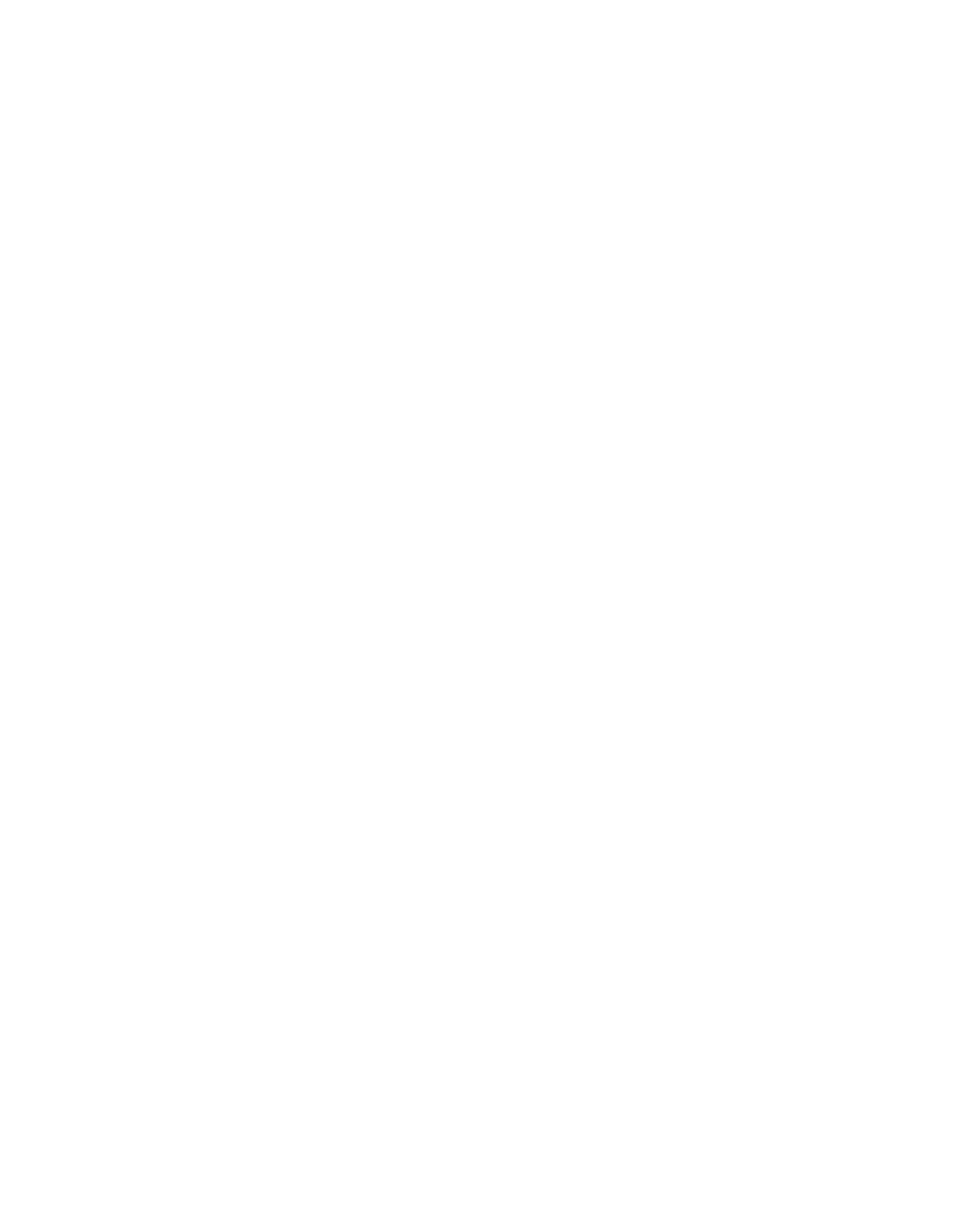## <span id="page-5-0"></span>Executive Summary

#### **Introduction**

The following report presents evaluation findings from activities supported by the Lead Poisoning Prevention Fund (LPPF) during the 18-month period between January 1, 2009, and June 30, 2010.

The evaluation results are for the eight areas of activity supported by the LPPF and aimed at eliminating lead poisoning in Maine. Results presented in this report are for the initial phases of LPPF-supported activities. Long-term health and behavior outcomes will be addressed in future evaluation reports as the required data and analyses become available.

#### **Background**

In 2005, the Maine Legislature established the Lead Poisoning Prevention Fund (22 MRSA c. 252 §1322-E) to provide resources to support educational, outreach and training programs to enable the public to identify lead hazards and take precautionary actions to prevent exposure to lead. Revenue for the LPPF is obtained from a \$0.25 per gallon fee imposed on manufacturers or wholesalers of paint sold in Maine. The LPPF is administered by the Healthy Homes and Lead Poisoning Prevention Program (HHLPPP) within the Maine Center for Disease Control and Prevention (CDC) of the

### **There's a first time for everything…**

The LPPF has created a fundamental shift in lead poisoning prevention in Maine. With the LPPF, we can act to identify and prevent potential lead hazards before any children are harmed through several new prevention initiatives. Following are some of the most significant "firsts" that occurred during the evaluation period covered in this report.

Because of the LPPF, for the first time in Maine:

- Communities throughout the state have resources for lead poisoning prevention activities.
- Prevention efforts are targeted in the areas with the highest burden of lead poisoning thanks to Maine's Environmental Public Health Tracking Network.
- Landlords are getting free lead dust testing for their rental units before any children are identified with lead poisoning.
- The state is conducting environmental lead investigations in other units in multi-family buildings where children have been identified with lead poisoning.
- All families with 1- and 2-year-olds receive lead poisoning prevention messages in their homes through direct mail.
- Partners and the public have a robust and centralized repository of educational material available online and through multiple distribution channels.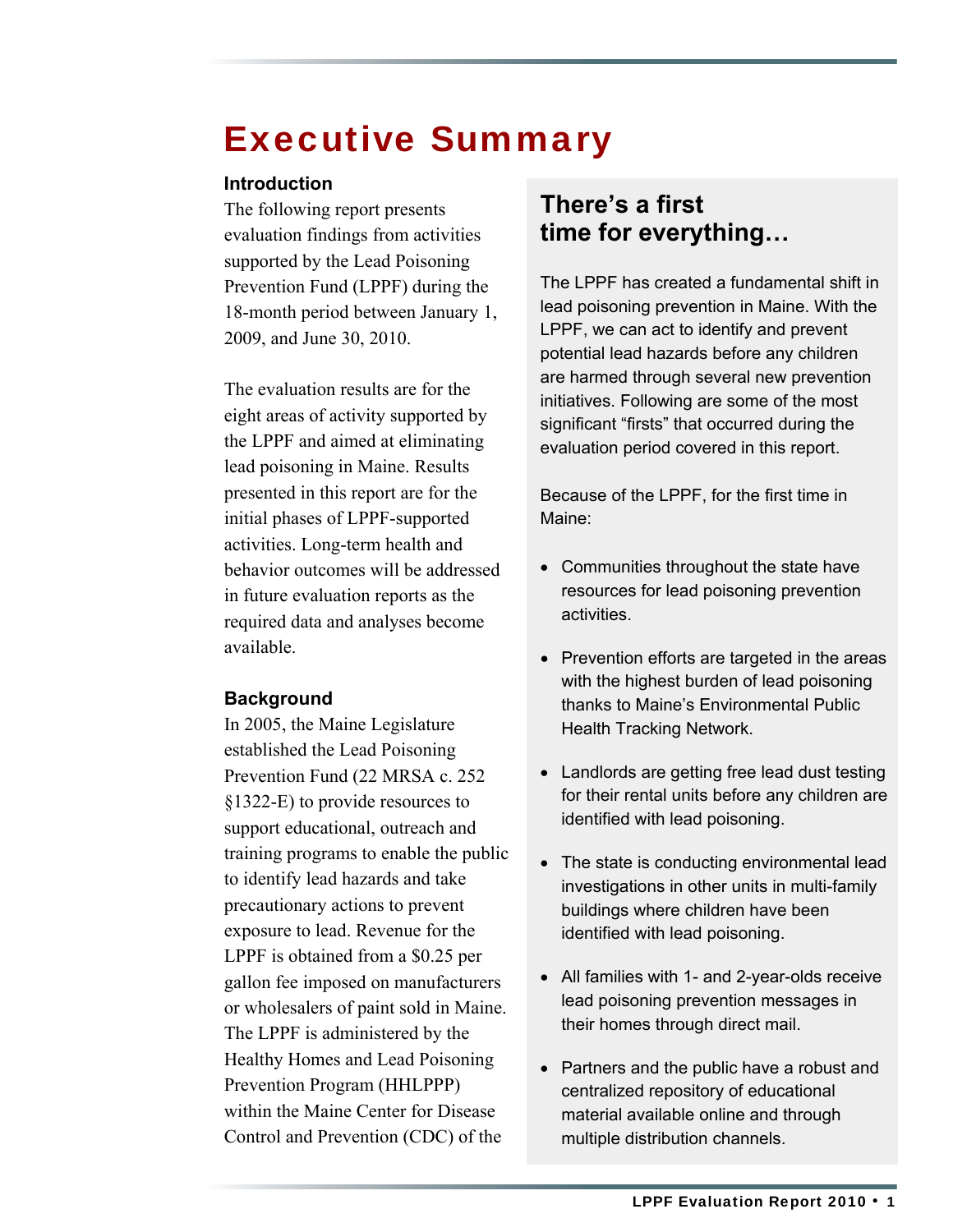Maine Department of Health and Human Services (DHHS).

In a sense, the legislation establishing the LPPF is a landmark, representing a major expansion to the way Maine addresses lead poisoning. Prior to the LPPF, the state had statutory authority and resources to address lead when a child was identified with lead poisoning and very few resources for preventing lead poisoning from happening in the first place.

The Maine Legislature created the LPPF to accelerate progress towards lead poisoning elimination by leveraging resources for community- and population-based primary prevention activities. With LPPF resources state agencies and local organizations have greatly expanded prevention efforts to identify and address lead hazards and risks *before* children are identified with lead poisoning. This expansion includes not only new and more targeted resources for parents of young children, but also significant, new opportunities and free services for landlords to test for lead in their units, obtain training on maintaining lead-safe housing and market their properties as lead-safe.

Approximately 40 percent of all cases of identified lead poisonings are found in just five Maine communities—Bangor, Greater Portland, Lewiston/Auburn, Sanford, and Biddeford/Saco. These communities are called High Density Areas and within them, upwards of 80 percent of lead poisoning cases occur in rental housing.

Based on these and other factors, more LPPF resources go to community-level activities in these five communities than to any other activity supported by the LPPF. In all, about half of LPPF resources support activities such as free lead dust testing in rental units and landlord and tenant outreach in the five High Density Areas and in communities in every part of the state. The other half of LPPF expenditures are used for statewide activities.

Both state agencies and community organizations receive LPPF funds to implement activities and develop partnerships designed to:

- 1. help parents of young children who live in homes likely to have lead hazards live safely with lead so that their children never become poisoned;
- 2. help property owners and managers of rental units likely to have lead hazards provide and maintain lead-safe housing so that child occupants never become poisoned; and,
- 3. help property owners of rental units likely to have lead hazards avoid the high costs associated with lead abatement.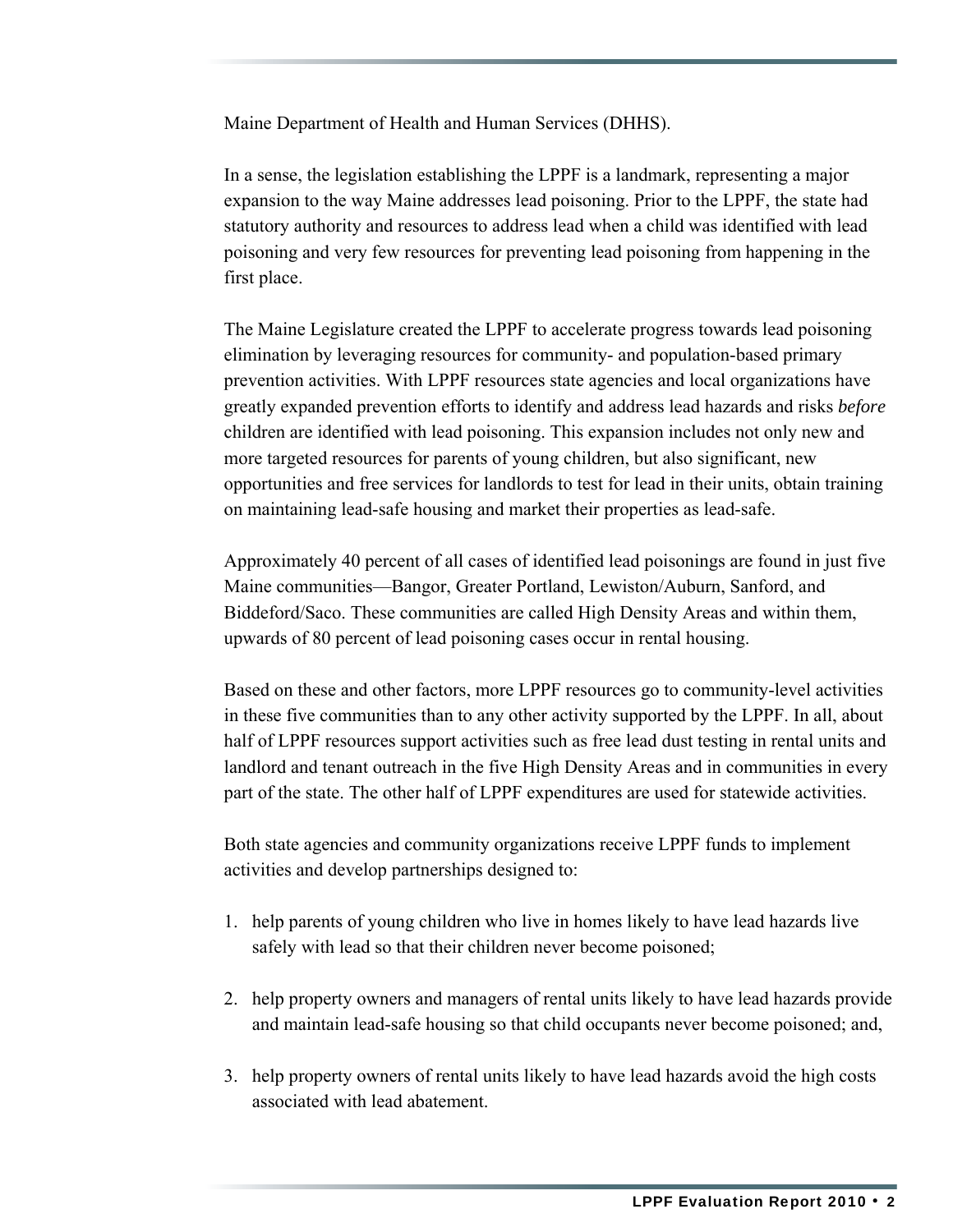Maine CDC and the Maine Department of Environmental Protection (DEP), as well as the community organizations (i.e., Healthy Maine Partnerships) that receive LPPF funds, strategically implement activities to reach parents of young children and property owners and managers. Activities complement and support each other and use multiple channels and consistent messages to reach primary target audiences and other audiences that may influence the primary audiences. The figure below illustrates this strategy and the relationship between agencies, activities and audiences.



### **Lead Poisoning Prevention Fund Agencies, Activities, & Audiences**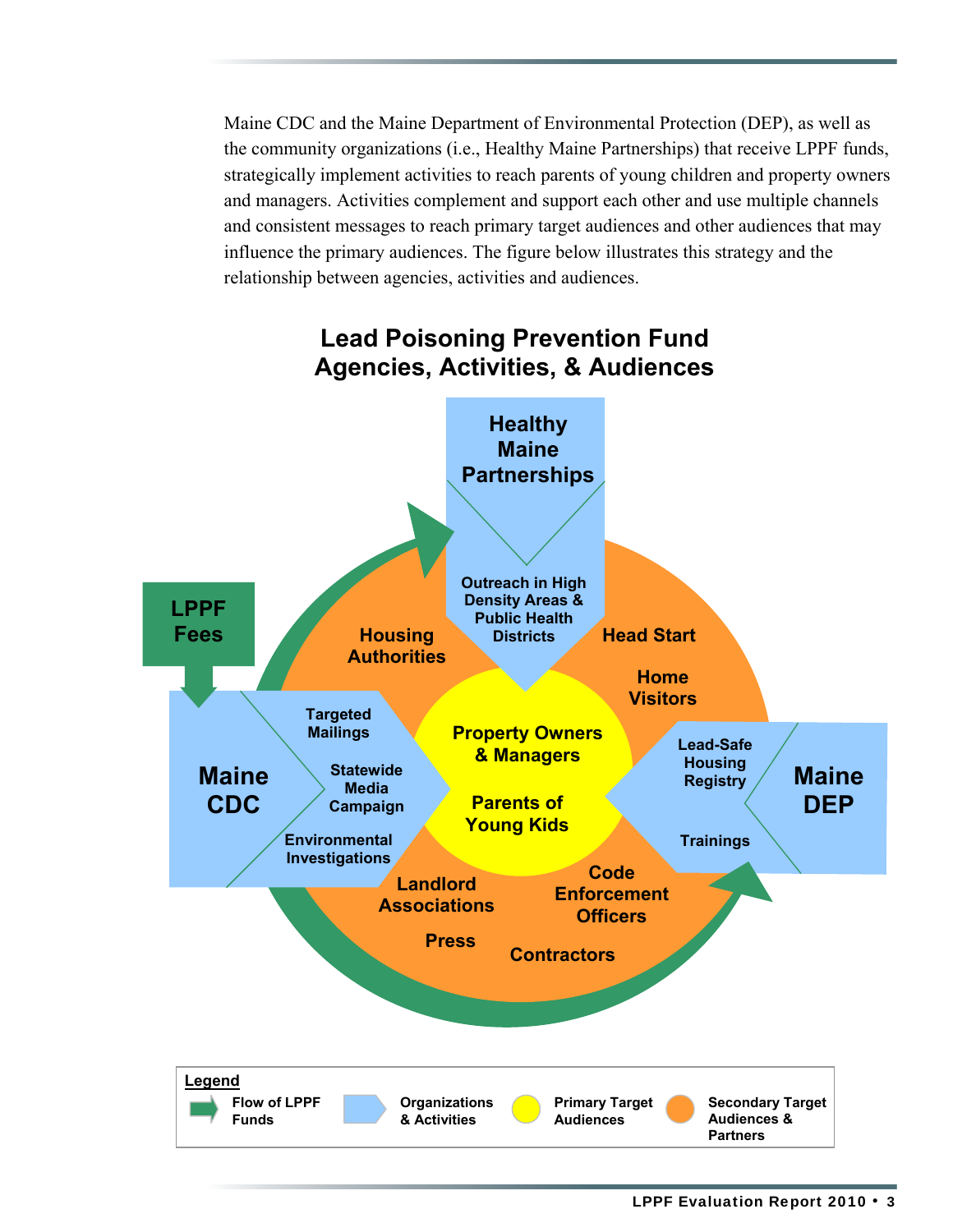#### **Measuring Success**

An important component of the LPPF strategy is the evaluation of LPPF-supported activities and their outcomes. Findings from the evaluation determine improvements and modifications to activities, help prioritize the use of LPPF resources, and measure changes in the number of children with lead poisoning—the ultimate success of the LPPF will be the elimination of lead poisoning in Maine.

The figure below presents the number of children under 6 years of age newly identified with lead poisoning<sup>[1](#page-8-0)</sup> in Maine, by year from 2003 through 2009, the time period prior to the implementation of most LPPF activities. The number of children identified with lead poisoning has been decreasing over time with just over 100 Maine children identified with lead poisoning in 2009.



Using these data as a baseline, we should be able to see the impact of the LPPF by examining the rate at which this trend continues. If activities are successful, we would expect that the number of children identified with lead poisoning will begin to decrease at a faster rate. Because there is a lag time of about one year between when activities occur and when lead poisoning data become available, we will be able to begin evaluating these time trends and impacts of the LPPF on the community level in future years.

In addition to measuring the ultimate success of the LPPF, the evaluation of LPPF activities includes measuring outcomes related to the behaviors of parents of young children and property owners. The Healthy Homes and Lead Poisoning Prevention

<span id="page-8-0"></span><sup>1</sup> Children with lead poisoning are defined as children under the age of 6 who have a blood lead level greater than or equal to 10 μg/dl.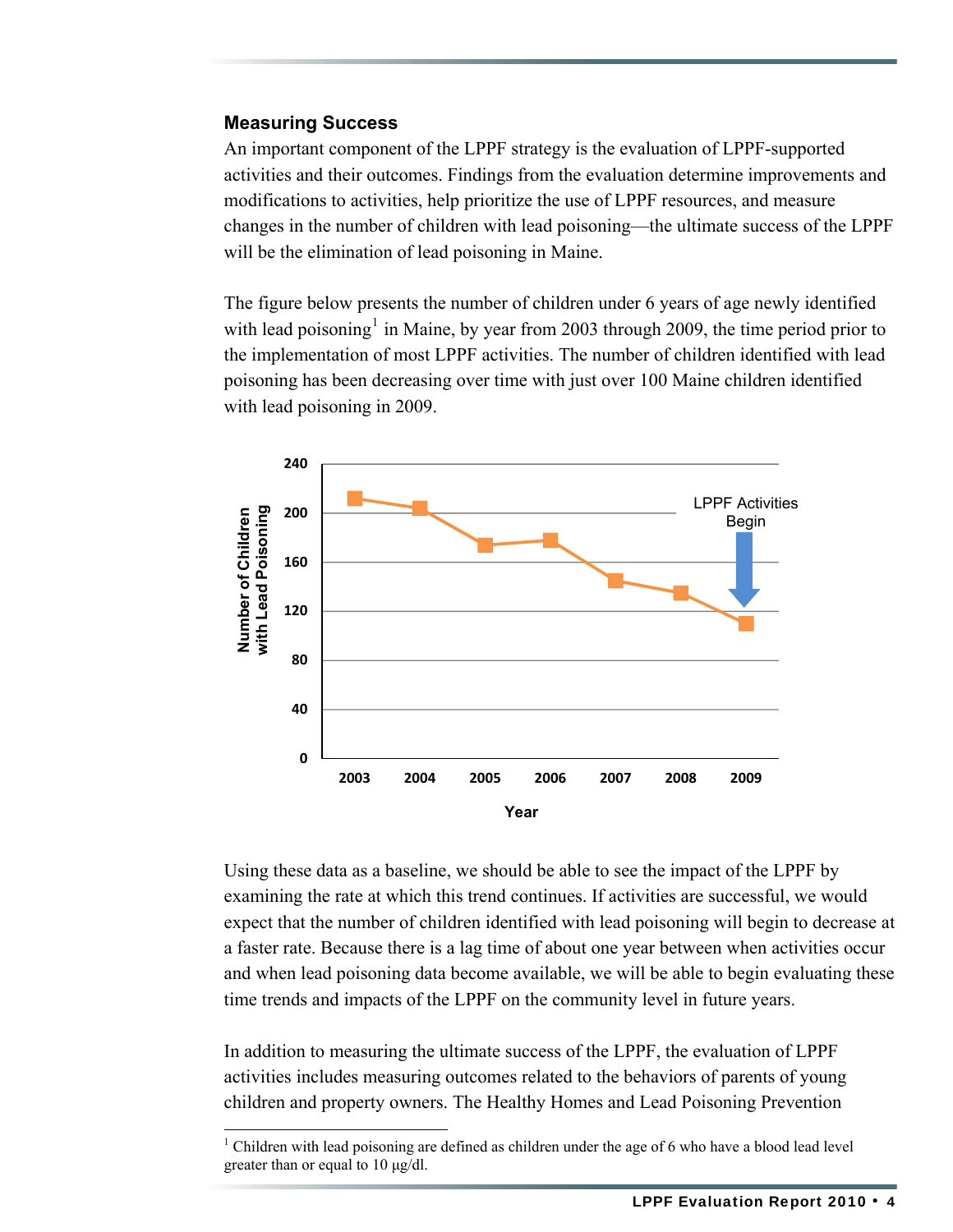Program is responsible for managing the evaluation of LPPF activities. To that end, HHLPPP contracted with the Center for Governmental Research Inc. to develop an evaluation plan<sup>[2](#page-9-0)</sup> for LPPF-supported activities. For each activity, the evaluation plan covers the measures and data required to evaluate progress toward meeting activity objectives. Each objective, in turn, was established to direct activities toward the ultimate goal of the LPPF—the elimination of lead poisoning.

For the initial years of activity, the evaluation of LPPF activities focuses on intermediate outcomes, using process and impact measures. Results from the initial evaluations will be used to determine the best uses of LPPF resources and ways to adjust activities to maximize potential for meeting long-term outcomes. Looking beyond the first five years of LPPF-supported activities, the evaluation will measure progress toward meeting longterm health and behavior outcomes across the state and in the five High Density Areas.

The following table is an example of a logic model included in the evaluation plan, showing intermediate and long-term outcomes and their associated evaluation measures.

| <b>High Density Areas - Landlord Outreach</b>                                                                                               |                                                                                                                |                                     |                                            |  |  |  |  |
|---------------------------------------------------------------------------------------------------------------------------------------------|----------------------------------------------------------------------------------------------------------------|-------------------------------------|--------------------------------------------|--|--|--|--|
|                                                                                                                                             | <b>OBJECTIVES</b>                                                                                              |                                     |                                            |  |  |  |  |
| 1. Targeted landlords are knowledgeable regarding lead hazards, landlord responsibilities, state responsibilities, and available resources; |                                                                                                                |                                     |                                            |  |  |  |  |
| 2. Targeted landlords are able to take advantage of available resources                                                                     |                                                                                                                |                                     |                                            |  |  |  |  |
| <b>ACTIVITY</b>                                                                                                                             |                                                                                                                |                                     |                                            |  |  |  |  |
|                                                                                                                                             | Develop, Implement and Maintain Educational Outreach and Trainings for Landlords to Promote Lead Safe Housing. |                                     |                                            |  |  |  |  |
| <b>Intermediate Outcomes</b>                                                                                                                | <b>Evaluation Measure</b>                                                                                      | <b>Long-Term Outcomes</b>           | <b>Evaluation Measure</b>                  |  |  |  |  |
| $(1-5 \text{ yrs})$                                                                                                                         |                                                                                                                | $(5+ \text{ years})$                |                                            |  |  |  |  |
| 1. HDAs plan and implement                                                                                                                  | 1.1. Completed HDA outreach                                                                                    |                                     |                                            |  |  |  |  |
| ongoing outreach activities                                                                                                                 | plan                                                                                                           |                                     |                                            |  |  |  |  |
| targeting landlords of pre-                                                                                                                 |                                                                                                                |                                     |                                            |  |  |  |  |
| 1978 units                                                                                                                                  |                                                                                                                |                                     |                                            |  |  |  |  |
| 2. HDAs host at least 2                                                                                                                     | 2.1 Number of outreach                                                                                         | 2.1.1. Targeted landlords are       | 2.1.1.1 Pre and post event surveys         |  |  |  |  |
| outreach events each year                                                                                                                   | events completed;                                                                                              | aware of their responsibilities for |                                            |  |  |  |  |
|                                                                                                                                             | 2.2. Number of landlords                                                                                       | maintaining a lead safe property    |                                            |  |  |  |  |
|                                                                                                                                             | attending events                                                                                               | and are able to take advantage of   |                                            |  |  |  |  |
|                                                                                                                                             |                                                                                                                | the available resources to do so.   |                                            |  |  |  |  |
| 3. HDAs collaborate with                                                                                                                    | 3.1. Number of community                                                                                       |                                     |                                            |  |  |  |  |
| other community groups to                                                                                                                   | groups involved in working                                                                                     |                                     |                                            |  |  |  |  |
| reach landlords                                                                                                                             | with landlords.                                                                                                |                                     |                                            |  |  |  |  |
| 4. Targeted landlords                                                                                                                       | 4.1. Number of trainings                                                                                       | 4.1.1. Trained landlords maintain   | 4.1.1.1. Number of units owned by          |  |  |  |  |
| complete EMP / RRP courses                                                                                                                  | offered                                                                                                        | lead-safe units                     | trained landlords placed and re-           |  |  |  |  |
|                                                                                                                                             | 4.2. Number of landlords                                                                                       |                                     | registered on LSHR                         |  |  |  |  |
|                                                                                                                                             | trained                                                                                                        |                                     | 4.1.1.2 Number of children with EBLLs      |  |  |  |  |
|                                                                                                                                             |                                                                                                                |                                     | living in units owned by trained landlords |  |  |  |  |
| 5. Trained landlords perform                                                                                                                | 5.1. Number and location of                                                                                    | 5.1.1. The number of lead-safe      | 5.1.1.1. Number of units owned by          |  |  |  |  |
| EMP in at risk units at                                                                                                                     | LDTs submitted for pre/post                                                                                    | units in high density areas         | trained landlords placed and re-           |  |  |  |  |
| turnover as confirmed by lead                                                                                                               | <b>EMP testing</b>                                                                                             | increases                           | registered on LSHR                         |  |  |  |  |
| dust testing.                                                                                                                               | 5.2 Number of trained                                                                                          | 5.1.2. The number and rate of       | 5.1.1.2 Number of children with EBLLs      |  |  |  |  |
|                                                                                                                                             | landlords performing EMP at                                                                                    | children with EBLLs in high density | living in units owned by trained landlords |  |  |  |  |
|                                                                                                                                             | unit turnover                                                                                                  | areas decreases                     |                                            |  |  |  |  |
| 6. Trained landlords register                                                                                                               | 6.1. LSHR is operational                                                                                       | 6.1.1. LSHR is populated with units | 6.1.1.1. Number of units on LSHR           |  |  |  |  |
| units with LSHR                                                                                                                             | 6.2. Number of units on LSHR                                                                                   | that are lead-safe and affordable   | 6.1.1.2. Number of affordable units on     |  |  |  |  |
|                                                                                                                                             |                                                                                                                | for tenants in high-risk areas      | <b>LSHR</b>                                |  |  |  |  |

<span id="page-9-0"></span><sup>2</sup> The evaluation plan is available online at: http://www.maine.gov/dhhs/mecdc/environmentalhealth/eohp/lead/lppf.shtml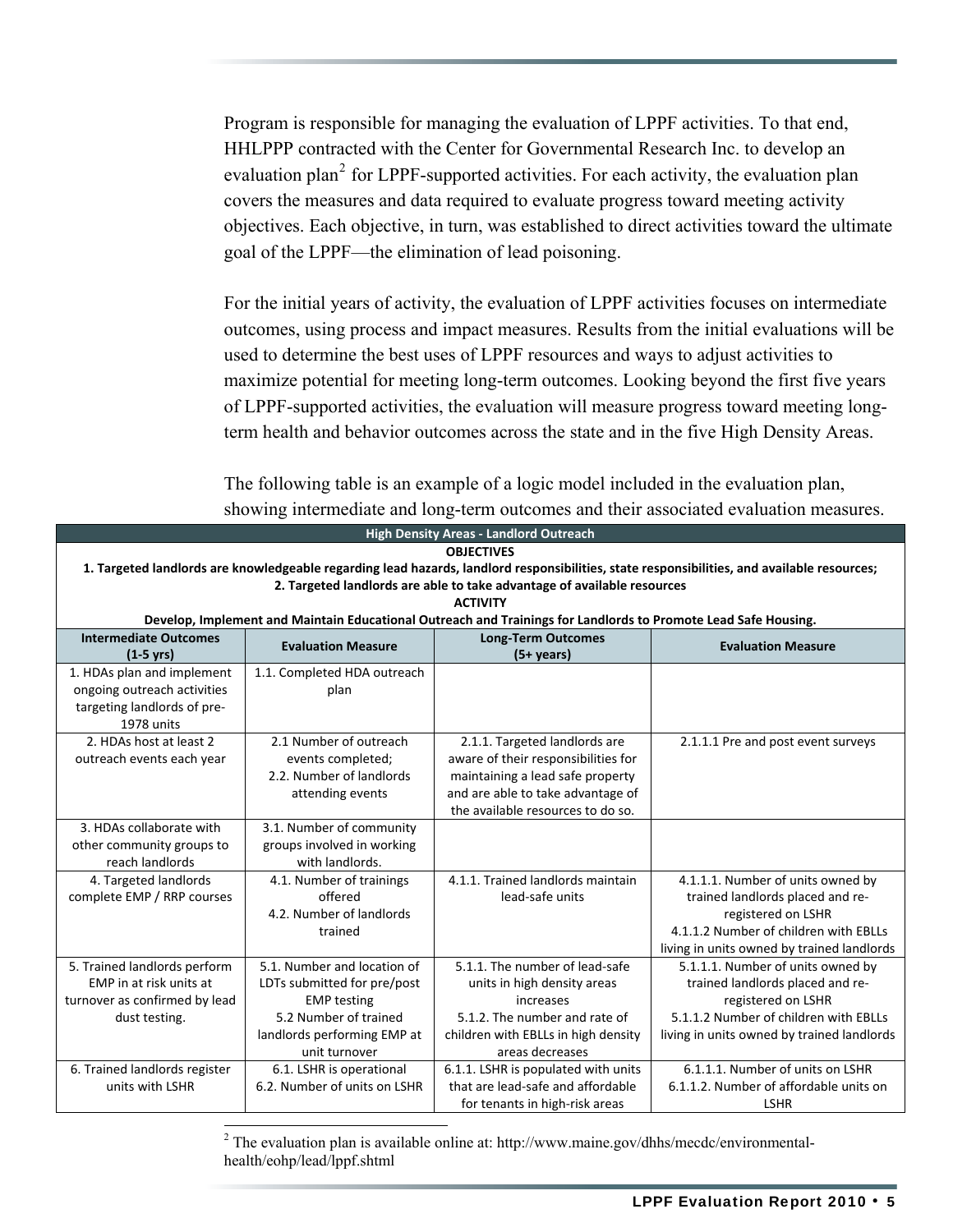The evaluation results that follow in this executive summary present an overview of findings from process and outcome measures associated with following eight areas of primary prevention activity supported by the LPPF.

- 1. Funding Community Partners in high density areas (HDAs), where cases of elevated blood lead levels (EBLLs) are concentrated;
- 2. Funding Community Partners in eight Public Health Districts (PHDs) throughout the state;
- 3. Trainings for landlords, homeowners and contractors provided by the Department of Environmental Protection (DEP);
- 4. The DEP's Lead Safe Housing Registry (LSHR);
- 5. Environmental investigations in the homes of children with blood lead levels from 15 to 19  $\mu$ g/dl;
- 6. A statewide multimedia campaign;
- 7. A targeted mailing to parents of 1- and 2-year-olds, with an offer of a free lead dust test kit; and,
- 8. A targeted mailing to parents of 1- and 2-year-olds, without an offer of a free lead dust test kit.

Complete results, discussions and recommendations are included in the full report.

The report is intended to inform agency staff, advisory board members and other stakeholders about the accomplishments, progress and limitations of the LPPF and provide recommendations for continuing, improving, changing or ceasing activities. The report should be used as a tool to strengthen efforts to prevent lead poisoning in Maine.

Moving forward, the Maine Healthy Homes and Lead Poisoning Prevention Program will conduct periodic updates to certain portions of this report. Updates may focus on a particular activity such as lead dust testing, community outreach in High Density Areas or the targeted mailings. HHLPPP will issue its next comprehensive evaluation report in 2016.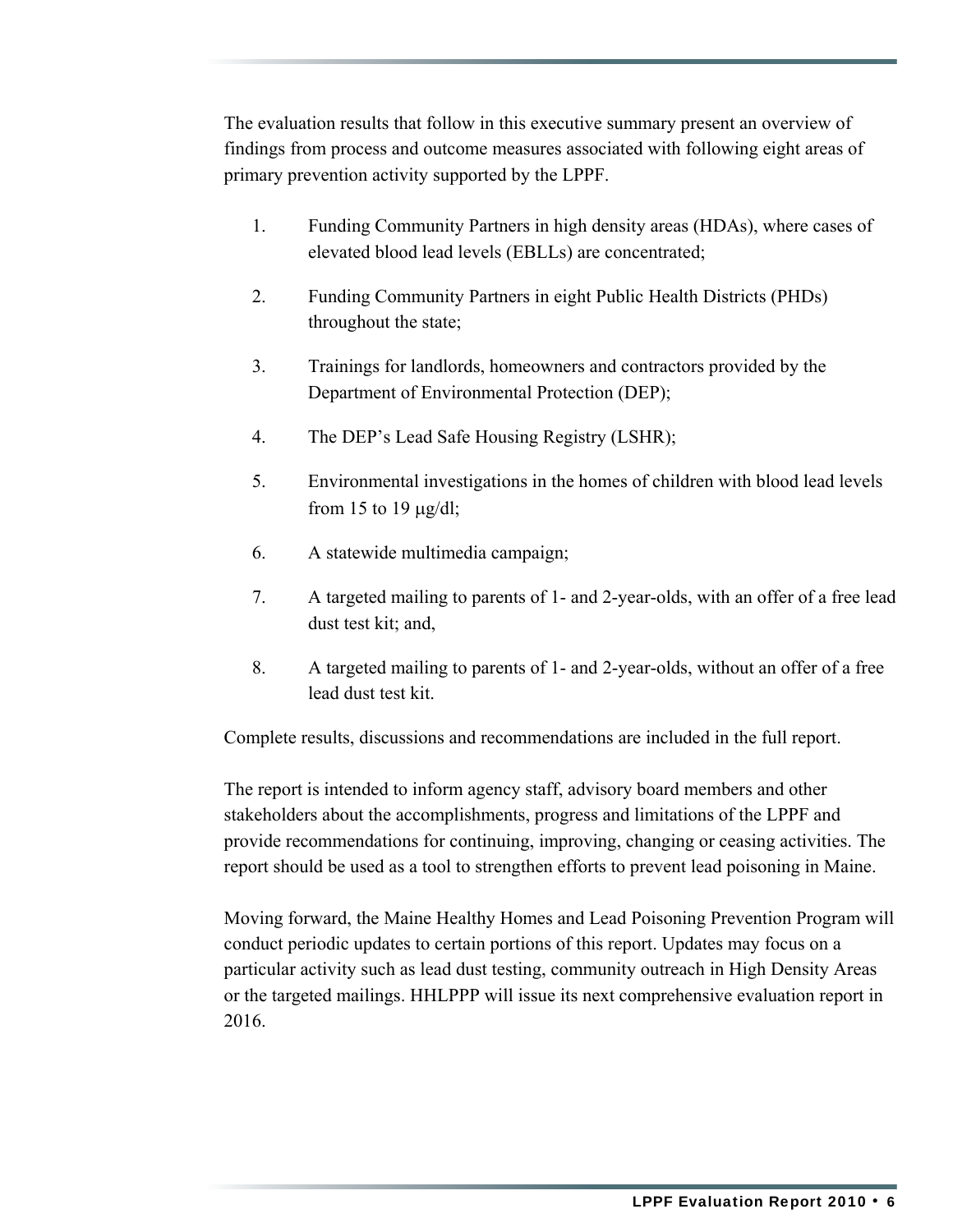#### **Summary of Evaluation Results and Recommendations**

#### **Community Partnerships**

The LPPF legislation calls for contracts to support "community outreach programs to enable the public to identify lead hazards and take precautionary action to prevent exposure to lead." Based on this directive the community organizations that make up Maine's local public health infrastructure—Healthy Maine Partnerships (HMPs)—receive contracts from the Maine CDC to target resources and directly engage and empower communities in lead poisoning prevention.

These community partnerships are the first of their kind in Maine to be used for lead poisoning prevention. With LPPF resources, HMPs:

- greatly expand the ability to reach families and landlords most at risk;
- are successful at identifying lead dust hazards before children are poisoned;
- are building capacity and expertise at the district and community level related to lead poisoning prevention.

Evaluation results of community-based activities are divided between those that took place in High Density Areas (i.e., areas with the highest burden of lead poisoning) and those conducted in Maine's eight Public Health Districts. Results from each are summarized below.

#### **High Density Areas**

The five High Density Areas (HDAs) are: Bangor, Biddeford/Saco, Greater Portland, Lewiston/Auburn, and Sanford. Forty percent of all children identified with lead

### **Top LPPF Accomplishments**

The following represent the most significant achievements that occurred because of the LPPF during the evaluation period.

- 1. 50% of LPPF resources distributed to community organizations, establishing capacity and infrastructure for education and preventive lead dust testing in homes throughout the state and expanding prevention efforts to far more people than ever before possible.
- 2. More than 350 homes tested for lead dust—the most common cause of childhood lead poisoning in Maine. These tests help residents and landlords identify lead dust and protect children from getting lead poisoning. Prior to the LPPF homes were tested only if a child was poisoned there.
- 3. Increased number of lead investigations in rental units or owner-occupied homes from 25 in 2007 to 115 during the evaluation period.
- 4. 370 landlords completed lead training required by the U.S. Environmental Protection Agency. These landlords own at least 2,900 units, two-thirds of which were built before 1950. Pre-1950 buildings often have lead paint that can turn into poisonous lead dust.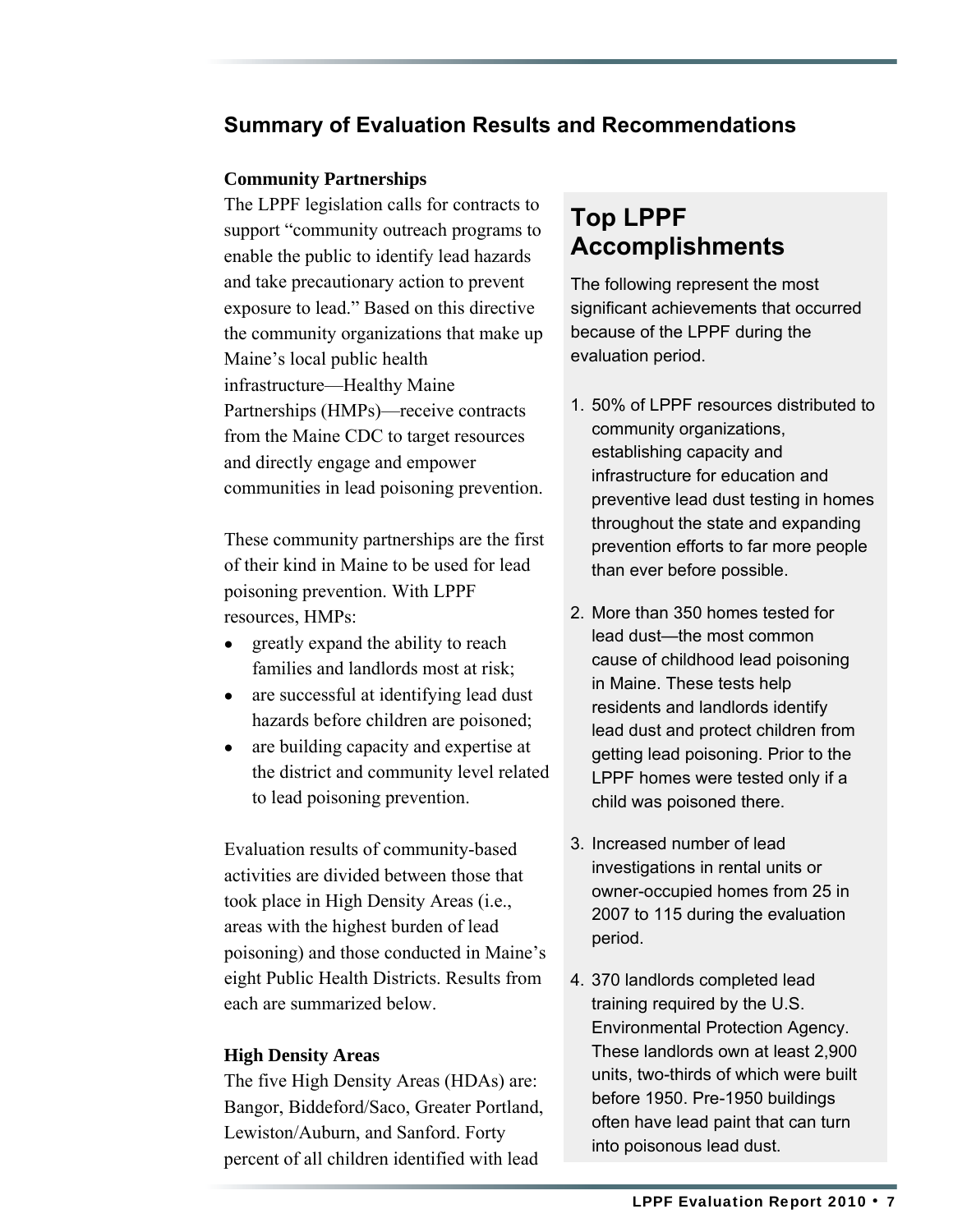poisoning in Maine live in these five areas. Because upwards of 80 percent of children identified with lead poisoning in these areas live in rental housing, funding to these communities is used to promote lead hazard awareness among landlords and tenants, and identify lead dust problems in rental units.

The most significant finding to come out of the evaluation of the Community Partner activities in the High Density Areas was that 238 rental units were tested for lead dust before any children were identified with lead poisoning. One-third of the units tested had elevated levels of lead dust and landlords of those units were given education, training, or resources to address the lead dust found in their units. This is significant for two reasons. First, these landlords were provided with information and resources to take steps to protect children that live in their units. Second, by addressing lead problems proactively, these landlords could drastically reduce their chances of facing a mandatory and very costly (e.g., about \$10,000 per unit) lead abatement, ordered when a child is identified with lead poisoning in a rental unit.

While the goal for the evaluation period was to test a total of 500 units, testing in 238 units represents significant forward progress towards identifying and addressing lead dust problems before any children are harmed. HHLPPP staff worked with Community Partners to identify barriers to meeting testing goals and ways to increase enrollment in the program.

Additional results from the evaluation indicate that Community Partners in the High Density Areas were able to:

- 1. form and leverage partnerships with 48 different community organizations throughout the state to reach landlords and tenants;
- 2. hold at least 2 landlord and 2 tenant outreach events in each area;
- 3. provide U.S. EPA Renovation, Repair and Painting training to a total of 180 landlords in the High Density Areas;
- 4. identify barriers to reaching landlords and develop new strategies to overcome barriers.

Recommendations from the evaluation include:

- 1. continue to provide contracts to HMPs to conduct landlord and tenant outreach in High Density Areas;
- 2. continue to monitor locations of residences of children identified with lead poisoning to target community activities;
- 3. continue lead dust testing in rental units, using strategies identified to reduce barriers and increase enrollment.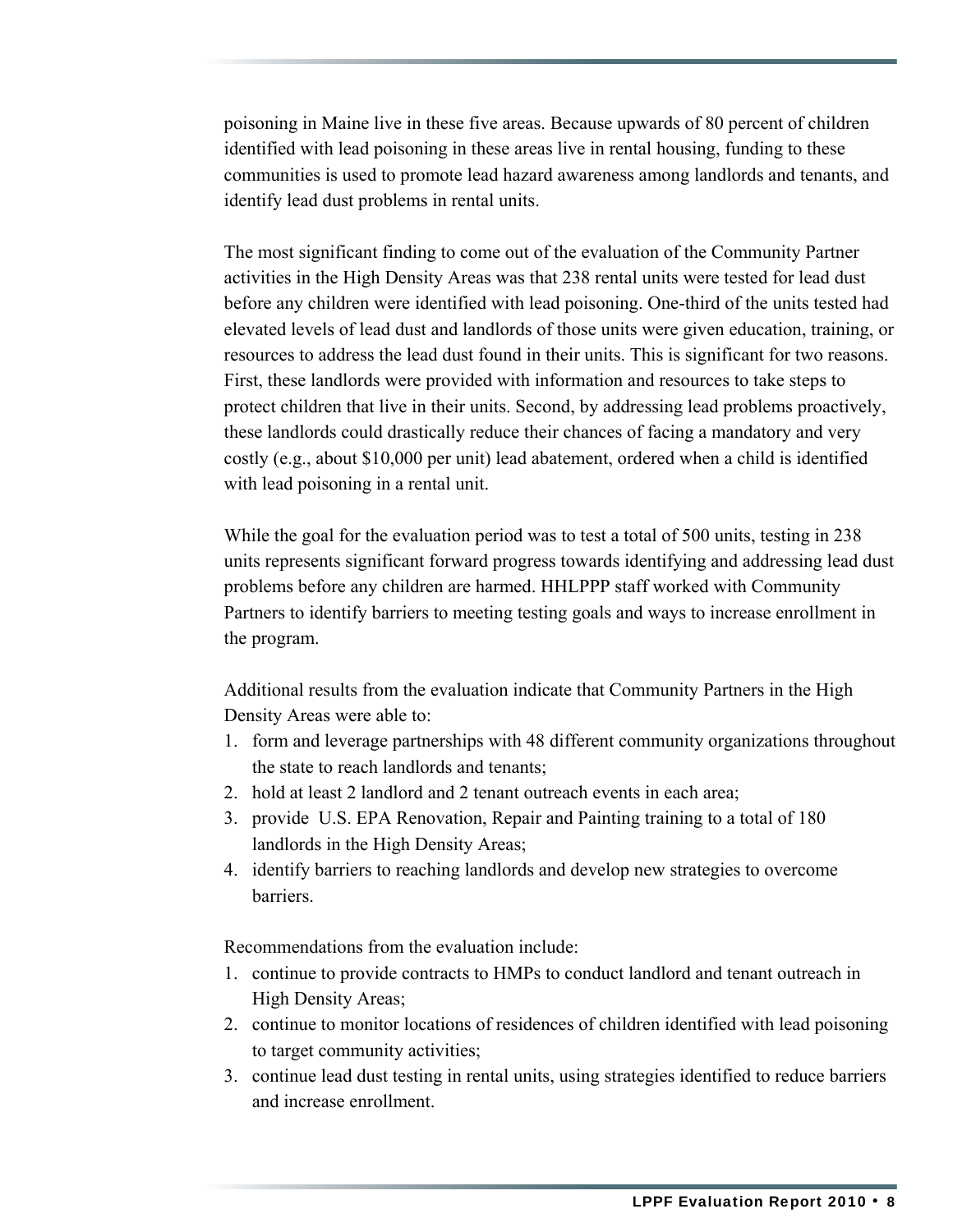#### **Public Health Districts**

Organizations in Maine's eight Public Health Districts (PHDs) address lead in communities that are outside of the five High Density Areas. Community Partners in the Public Health Districts develop, implement and maintain outreach to target audiences to promote lead-safe housing and work with local community groups. Specifically, LPPF funding is used by PHD Community Partners to develop a district-wide outreach plan, provide training and education to staff and hold outreach events.

Results from the evaluation indicate that Community Partners in the Public Health Districts were able to:

- 1. form and leverage partnerships with more than 50 different community organizations throughout the state;
- 2. hold a total of 21 outreach events;
- 3. distribute more than 26,600 pieces of educational material.

Recommendations from the evaluation include:

- 1. continue to provide capacity and knowledge building activities for HMPs in the Public Health Districts;
- 2. continue to provide materials to partners to distribute throughout the state to target audiences.

#### **Trainings**

The Lead Poisoning Prevention Fund legislation calls for contracts to support "worker educational outreach programs and funding of educational programs and information for rental property owner." The Maine Department of Environmental Protection (DEP) receives LPPF resources to offer lead training at no or reduced charge to Maine landlords, contractors and homeowners.

During the evaluation period covered by this report, a new rule from the U.S. Environmental Protection Agency took effect. This Renovation, Repair and Painting (RRP) rule requires that people working on homes or child-occupied facilities built before 1978 be certified and follow specific lead-safe work practices. The new rule applies to the estimated 350,000 Maine houses built prior to 1978, and more than 180,000 built prior to 1950 and therefore likely to have lead paint. In addition, the new rule applies to landlords of pre-1978 units if they do their own work on their units.

The buildup to the effective date of the RRP rule produced an enormous demand for training among landlords and contractors. With LPPF resources the DEP was able to help meet that demand, providing vouchers to landlords to reduce training fees. However, due to the overwhelming demand for RRP training, very few LPPF resources were available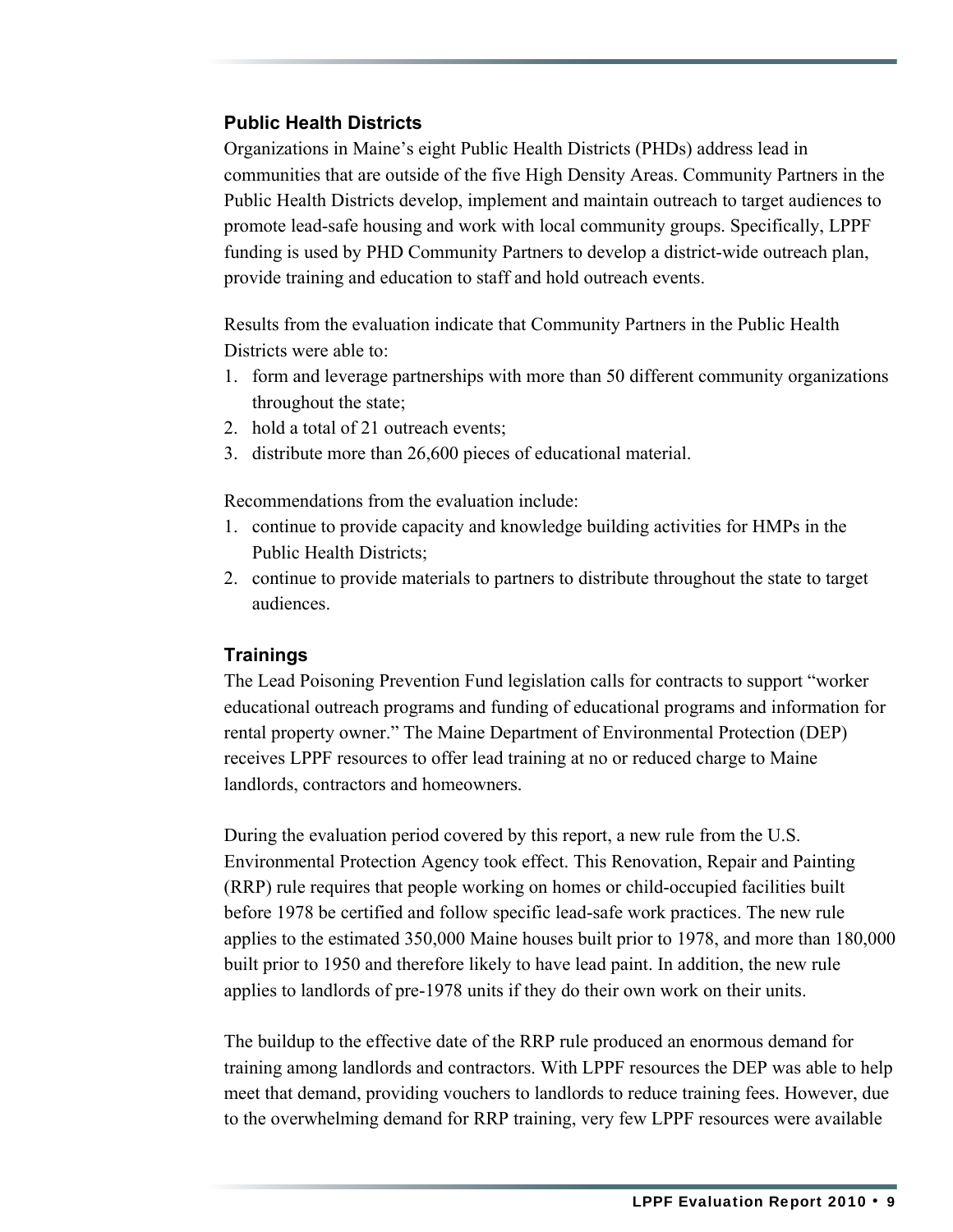for other trainings, such as the Essential Maintenance Practices course, during the evaluation period.

Results from the evaluation show that:

- 1. LPPF funds supported 105 RRP classes;
- 2. 370 landlords were trained in RRP classes supported by the LPPF, representing at least 2,900 units, 74% of these were built before 1950;
- 3. 901 contractors trained using LPPF funds.

Recommendations from the evaluation include:

- 1. continue to encourage Community Partners to recruit landlords into LPPF supported trainings;
- 2. develop trainings that have more appeal and are more accessible for homeowners.

#### **Lead Safe Housing Registry**

The LPPF legislation calls for the Maine Department of Environmental Protection (DEP) to create a Lead Safe Housing Registry (LSHR) to enable tenants to locate lead-safe housing. The DEP receives LPPF resources to develop the LSHR, an online searchable database which property owners can use to list their lead-safe rental properties, and potential tenants can use to locate lead-safe housing.

The LSHR is not complete but was in development during the evaluation period covered by this report. DEP expects the Lead Safe Housing Registry to be ready for enrollment in 2011.

#### **Environmental Investigations**

State law requires the Maine Department of Health and Human Services to conduct environmental lead investigations in homes where children identified with lead poisoning reside. The law also speaks to preventively testing all units in a multi-unit dwelling if a child in any unit is identified with lead poisoning. These investigations help to identify sources of lead exposure and help landlords and homeowners understand areas in the home that need to be addressed.

Until the LPPF, these services were limited by available resources. Notably, the Maine CDC's Healthy Homes and Lead Poisoning Prevention Program (HHLPPP) only had resources to provide full environmental investigations to children with significantly elevated blood lead levels (i.e., above 20 μg/dL or persistently between 15 and 19 μg /dL over time). For families with children with lower levels, HHLPPP was only able to provide modest support to help them reduce exposures. HHLPPP did not have resources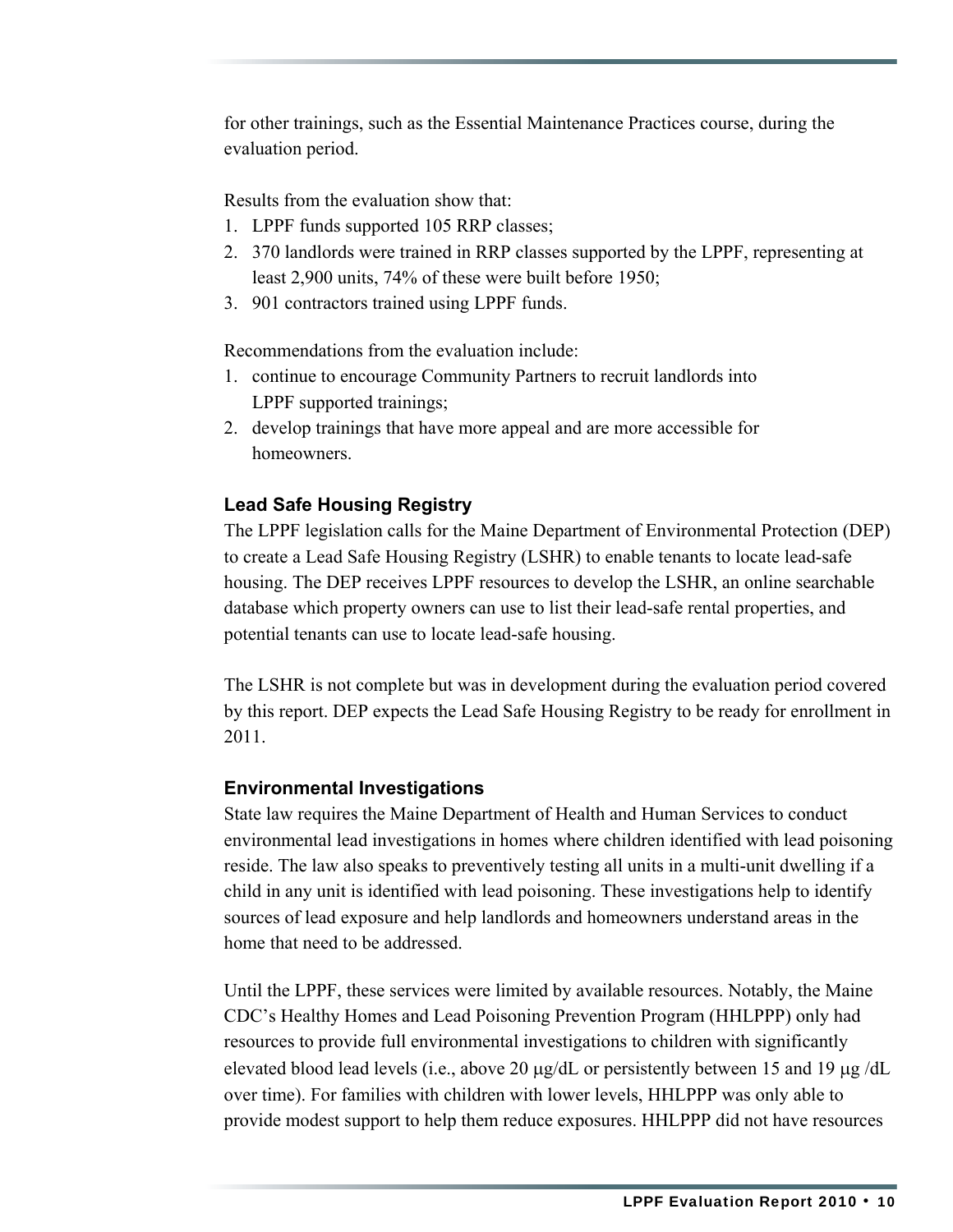to investigate other units in the building if a child with lead poisoning lived in a multiunit building.

LPPF funds have allowed HHLPPP to greatly expand its environmental investigations and come closer to meeting its statutory mandate. With LPPF support, HHLPPP now performs investigations for all children with confirmed blood lead levels above 15 μg /dL. In addition, LPPF funds have allowed HHLPPP to investigate other units in a building if an investigation has been ordered for one unit.

The evaluation results showed:

- 1. an increase in environmental investigations in units where children had elevated blood lead levels from 25 units in 2007 to 65 units during the evaluation period;
- 2. an additional 50 *preventive* investigations conducted in multi-unit buildings when the original unit was determined to have lead hazards;
- 3. of the 115 total units investigated, 90 were ordered to be abated and the rest were either determined to be free of lead hazards or were private homes with lead hazards where the owners were provided with technical assistance to address the lead hazards.

Based on these findings, the report recommends that HHLPPP continue to use LPPF funds to conduct environmental investigations.

#### **Media Campaign**

The Healthy Homes and Lead Poisoning Prevention Program has been using LPPF funds to conduct a media campaign that includes: 1) development and distribution of a brochure, 2) development and maintenance of a website, 3) maintenance of a toll-free phone number, 4) development and distribution of tipsheets, 5) retail store posters, and 6) press release templates. While the true impact of a media campaign is often difficult to determine, the media campaign supports all prevention activities and has provided new opportunities to reach audiences with consistent and targeted messaging.

Further, the process measures used to evaluate the media campaign indicate that while some components of the campaign such as the toll-free phone number, are not heavily used, others such as materials distribution through HMPs and press outreach are working well.

For example, results from the evaluation indicate that:

1. Community Partners are well positioned to distribute lead poisoning prevention materials; Community Partners gave out more than 26,000 pieces of educational material throughout the state;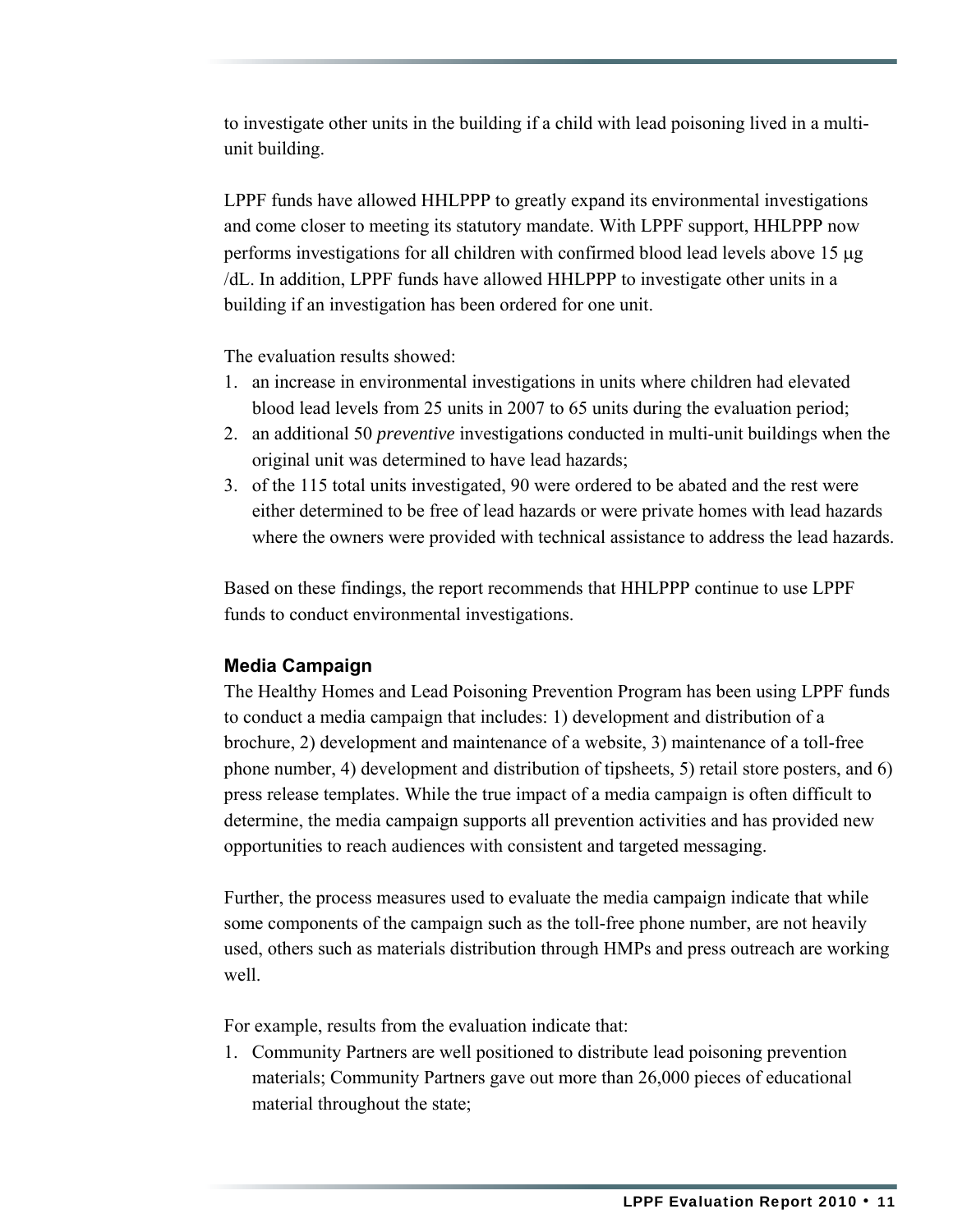2. HHLPPP and Community Partners are able to use the press to draw attention to lead poisoning prevention messages through press announcements and other outreach, with at least 75 media placements throughout the state during the evaluation period.

Recommendations from the evaluation include:

- 1. continue to distribute educational materials through Community Partners;
- 2. continue to issue press announcements to support other outreach activities.

#### **Targeted Mailings**

The LPPF legislation also requires targeted educational mailings to families with children that occupy dwellings built prior to 1978. The Healthy Homes and Lead Poisoning Prevention Program developed a direct mail campaign for all parents of 1- and 2-yearolds living in Maine, bringing lead poisoning prevention information to all families with young children throughout the state for the first time.

There were two versions of the mailer; both offering the same lead poisoning prevention information, but only one offering a free lead dust test (LDT) kit. Lead dust test kits allow families to find out if they have poisonous lead dust in their homes. HHLPPP provides follow-up support, education and resources for families that do a lead dust kit, helping families with lead dust problems find solutions and keep their children safe.

Comparing results from the two mailers shows that the mailer with the offer for a free LDT kit elicited a far better response rate from the direct mailing and that the direct mailing was, by commercial marketing standards of 3 to 5 percent, an effective way to deliver lead poisoning information directly to households.

Specifically, results from the evaluation include the following.

- 1. A 3.5% response rate from the direct mailing to 25,358 households with the offer for a free LDT kit; compared to a 0.7% response rate from the mailing without the offer to 20,500 households.
- 2. Nearly 3,000 tipsheets requested through the direct mail campaigns: 2,354 through the mailing with the offer for a free LDT kit and 501 through the mailing without the offer.
- 3. 853 households requested a free lead dust test kit, of these 131 (15.4%) returned the kit for analysis; 34 households identified with high levels of lead dust.
- 4. One-third of the lead dust test kits were returned by tenants with 37% of them identifying elevated levels of lead dust. Among homeowners, only 14% found elevated levels of lead dust.
- 5. None of the children living in homes with elevated dust levels had elevated blood lead levels.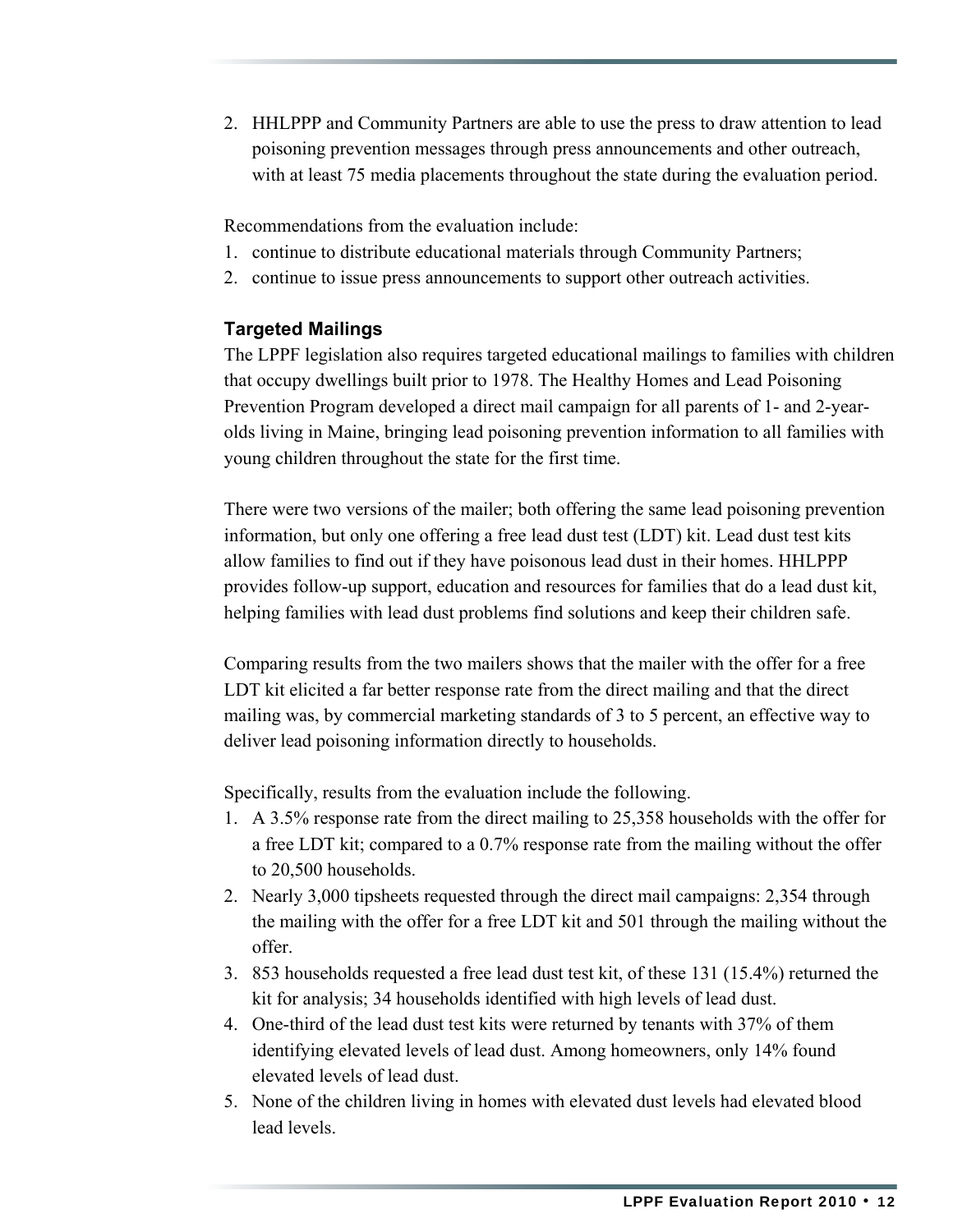Recommendations from the evaluation include:

- 1. discontinue targeted mailing without the offer for a free lead dust test kit;
- 2. continue the direct mailing with the offer for a free lead dust test kit at least one more year in order to measure effects on blood lead screening rates;
- 3. investigate ways to encourage appropriate families to request and return test kits for analysis.

#### **Conclusion**

Taken as whole, the results from this first evaluation period reveal three principal conclusions. First, the evaluation results are helping to determine what activities are working well, what activities should be discontinued and how to modify activities to improve outcomes. And while many of the results from these early stages of activities reflect purely process measures, they are important building blocks that can help put the LPPF in the best possible position to reach health outcome objectives.

Second, because of the resources made available by the LPPF, Maine has established a strong model for community-based lead poisoning prevention through the Healthy Maine Partnerships. For example, the evaluation revealed that developing strong partnerships with HMPs expands the reach of lead poisoning prevention activities to far more people through outreach events, educational materials and community collaborations.

Finally, with the infusion of primary prevention resources from the LPPF, Maine is breaking new ground and finding success in getting into homes to identify and address lead dust concerns before any children are harmed. Through the dust testing in rental units and targeted mailings as well as the environmental investigations—all supported by LPPF resources—lead dust testing occurred in nearly 500 units throughout the state during the evaluation period. The testing in these units found more than 150 units with lead dust problems without first finding a child with lead poisoning.

From these conclusions, and as more lead poisoning data become available, the agencies that use LPPF resources will continue to adapt activities and prioritize resources to improve outcomes so that Maine moves closer and closer to the elimination of lead poisoning in the state.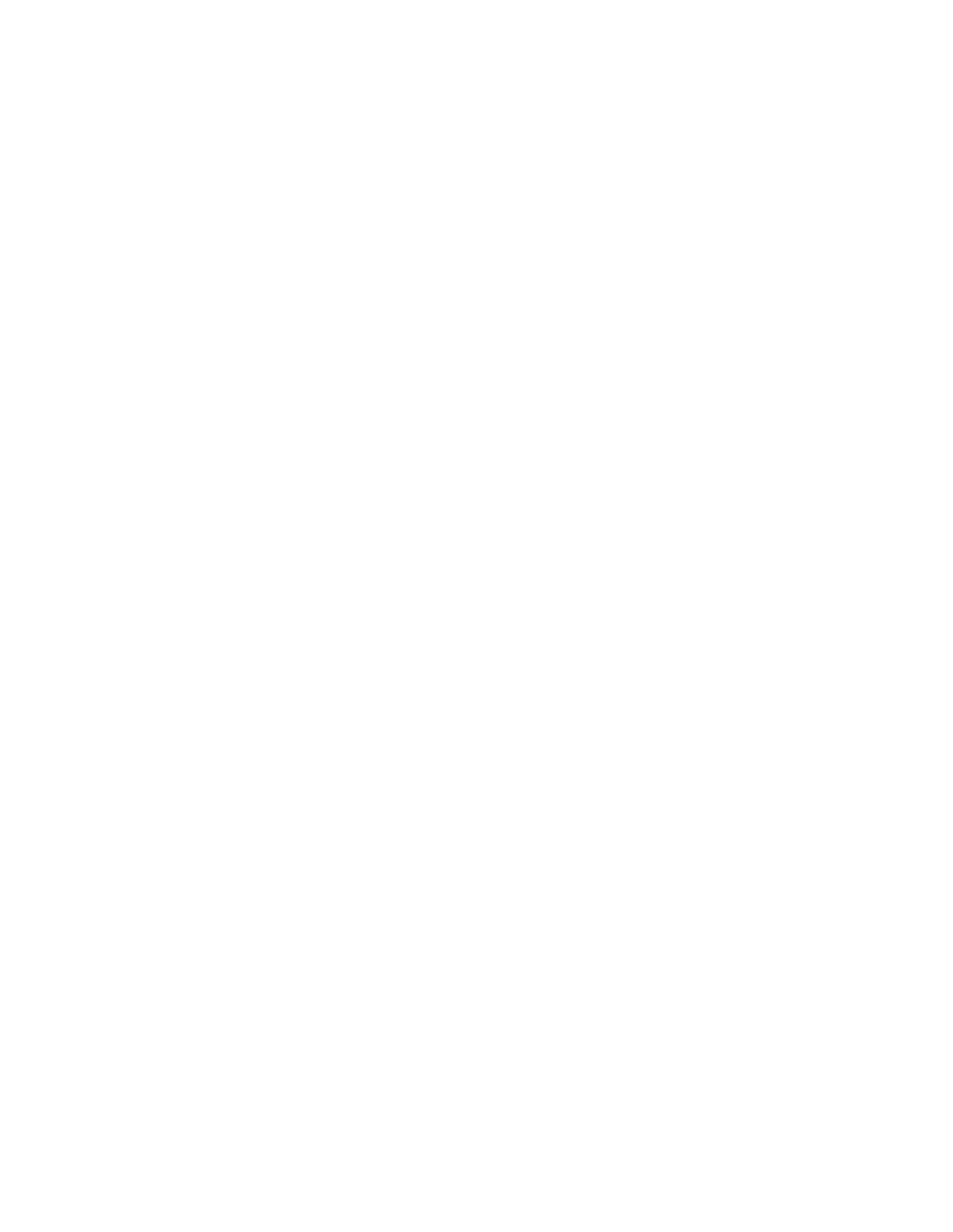## <span id="page-19-0"></span>Introduction

The activities mandated by the legislation establishing the Lead Poisoning Prevention Fund (LPPF) have been fully operationalized. In addition, the Maine Healthy Homes and Lead Poisoning Prevention Program of the Maine Center for Disease Control and Prevention has begun implementing an evaluation plan to measure each of these activities. The following report is a result of this first evaluation and presents findings from the 18-month period between January 1, 2009, and June 30, 2010.

This report follows the LPPF Evaluation Plan designed in partnership with the Center for Governmental Research Inc. (CGR). The plan includes intermediate and long-term outcomes to be measured. This report, however, contains only results related to intermediate outcomes as they are associated with initial phases of activity. Long-term outcomes will be addressed in future evaluation reports as the required data and analyses become available.

The evaluation results reported here assess process and outcome measures associated with following eight areas of primary prevention activity supported by the LPPF and aimed at eliminating lead poisoning in Maine.

- 1. Funding Community Partners in high density areas (HDAs), where cases of elevated blood lead levels (EBLLs) are concentrated;
- 2. Funding Community Partners in eight Public Health Districts (PHDs) throughout the state;
- 3. Trainings for landlords, homeowners and contractors provided by the Department of Environmental Protection (DEP);
- 4. The DEP's Lead Safe Housing Registry (LSHR);
- 5. Environmental investigations in the homes of children with blood lead levels from 15 to 19 μg/dl;
- 6. A statewide multimedia campaign;
- 7. A targeted mailing to parents of 1- and 2-year-olds, with an offer of a free lead dust test kit; and,
- 8. A targeted mailing to parents of 1- and 2-year-olds, without an offer of a free lead dust test kit.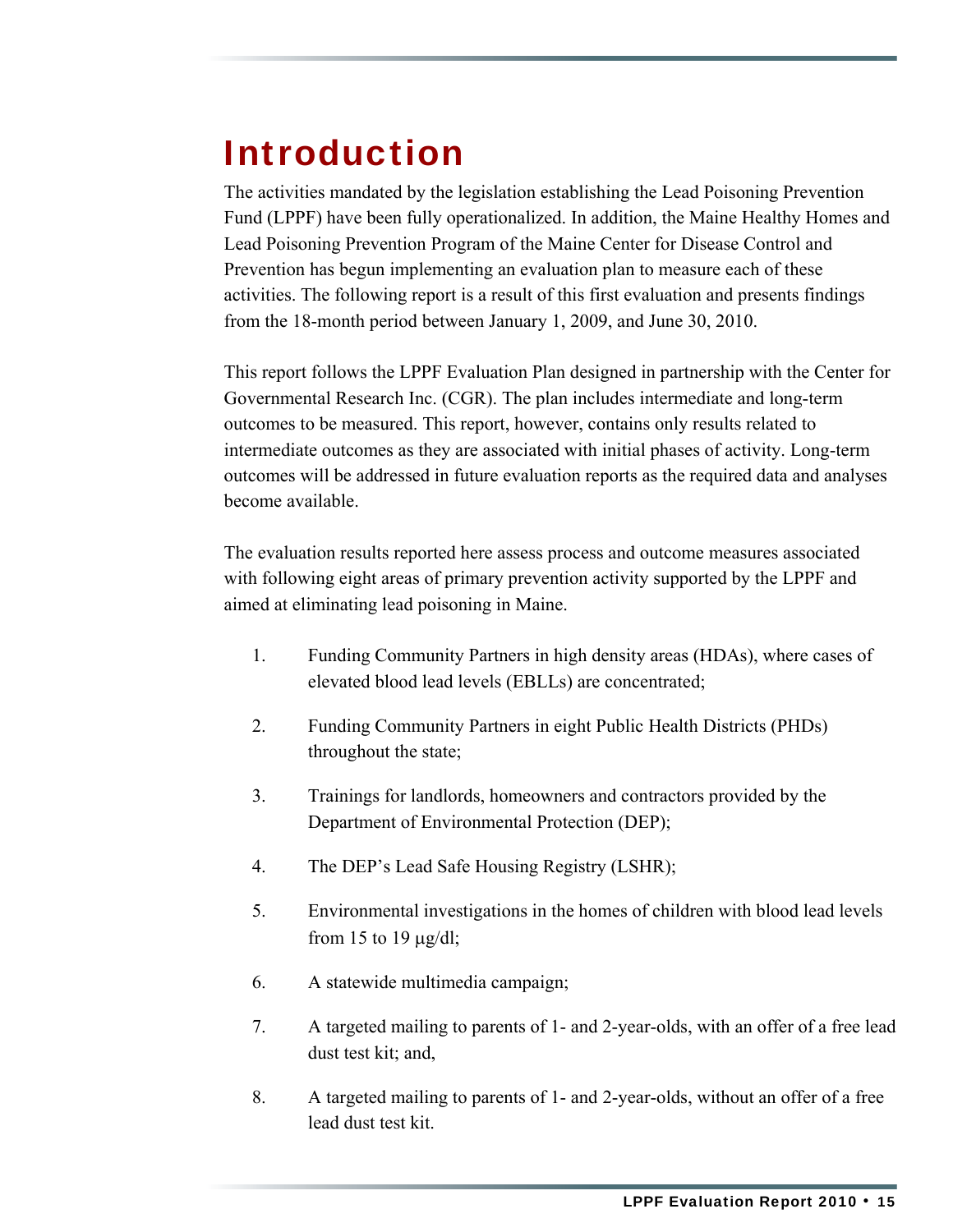Results, discussion and recommendations related to each of these eight areas are detailed within this report.

The report is intended to inform agency staff, advisory board members and other stakeholders about the accomplishments, progress and limitations of the LPPF and provide recommendations for continuing, improving, changing or ceasing activities. The report should be used as a tool to strengthen efforts to prevent lead poisoning in Maine.

Moving forward, the Maine Healthy Homes and Lead Poisoning Prevention Program will conduct periodic updates to certain portions of this report. Updates may focus on a particular activity such as lead dust testing, community outreach in High Density Areas or the targeted mailings. HHLPPP will issue its next comprehensive evaluation report in 2016.

#### **Acknowledgements**

This report would not be possible without the cooperation of several entities, including: Community Partners/Healthy Maine Partnerships, the Maine Healthy Homes and Lead Poisoning Prevention Program, the Maine Environmental & Occupational Health Program, the Department of Environmental Protection, and the State Health and Environmental Testing Laboratory. These entities submitted data to ensure the success of the evaluation.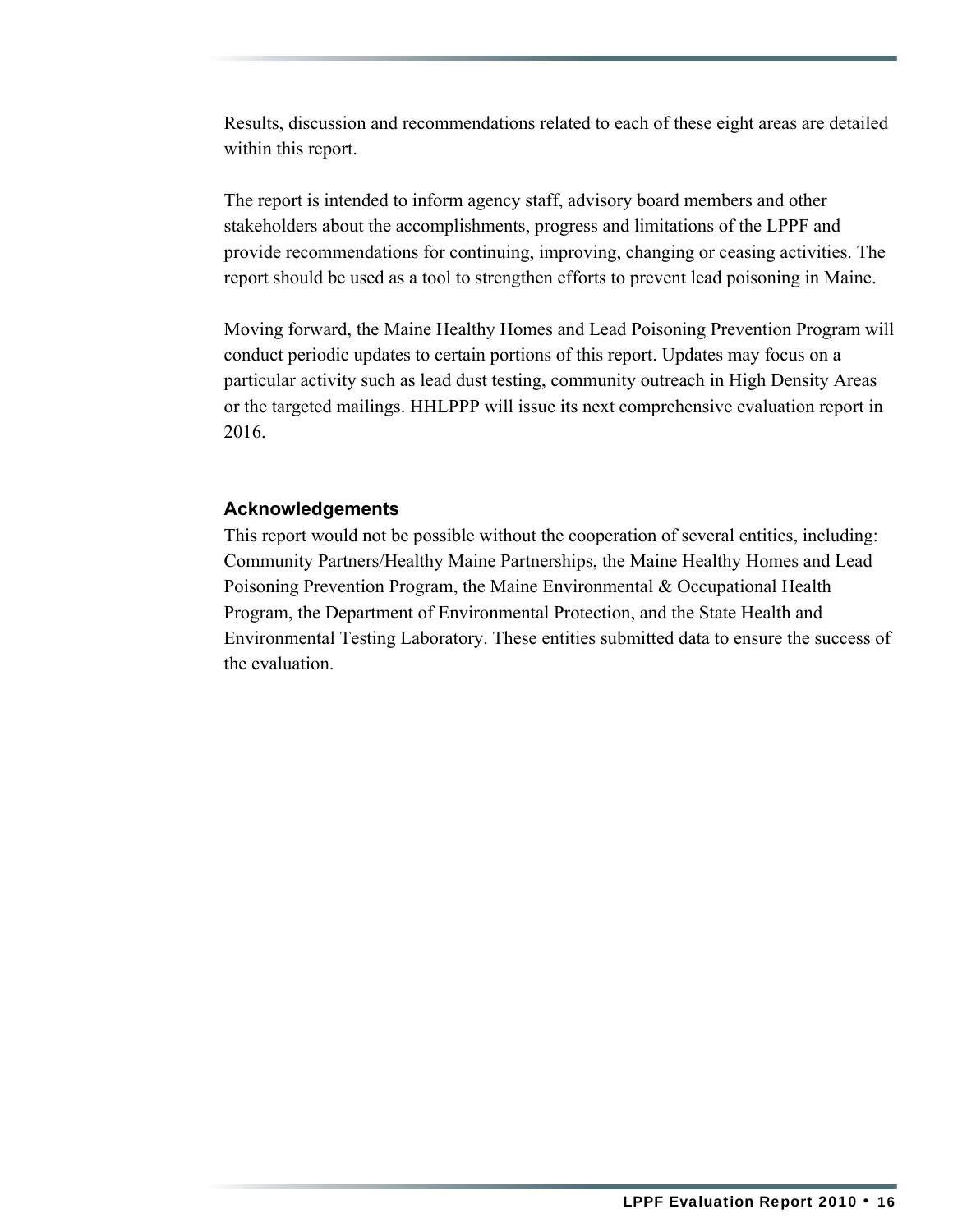### Background

<span id="page-21-0"></span>**Figure 1:** In 2005, the Maine Legislature established the Lead Poisoning Prevention Fund (22 MRSA c. 252 §1322-E) to provide resources to support educational, outreach and training programs to enable the public to identify lead hazards and take precautionary actions to prevent exposure to lead. Revenue for the LPPF is obtained from a \$0.25 per gallon fee imposed on manufacturers or wholesalers of paint sold in Maine.

> Under the administration of the Healthy Homes and Lead Poisoning Prevention Program (HHLPPP) within the Maine Center for Disease Control and Prevention (Maine CDC), this dedicated revenue must be used to support activities specified in the legislation, including: community-based efforts; an ongoing media campaign; targeted educational mailings to families with children that occupy dwellings built prior to 1978; outreach and education for landlords; measures to prevent occupational exposure to lead; and, an assessment of current uses of lead and the availability, effectiveness and affordability of lead-free alternatives.

#### **Expansion to Primary Prevention**

In a sense, the legislation establishing the LPPF is a landmark, representing a major expansion to the way Maine addresses lead poisoning. Prior to the LPPF, the state had statutory authority and resources to address lead when a child was identified with lead poisoning and very limited resources for primary prevention. Under this model, prevention efforts were mostly focused on abating or mitigating lead in homes to protect the child or future child occupants.

While abatement remains an important method to eliminate lead poisoning, working with individual families and property owners or going house-to-house abating lead is an extremely long-term process. The LPPF was created to accelerate progress towards lead poisoning elimination by leveraging resources for community- and population-based primary prevention activities. With LPPF resources, state agencies and local organizations have expanded prevention efforts to identify and address lead hazards and risks *before* children are identified with lead poisoning. This expansion includes not only new and more targeted resources for parents of young children, but also significant, new opportunities and free services for landlords to test for lead in their units, obtain training on maintaining lead-safe housing and market their properties as lead-safe.

Collection of fees for 2008 sales; Total fees collected: \$721,541

Dust testing in rental units begins, 2009 sales; Total fees Contracts to HMPs begin; Materials development; Lead-safe trainings; 1<sup>st</sup> statewide targeted mailing

**Evaluation Period** 

Collection of fees for collected: \$668,941

Contracts to HMPs renewed; Dust testing in rental units expands; Lead-safe trainings continue; 2<sup>nd</sup> statewide targeted mailing

 $\rightarrow$ 

Collection of fees for sales between July and December 2006; Total fees collected: \$392,323 Effective date of fee assessed for paint sold in Maine **2007 2006** 

**LPPF TIMELINE** 

**2005** 

LPPF established



Collection of fees for 2007 sales; Total fees collected: \$830,982

\$1,000 planning contract awarded to each HMP

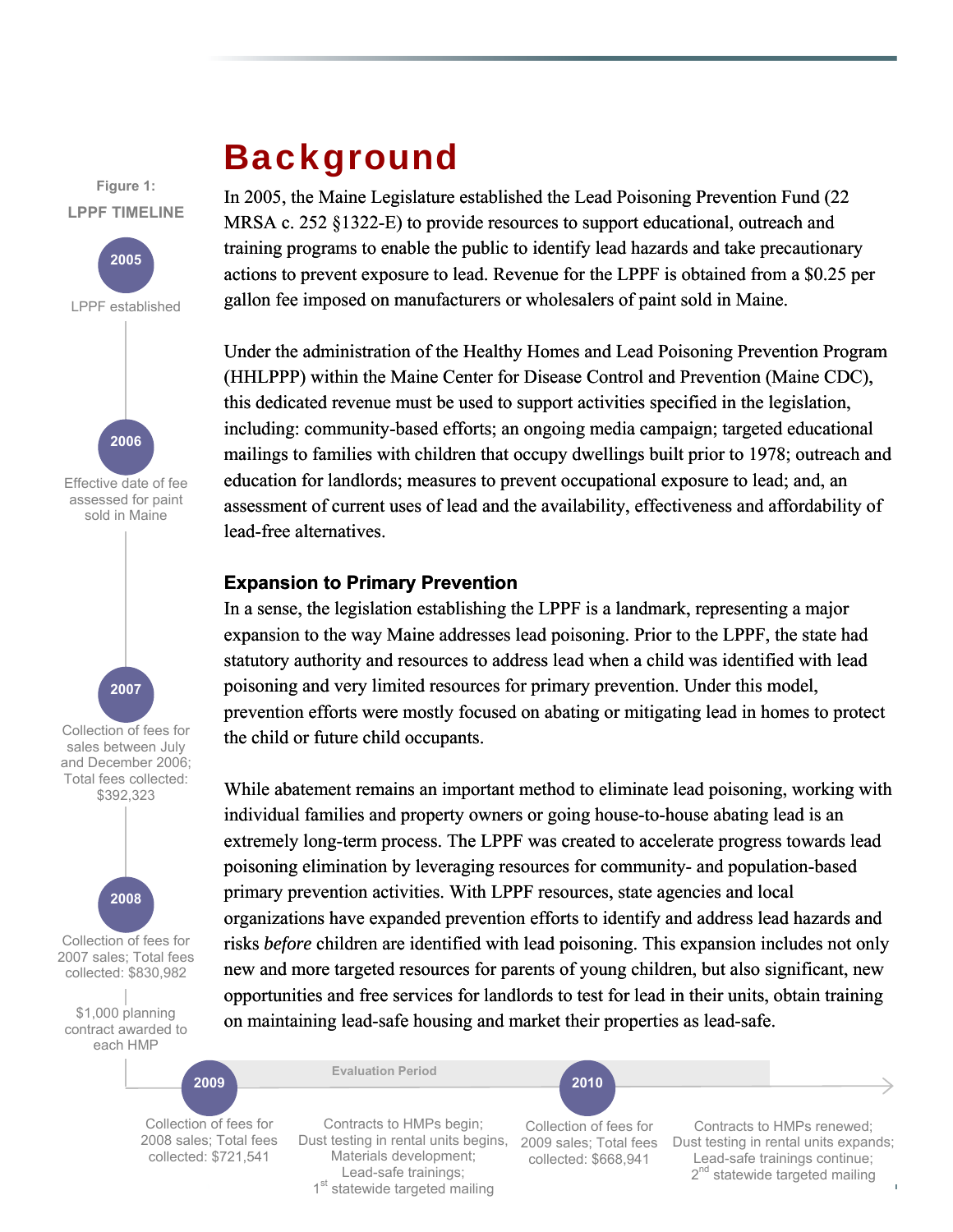#### **Data-Driven Prevention**

Data on lead poisoning rates, blood lead screening rates and age of housing stock from the Healthy Homes and Lead Poisoning Prevention and the Environmental Public Health Tracking Programs have been critical in the development and evaluation of activities funded by the LPPF. The data that identify groups or regions most at risk and reveal risk factors are essential for expanding efforts to community- and population-based primary prevention. Following are the key findings from the data and the scientific and professional literature that inform lead poisoning prevention activities.

- Children under the age of 6 are at the highest risk for lead poisoning because of biological and behavioral characteristics—it takes far less lead to adversely affect young children than older children and adults.
- Approximately 40 percent of all cases of identified lead poisonings are found in just five Maine communities: Bangor, Greater Portland, Lewiston/Auburn, Sanford, and Biddeford/Saco. Within these communities upwards of 80 percent of the cases occur in rental housing. Mapping suggests that even within these communities, cases tend to be concentrated in certain neighborhoods.
- While lead was banned from use in paint in 1978, paint manufacturers had begun reducing lead concentrations around 1950. Data show that homes built before 1950 pose the greatest risk for lead poisoning. Housing in poor condition, with chipping or peeling paint, is of particular concern. Even without chipping or peeling paint, friction surfaces such as doors and windows can produce significant lead dust to which children can be exposed.
- U.S. Census data indicate that there are nearly 30,000 Maine children under age 6 living in pre-1950 housing.
- Lead dust is by far the most common cause of childhood lead poisoning in Maine. In most cases, the source of the lead dust can be found in the child's home or a home where the child spends more than 10 hours each week. Lead paint in poor condition or on or near friction surfaces, such as floors, stairs and windows, is usually the source of the lead dust in the home.
- Lead dust can also come from renovation, repair or painting projects in homes with lead paint. There have also been several cases where children were poisoned by lead dust brought home by a parent who works in the renovation, repair or painting business or other employment with lead exposure.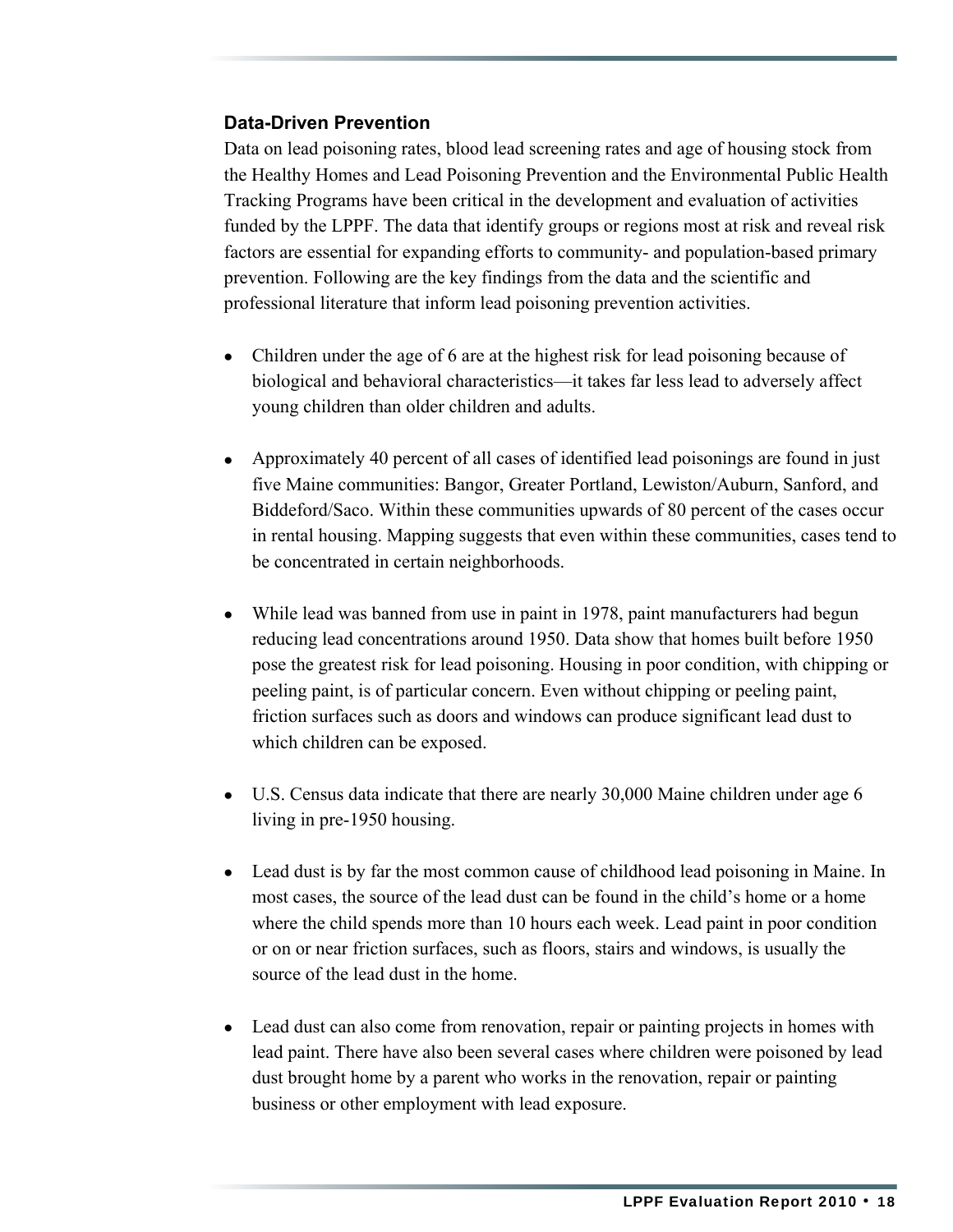#### **Prevention Strategy**

Using these data, and findings from its own formative research, HHLPPP identified target audiences and developed the activities required by the LPPF legislation. The result is a comprehensive primary prevention strategy designed so that activities complement and support each other to reach target audiences through multiple channels with salient messages and value propositions. Figure 2 illustrates the relationship between agencies, activities and audiences.



Figure 2: Lead Poisoning Prevention Fund agencies, activities & audiences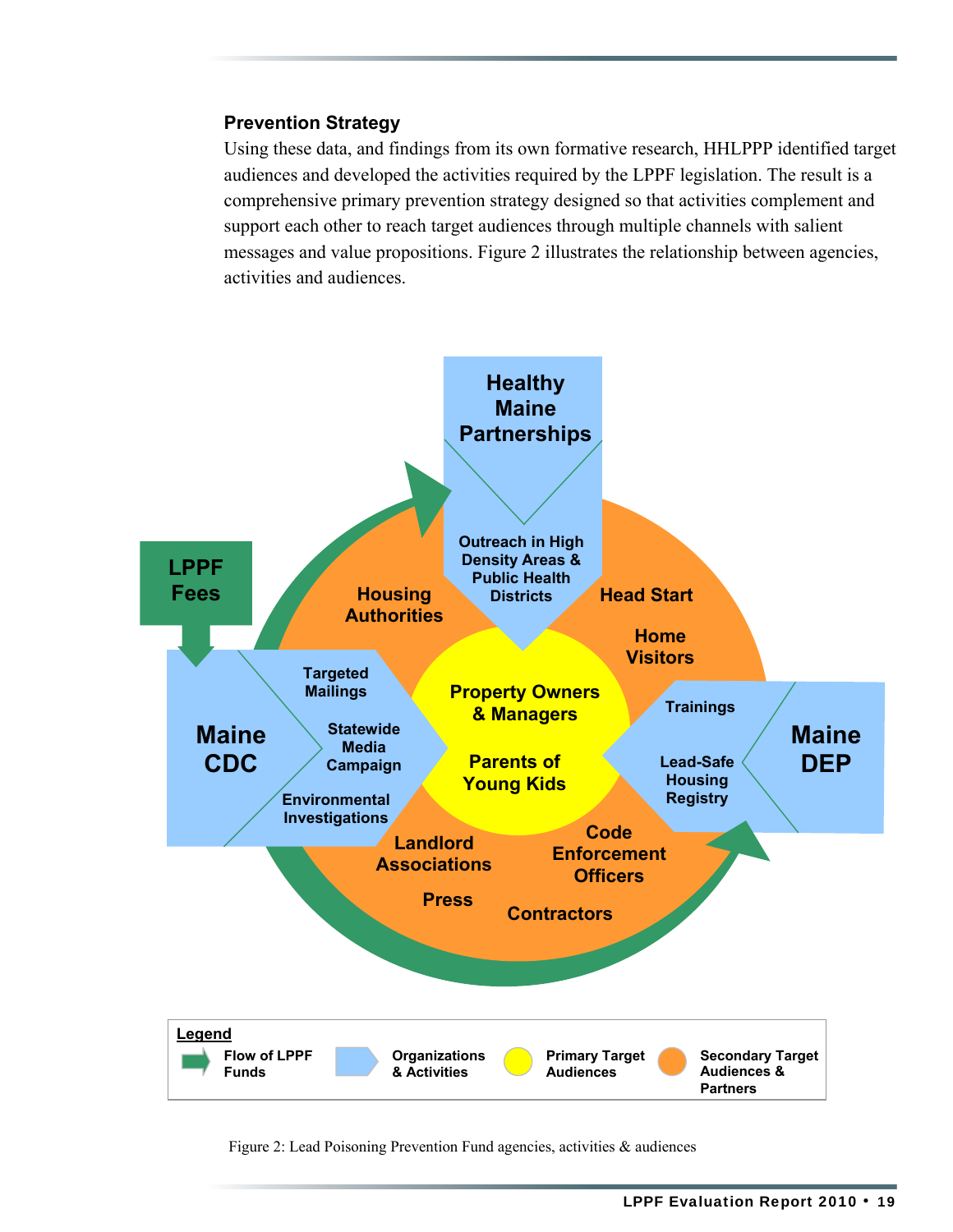Specifically, monies received through the Lead Poisoning Prevention Fund are distributed to various agencies to implement activities and develop partnerships designed to:

- 1. help parents of young children who live in homes likely to have lead hazards live safely with lead so that their children never become poisoned;
- 2. help property owners and managers of rental units likely to have lead hazards provide and maintain lead-safe housing so that child occupants never become poisoned; and,
- 3. help property owners of rental units likely to have lead hazards avoid the high costs associated with lead abatement.

Channeling the funds through multiple agencies and organizations allows LPPF resources to be used by groups with the existing expertise, staff, access, trust or other assets needed as described below.

**Maine CDC**—LPPF funds are managed by the Maine CDC's Healthy Homes and Lead Poisoning Prevention Program. As the state public health agency, the Maine CDC's established relationships with community health organizations put the agency in a good position to initiate and administer contracts with local groups for lead poisoning prevention. In addition, the Maine CDC is an authoritative source for health information, bringing credibility to messages used in targeted mailings and the statewide media campaign.

**Maine DEP**—The Lead Hazard Prevention Program within the Maine Department of Environmental Protection is responsible for the lead safety trainings and the Lead Safe Housing Registry. In this way, the DEP leverages LPPF funds and its expertise and existing resources as the provider of lead safety training in the state.

**Healthy Maine Partnerships (HMPs)** — Spread throughout the state, these 28 individual organizations carry out local public health functions related to health promotion. Because of this, HMPs are well-positioned to incorporate lead poisoning prevention into their other community-level outreach efforts. With LPPF resources, HMPs leverage existing and seek out new local partnerships, build upon their work in other areas of health promotion, and use outreach channels and messages that resonate with the local population.

In implementing lead poisoning prevention activities, these agencies and organizations collaborate with secondary target audiences, such as landlord associations, code enforcement officers, the press, home visitors, head start coordinators, and others. In turn, these secondary target audiences open new channels to or directly influence the primary target audiences or other secondary target audiences.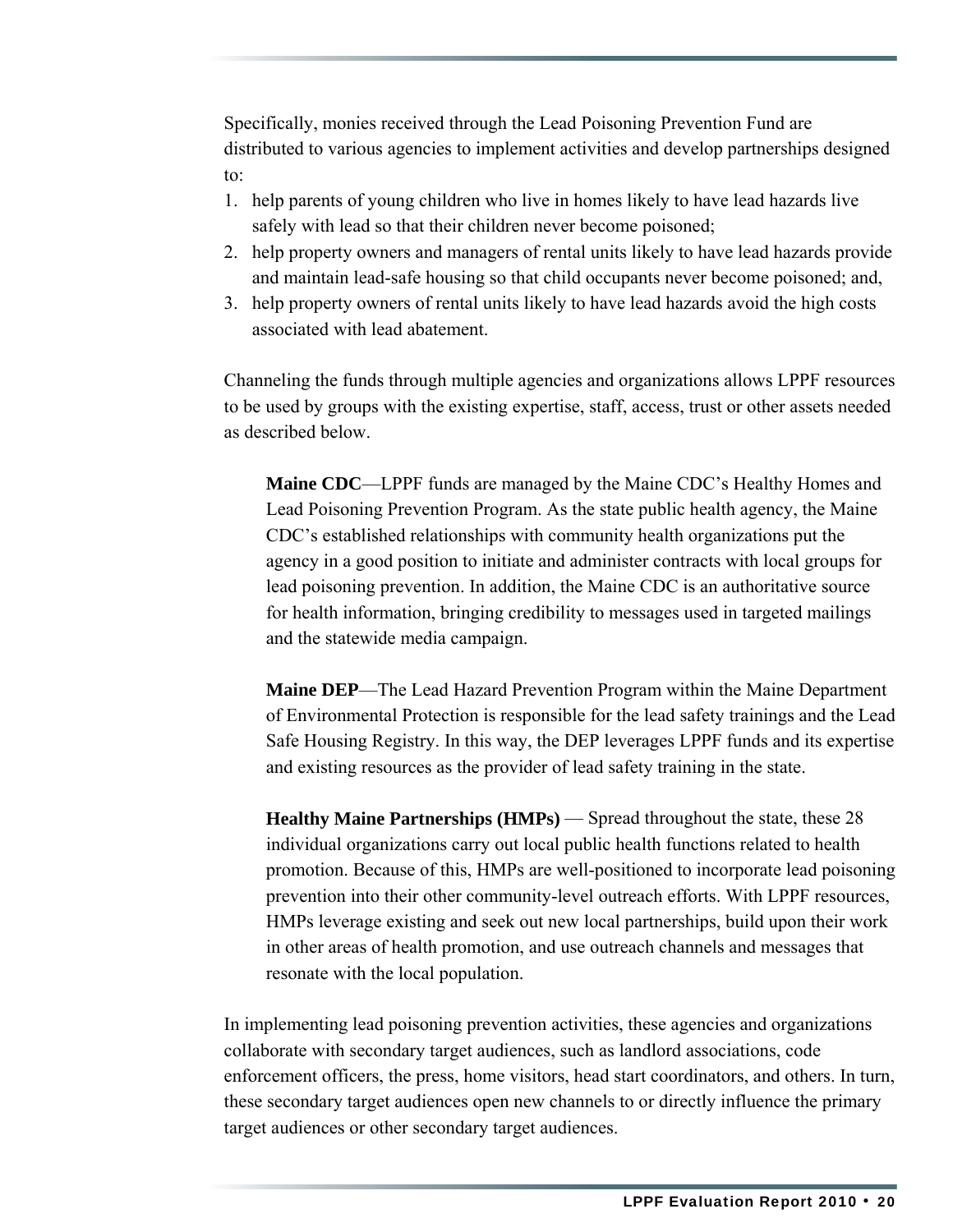This prevention strategy is designed to create synergy between activities, use resources efficiently and allocate funds based on need and potential impact. As a result, just over half of LPPF expenditures are for community-level activities such as lead dust testing in rental units and landlord and tenant outreach. Figure 3 shows the percentage of funding for each area of activity.



Figure 3: How funds are allocated among LPPF activities by percent

#### **Measuring Success**

The Healthy Homes and Lead Poisoning Prevention Program is responsible for managing the evaluation of LPPF activities. To that end, HHLPPP contracted with the Center for Governmental Research Inc. to develop an evaluation plan for LPPF-supported activities.<sup>[3](#page-25-0)</sup> For each activity, the evaluation plan covers the measures and data required to evaluate progress toward meeting activity objectives. Each objective, in turn, was

<span id="page-25-0"></span>http://www.maine.gov/dhhs/mecdc/environmental-health/eohp/lead/lppf.shtml

 $3$  The evaluation plan is available online: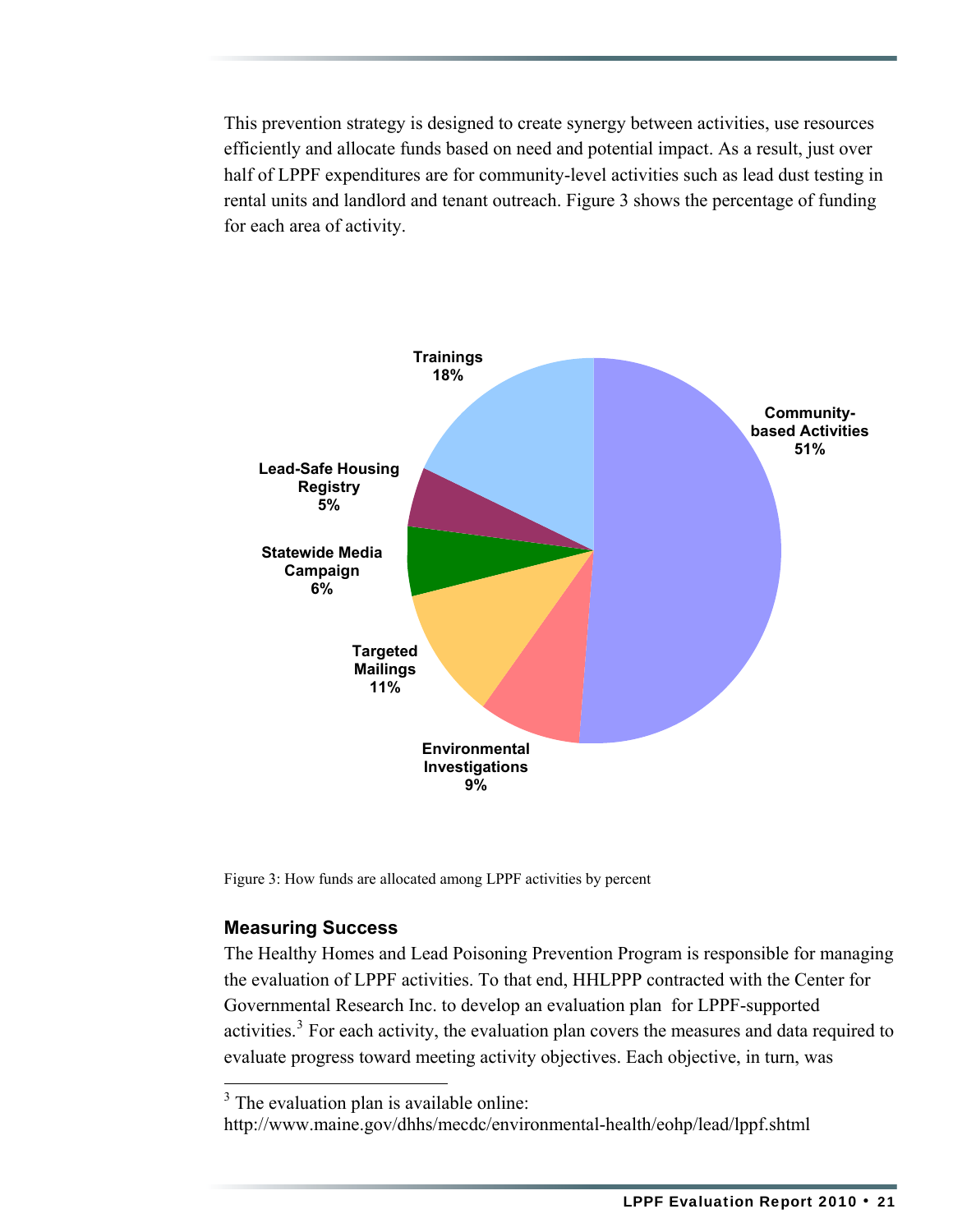established to direct activities toward the ultimate goal of the LPPF—the elimination of lead poisoning.

For the initial years of activity, the evaluation of LPPF activities focuses on intermediate outcomes, using process and impact measures. Results from the initial evaluations will be used to determine the best uses of LPPF resources and ways to adjust activities to maximize potential for meeting long-term health outcomes.

Looking beyond the first five years of LPPF-supported activities, the evaluation will measure progress toward meeting long-term health and behavior outcomes across the state and in the five High Density Areas. The ultimate success of the LPPF will be an accelerated decline in the number of children with lead poisoning in relation to the number of children screened for lead poisoning. That is, if LPPF activities have the desired impact, the number of children identified with lead poisoning should decrease while the number of children getting screened for lead poisoning should increase.

Figure 4 below presents lead poisoning data through 2009, the time period prior to the implementation of most LPPF activities.<sup>[4](#page-26-0)</sup> The number of children identified with lead poisoning has been decreasing over time with just over 100 Maine children identified with lead poisoning in 2009.



Figure 4: Number of newly identified children under 6 years of age with an elevated blood lead level, by year for the period 2003-2009

<span id="page-26-0"></span><sup>4</sup> Children with lead poisoning are defined as children under the age of 6 who have a blood lead level greater than or equal to 10 μg/dl.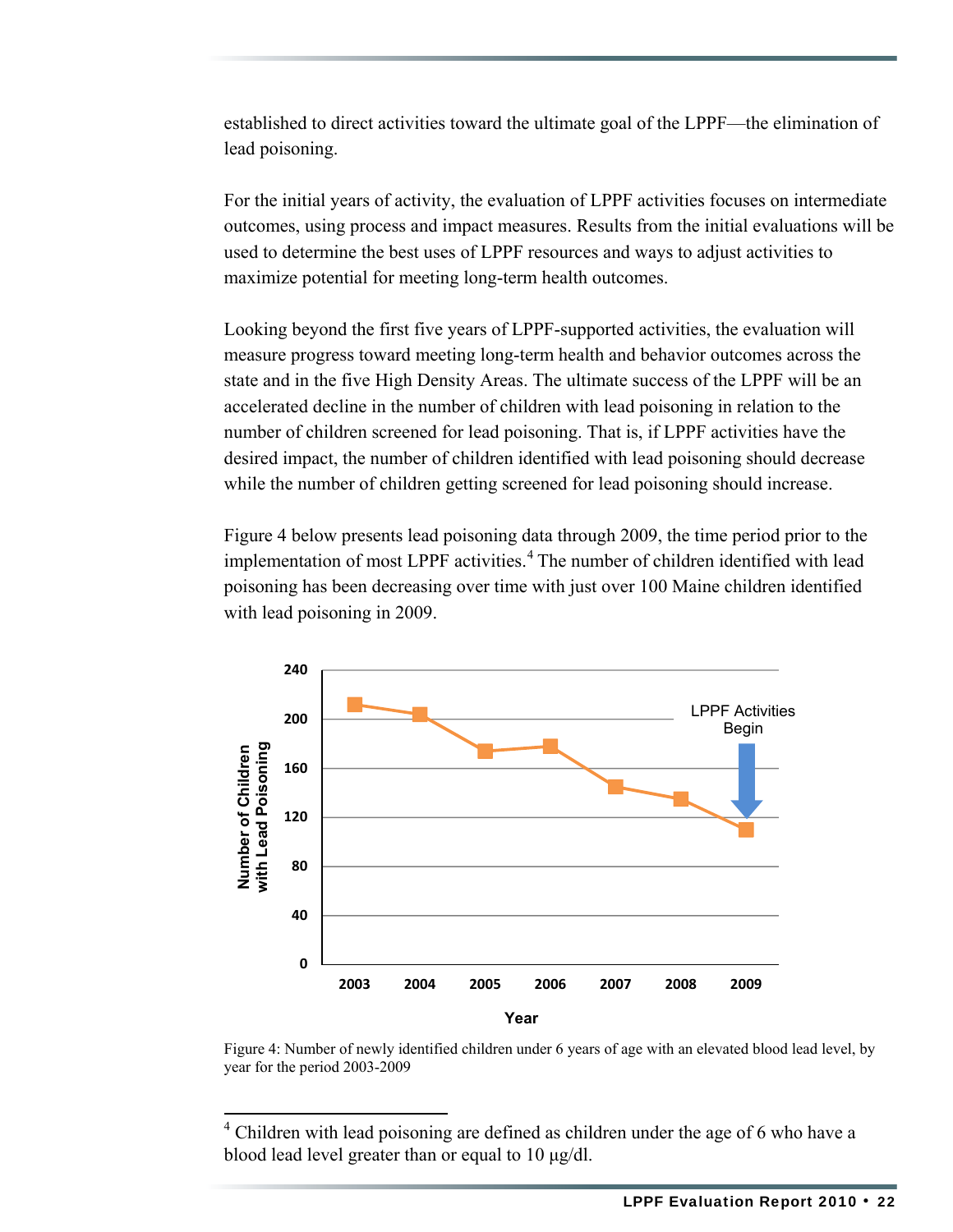Using these data as a baseline, we should be able to see the impact of the LPPF by examining the rate at which this trend continues. If activities are successful, we would expect that the number of children identified with lead poisoning will begin to decrease at a faster rate. It is possible, however, that there will be a temporary increase in children with lead poisoning if efforts to identify more high-risk children are working.

This is why it is important to look at the number of children with lead poisoning in relation to the number of children screened. For example, without knowing how many children were screened for lead poisoning, decreases in the number of children identified with lead poisoning could be attributed to a corresponding decrease in the number of children screened.

Screening for lead poisoning is defined as an initial blood test to identify the amount of lead in a child's blood. Based on risk factors, there is no universal screening for lead poisoning. Ideally, health care providers determine which children to screen using a risk assessment questionnaire. HHLPPP receives all screening results and monitors trends over time. Figure 5 shows the percentages of Maine children younger than 3 years screened for lead poisoning. These percentages have been steady for several years, and will serve as a baseline for measuring the impact of the LPPF. The expectation is that screening rates will increase as a result of LPPF activities.



Figure 5: Percent of children with a blood lead screening test by age group, 2003-2009

At present, monitoring both numbers of children identified with lead poisoning and screening rates is our best chance at measuring the success of the LPPF. However, there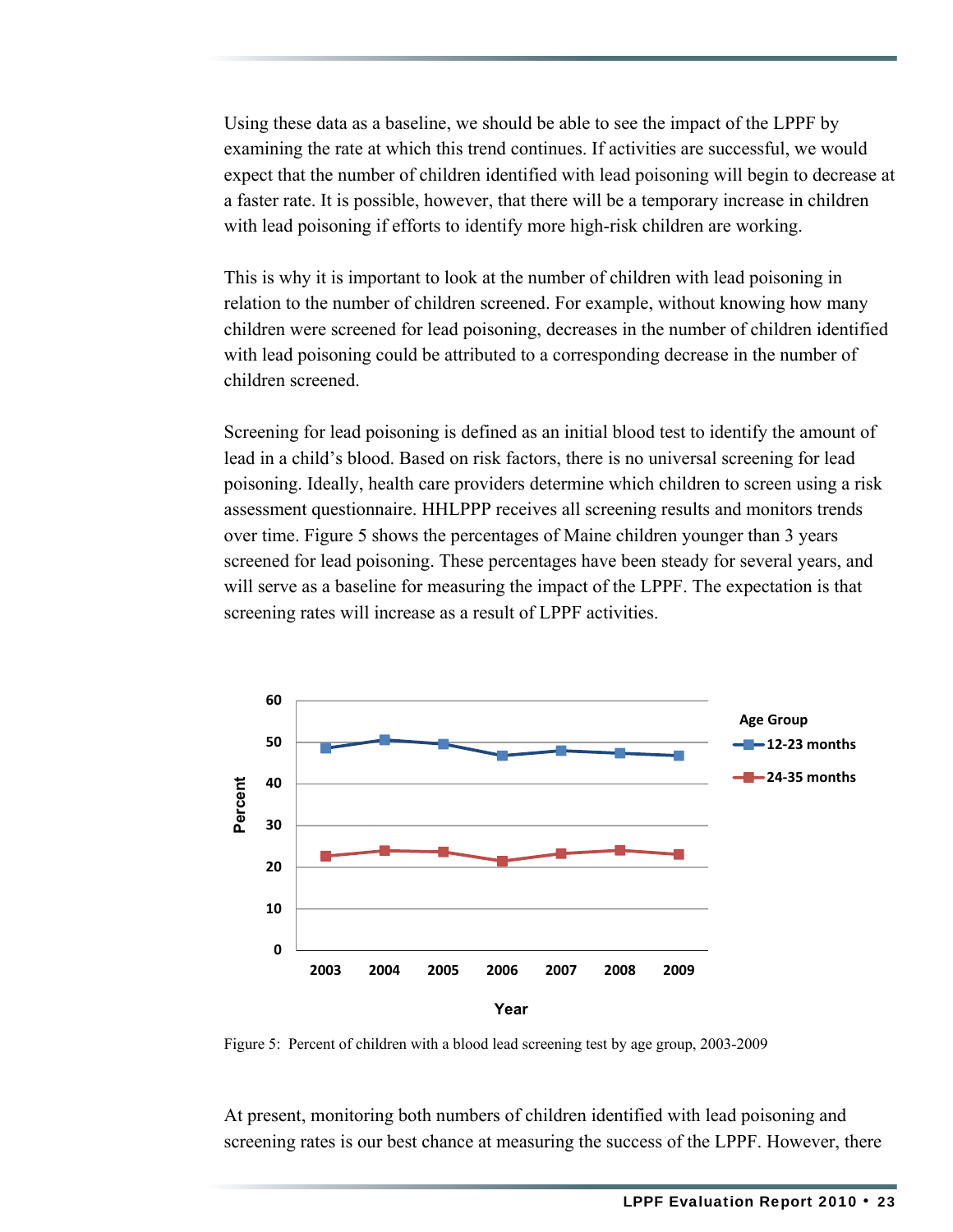are a few limitations to using this method. First, in terms of screening rates, we cannot know how many children are at risk and therefore how many children should be screened. It is unclear, therefore, whether the children not screened should have been screened or if they were correctly determined to be at no risk by their health care providers.

Next, there is a lag time of about one year between when activities occur and when lead poisoning and screening data become available. This makes it difficult at this point in time to draw conclusions about the long-term impact of the LPPF. Further, multiple years of lead poisoning and screening data will be required to provide large enough sample sizes to detect statistically significant changes, especially at the community level.

Until data become available to evaluate these time trends, evaluation efforts will focus on several process and impact measures for each area of activity. The evaluation results that follow, therefore, are focused on those measures that relate to intermediate outcomes.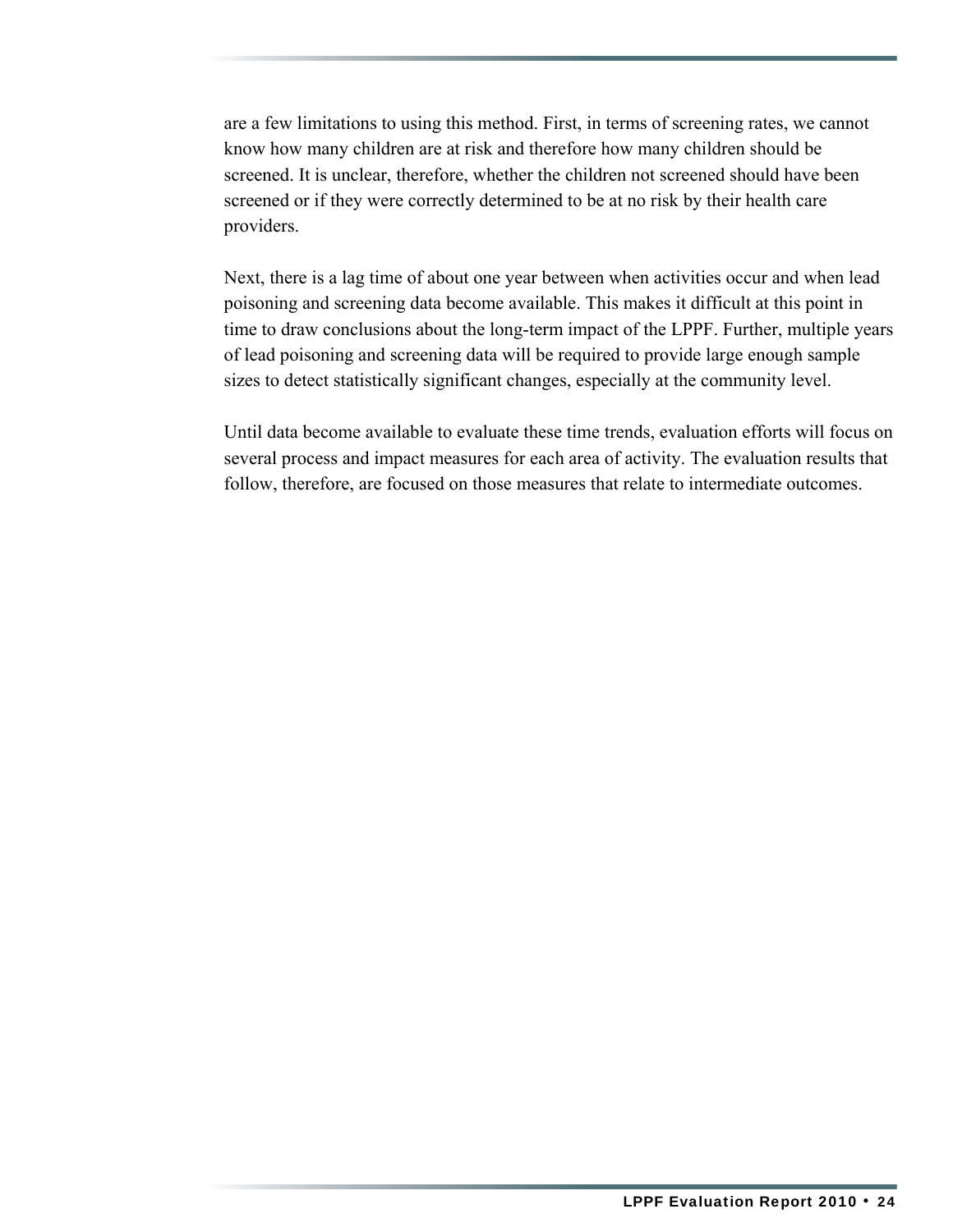<span id="page-29-0"></span>Evaluation Results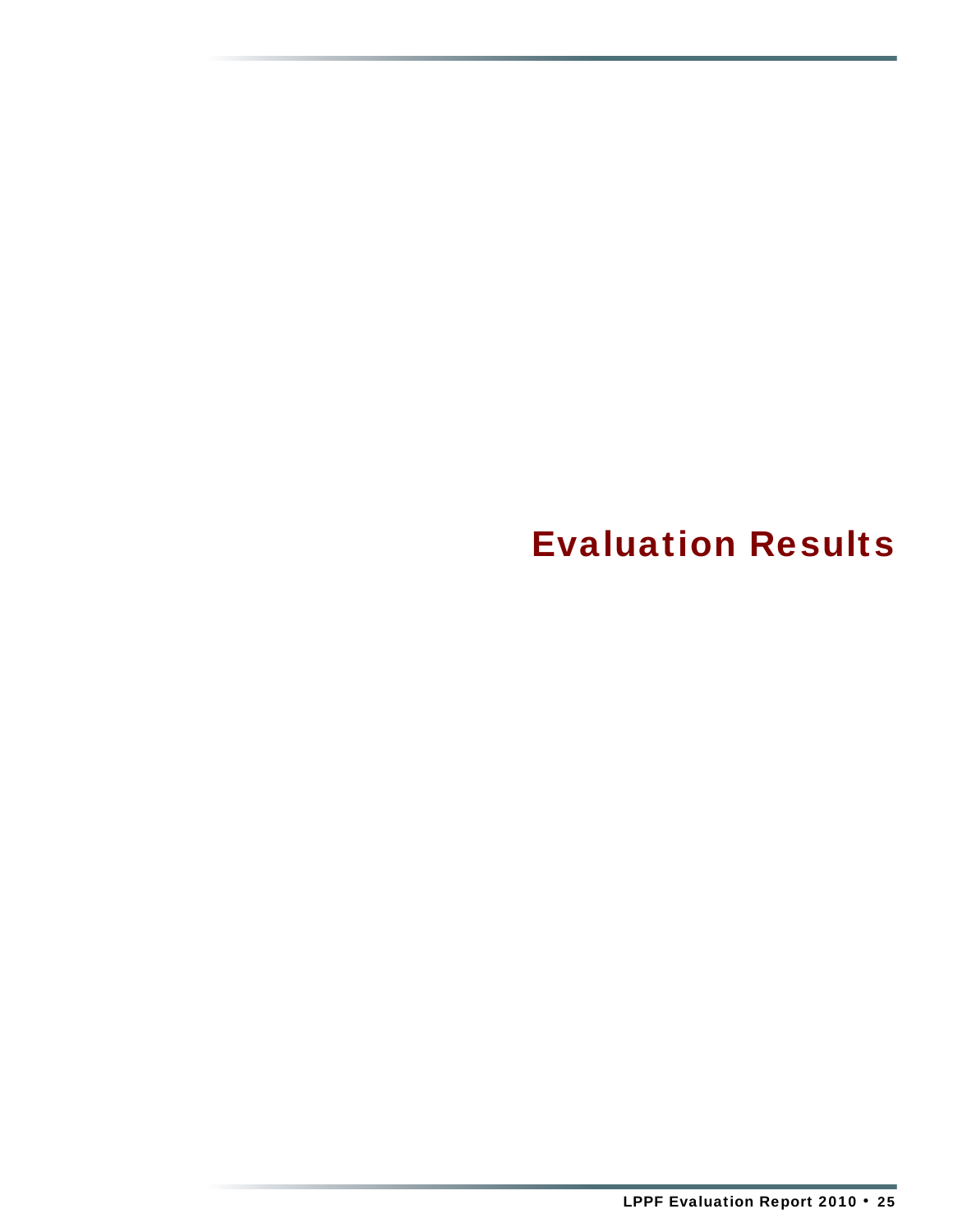## <span id="page-30-0"></span>Community Partnerships



#### **Background**

The LPPF legislation calls for contracts to support "community outreach programs to enable the public to identify lead hazards and take precautionary action to prevent exposure to lead." Based on this directive, the community organizations receive contracts from the Maine CDC to target resources and directly engage and empower communities in lead poisoning prevention.

To develop these community partnerships, the HHLLPPP used data describing the geographic distribution of lead poisoning and Maine's existing local public health infrastructure to identify partners and develop contract parameters. Beginning in 2009, community health organizations called Healthy Maine Partnerships (HMPs) began receiving LPPF funds. HMPs under contract are called LPPF Community Partners and are divided into the categorizes of Local Service Areas, Public Health Districts, High Density Areas or Second Tier Areas.

Funding to Community Partners is strategically tiered to build consistent lead poisoning prevention capacity throughout the state and direct the most resources to communities with the greatest burden of lead poisoning. While each HMP receives some LPPF funding, HMPs that are the coordinating agencies in the Public Health Districts or that operate in an area with a high amount of lead poisoning cases receive larger contracts. Following are descriptions of each funding tier.

#### **Local Service Areas**

There are 28 HMPs in Maine and each receives \$2,000, the minimum level of funding, as a way to build local public health capacity and knowledge related to lead poisoning prevention. With this funding, Community Partners in the local service areas distribute information through their existing programs and networks.

#### **Public Health Districts**

There are eight state-designated Public Health Districts in Maine. Using LPPF funds and guidelines, HMPs within each Public Health District work together to develop and implement a district-wide plan for lead poisoning prevention outreach. One Community Partner in each district receives an annual contract award of \$6,500 to serve as the coordinating organization in the district.

#### **High Density Areas**

Areas that have a high density of lead poisoning are communities, cities or towns with the highest counts of lead poisoning among children that are screened. Data from 2003 through 2007 show that 40 percent of all newly identified childhood lead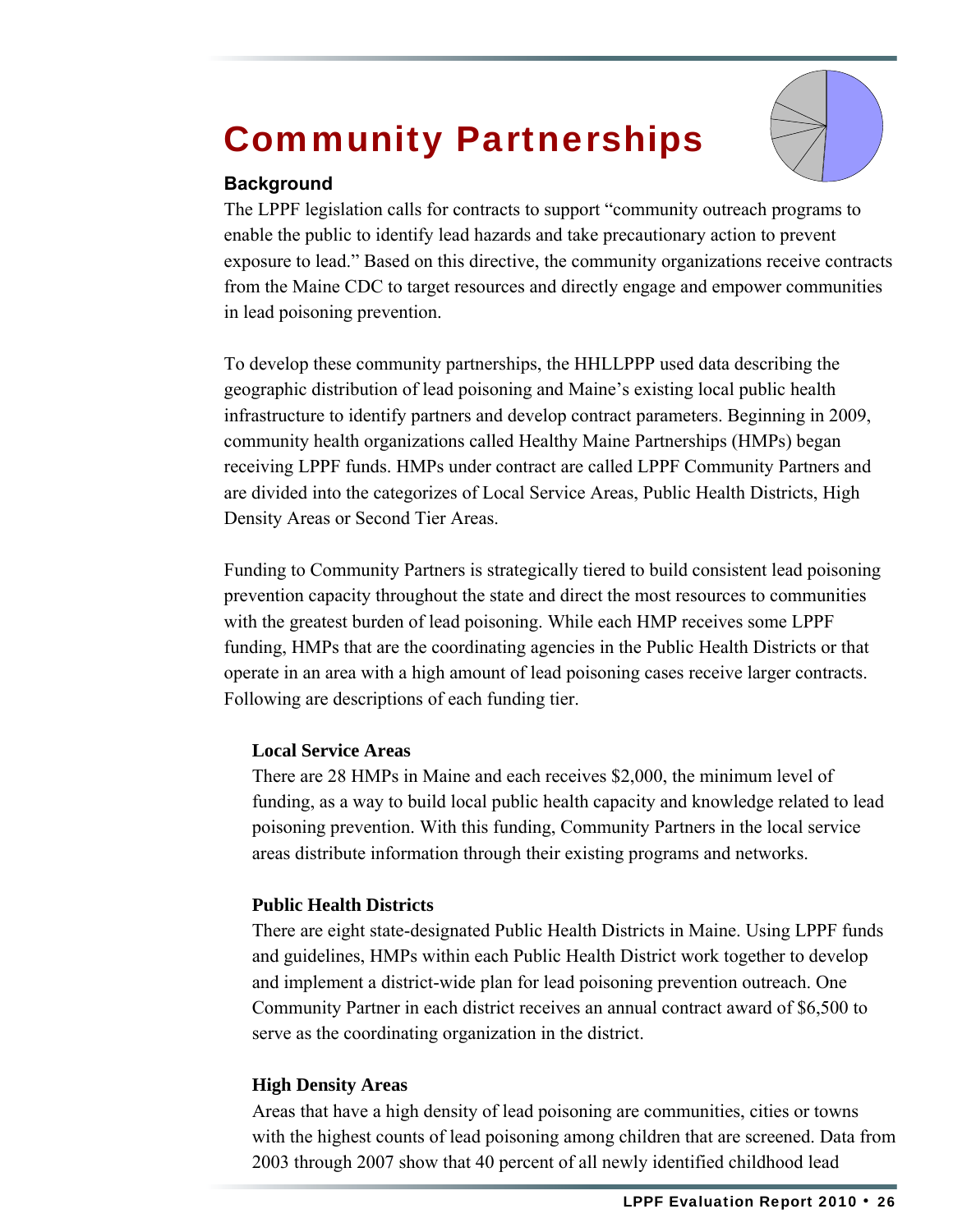poisonings occurred in just five communities: Bangor, Biddeford/Saco, Lewiston/Auburn, Greater Portland and Sanford. These same five communities also have higher percentages of children with elevated blood lead levels among those screened, when compared to the statewide average. One Community Partner in each of these five high density areas receives \$32,250 annually, the highest level of funding, to develop and implement targeted outreach strategies for landlords and tenants and provide free lead dust testing in rental units.

#### **Second Tier Areas**

Second Tier Areas (STAs) are those towns or communities that have rates of newly identified lead poisoning that are significant, but not considered high density. There are nine STAs: Augusta, Gardiner, Skowhegan, Waterville, Bath, Rockland, Livermore Falls, Rumford and Turner. In FY2010, one Community Partner in each STA received an \$8,000 planning contract. In FY2011, Community Partners in these areas received \$15,125 to increase lead hazard awareness and risk reduction outreach for landlords and tenants. Funds to partners in Second Tier Areas also support free lead dust testing in rental units.

Table 1 shows an example of how the tiered funding strategy in one Public Health District results in the distribution of resources throughout the district and contracts to some HMPs with multiple levels of funding.

|                                    | <b>FY2010 LPPF FUNDING CATEGORIES</b> |            |            |            |              |
|------------------------------------|---------------------------------------|------------|------------|------------|--------------|
| <b>HMP NAME</b>                    | LSA                                   | <b>PHD</b> | <b>HDA</b> | <b>STA</b> | <b>TOTAL</b> |
| Healthy Androscoggin               | \$2,000                               |            | \$32,250   |            | \$34,250     |
| River Valley HCC                   | \$2,000                               | \$6,500    |            | \$8,000    | \$16,500     |
| <b>Healthy Oxford Hills</b>        | \$2,000                               |            |            |            | \$2,000      |
| <b>Healthy Community Coalition</b> | \$2,000                               |            |            |            | \$2,000      |

Table 1: LPPF funding categories for HMPs in the Western Public Health District

While each category of Community Partner has different objectives and required activities, all are evaluated using process and outcomes measures to establish that they are meeting contract requirements and to assess the effects of their activities. In general, findings from the evaluation period covered by this report indicate that community partnerships:

- greatly expand the ability to reach families and landlords most at risk;
- are successful at identifying potential lead dust problems before children are poisoned;
- are building capacity and expertise at the district and community level related to lead poisoning prevention.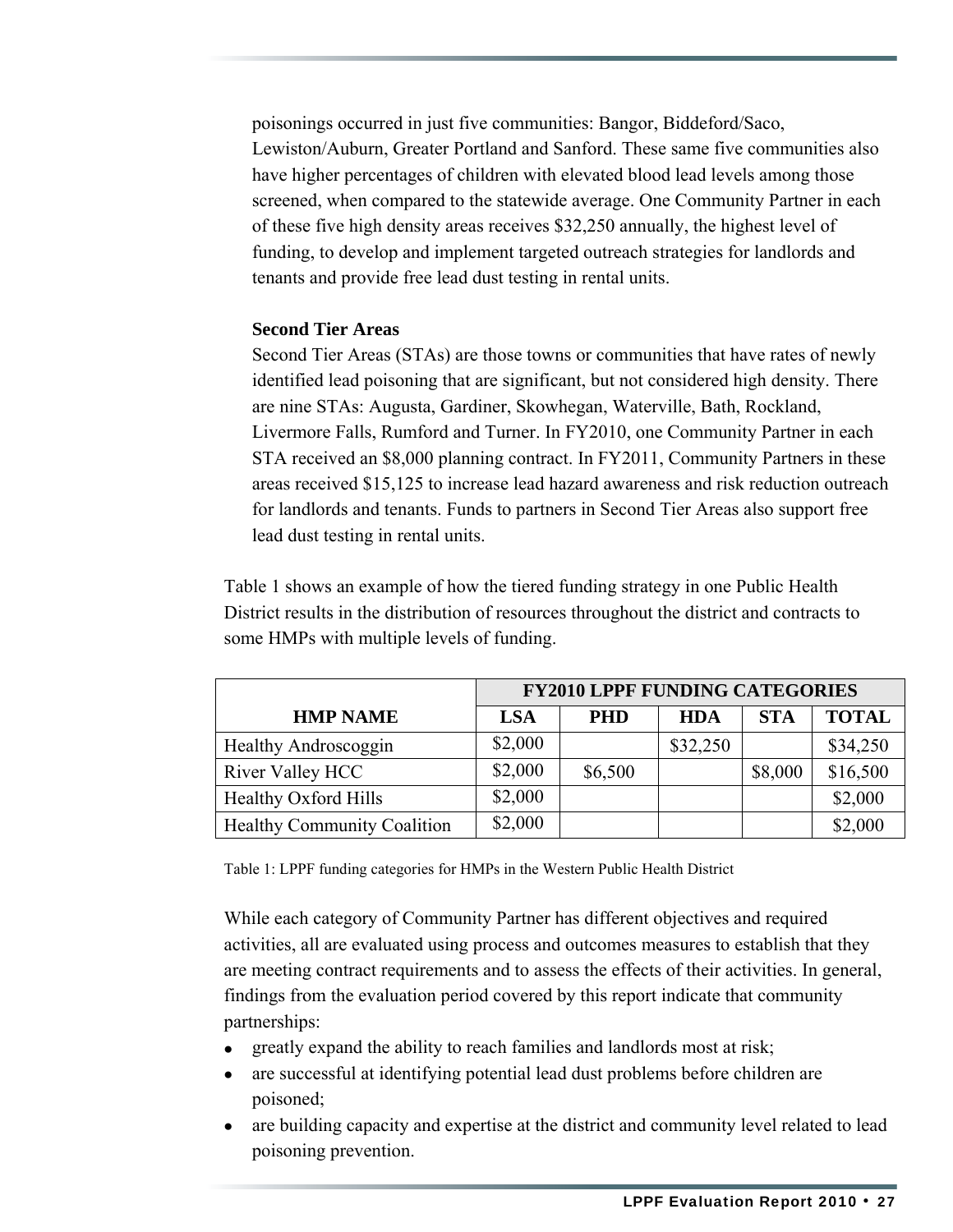Detailed results, discussion and recommendations from the evaluation of activities in High Density Areas and Public Health Districts follow. Results from the evaluation of activities in Local Service Areas are included in the evaluation of the Public Health District Community Partners. Further, because activities in Second Tier Areas did not begin until June 2010, they have not yet been evaluated and are not covered in this report.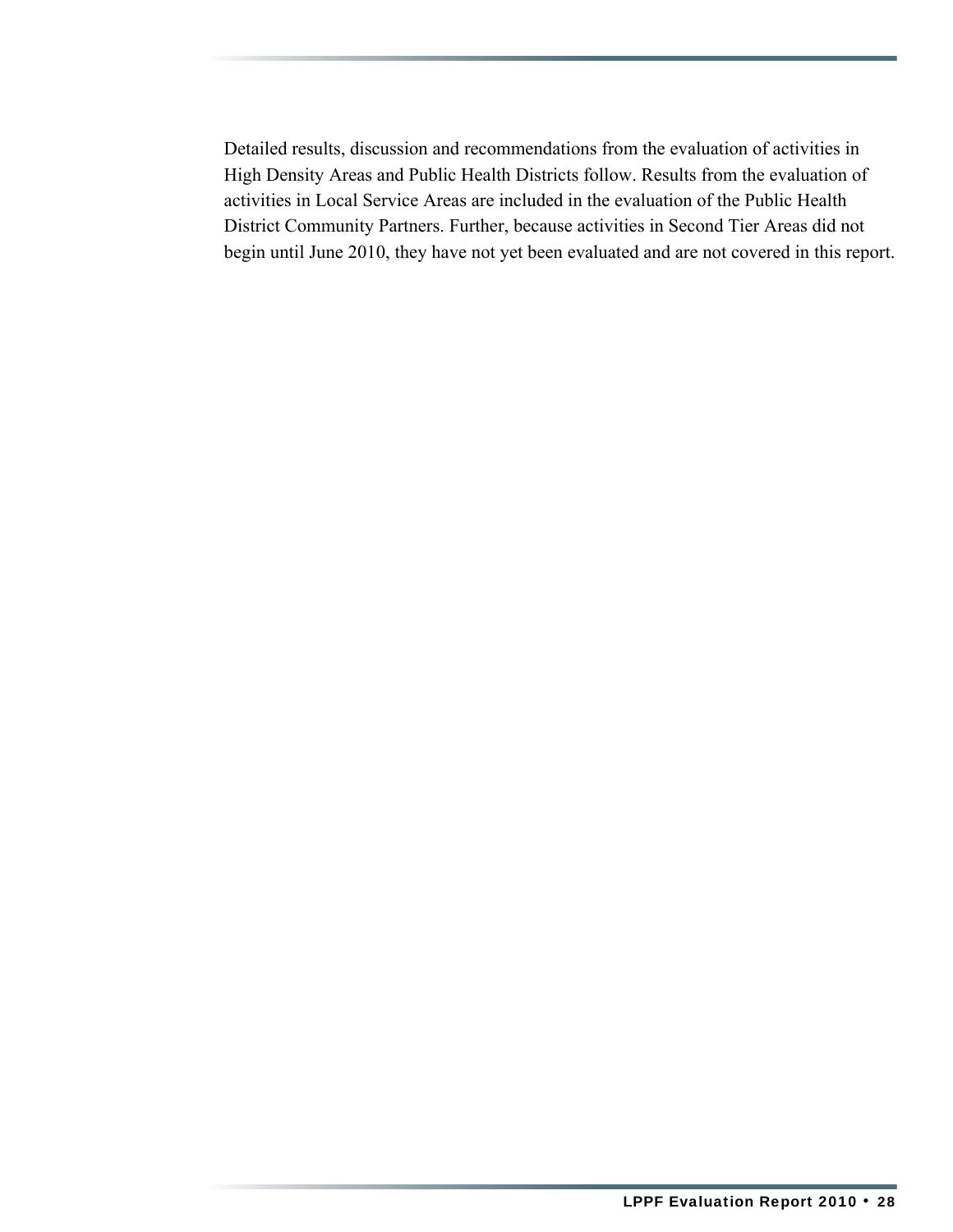## <span id="page-33-0"></span>High Density Areas

The five High Density Areas (HDAs) are: Bangor, Biddeford/Saco, Greater Portland, Lewiston/Auburn, and Sanford. Forty percent of all children identified with lead poisoning in Maine live in these five areas. Because upwards of 80 percent of children identified with lead poisoning in these areas live in rental housing, funding to these communities is used to promote lead hazard awareness among landlords and tenants, and identify lead dust hazards in rental units.

HDA activities are divided into landlord and tenant outreach. Outcomes for both activity categories are evaluated using process and outcome measures to establish that HDAs are completing requirements and to assess the effects of activities on property owners, tenants and the community.

### Landlord Outreach

The objectives of the HDA landlord outreach activities are:

- 1. Targeted landlords are knowledgeable regarding lead hazards, landlord responsibilities, state responsibilities and available resources
- 2. Targeted landlords are able to take advantage of available resources to prevent and address lead hazards.

To reach these objectives, four intermediate outcomes, to be accomplished in years 1-5, have been identified for HDA landlord outreach activities.

- 1. HDA Community Partners plan and implement ongoing outreach activities targeting landlords of pre-1978 units;
	- 1a. HDA Community Partners host at least 2 outreach events each year;
	- 1b. HDA Community Partners collaborate with other community groups to reach landlords.
- 2. Targeted landlords complete Essential Maintenance Practices (EMP)/ Renovation, Repair and Painting (RRP) courses.
- 3. Trained landlords perform essential maintenance practices in at-risk units at turnover as confirmed by lead dust testing.
- 4. Trained landlords register units with the Lead Safe Housing Registry<sup>[5](#page-33-1)</sup>.

<span id="page-33-1"></span> $<sup>5</sup>$  The Lead Safe Housing Registry will enable tenants to locate lead-safe housing using an online,</sup> searchable database.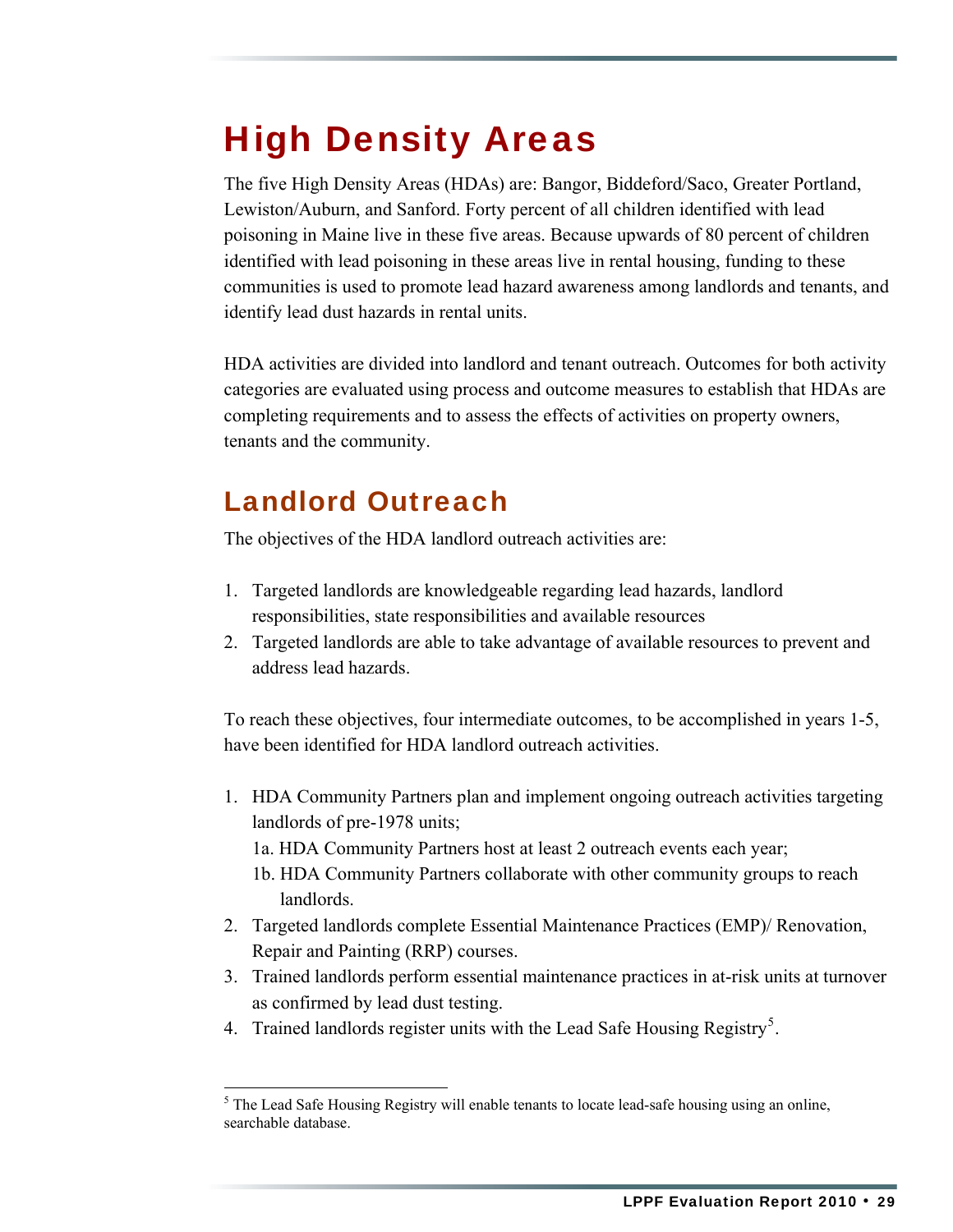Figure 6 depicts the activities, outcomes and evaluation measures associated with HDA landlord outreach. See the chart of the evaluation plan in Appendix A for more detail on the analyses used to measure these outcomes.



Figure 6: Activities, evaluation measures and outcomes for HDA landlord outreach

#### **Results**

**1. HDA Community Partners plan and implement ongoing outreach activities targeting landlords of pre-1978 units; 1a. HDA Community Partners host at least 2 outreach events each year; 1b. HDA Community Partners collaborate with other community groups to reach landlords.** 

In the approximately 18 months that Community Partners have been under contract, all partners have completed and begun implementing an outreach plan and have hosted at least two outreach events. On average each HDA Community Partner has held three landlord outreach events for a total of 17. Partners determined what kinds of landlord education were needed in their communities and developed their events to meet those needs. As a result, events were different in each community.

For example, the Community Partner in Bangor focused on providing lead-safe training for landlords. In Sanford, the Community Partner directed outreach efforts to organizing a landlord association to bring property owners together to address lead issues. The Community Partner in Lewiston/Auburn also worked with the local landlord association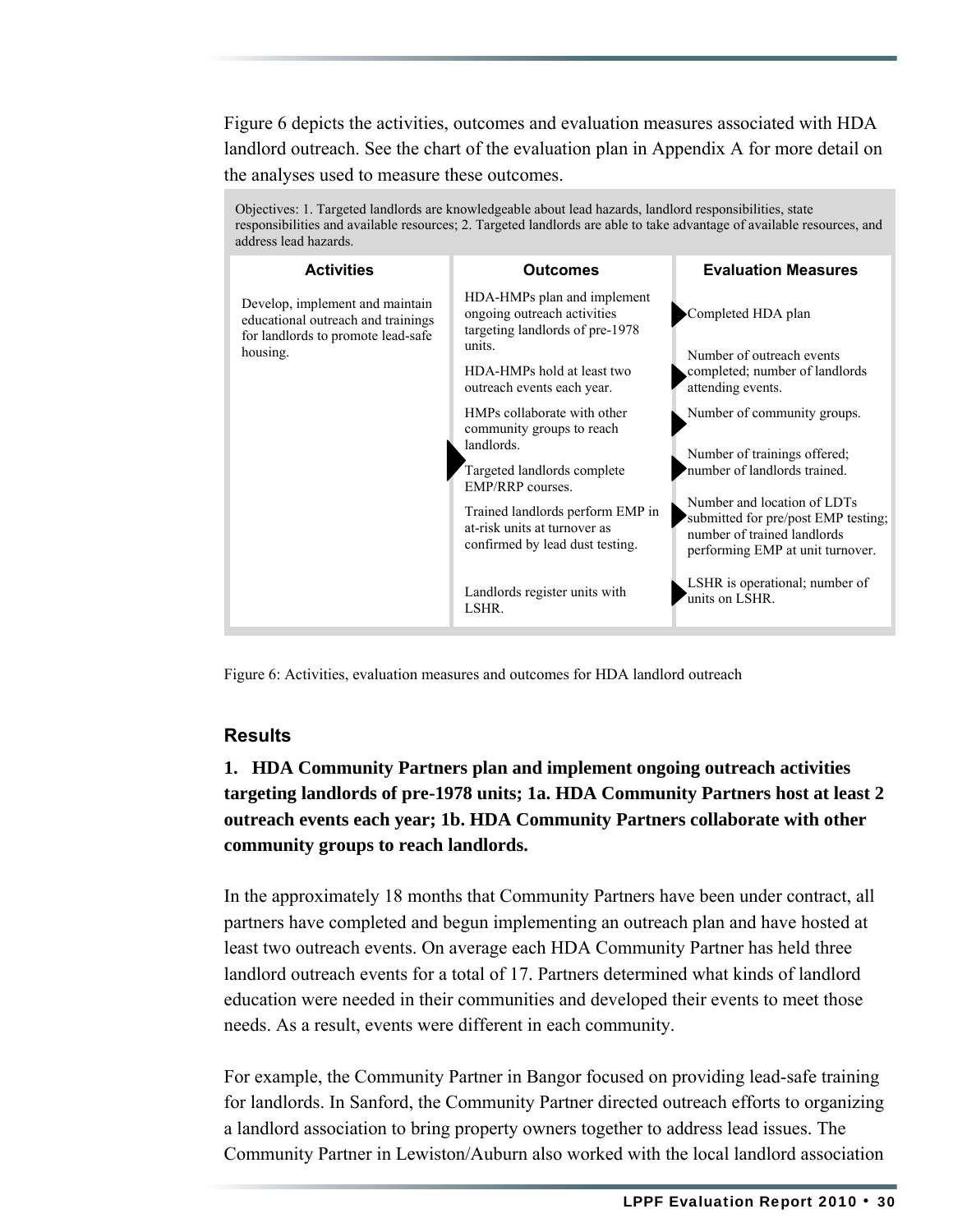providing lead-safe talks, information and incentives to enroll in the lead dust testing program. Partners in Portland and Saco/Biddeford offered educational opportunities in the form of presentations on lead hazard laws and current information concerning childhood lead poisoning in Maine. Most Partners hosted the events or held them in conjunction with landlord association meetings or other partner-hosted events.

The Community Partners were not required in the first year to track the number of people reached by outreach events but will in the years to come.

To develop credibility, identify target landlords and expand their reach among landlords, HDA Community Partners collaborated with a total of 48 groups. A list of these community organizations is included in Appendix B. Examples of activities stemming from these collaborations include:

- working with the housing authorities in Portland, Sanford and Saco/Biddeford to provide direct mailings and phone calls to targeted landlords and tenants;
- distributing lead information with building permits in Saco/Biddeford, Bangor, Lewiston/Auburn and Portland;
- partnering with city housing programs in Lewiston/Auburn to provide free lead dust testing in rental units as part of their Lead Hazard Control Program; and,
- working with the Bangor Code Enforcement Officer to identify landlords for outreach in local high-risk neighborhoods.

#### **2. Targeted landlords complete EMP/RRP courses.**

During the evaluation period covered by this report, a new rule from the U.S. Environmental Protection Agency took effect. This Renovation, Repair and Painting (RRP) rule requires that people working on homes or child-occupied facilities built before 1978 be certified and follow specific lead-safe work practices. The new rule applies to the estimated 350,000 Maine houses built prior to 1978, and more than 180,000 built prior to 1950 and therefore likely to have high levels of lead paint. In addition, the new rule applies to landlords of pre-1978 units if they do their own work on their units. An 8-hour course provides the training needed for certification and compliance with leadsafe work practices.

In response to the need created by the rule, HDA Community Partners promoted RRP training and offered vouchers to landlords to reduce the training fee. Vouchers were funded by the LPPF and administered through the Maine DEP. In total, Community Partners distributed 274 vouchers statewide to landlords and property managers, with at least 180 HDA landlords participating in RRP trainings supported by the LPPF. Of those 180, 145 landlords redeemed vouchers to help reduce the cost of the training.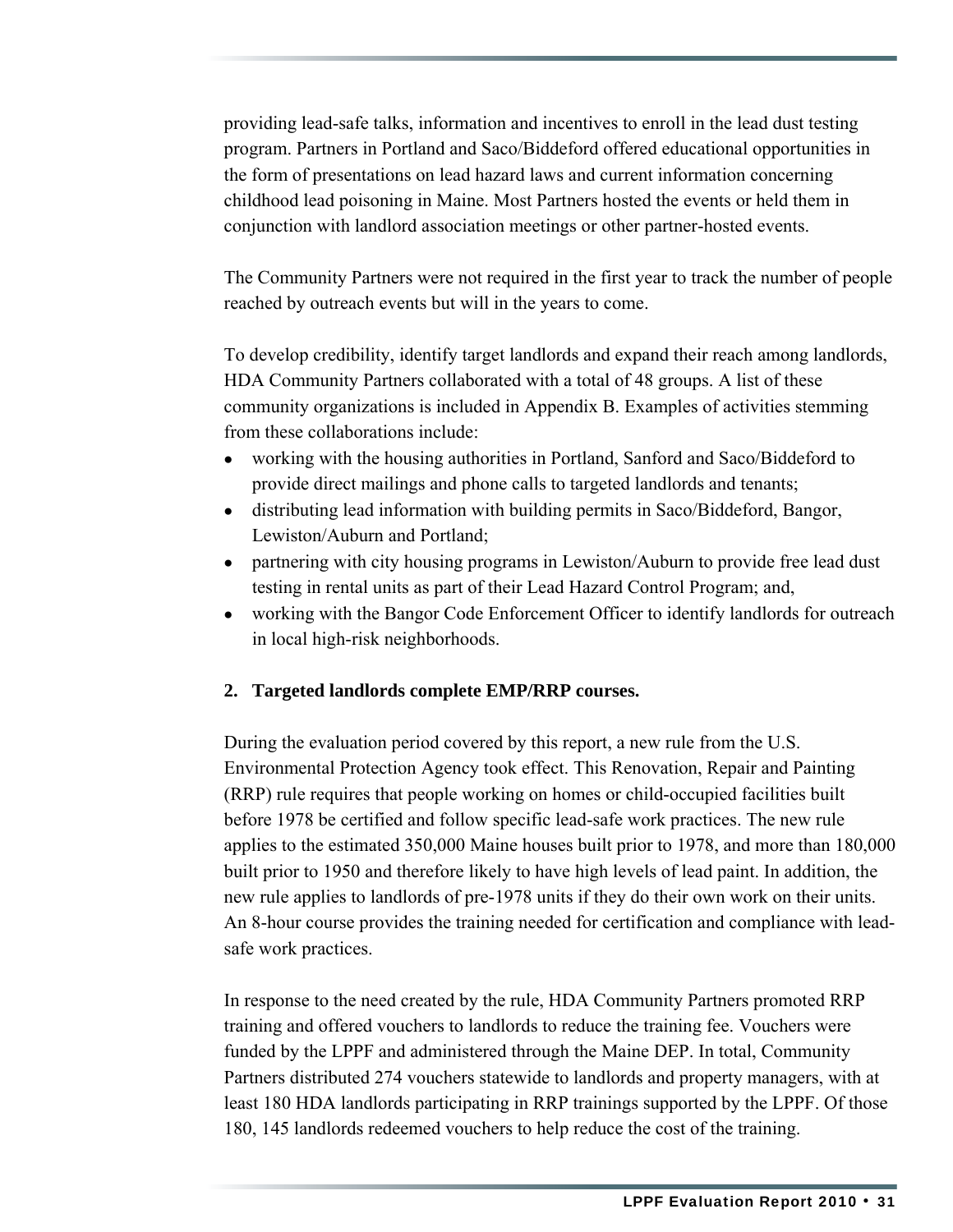Before the EPA announced the effective date of the new RRP rule, the Maine DEP used LPPF resources to provide half-day training courses for landlords on essential maintenance practices for housing with lead paint. This course provided landlords with the training needed to perform repairs and cleaning when their units are empty to create lead-safe housing for future tenants. Due to the overwhelming demand for RRP training, however, DEP was not able to offer any Essential Maintenance Practices classes for landlords during the evaluation period.

*See the section (page35) in this report on DEP Trainings for complete results related to RRP and EMP trainings.* 

#### **3. Trained landlords perform essential maintenance practices in at-risk units at turnover as confirmed by lead dust testing.**

Community Partners in the HDAs receive additional funds to promote free lead dust testing for high risk rental units, with the goal of helping landlords identify and address lead dust hazards in units before any children are poisoned. While each Community Partner was required to test 100 units in their area, for a total of 500 units for all HDAs, a total of 238 rental units were tested for lead dust levels during the period covered by this report. Figure 7 shows the number of units tested in each HDA.

In looking at Figure 7, four out of five Community Partners did not meet the 100-unit goal. It should be noted that the fiscal year 2010 contract requirement for lead dust tests in each HDA was divided between two years (50 per year). This was due in part to the truncated fiscal year 2009 contracts that did not allow enough time for the programs to fully implement the project, let alone meet their annual mark.

In addition to the truncated contract year, Community Partners in the five High Density Areas had mixed results in recruiting landlords. Some landlords were concerned about the liability of confirming the presence of lead in their units. To counteract this perception, the EPA sponsored local events to explain the RRP and lead disclosure rules and the reasons for them.

*See additional details relating to the Lead Dust Testing Program in the Discussion & Supplemental Information section.*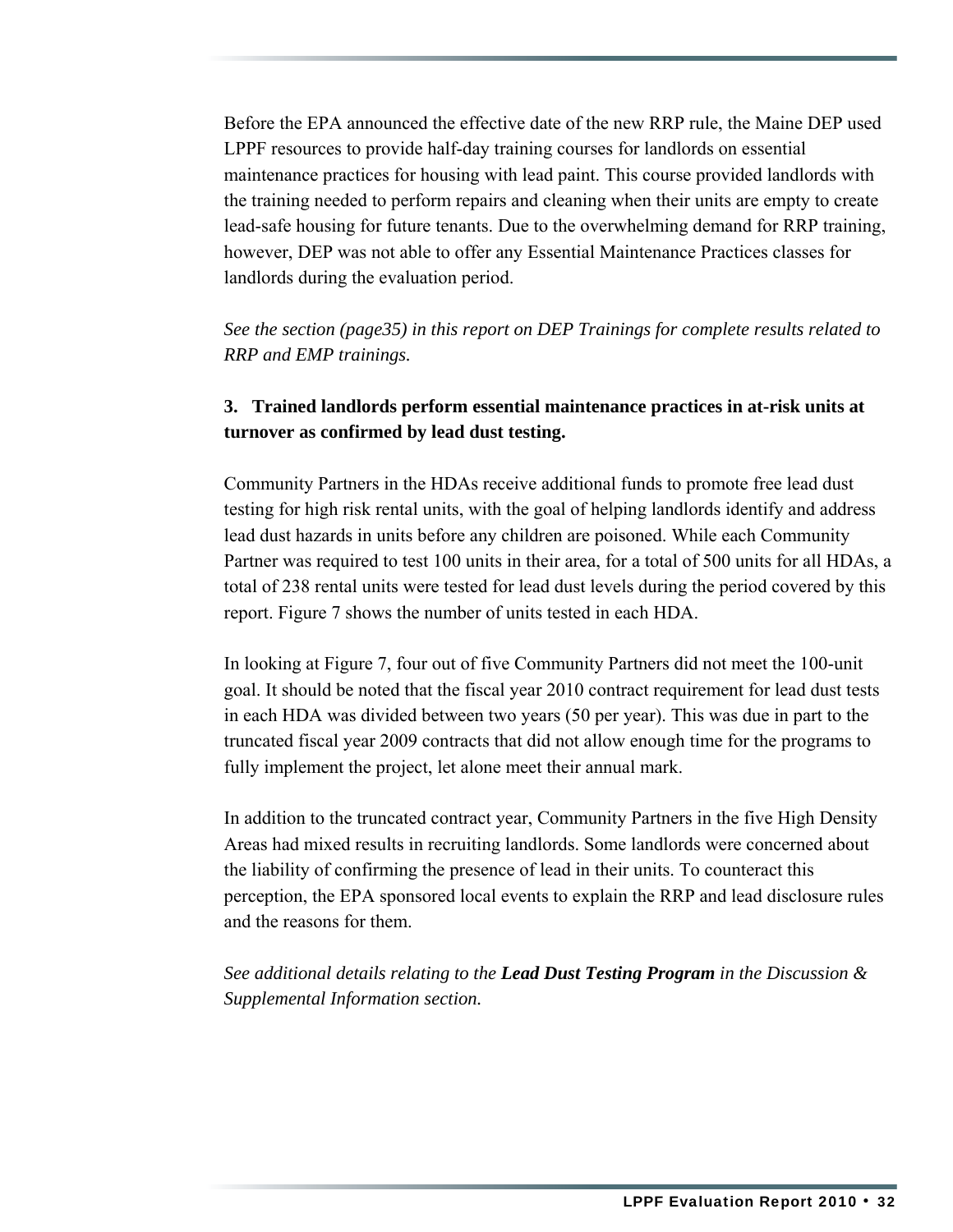

Figure 7: Number of rental units tested for lead dust (pass/fail) by High Density Area in FY 2010

Testing identified lead dust hazards in one-third of the rental units tested. (See Appendix C for a table of result levels.) Retests, or clearance testing, in these units are required to measure whether landlords are addressing lead dust through essential maintenance practices. During the evaluation period covered in this report, only nine units were retested, making it difficult to measure the effectiveness of the lead dust testing program at this time. However, no lead dust problems were found in the nine units retested during the evaluation period. *See additional details relating to Retesting in the Discussion & Supplemental Information section.*

A total of 127 landlords statewide participated in the lead dust testing program. Of those 127 landlords, 47 (37%) had taken the RRP training course by July 1, 2010. It is not known how many of the 127 landlords did work on their units built before 1978 and were therefore required to take the RRP course. It may be the case that some landlords took the RRP course because there were no other available training options, such as the Essential Maintenance Practice or Lead Safe Renovators courses. Further, it is not known how many landlords were unable to take the RRP course by July due to the high demand for a limited number of classes.

Overall, 180 landlords from the five HDAs were trained in RRP classes funded by the LPPF as shown in Table 2.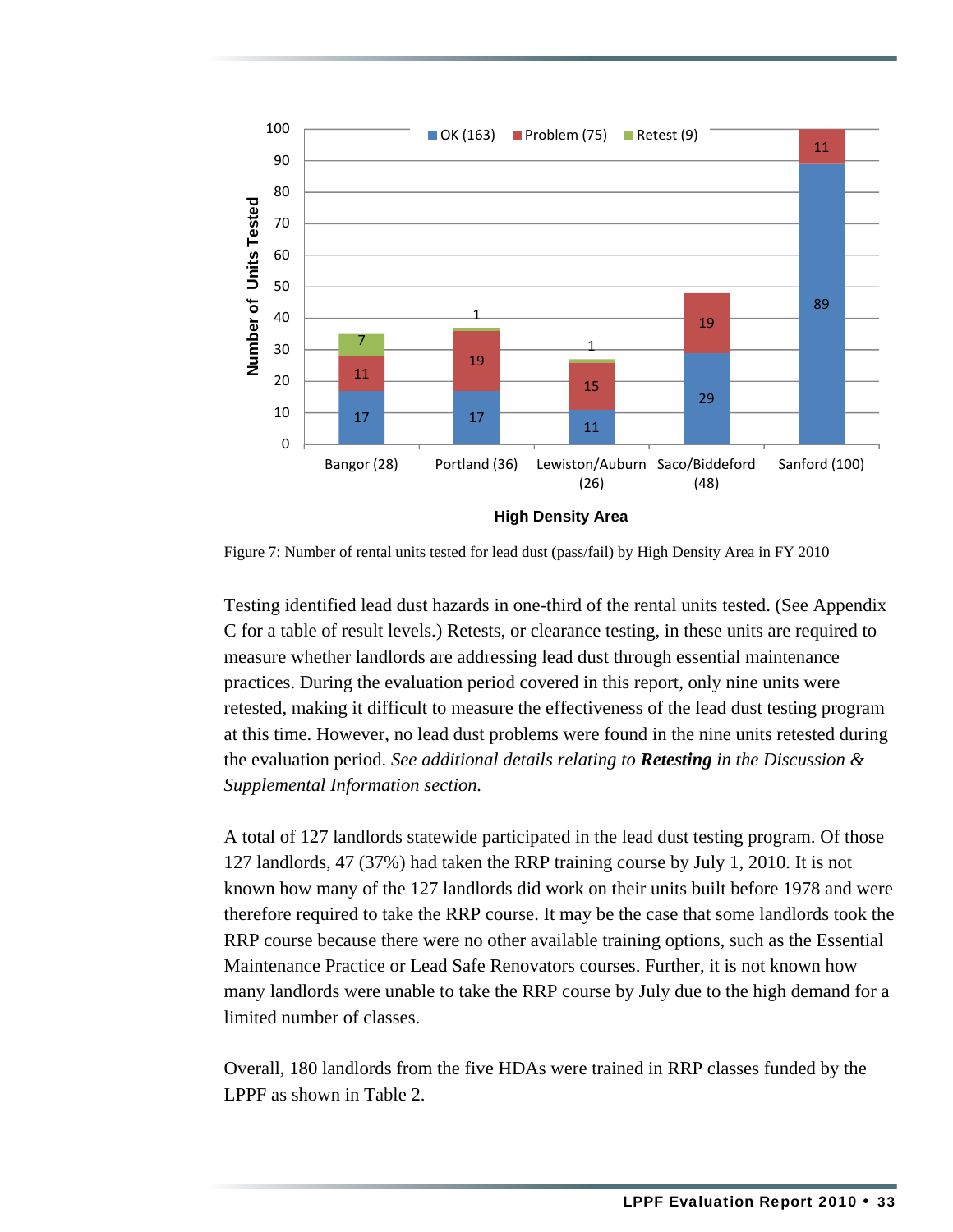| <b>High Density Area</b> | <b>Landlords Trained</b> |
|--------------------------|--------------------------|
| Lewiston/Auburn          | 38                       |
| <b>Portland</b>          | 66                       |
| Saco/Biddeford           | 15                       |
| <b>Sanford</b>           | 35                       |
| <b>Bangor</b>            | 26                       |

Table 2: Number of HDA landlords trained in RRP classes supported by LPPF

#### **4. Trained landlords register units with the Lead Safe Housing Registry.**

The Lead Safe Housing Registry was in development during the evaluation period covered by this report. In anticipation of the launch of the registry, however, HDA Community Partners encouraged landlords to enroll in the Lead Safe Housing Registry when it comes online.

#### **Discussion & Supplemental Information**

In general, the results indicate that using Community Partners in High Density Areas greatly expands the ability to reach landlords in meaningful and engaging ways as shown by the number of events held and numbers of landlords and organizations engaged. The following discussion points and supplemental information add further understanding to landlord outreach activities.

#### **Landlord Outreach**

From the reports filed by Community Partners and other anecdotal feedback, recruiting landlords to participate in educational events and the lead dust testing program was challenging and for many partners represented a new target audience. One way partners were able to reach landlords was by leveraging relationships with other organizations or municipal offices to reach landlords. As mentioned above, some of these tactics included having lead information attached to building permits, helping to organize landlords where no association existed and having lead information attached to monthly Section 8 rent subsidies sent to property owners.

Further, HDA Community Partners took advantage of the RRP rule to establish themselves as a local resource for landlords. Providing vouchers turned out to be an effective way to reach otherwise reluctant landlords and provided Community Partners with an opportunity to enroll these landlords in the Lead Dust Testing Program or other educational events. As noted above, 180 landlords from the five HDAs were provided RRP training.

#### **Lead Dust Testing Program**

As for the Lead Dust Testing program in high-risk rental units, the HDA Community Partners enrolled 127 landlords in and tested 238 rental units. This marks significant forward progress towards identifying and addressing lead before any children are harmed.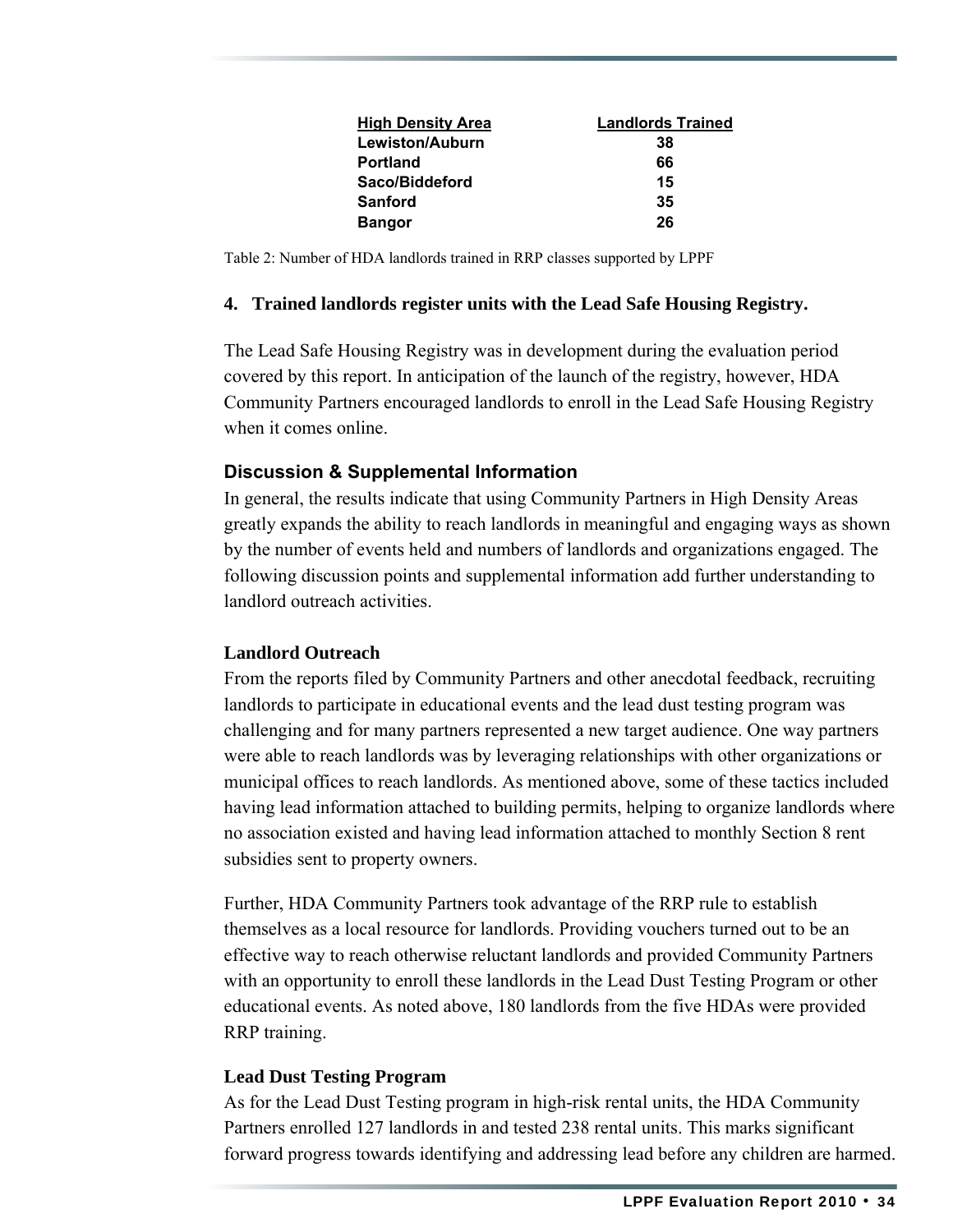Still, to better understand this particular program and derive appropriate recommendations for moving forward, there are several additional points and pieces of supplemental information to consider.

#### **Meeting Testing Goals**

Sanford was the only HDA to reach the 100-unit goal for lead dust testing. This was in part due to their good relationship with the local landlords and the expansion of their program to target Section 8 Housing. Specifically, the Housing Authority (HA) director worked with the Community Partner to help organize a local landlord association with support from the LPPF. In addition, the Sanford HA began incorporating lead dust testing into their Section 8 Housing Quality Standards (HQS) inspections. This model is one that is being evaluated and adapted by other HDAs and to make sure that Partners enroll landlords representing all types of target housing.

#### **Unit Turnover**

Although the original intent of the program was to conduct the lead dust testing at unit turnover, most of the testing was done while the units were occupied. Feedback from Community Partners and participating landlords indicated that landlords willing to participate in the program were not willing to wait to have units tested until they were unoccupied. In consultation with HHLPPP staff, Community Partners began recruiting landlords into the testing program regardless of the occupancy status of their units. All educational materials and follow-up with participating landlords continued to emphasize the need to do maintenance at unit turnover as a best practice. This change in approach has let Community Partners overcome one barrier to landlord enrollment.

#### **Retesting**

Retesting in units where elevated levels of lead dust were identified was low during this evaluation period. HHLPPP met with HAD Partners in the summer of 2010 to address low retest rates. There were three outcomes from this meeting. First, participants learned that in Biddeford/Saco and Lewiston/Auburn the Community Partners were able to get landlords with lead dust problems enrolled into the local Lead Hazard Control program. For these units, the clearance or retest will not take place until the unit is fully abated, probably sometime in 2011. Second, the Community Partners in Sanford and Bangor formulated plans to begin retesting in the fall of 2010. Finally, the meeting revealed that in Portland, some of the property owners have been reluctant to allow a retest. HHLPPP is working with the Community Partner to encourage retesting by calling the property owners and sending follow-up letters until a retest has been scheduled.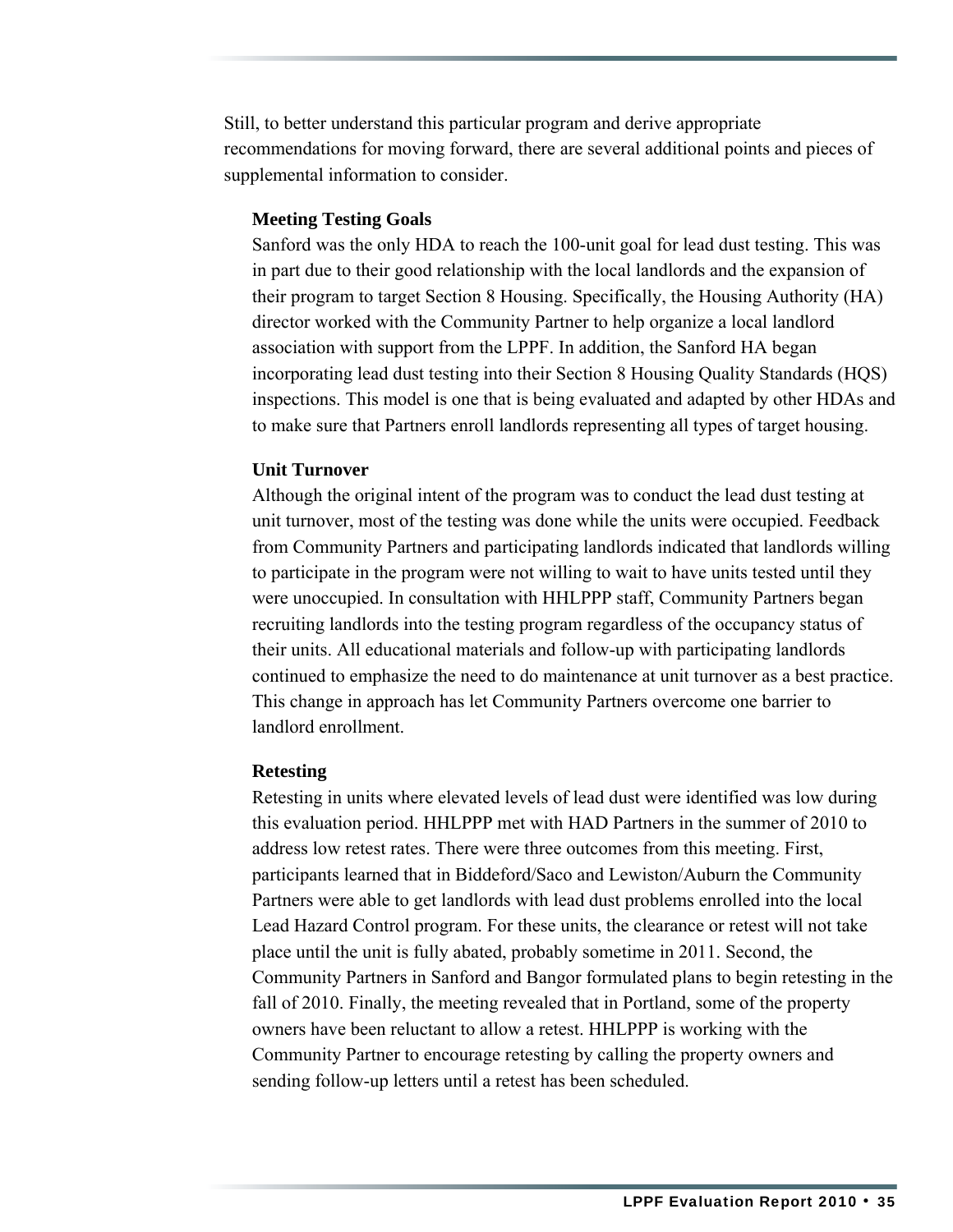#### **Essential Maintenance Training for Landlords**

During the planning phase for the lead dust testing program, HHLPPP was interested in knowing if landlords that had units tested participated in some sort of lead safety training, such as the Lead Safe Renovators course, RRP training or Essential Maintenance Practices (EMP) course. As mentioned above, with the concerted push to get appropriate landlords trained in RRP, the DEP focused its lead-safe training efforts on this principal group of landlords. By the beginning of FY2012 there will be a redesigned EMP course available for those landlords who are not required to be RRP trained.

#### **Testing Locations**

The location of units tested and levels of lead dust results were very useful measures that helped determine if testing was occurring in locations of high risk and if this type of testing program is an effective method of identifying elevated levels of lead dust. Data from the testing program show that of the samples identifying a lead dust problem, more than two-thirds of them identified a high lead dust level. A high level was defined as results of floor samples above 80  $\mu$ g/ft<sup>2</sup> or windowsill samples above  $400 \mu g / \text{ft}^2$ . These levels indicate a serious potential hazard to children. See Appendix C for a figure illustrating the frequency of result levels.

In looking at the lead dust levels from the samples taken in the rental units, it is clear that testing is taking place in appropriate buildings. This is further confirmed when comparing Census Block maps that show where rental units were tested to maps that show where children have been found with elevated blood lead levels (EBLLs) as well as those maps that show the proportion of housing built prior to 1950. Figure 8 shows Lewiston/Auburn only, but analysis in the other HDAs shows the same.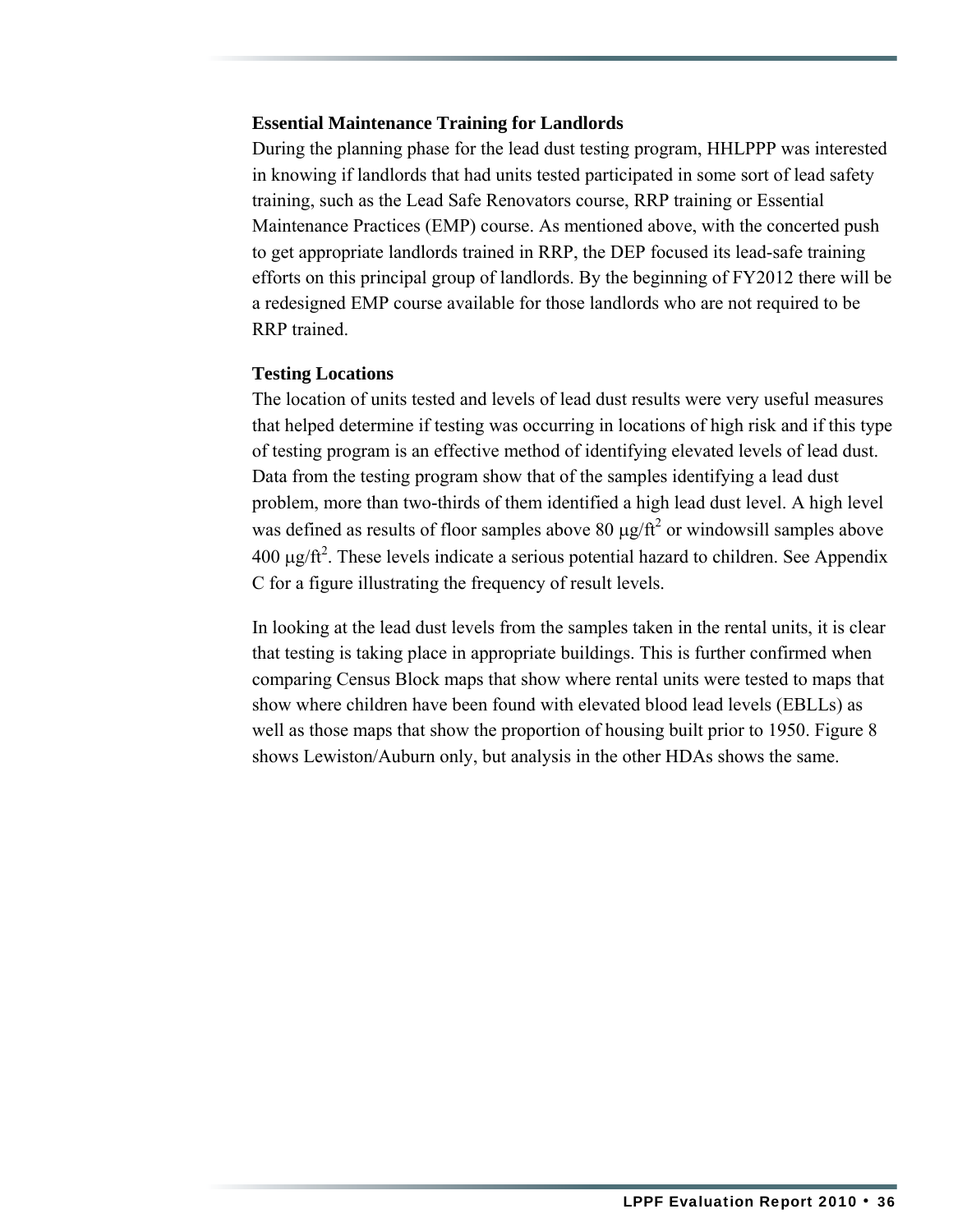

Figure 8: Map of lead dust testing and census blocks where lead poisonings have occurred in Lewiston/Auburn. Shaded blocks indicate census blocks where children have been identified with lead poisoning. Orange circles indicate locations of lead dust testing in rental units where elevated lead dust levels were found. Green circles indicate locations of lead dust testing in rental units where no lead dust problem was found.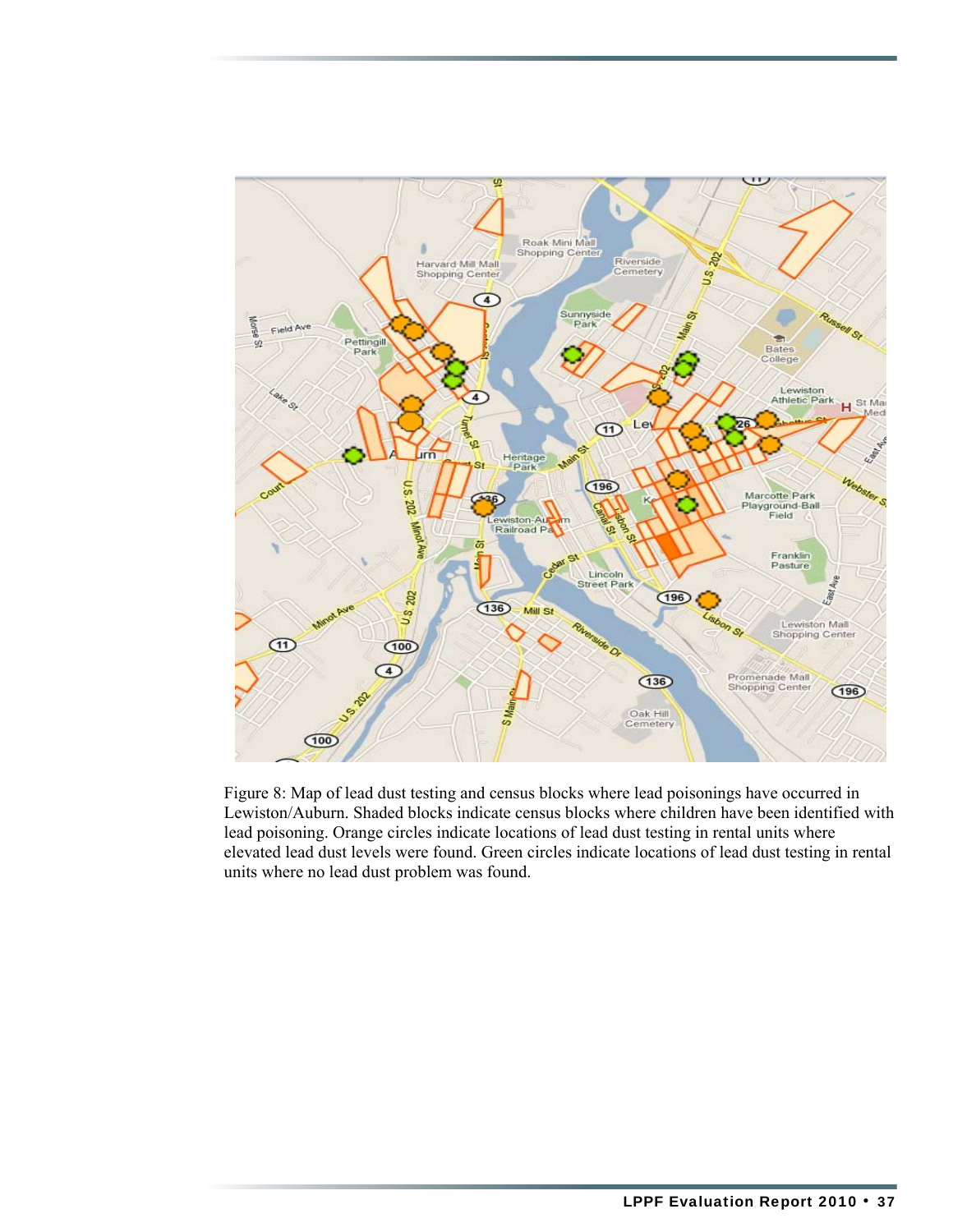#### **Summary of Results & Recommendations**

Figure 9 below summarizes the results from the evaluation of the landlord outreach program and lists the recommendations that have emerged from the evaluation.



Figure 9: Evaluation results and recommendations for HDA landlord outreach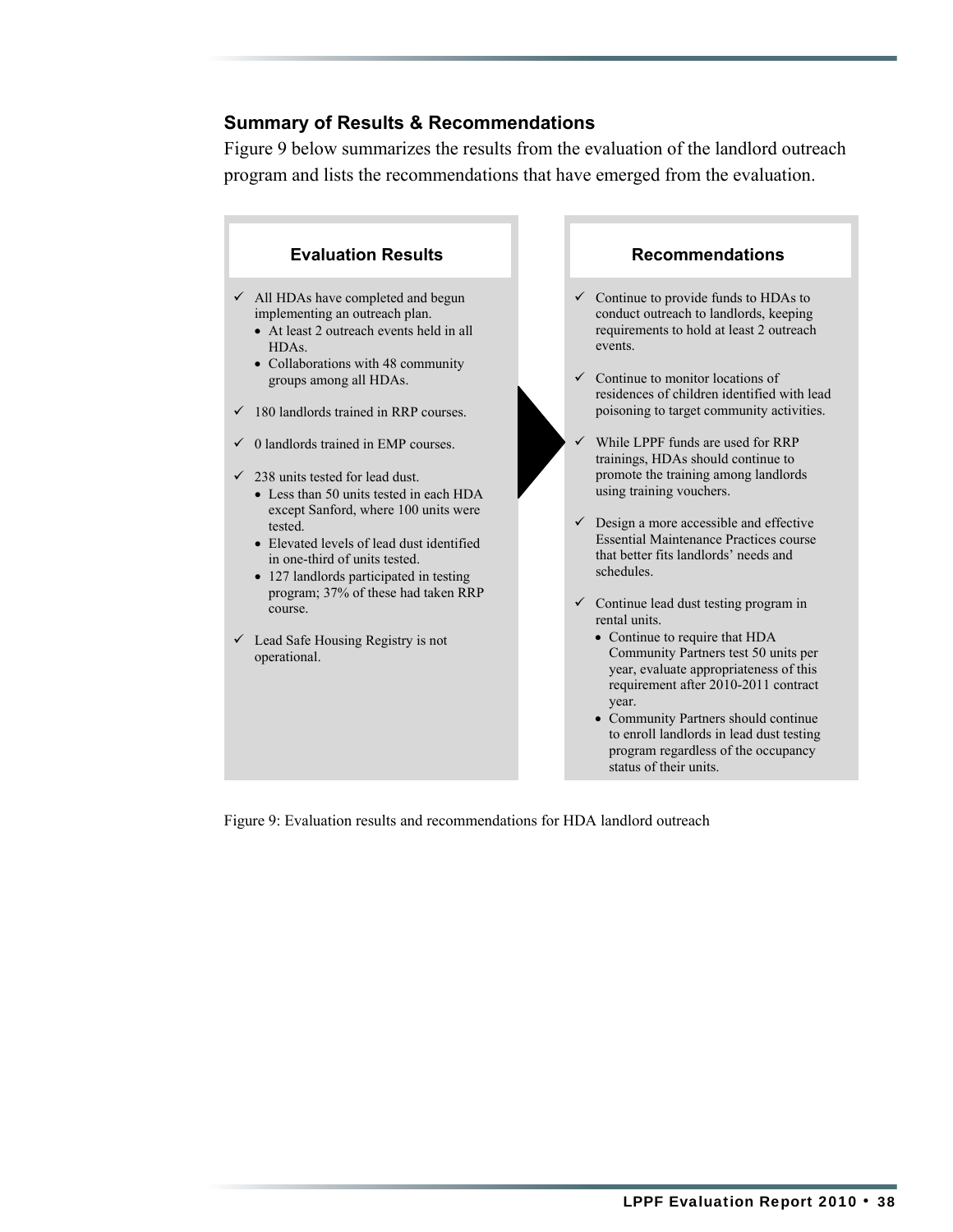### Tenant Outreach

The objectives of the HDA tenant outreach activities are:

- 1. Targeted tenants are knowledgeable about lead hazards, their options, rights and available resources.
- 2. Tenants are able to make use of available resources to prevent and address lead hazards.

To reach these objectives, four intermediate outcomes, to be accomplished in years 1-5, have been identified for HDA tenant outreach activities.

- 1. HDA Community Partners complete and implement an outreach plan. 1a. HDA Community Partners host at least 2 events.
	- 1b. HDA Community Partners collaborate with community groups.
- 2. Tenants perform lead dust testing (via targeted mailing and brochures distributed by hand).
- 3. Tenants implement practices to reduce lead hazards, e.g. cleaning, encouraging landlord to follow up.
- 4. Tenants have their children screened for blood lead.

Figure 10 depicts the activities, outcomes and evaluation measures associated with HDA tenant outreach. See the chart of the evaluation plan in Appendix A for more detail on the analyses used to measure these outcomes.

| Objectives: 1. Targeted tenants are knowledgeable about lead hazards, their options, rights, and available resources;<br>2. Tenants are able to make use of available resources to prevent and address lead hazards. |                                                                                                                                                                                                            |                                                                                                                                                                                                                                                                                                                  |  |
|----------------------------------------------------------------------------------------------------------------------------------------------------------------------------------------------------------------------|------------------------------------------------------------------------------------------------------------------------------------------------------------------------------------------------------------|------------------------------------------------------------------------------------------------------------------------------------------------------------------------------------------------------------------------------------------------------------------------------------------------------------------|--|
| <b>Activities</b>                                                                                                                                                                                                    | <b>Outcomes</b>                                                                                                                                                                                            | <b>Evaluation Measures</b>                                                                                                                                                                                                                                                                                       |  |
| Develop, implement and maintain<br>outreach to tenants to promote<br>lead-safe housing.<br>Work with local community<br>groups.                                                                                      | HDA-HMPs complete and<br>implement an outreach plan.<br>HDA-HMPs hold at least two<br>outreach events each year.<br>HMPs collaborate with other<br>community groups.<br>Tenants perform lead dust testing. | Completed HDA plan<br>Number of outreach events<br>completed; number of tenants<br>reached.<br>Number of community groups.<br>Number of lead dust tests requested<br>from return postcards; number of<br>LDTs submitted by tenants;<br>proportion of tenants that identify<br>lead dust hazards through testing. |  |
|                                                                                                                                                                                                                      | Tenants implement practices to<br>reduce lead hazards, e.g., cleaning,<br>encouraging landlord to follow up.<br>Tenants have their children<br>screened for blood lead.                                    | Results of pre/post lead dust tests of<br>those classified tier $2 \& 3$ .<br>Number of children screened in<br>High Density Areas; counts and<br>rates of EBLLs associated with<br>identified units.                                                                                                            |  |

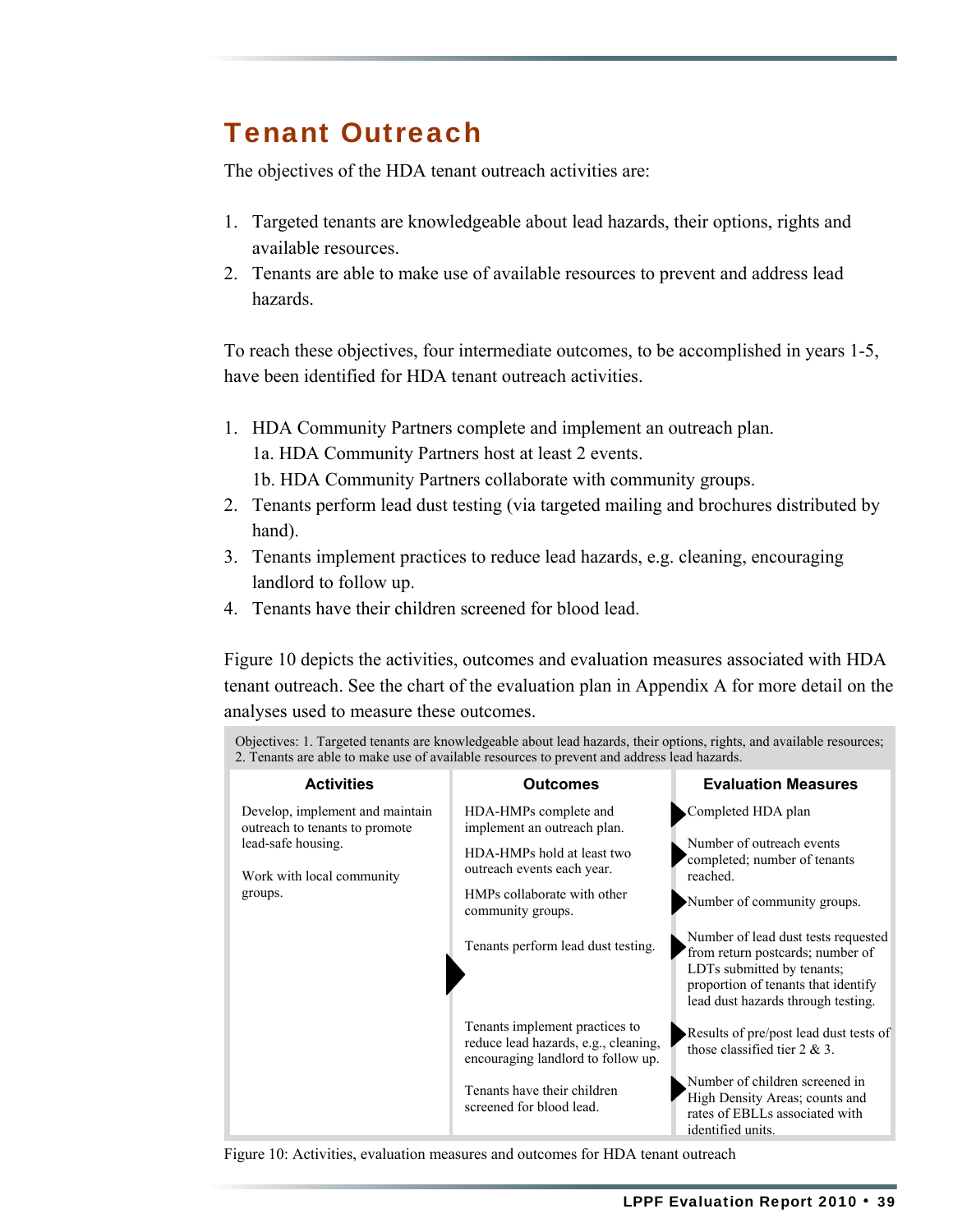#### **Results**

### **1. HDA Community Partners complete and implement an outreach plan; 1a. HDA Community Partners host at least 2 events; 1b. HDA Community Partners collaborate with community groups.**

All HDA Community Partners have created and begun implementing an outreach plan and held two outreach events. Examples of events include: presentations to tenant groups and community associations, classes on living safely with lead and special events for families. Combined, HDA Community Partners have held 15 tenant outreach events. The Community Partners were not required in the first year to track the number of people reached by outreach events but will in subsequent years.

To support and further expand the reach of the HDA outreach activities, HDA Community Partners engaged a total of 48 community-based organizations with direct ties to people who live in rental housing or segments within this population, such as New Mainers (i.e., recent immigrants and refugees). The list of organizations includes: Advocates for Children, Head Start, Housing Authorities, Catholic Charities, Public Health Nursing, United Somali Women of Maine, Healthy Families, Joyful Harvest Neighborhood Center, Women, Infants & Children, and Safe-Schools Healthy Students. A full list of these community organizations is included in Appendix B. Collaborations between these organizations and the HDA Community Partners often resulted in new audiences or channels for outreach events or activities such as direct mailings, newsletter articles and linked websites.

Using Community Partners in High Density Areas greatly expands the ability to reach tenants in meaningful and engaging ways as shown by the number of events held and numbers of tenants and organizations engaged. Contracts with Community Partners provide resources to organizations that know their communities best and that can dovetail lead poisoning prevention outreach with other health promotion efforts. Further, Community Partners have relationships with other organizations to create innovative and productive collaborations.

#### **2. Tenants perform lead dust testing (via targeted mailing and brochures distributed by hand).**

Tenant lead dust testing is largely accomplished through the statewide targeted mailing of brochures. Complete results from the evaluation of the targeted mailing are reported in that section. HDA Community Partners supplement the targeted mailing by distributing brochures offering free lead dust test kits to targeted families. Results show that in most of the HDAs, except Lewiston/Auburn, the percentage of tenants conducting lead dust testing is greater than the percentage of tenants doing so statewide.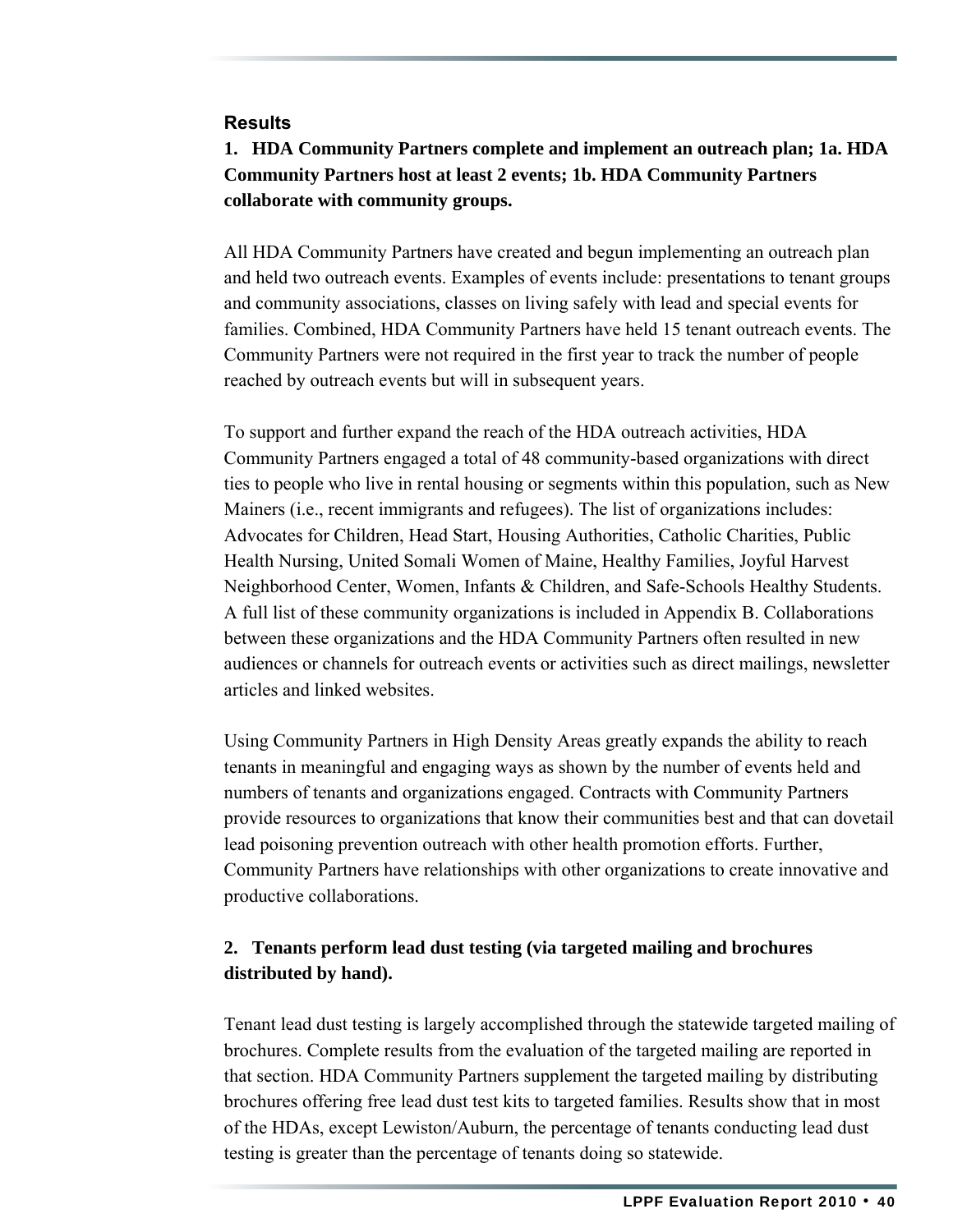These results are not surprising, but may be the result of multiple factors. First, it is possible that efforts by HDA Community Partners have helped to get the brochures offering free lead dust test kits directly into the hands of tenants living in high-risk housing. It is also likely that in these HDAs there is a greater proportion of rental housing than in the rest of the state and therefore more tenants in these populations.

*See additional details relating to the Targeted Mailings in the section later in this report.*

#### **3. Tenants implement practices to reduce lead hazards, e.g. cleaning, encouraging landlord to follow up.**

Sufficient data are not available at this time to determine if tenants are changing behaviors to implement practices to reduce lead hazards. When data become available we will be looking at trends over time.

#### **4. Tenants have their children screened for blood lead.**

While LPPF monitors screening data collected by the Maine Healthy Homes and Lead Poisoning Prevention Program, it is too early to analyze those data for the time periods during and after the home dust testing. Initial data analysis will likely be available in 2011.

#### **Summary of Results & Recommendations**

Figure 11 below summarizes the results from the evaluation of the tenant outreach program and lists the recommendations that have emerged from the evaluation.



Figure 11: Evaluation results and recommendations for HDA tenant outreach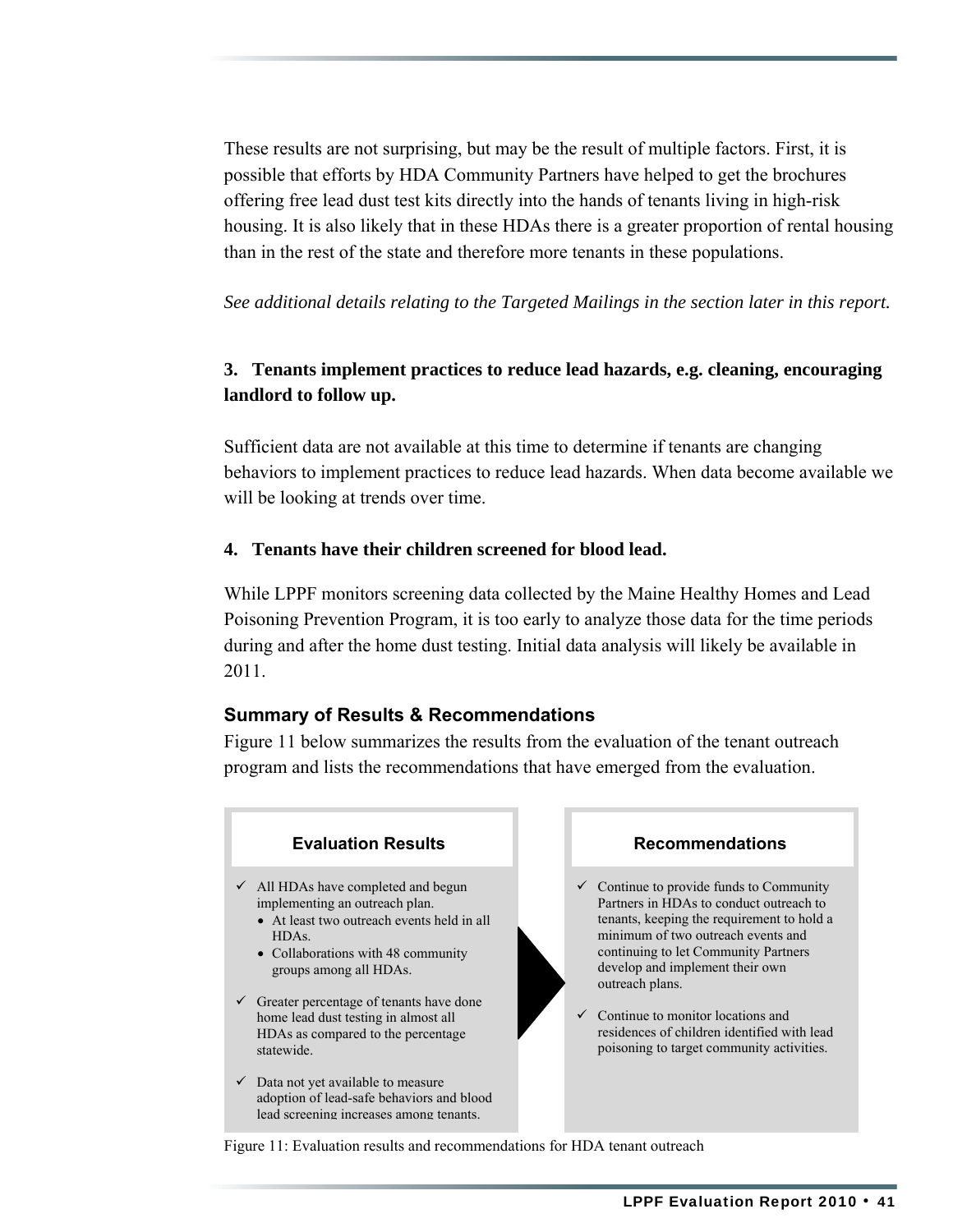### Public Health Districts

Organizations in the eight Maine Public Health Districts address lead in communities that are outside of the five high density areas. Community Partners in the Public Health Districts (PHDs) develop, implement and maintain outreach to target audiences to promote lead-safe housing and work with local community groups. Specifically, LPPF funding is used by PHD Community Partners to develop a district-wide outreach plan, provide training and education to staff and hold outreach events.

Outcomes for PHD activities are evaluated using process measures to establish that PHDs are completing the required activities.

The objective of activities in Public Health Districts is to build infrastructure to develop district-level lead expertise.

To reach this objective, two intermediate outcomes, to be accomplished in years 1-5, have been identified.

- 1. PHDs have local capacity to develop awareness of community needs.
- 2. Knowledge increases and behaviors change regarding lead hazards, what targeted audience can do, their rights under state law and available resources

Figure 12 depicts the activities, outcomes and evaluation measures associated with Public Health Districts. See the chart of the evaluation plan in Appendix A for more detail on the analyses used to measure these outcomes.

| Objective: Build infrastructure to develop district-level lead expertise.                                                                   |                                                                                                                                                                                                                                                                                         |                                                                                                                                                                                                                                     |  |
|---------------------------------------------------------------------------------------------------------------------------------------------|-----------------------------------------------------------------------------------------------------------------------------------------------------------------------------------------------------------------------------------------------------------------------------------------|-------------------------------------------------------------------------------------------------------------------------------------------------------------------------------------------------------------------------------------|--|
| <b>Activities</b>                                                                                                                           | <b>Outcomes</b>                                                                                                                                                                                                                                                                         | <b>Evaluation Measures</b>                                                                                                                                                                                                          |  |
| Develop, implement and maintain<br>outreach to target audiences to<br>promote lead-safe housing and<br>work with local community<br>groups. | Public Health Districts have local<br>capacity to develop awareness of<br>needs of community.<br>Knowledge increases and<br>behaviors change regarding lead<br>hazards, what targeted audiences<br>can do to address them, their<br>rights under state law; and<br>available resources. | Completed district plan; number of<br>trainings completed.<br>Number of community groups<br>involved in outreach; number of<br>materials distributed; number of<br>outreach events completed; number<br>of people attending events. |  |

Figure 12: Activities, evaluation measures and outcomes for PHDs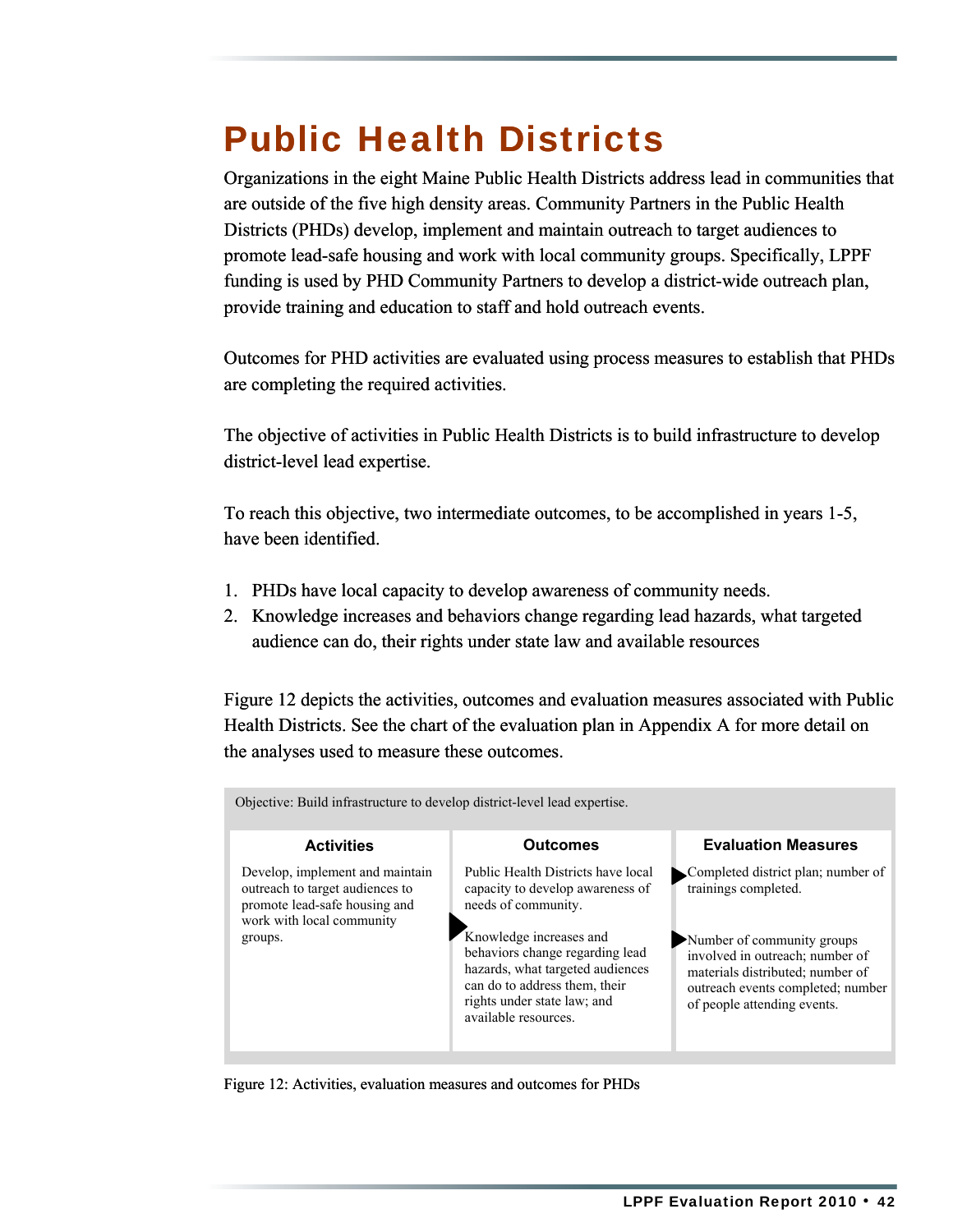#### **Results**

#### **1. PHDs have local capacity to develop awareness of community needs.**

A review of the work plans for each district showed that all PHD Community Partners met all contract requirements. These contract requirements were designed to build the Partners' capacity to address the lead poisoning prevention needs in their districts. Specifically, all PHD Community Partners:

- identified an agency and process to coordinate planning and provide services across the district;
- convened partners to discuss lead poisoning prevention;
- developed an outreach plan;
- had staff attend at least three LPPF-sponsored trainings;
- held at least one outreach event; and,
- implemented and evaluated at least one method of targeted risk communication.

In addition to monitoring PHD Community Partner plans, HHLPPP tracked the number of trainings attended by PHD Community Partner representatives. Trainings were offered in the form of educational webinars on various aspects of lead poisoning prevention, but all tailored to the specific interests of Community Partners. Over the initial 18 months of the community contracts, HHLPPP held eight webinars with an average of 30 participants from PHD and HDA Community Partners.

| <b>Webinar Title</b>                      | Approx. $#$ of<br><b>Participants</b> |
|-------------------------------------------|---------------------------------------|
| Lead 101                                  | 45                                    |
| Lead 102: Lead Hazards in the Home        | 30                                    |
| <b>Lead Risk Communication Materials</b>  | 30                                    |
| Data Tracking Portal and Lead Website     | 30                                    |
| Update                                    |                                       |
| Lead Safe Training Courses                | 18                                    |
| Lead Poisoning Prevention and the Healthy | 30                                    |
| Homes Model                               |                                       |
| LPPF Evaluation Plan: Data Sources &      | 25                                    |
| <b>Reporting Needs</b>                    |                                       |
| Thinking About Lead During a Home Visit   | 30                                    |

*See additional details relating to Webinars in the Discussion & Supplemental Information section.*

Table 3: Titles and approximate number of participants for each webinar offered for Community Partners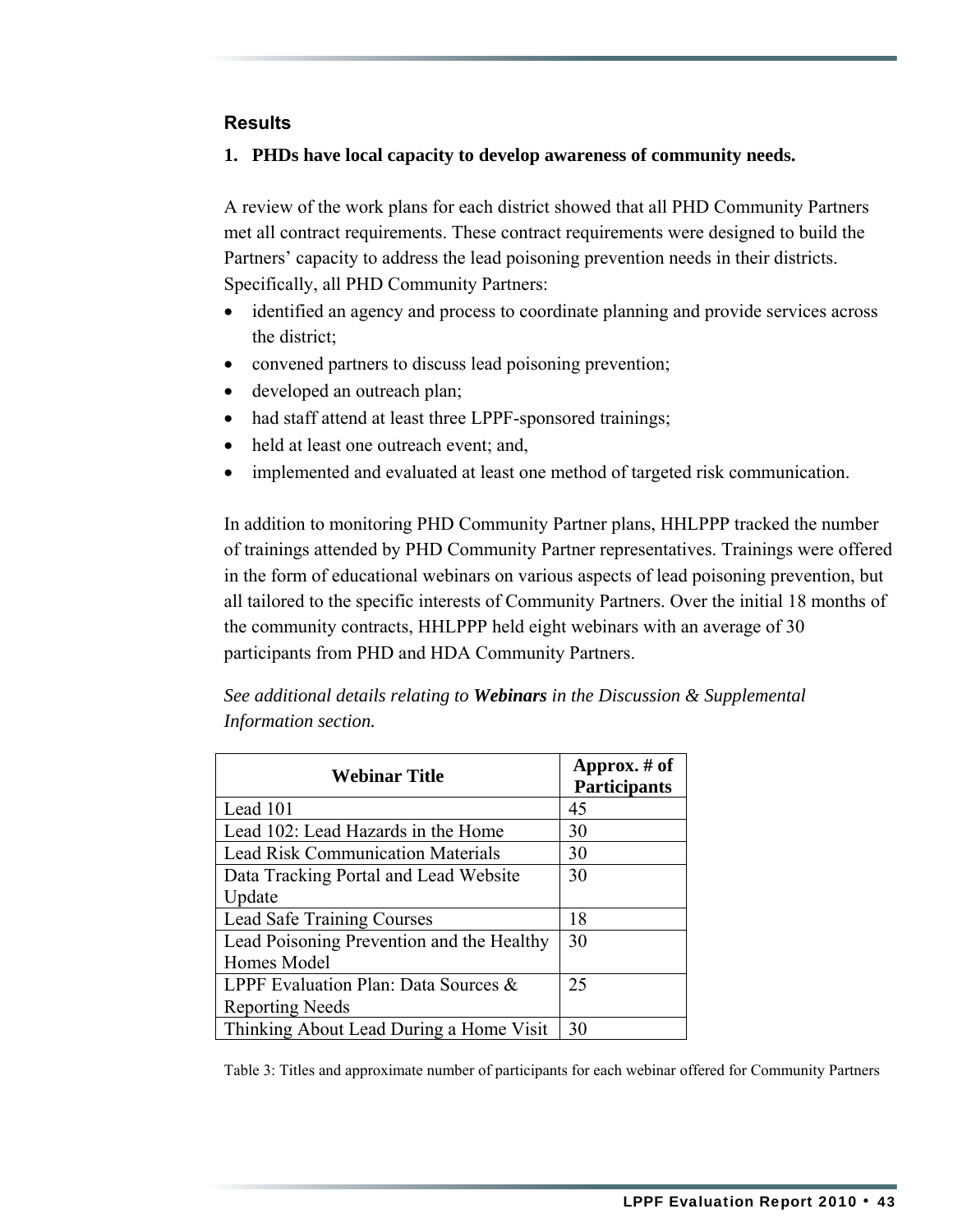#### **2. Knowledge increases and behaviors change regarding lead hazards, what targeted audience can do, their rights under state law and available resources.**

To spread knowledge to communities throughout each district, PHD Community Partners collaborated with over 50 community organizations. Collaborations between these organizations and the PHD Community Partners often resulted in new audiences or channels for outreach events or activities. For example, one Community Partner began providing lead poisoning prevention information and resources to women participating in *"Navigating the Waters of Reentry – Connecting Women Offenders to Economic Security"* Program, and to the Knox County Probation Officer and Program Director of Knox County Jail. Participants in this program represent a hard-to-reach segment of the target audience of parents of young children, as they are typically low income, live in rental housing and have primary custody of their children.

A major focus of the PHD Community Partners' outreach efforts was the distribution of materials to increase local knowledge about lead poisoning and encourage prevention behaviors. More lead poisoning prevention educational materials are distributed through Community Partners than through any other distribution channel used by LPPF-funded agencies. In the last year over 26,600 pieces of educational material have been distributed by Community Partners. They were disseminated through collaborations with partnering programs (e.g., Head Start, WIC, Housing Authorities, Code Enforcement Officers, Local Health Officers, etc.), targeted mailings, forums, workshops, health fairs and healthy homes classes to name a few. More information about educational materials and their distribution is provided in the section on the Multimedia Campaign.

#### *See additional details relating to Educational Materials in the Discussion & Supplemental Information section.*

In addition to the collaborations with community organizations and materials distribution, PHD Community Partners were required to hold at least one outreach event. In the evaluation period covered by this report, all Partners fulfilled or exceeded this requirement, holding a total of 21 outreach events. The Community Partners were not required in the first year to track the number of people reached by outreach events. Examples of outreach events held by PHD Community Partners include landlord forums on lead-safe housing, Eco-Healthy Home training for childcare providers and parents, presentation to Child Resource Development Centers as well as Head Start parents and staff.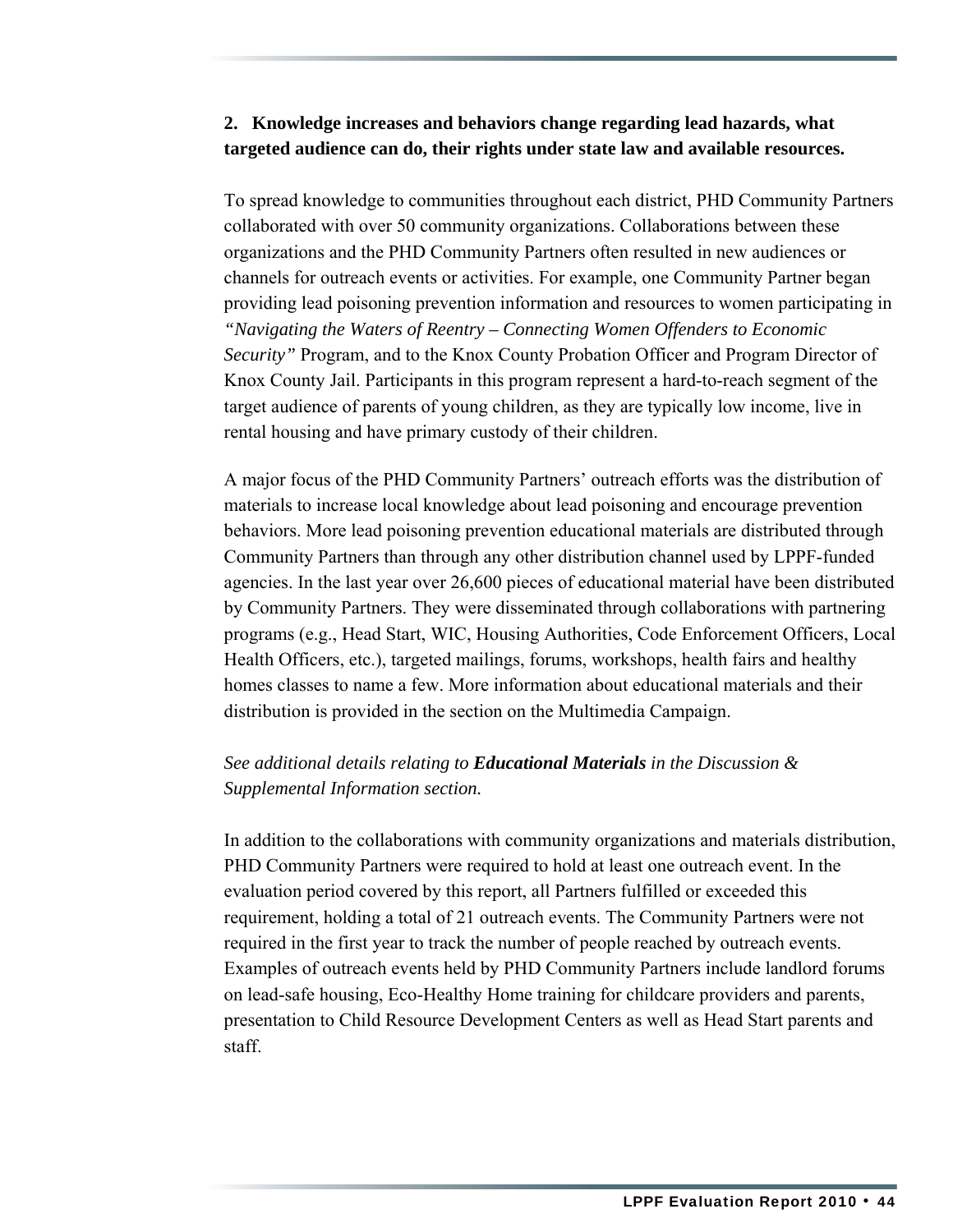### **Discussion & Supplemental Information Community Partner Agreements**

When the Community Partnership agreements were initiated, there was little or no funding for local communities to address lead. Because of this, Community Partners did not have the capacity or local expertise to implement any kind of lead poisoning prevention program. The results of this evaluation show that the LPPF has changed the landscape by providing funding to Community Partners in Maine's Public Health Districts. Now in every part of the state, there is an emerging infrastructure of organizational capacity and expertise on lead poisoning prevention. This greatly expands the ability to reach parents and landlords in targeted ways.

#### **Webinars**

A cornerstone of growing capacity and expertise is providing training to local staff. While specific knowledge gain among PHD Community Partner staff was not measured, participation level for each training offered averaged 30 people and proved to be an effective means to provide training on a variety of topics to participants spread throughout the state.

Results from a feedback survey confirm this assessment of webinars. In September 2010, the HHLPPP conducted a survey of Community Partners to assess their satisfaction with the various aspects of the Community Contracts program. The response rate for the survey was 93 percent. Respondents were asked about their satisfaction with the webinars and whether the webinars were a good use of resources. Survey results show a satisfaction rate of at least 86 percent for webinar topics, scheduling, use of technology, and relevance of information. Further, all respondents felt that the webinars were a good use of time and resources, with 79 percent responding that the webinars were a very good use of time and resources.

#### **Sharing Summits**

To further build capacity on the local level, HHLPPP instituted bi-annual sharing summits. Although participation in these summits is not required in their contracts, Community Partners from both the Public Health Districts and the High Density Areas gathered to talk about their lead poisoning prevention experiences. The first summit, held in October 2009, drew 18 participants. The second in March 2010, had 28 attendees. The main event of each summit is a roundtable discussion, during which each Community Partner discusses its strategies for achieving program objectives, challenges to success, and inventive tactics developed to complement required contract activities.

Sharing summits have proven to be an invaluable exercise for all agencies and Community Partners funded by the LPPF, as each program and the group as a whole, discuss the design, planning and implementation of lead poisoning prevention programs.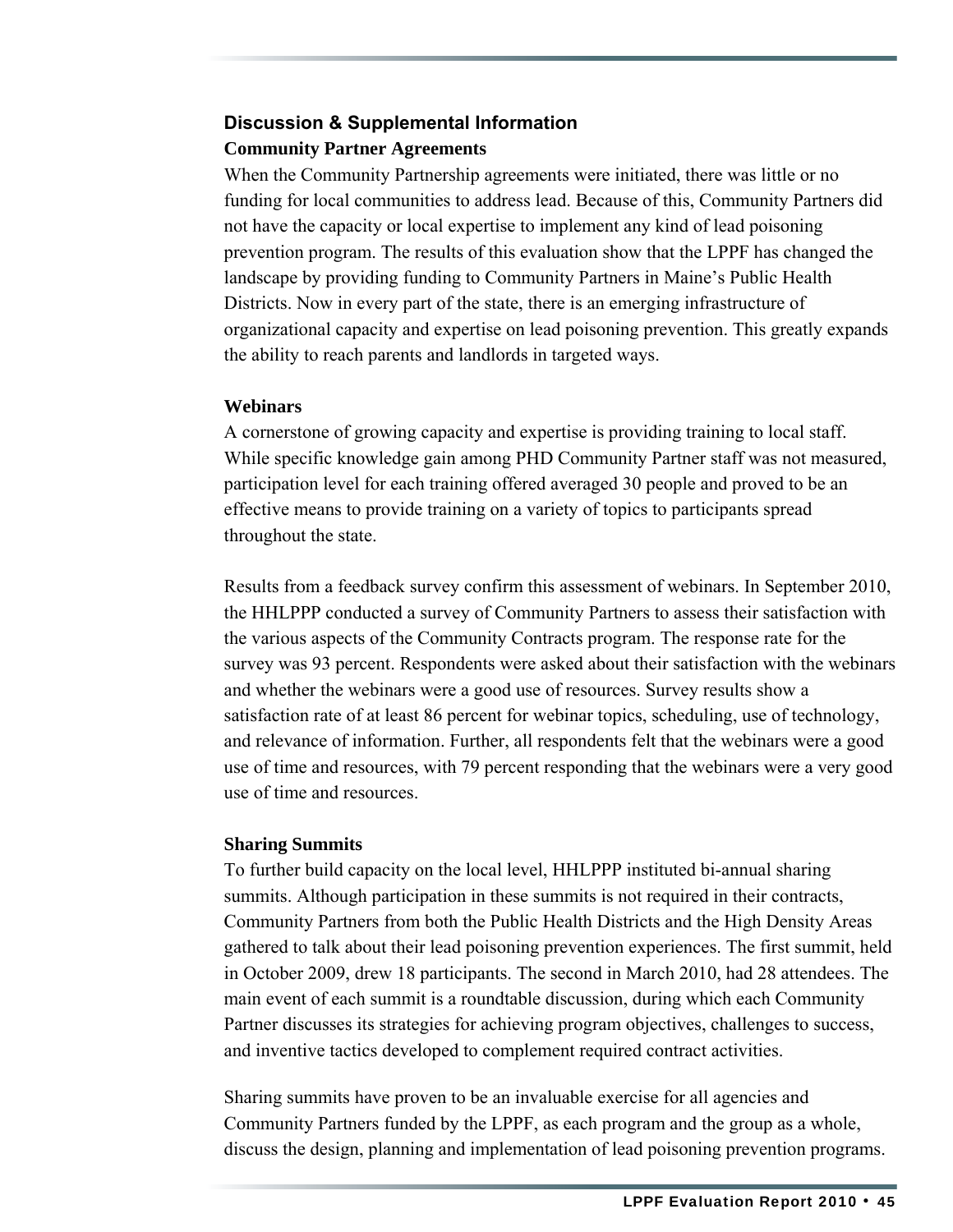It is extremely helpful to brainstorm collectively about and compare the inventive approaches taken by each Community Partner. Summits maximize the opportunity for partners to share resources and ideas and avoid duplication of effort.

Results from the Community Partners satisfaction survey illustrate how valuable the summits have been. Respondents were asked to rate their satisfaction with several aspects of the sharing summits, including the format of the event, content covered and learning from others. At least 79 percent of respondents indicated that they were very satisfied with all aspects of the summits.

#### **Educational Materials**

In terms of PHD Community Partners increasing knowledge in their communities, it has been greatly impacted by the ability of Partners to distribute educational materials, build collaborations and hold outreach events. Providing materials for Community Partners has been a wise use of resources for several reasons. First, the contracts with Community Partners do not provide enough resources to develop a full portfolio of educational materials. Because HHLPPP provides the materials, Partners do not have to choose between materials production and other outreach activities. Second, by creating and managing the materials for all partners, HHLPPP ensures message and brand consistency throughout the state and prevents duplication of effort. Third, by monitoring the distribution of materials to community partners, HHLPPP is able to evaluate the scope of their dissemination.

The Community Partners feedback survey again indicates a high level of satisfaction with the materials. Respondents were asked to rank their satisfaction with the overall quality of, communication about, and availability of materials. At least 86 percent of respondents were very satisfied on these three measures. Partners indicated slightly lower levels of satisfaction with the availability of materials to meet local needs. Specifically, respondents indicated a need for materials in Spanish and Somali languages.

#### **Summary of Results and Recommendations**

Figure 13 below summarizes the results from the evaluation of the Public Health District Community Contracts and lists the recommendations that have emerged from the evaluation.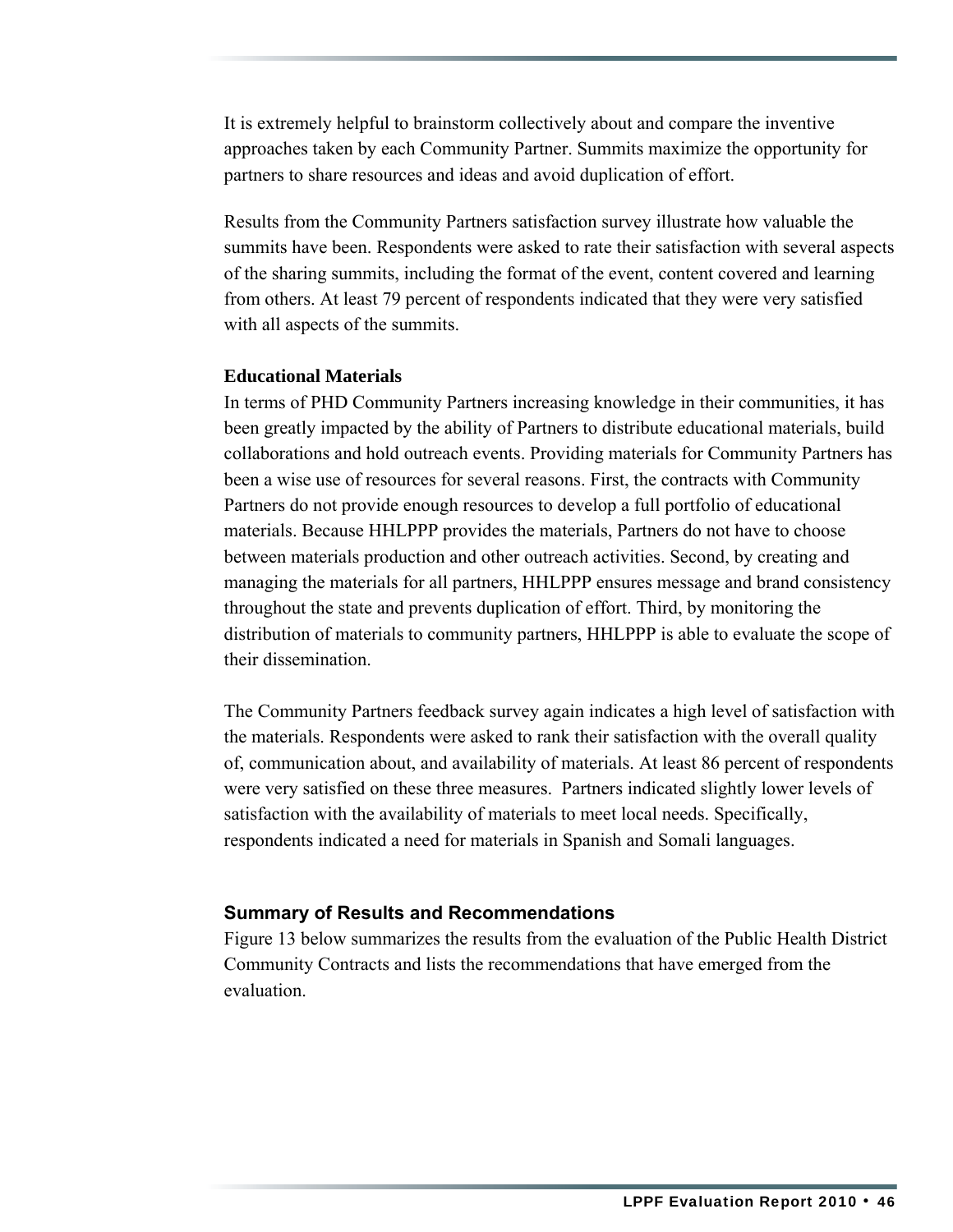

Figure 13: Evaluation results and recommendations for PHDs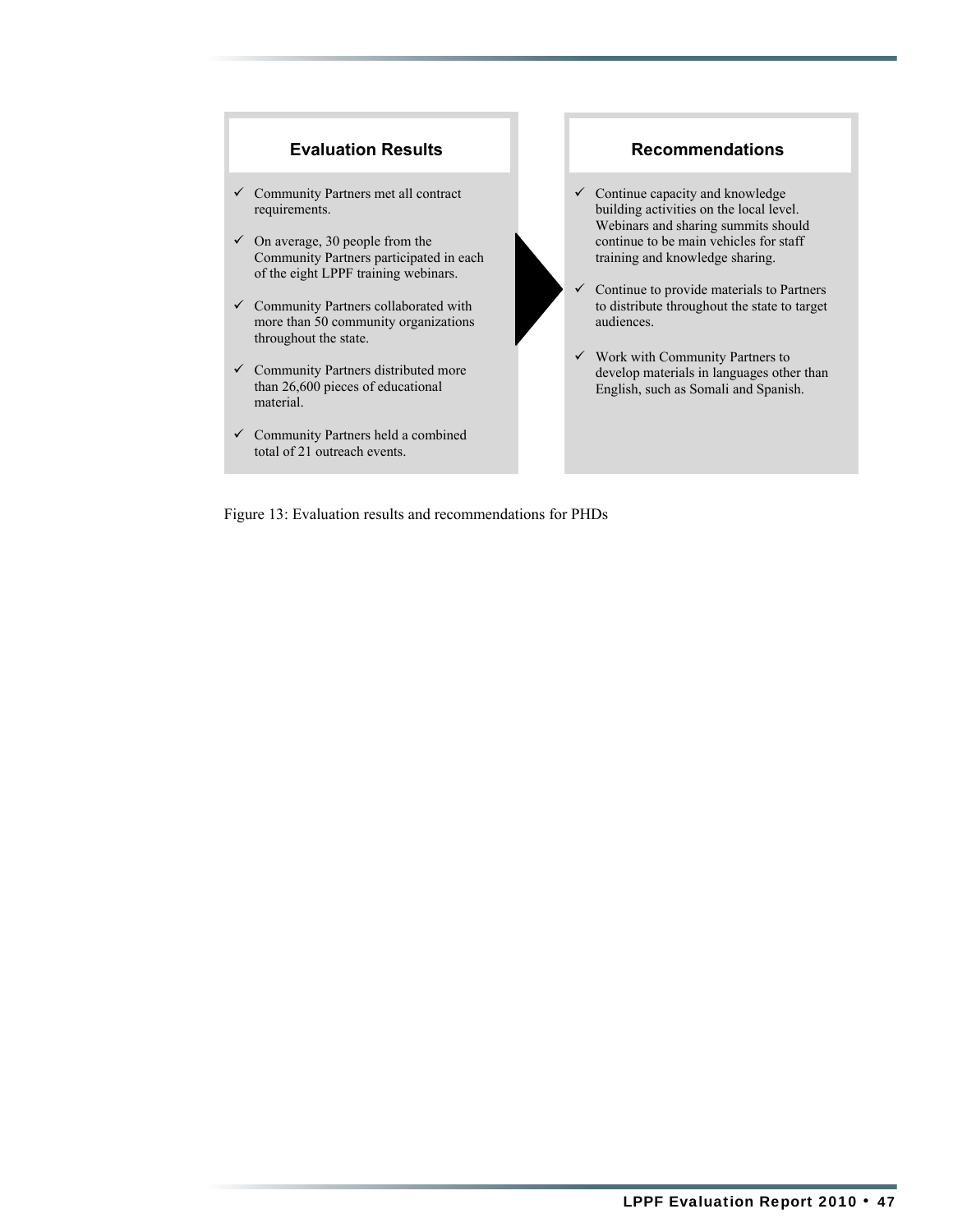## **Trainings**

#### **Background**

The Lead Poisoning Prevention Fund legislation calls for contracts to support "worker educational outreach programs and funding of educational programs and information for rental property owner." The Maine Department of Environmental Protection (DEP) receives LPPF funding to offer lead training at no, or reduced charge to Maine residents. The DEP is authorized under U.S. Environmental Protection Agency rules to certify and audit trainers. HHLPPP and DEP are working closely to determine the types of training and delivery locations of courses to best support reaching high-risk properties and community members.

The goal of the training program is to ensure Maine has a workforce that can identify and remediate lead hazards, and make lead safety the standard of care in all properties. HHLPPP and DEP have focused on levels of training that can be most broadly applied and provide service at every level of the housing market.

DEP holds contracts with certified trainers to conduct trainings for landlords, contractors, and homeowners on Lead Smart Renovation (LSR), Renovation, Repair and Painting (RRP), and Essential Maintenance Practices (EMP), as well as Lead Dust Sampling Technician (LDST) and Lead Inspector (LI) training. Table 4 below provides a description of each training and the target audience.

| <b>Trainings</b>              | <b>Description</b>                       | <b>Target Audience</b>            |
|-------------------------------|------------------------------------------|-----------------------------------|
| <b>Renovation, Repair and</b> | A 1-day course, required for those       | Landlords and Property            |
| <b>Painting</b>               | doing renovation, repair and             | Managers who do their own         |
|                               | painting work in pre-1978 housing        | repairs and renovations on        |
|                               | and child-occupied facilities            | rental units. This course is also |
|                               |                                          | offered to contractors.           |
| <b>Essential Maintenance</b>  | A $\frac{1}{2}$ -day course that teaches | Landlords who want to learn       |
| <b>Practices</b>              | landlords how to maintain their          | how to perform routine            |
|                               | pre-1978 residential properties as       | maintenance to prevent lead       |
|                               | lead-safe                                | hazards                           |
| <b>Lead Dust Sampling</b>     | A 1-day course that teaches              | Individuals who would             |
| <b>Technician</b>             | students how to take dust wipe           | collaborate with Community        |
|                               | samples to detect lead dust              | Partners as 3rd party testers of  |
|                               |                                          | lead dust                         |
| <b>Lead Inspector</b>         | A 4-day course on how to conduct         | Professionals seeking to offer    |
|                               | a lead inspection and identify lead      | Lead Inspection services          |
|                               | hazards, including sampling of           |                                   |
|                               | paint, dust, soil and water              |                                   |
| <b>Lead Smart Renovation</b>  | A 1-day course on lead-safe work         | Landlords, contractors and        |
| (Replaced by RRP)             | practices                                | homeowners                        |

Table 4: Description of trainings and targeted audiences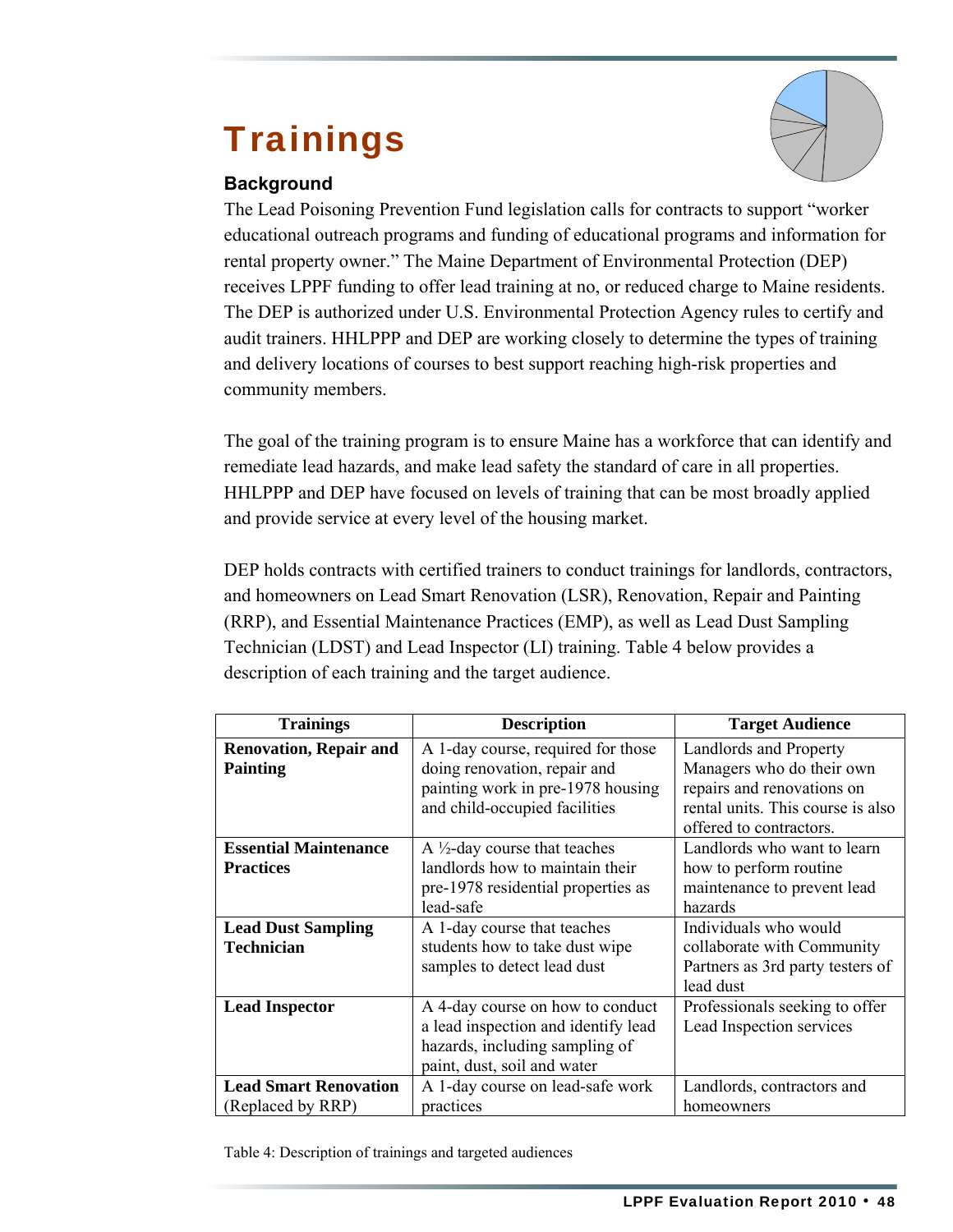Outcomes for trainings were evaluated largely by tracking data collected about trainings by the DEP. While HHLPPP monitors lead poisoning screening data, it is too early to analyze those data for the time periods during and after the lead-safe trainings. Sufficient data analysis will likely be available in 2011.

In general, findings from the evaluation period covered by this report indicate that leadsafe trainings:

- reached targeted landlords of pre-1950 rental units;
- assisted contractors in receiving their required RRP training; and,
- increased capacity for lead dust testing by third party testers.

The objective for all trainings is: ensure that landlords, contractors and homeowners are able to recognize lead hazards, work safely in environments with lead hazards, and maintain lead safe environments.

To reach this objective, four intermediate outcomes, to be accomplished in years 1-5, have been identified for lead-safe training activities.

- 1. Landlords participate in trainings.
- 2. Contractors participate in RRP trainings.
- 3. Homeowners participate in trainings.
- 4. Increase in number of trained Lead Dust Technicians and Lead Inspectors.

Figure 14 depicts the activities, outcomes and evaluation measures associated with Trainings. See the chart of the evaluation plan in Appendix A for more detail on the analyses used to measure these outcomes.

Objective: Ensure that landlords, contractors and homeowners are able to recognize lead hazards, work safely in environments with lead hazards, and maintain lead-safe environments.

| <b>Activities</b>                                                                            | <b>Outcomes</b>                                                                | <b>Evaluation Measures</b>                                                                 |
|----------------------------------------------------------------------------------------------|--------------------------------------------------------------------------------|--------------------------------------------------------------------------------------------|
| Provide training for landlords,<br>contractors, homeowners,<br>coordinated with High Density | Landlords participate in trainings.                                            | Number of landlords trained in<br>EMP and RRP.                                             |
| Areas.                                                                                       | Contractors participate in RRP<br>trainings.                                   | Number of contractors trained in<br>RRP.                                                   |
|                                                                                              | Homeowners participate in<br>trainings.                                        | Number of homeowners trained.                                                              |
|                                                                                              | Increase in number of trained lead<br>dust technicians and lead<br>inspectors. | Number of trained lead dust<br>sampling technicians; number of<br>trained lead inspectors. |

Figure 14: Activities, evaluation measures and outcomes for trainings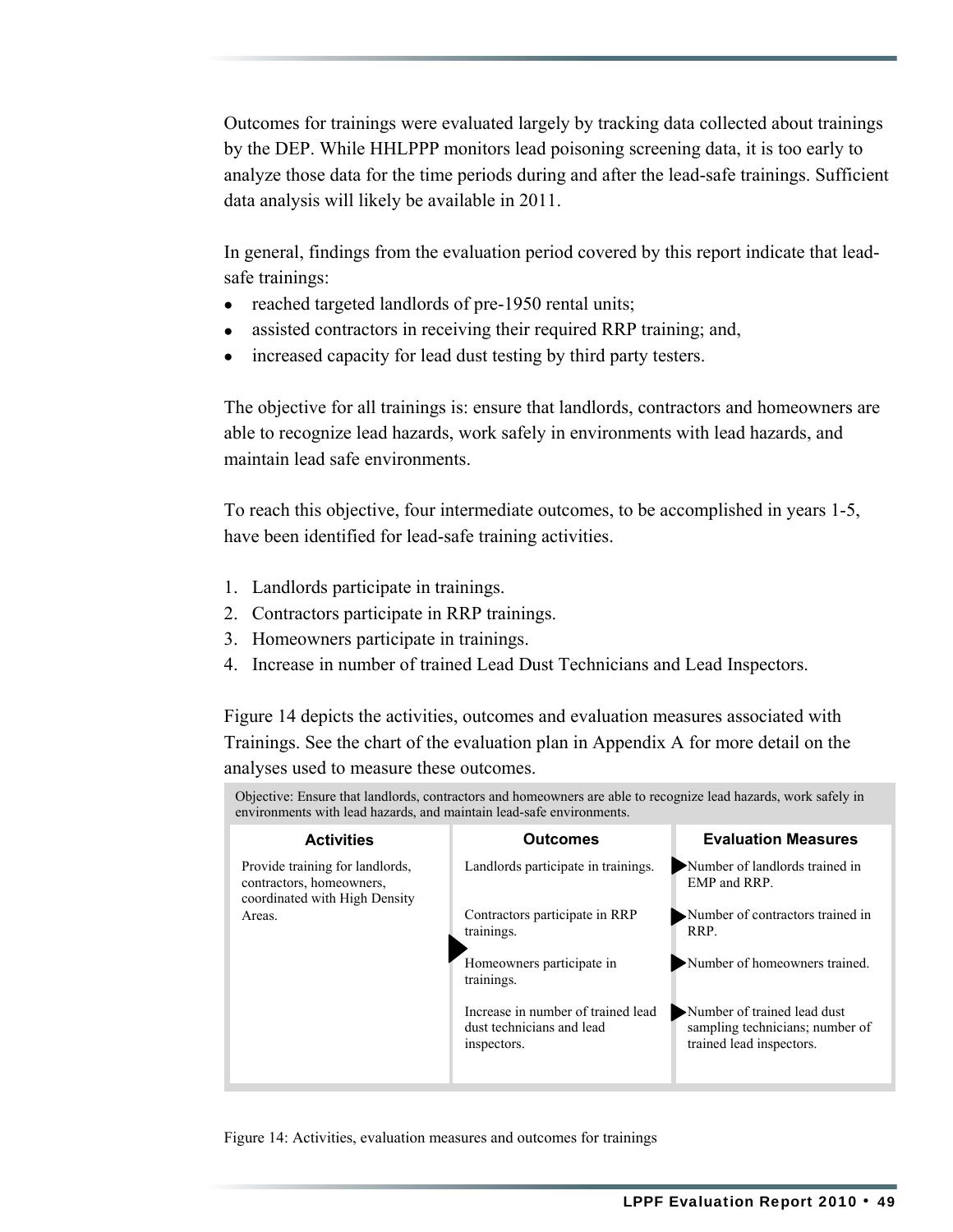#### **Results**

#### **1. Landlords participate in trainings.**

A total of 105 LPPF-supported RRP classes were given in Maine between October 2009 and July 2010. A total of 370 landlords participated in these trainings. Figure 35 in Appendix D shows the number trained in each Public Health District.

The total number of units managed by attendees was over 2,900; however, the number is most likely higher, as some landlords indicated "100+ units." Of these 2,900 units, more than 2,150 (74 percent) were pre-1950 units. The attendees managed an average of 15 units each; the median number of units per landlord was 7.5. Of pre-1950 units, the average number of units managed was 11.4 per landlord; the median was 5 units per landlord. Figure 15 suggests that, in general, the landlords participating in the trainings owned buildings with small numbers of units.



\*The numbers of units pre-1950 can be larger than the total per bin because some landlords have multiple buildings (some pre-1950) and the newer units are captured in higher bins



Due to the demand for RRP trainings as well as the low enrollment into the Essential Maintenance Practices course (EMP), the DEP decided to suspend, review and revamp the EMP course. Thus the course was not available during the evaluation period. The new EMP course will be launched in 2011. Part of the development process for the new course will include figuring out the right mix of content, promotion and media to increase the appeal and participation in the course.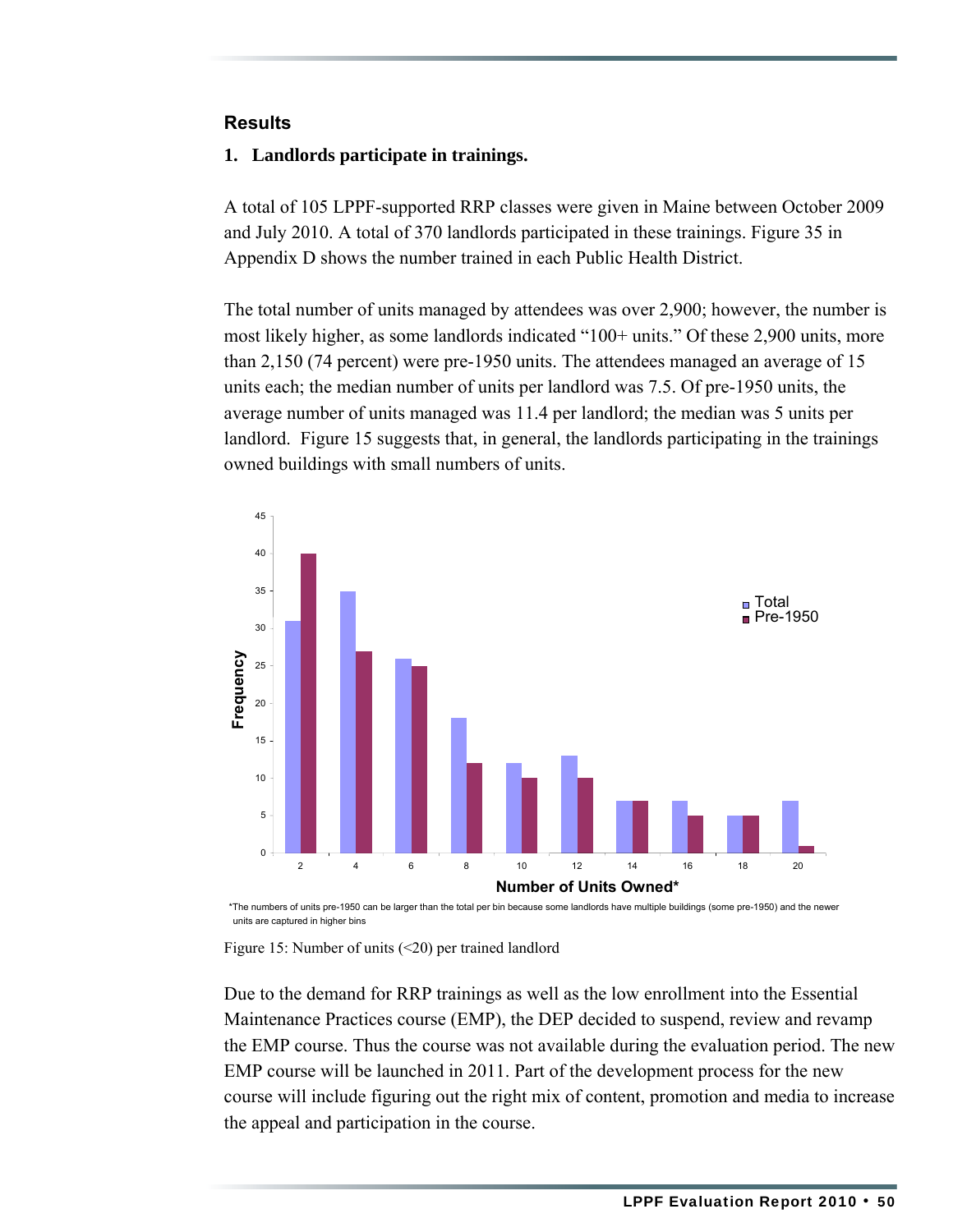#### **2. Contractors participate in RRP trainings.**

LPPF funds supported RRP trainings for 901 contractors. Figure 35 in Appendix D shows how many people were trained by Public Health District.

The RRP course replaced the Lead Safe Renovator (LSR) training in 2010. In addition to the 901 contractors who participated in RRP trainings, 101 contractors participated in LSR classes supported by LPPF funding.

*See additional details relating to EPA Lead Talks in the Discussion & Supplemental Information section.*

#### **3. Homeowners participate in trainings.**

The training most appropriate for homeowners is the Essential Maintenance Practices course. As is mentioned above, the demand for RRP trainings and low enrollment in EMP courses, caused the DEP to suspend, review and ultimately revamp the EMP course. The course was not available during the evaluation period and no homeowners were trained. The new EMP course will be launched in 2011.

#### **4. Increase in number of trained Lead Dust Technicians and Lead Inspectors.**

To increase capacity for lead dust testing by third-party testers, DEP receives LPPF funding to offer free Lead Dust Sampling Technician training courses (LDST). The HDAs have identified a variety of partners from housing authority staff, to town code officers and community-based organizations that can be trained and available to offer the third-party dust testing. These certified technicians can help to support the HDA, as well as the Second Tier Areas, lead dust testing efforts. In the past year, there have been three LDST courses given and a total of 28 people trained. Five more courses will be offered in the coming year.

In addition to the LDST course, DEP receives LPPF funding to offer free Lead Inspectors (LI) training. Licensed LI's help support the HDAs and Second Tier Areas with their lead dust testing program. In the past year there was one refresher LI course given and a total of nine people trained.

#### **Discussion & Supplemental Information**

#### **Lead Safe Trainings**

The Environmental Protection Agency (EPA) was slow to implement the training of Renovation, Repair and Painting (RRP) instructors. This delayed RRP training statewide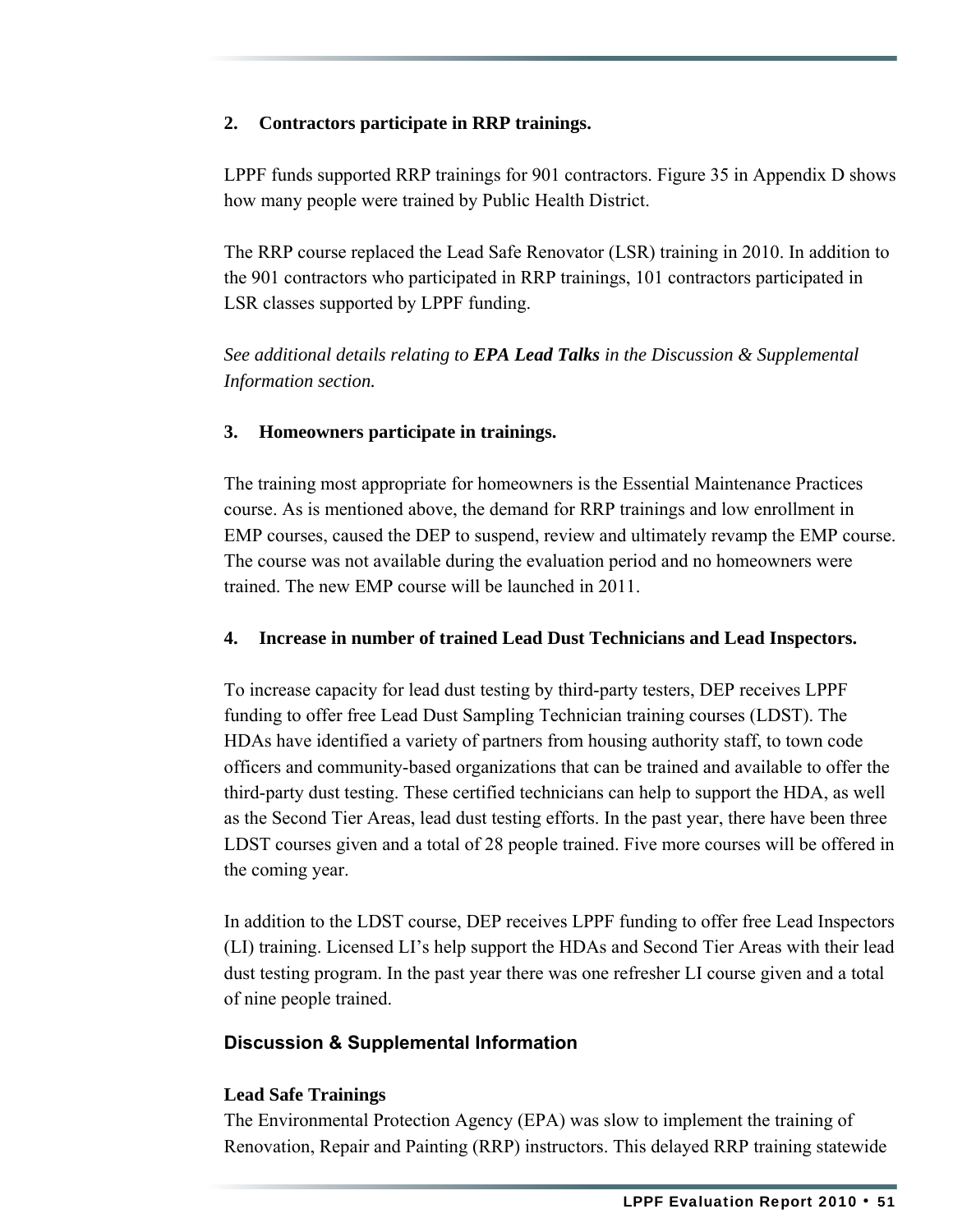and caused a backlog of training opportunities. With LPPF funding, DEP contracted with two firms to provide LSR, RRP, EMP, LDST & LI trainings in Maine for fiscal year 2010.

#### **RRP Promotion/Vouchers**

All Community Partners have taken advantage of the EPA Renovation, Repair and Painting rule as an opportunity to educate property owners on how to do low-cost, effective maintenance that reduces lead hazards. The Community Partners have been promoting the RRP training as well as offering vouchers that reduce the training fee.

Due to limited funds and DEP can only subsidize through vouchers approximately 600 landlords each year who want to take the RRP training course. Community Partners distributed 274 vouchers to landlords and property managers in fiscal year 2010 (see Figure 35 in Appendix D). All 274 vouchers were redeemed and an additional 96 landlords received free training through LPPF-funded courses (370 in total). Some Community Partners used the vouchers as an incentive to sign up landlords for free lead dust testing or a lead-safe educational event.

#### **EPA Lead Talks**

Community Partners in HDAs as well as two of the Second Tier Areas hosted EPAsponsored RRP events. Rick Reibstein, a former EPA enforcement attorney, made six visits to Maine organized by Community Partners. He explained the RRP and Lead Disclosure rules and the reasons for them. Full compliance with the rules provides substantial liability protection for the landlords and is a significant aspect of lead law. Reibstein explained this in detail, and other reasons why the rules deserve attention and respect. Lead poisoning prevention materials were distributed at all of the events and several were used as recruitment opportunities by the HDAs to enroll landlords into their lead dust testing programs. Representatives of the HHLPPP and the Maine DEP made presentations at most of the events.

#### **Occupational Disease Reporting Systems**

In September, the HHLPPP, in collaboration with the Maine CDC Occupational Disease Reporting System (ODRS) and the Maine Department of Labor, sent a promotional postcard to contractors certified under the new RRP rule. With the listing of RRP certified firms on the EPA website, for the first time the ODRS staff had access to a list of companies that would likely need to comply with the requirements of the Occupational Safety and Health Administration (OSHA) Lead in Construction Standard. The OSHA standard regulates the health and safety of employees exposed to lead on their jobs. While there are some worker safety provisions in the RRP rule, the protection requirements of the OSHA standard are more extensive.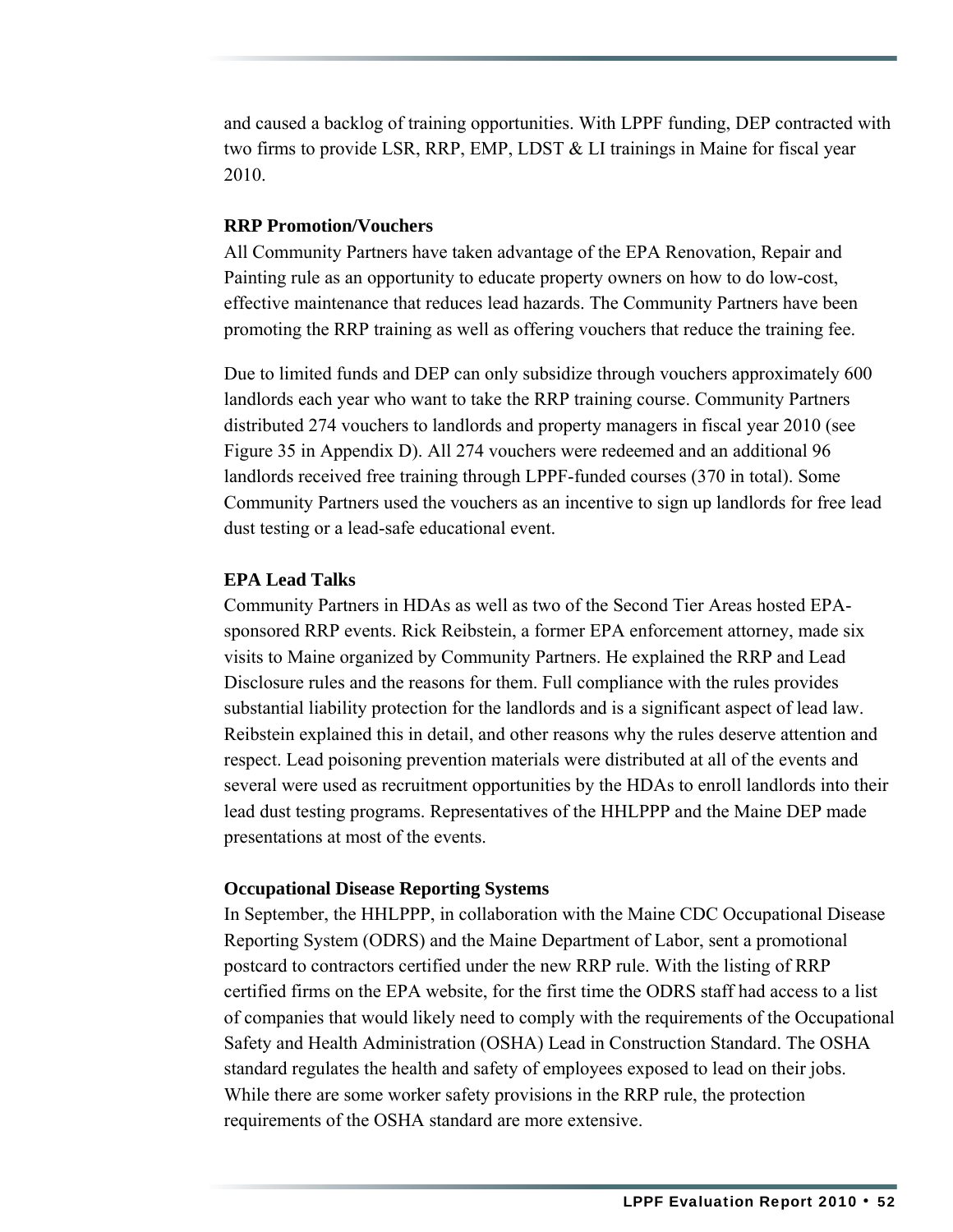With this in mind, the objectives of the postcard were to:

- 1. educate companies about the employee protection requirements of the OSHA standard;
- 2. clarify the definition of an employee; and,
- 3. encourage managers and owners to contact SafetyWorks, a free, confidential OSHA compliance assistance program offered to Maine companies by the Department of Labor.

Postcards were mailed to approximately 593 firms—all those listed on the EPA website as of mid-September. No results from the mailing are available as of yet, but SafetyWorks is tracking contacts and will provide results.

#### **Summary of Results and Recommendations**

Figure 16 below summarizes the results from the evaluation of the trainings and lists the recommendations that have emerged from the evaluation.



Figure 16: Evaluation results and recommendations for trainings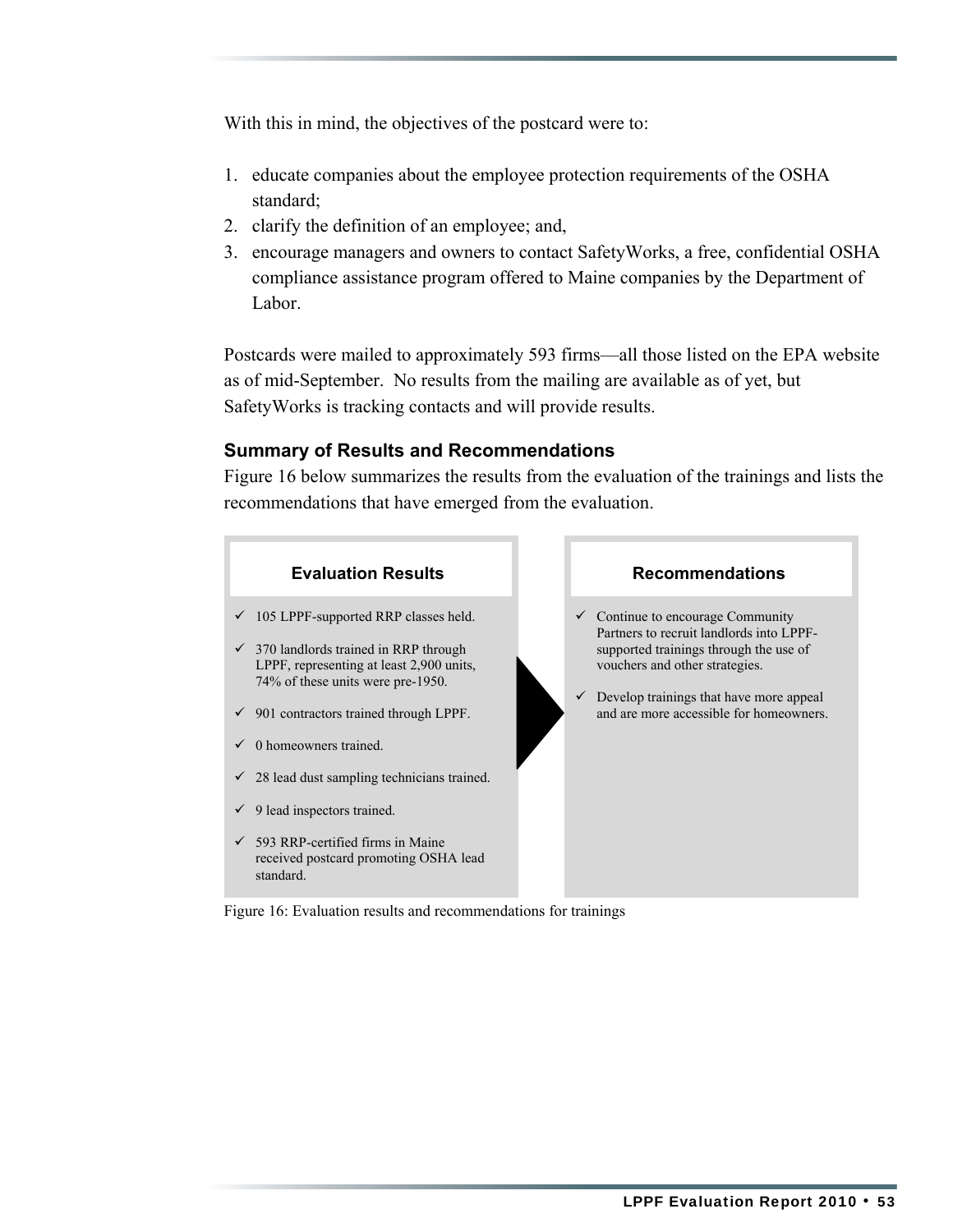# Lead Safe Housing Registry

The LPPF legislation calls for the Maine Department of Environmental Protection (DEP) to create a Lead Safe Housing Registry (LSHR) to enable tenants to locate lead-safe housing. DEP receives LPPF funds to develop the LSHR, an online searchable database which property owners can use to list their lead-safe rental properties, and potential tenants can use to locate lead-safe housing.

Outcomes related to the LSHR will be evaluated using process measures that rely on data from the DEP.

The objective of the Lead Safe Housing Registry is to build and populate the LSHR to provide incentives for landlords to engage in lead-safe practices and to enable tenants to identify lead-safe rental units.

To reach this objective, four intermediate outcomes, to be accomplished in years 1-5, have been identified for the LSHR.

- 1. LSHR is completed.
- 2. Landlords are aware of and see the value of LSHR.
- 3. LSHR is populated.
- 4. LSHR is used by the public to identify lead-safe housing.

Figure 17 depicts the activities, outcomes and evaluation measures associated with the LSHR. See the chart of the evaluation plan in Appendix A for more detail on the analyses used to measure these outcomes.

| Objective: Build and populate LSHR to provide incentive for landlords to engage in lead-safe practices and enable<br>tenants to identify lead-safe rental units. |                                                          |                                                                                                                |  |
|------------------------------------------------------------------------------------------------------------------------------------------------------------------|----------------------------------------------------------|----------------------------------------------------------------------------------------------------------------|--|
| <b>Activities</b>                                                                                                                                                | <b>Outcomes</b>                                          | <b>Evaluation Measures</b>                                                                                     |  |
| Promote landlord registration on<br>Lead-Safe Housing Registry.                                                                                                  | LSHR is completed.                                       | ► LSHR is available for use.                                                                                   |  |
|                                                                                                                                                                  | Landlords are aware of and see the<br>value of the LSHR. | Reports from communities and<br>landlord associations regarding<br>landlord attitudes towards the<br>registry. |  |
|                                                                                                                                                                  | LSHR is populated.                                       | Number and types of homes on<br>LSHR.                                                                          |  |

Figure 17: Activities, evaluation measures and outcomes for LSHR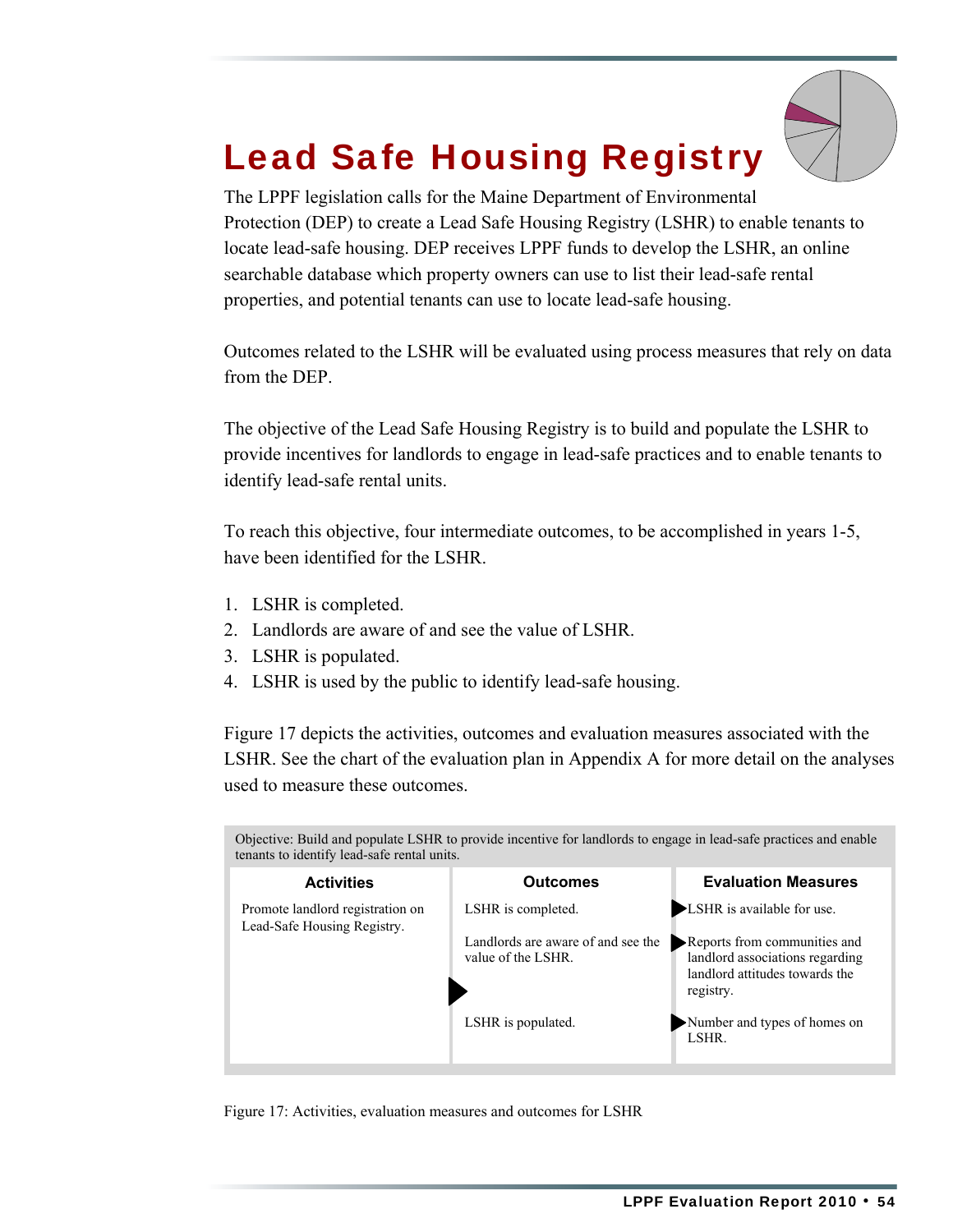#### **Results**

#### **1. LSHR is completed.**

The LSHR is not complete but was in development during the evaluation period covered by this report. To date DEP has worked with a web developer who is doing final touches to the site. The next step will be to collaborate with the DEP webmaster to work out the process of launching the website. DEP expects the Lead Safe Housing Registry to be ready for enrollment in 2011.

#### **2. Landlords are aware of and see the value of LSHR.**

Data are not available at this time to determine if landlords are aware of or see the value of the LSHR. In anticipation of the launch of the registry, however, DEP, HHLPPP and Community Partners encouraged landlords to enroll in the Lead Safe Housing Registry when it comes online.

#### **3. LSHR is populated.**

Due to the fact that the LSHR is not completed, landlords have not had the opportunity to enroll in the registry.

#### **4. LSHR is used by the public to identify lead-safe housing.**

Due to the fact that the LSHR is not completed and operational, it is not yet possible to determing if the public uses the registry to identify lead safe housing.

#### **Summary of Results and Recommendations**

Figure 18 below summarizes the results from the evaluation of the trainings and lists the recommendations that have emerged from the evaluation.



Figure 18: Evaluation results and recommendations for LSHR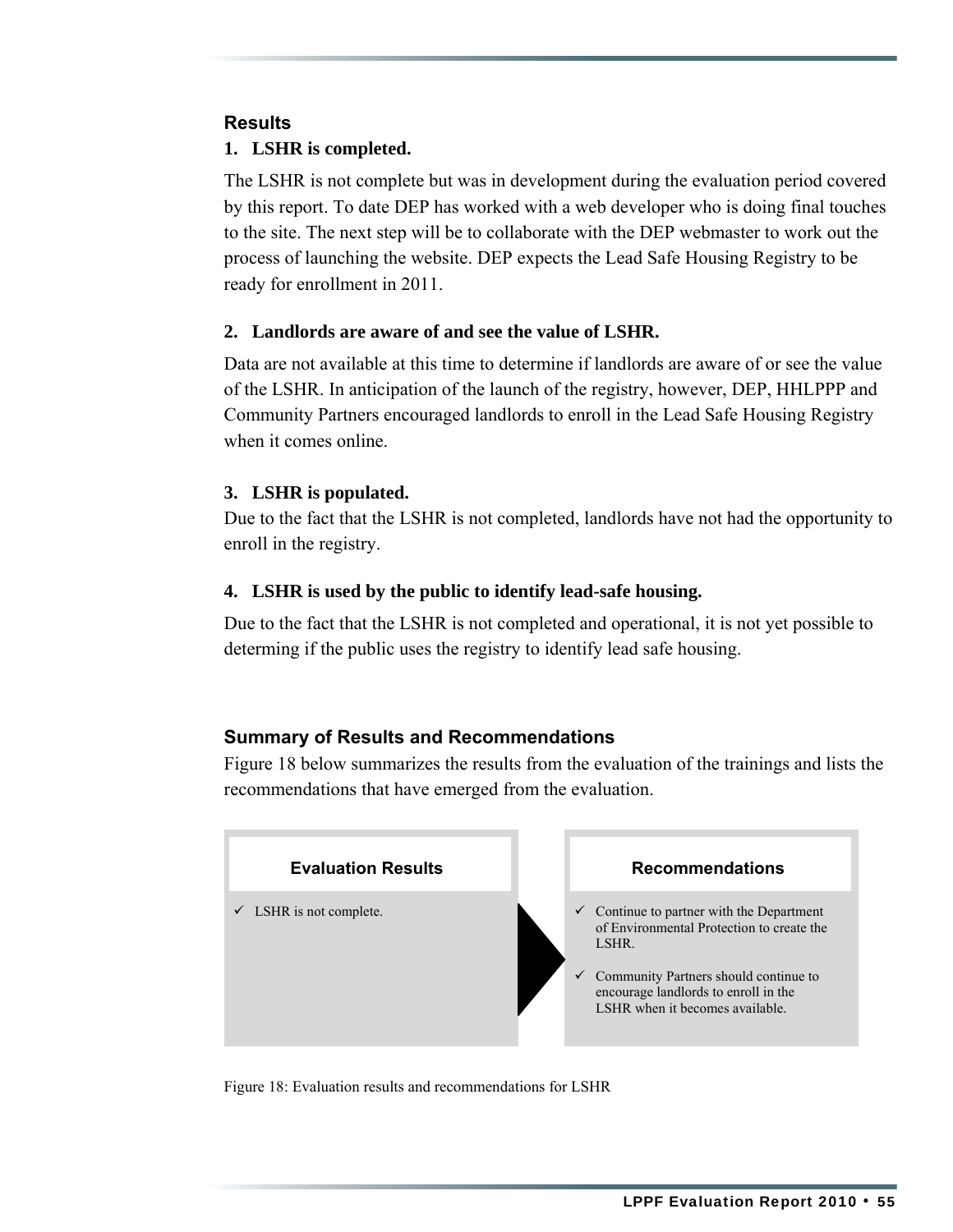## Environmental Investigations



#### **Background**

The Maine Healthy Homes and Lead Poisoning Prevention Program (formerly called the Maine Childhood Lead Poisoning Prevention Program), funded by the U.S. Centers for Disease Control and Prevention (CDC), has existed within the Maine CDC since 1992. The ultimate goal of the program is the elimination of childhood lead poisoning by preventing lead exposures among young children.

The ongoing mission of HHLPPP is to decrease the morbidity associated with childhood lead poisoning through early identification of lead poisoned children in Maine, and assurance of adequate medical and environmental case management.

#### **Lead Poisoning Control Act**

Maine state law, the "Lead Poisoning Control Act" (Title 22 MRSA, Chapter 252) requires the Maine Department of Health and Human Services (DHHS) to conduct environmental lead investigations in homes where children identified with elevated blood lead levels reside. The law also speaks to preventively testing all units in a multi-unit dwelling if a child in any unit is identified with lead poisoning. These investigations help to identify sources of lead exposure and help landlords and homeowners understand areas in the home that need to be addressed.

#### **LPPF and Environmental Inspections**

A blood lead level equal to or greater than 10 μg/dL is considered elevated; children with elevated blood lead levels are eligible for case management and environmental services. Until the LPPF, these services were limited by available resources. Notably, HHLPPP only had resources to provide full environmental investigations to children with significantly elevated blood lead levels (i.e., above 20 μg/dL or persistently between 15 and 19  $\mu$ g/dL). For families with children with lower levels, HHLPPP was only able to provide modest support to help them reduce exposures. HHLPPP did not have resources to investigate other units in the building if a child with lead poisoning lived in a multiunit building.

LPPF funds have allowed HHLPPP to greatly expand its environmental investigations and come closer to meeting its statutory mandate. HHLPPP used LPPF funds to perform investigations for all children with identified blood lead levels between 15 and 19 μg/dL. In addition, LPPF funds have allowed HHLPPP to investigate other units in a building if an investigation has been ordered for one unit.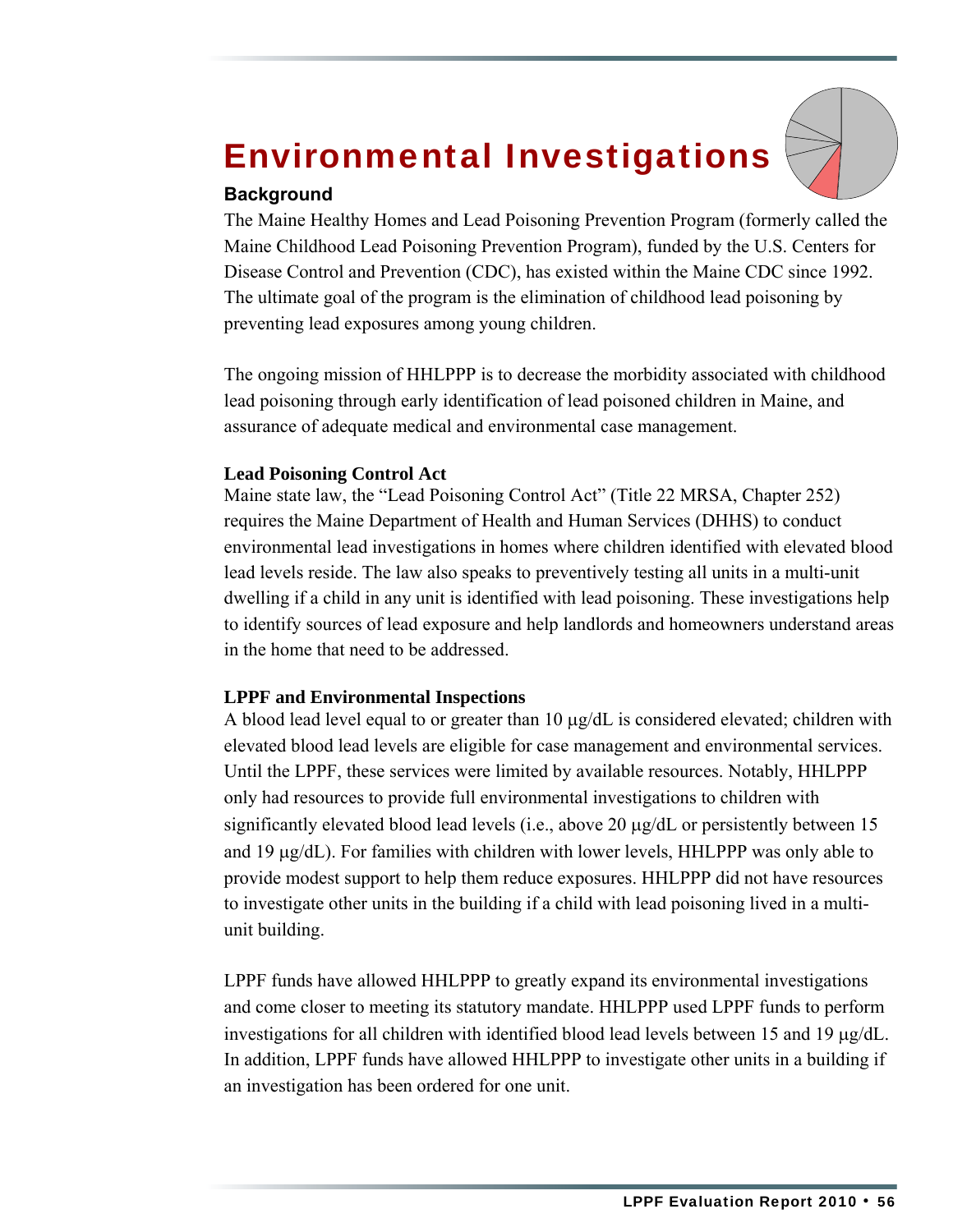The objectives of the Environmental Investigations are:

- 1. Identify lead hazards contributing to the lead poisoning of children.
- 2. Increase the number of lead safe housing units.

To reach these objectives, two intermediate outcomes, to be accomplished in years 1-5, have been identified for environmental investigation activities.

- 1. Increase environmental investigation services.
- 2. Identify, inspect and make lead-safe additional appropriate units located within the same building where the lead poisoning occurred.

Figure 19 depicts the activities, outcomes and evaluation measures associated with environmental investigations.



Figure 19: Activities, evaluation measures and outcomes for environmental investigations

#### **Results**

**1. Increase environmental investigation services.** 

In 2007, the year prior to receiving LPPF funds, HHLPPP conducted 25 environmental lead investigations. With the infusion of LPPF funding, during the evaluation period, HHLPPP conducted 65 investigations.

#### **2. Identify, inspect and make lead safe additional appropriate units located within the same building where the lead poisoning occurred.**

In addition to increasing its investigation services, with LPPF funding, HHLPPP expanded its lead investigations in multi-unit buildings when the original unit was determined to have lead hazards. As a result, HHLPPP investigated 50 additional units within 18 buildings. In total, HHLPPP investigated 115 units during the evaluation period.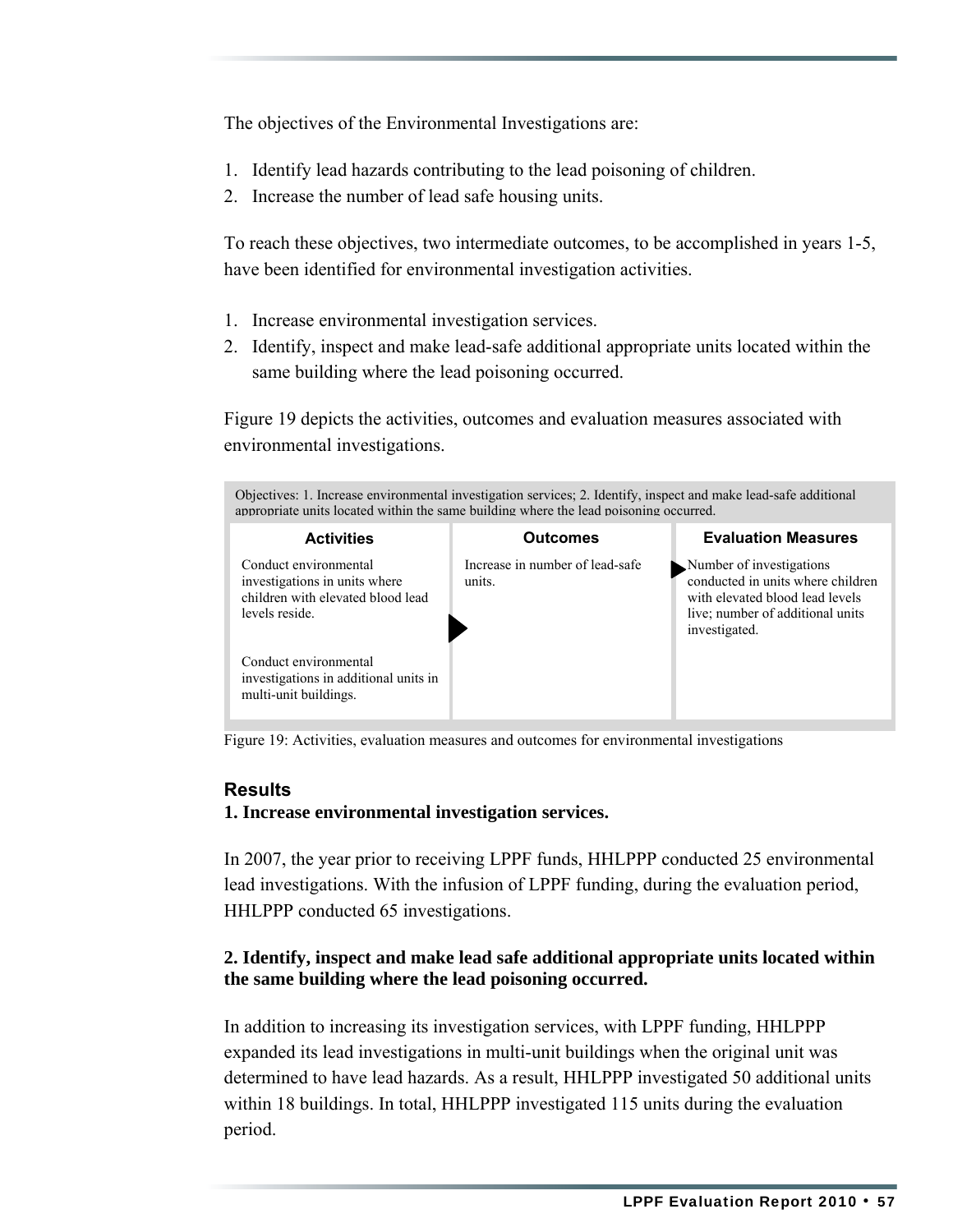Based on the investigations of these 115 units, HHLPPP issued orders for abatement for 90 units. Of the remaining 25 units, 18 were privately owned with lead hazards, and seven had no lead hazards. The families who owned their homes received technical assistance and referrals to the local Lead Hazard Control Programs to make their homes safer. In the end, 108 units were identified with hazards and either ordered to be abated in the case of rental units or provided with information and resources in the case of private owners to make those units lead-safe.

#### **Discussion & Supplemental Information**

With LPPF resources, HHLPPP was able to identify and provide services to a greater number of families with lead poisoned children. In addition, HHLPPP was able to expand its investigations to other units in a multi-unit building when the original unit was determined to have lead hazards. This has vastly increased the number of lead-safe units through inspection and follow up abatement action.

#### **Summary of Results & Recommendations**

Figure 20 below summarizes the results from the evaluation of the Environmental Investigation activities and lists the recommendations that have emerged from the evaluation.



Figure 20: Evaluation results and recommendations for environmental investigations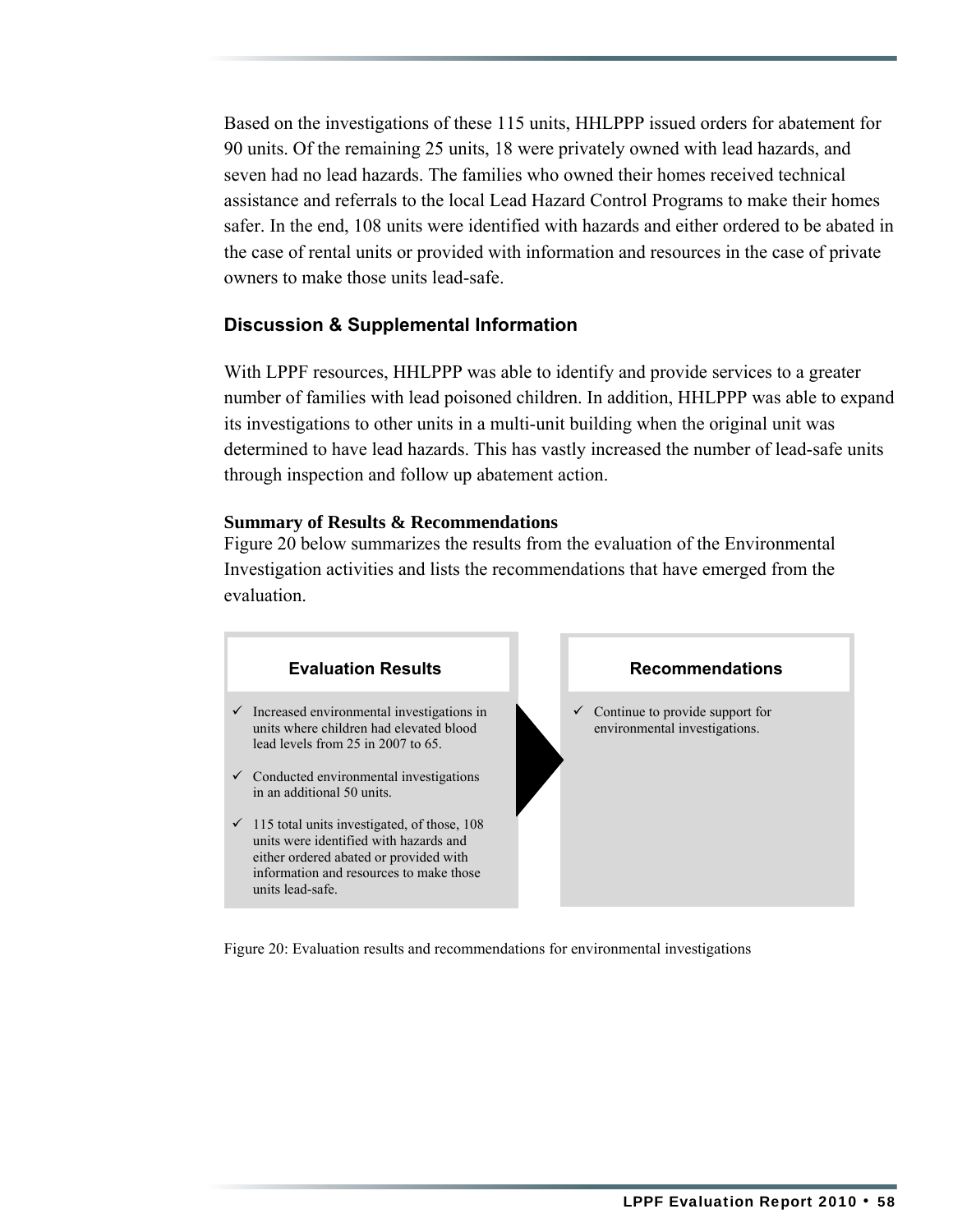### Multimedia Campaign



The Maine Healthy Homes and Lead Poisoning Prevention Program has been conducting a statewide multimedia campaign that includes: 1) brochure distribution, 2) maintenance of a website, 3) maintenance of a toll-free phone number, 4) development and distribution of tipsheets, 5) retail store posters, and 6) press release templates. HHLPPP develops and refines its communication activities through formative research, audience testing and evaluation.

The multimedia campaign is evaluated using only process measures to assess whether information sources are being established by stakeholders, including Community Partners, tenants and landlords. In general findings from the evaluation indicate:

- HHLPPP has established a very good mechanism for distributing educational materials; and,
- HHLPPP has positioned itself as an expert for the media.

The objective of the multimedia campaign is to increase awareness of lead-related issues among multiple audiences and provide resources and access to information.

To reach this objective, six intermediate outcomes, to be accomplished in years 1-5, have been identified for multimedia campaign activities.

- 1. Website is accessed.
- 2. Materials, including tipsheets, are accessed and distributed.
- 3. Development and distribution of hardware store poster.
- 4. Development and use of press release templates.
- 5. Public calls State to request additional information.
- 6. Development and implementation of communication plan.

Figure 21 depicts the activities, outcomes and evaluation measures associated with the statewide multimedia campaign. See the chart of the evaluation plan in Appendix A for more detail on the analyses used to measure these outcomes.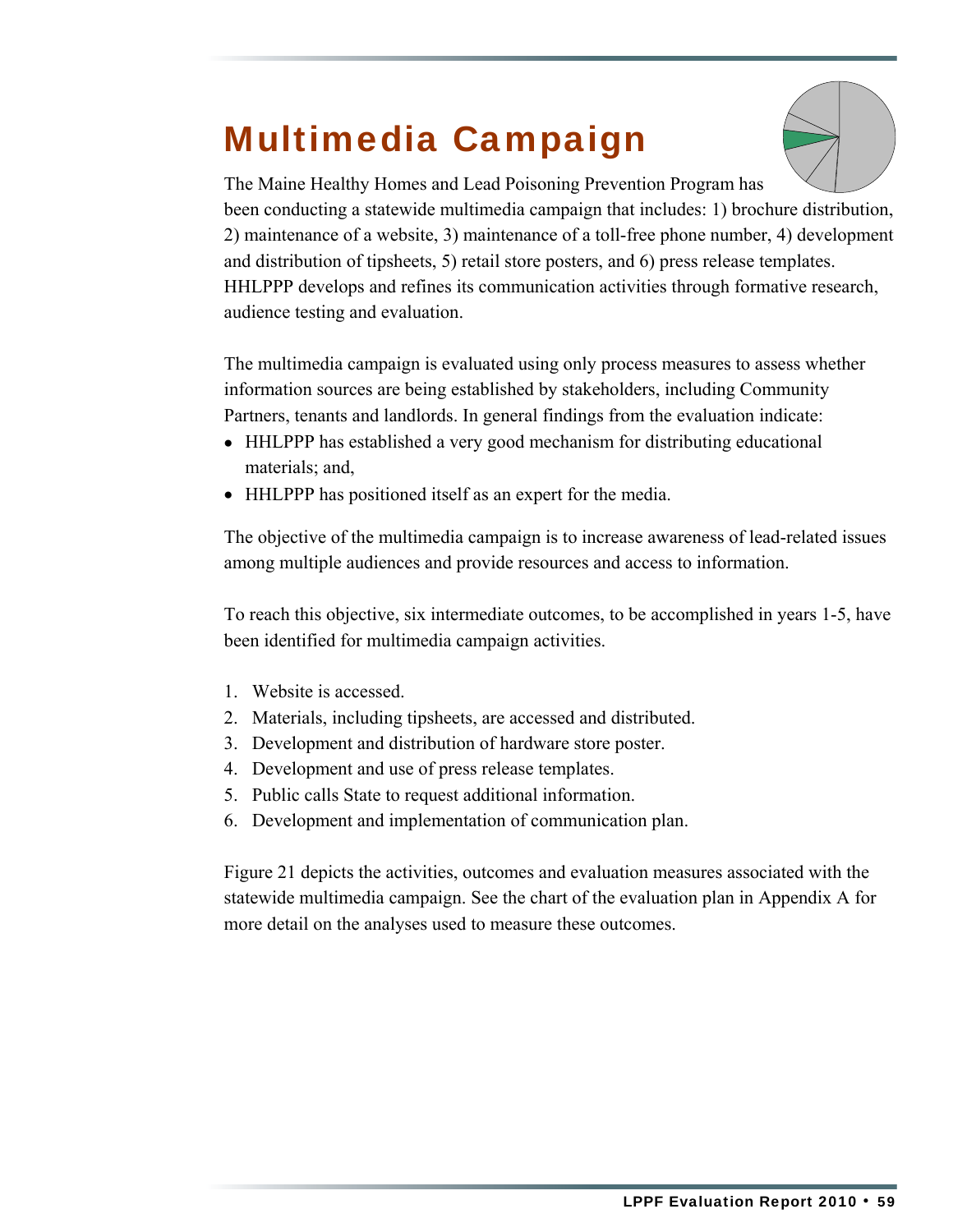| information.                                                                                             |                                                                                          |                                                                                                |
|----------------------------------------------------------------------------------------------------------|------------------------------------------------------------------------------------------|------------------------------------------------------------------------------------------------|
| <b>Activities</b>                                                                                        | <b>Outcomes</b>                                                                          | <b>Evaluation Measures</b>                                                                     |
| Implement a statewide multi-<br>media campaign, including: a)<br>brochure distribution, b) website,      | Website is accessed.<br>Materials (including tipsheets) are<br>accessed and distributed. | Number of hits and page views.<br>Number of downloads; number                                  |
| c) toll-free phone number, d)<br>tipsheets, e) retail store posters,<br>and, f) press release templates. |                                                                                          | and types of materials distributed,<br>including distribution routes.                          |
| Develop and refine<br>communication plan through                                                         | Development and distribution of<br>hardware store poster.                                | Number of poster downloads and<br>requests.                                                    |
| formative research, audience<br>testing and evaluation.                                                  | Development and use of press<br>release templates.                                       | Number of news articles                                                                        |
|                                                                                                          | Public calls for more information.                                                       | Number of calls to the toll-free<br>number.                                                    |
|                                                                                                          | Development and implementation<br>of plan.                                               | Media evaluation measures;<br>change in nature and scope of<br>media campaign; completed plan. |

Objective: Increase awareness of lead-related issues among multiple audiences and provide resources and access to information.

Figure 21: Activities, evaluation measures and outcomes for statewide multimedia campaign

#### **Results**

#### **1. Website is accessed.**

HHLPPP launched a new childhood lead poisoning prevention website, maine.gov/healthyhomes, in August 2009. The new website was designed to be audienceoriented, allowing visitors to quickly identify material relevant to them as parents, providers, homeowners, or landlords, for examples. Content included on the website was created using the principles of plain language and includes comprehensive information and resources on all aspects of lead poisoning for various audience groups.

The HHLPPP has been monitoring the number of hits, page views, and downloads, to measure overall access and to potentially link specific activities to spikes in traffic. While we suspect that the number of people using the website has increased since its launch, we do not have data to support this conclusion. Due to personnel changes in late 2009 at the Maine Office of Information Technology (OIT), no one was maintaining the application that allows state programs to monitor traffic to their websites. The result was an accumulation of unreliable data. The problem has been resolved and we expect to be able to provide an accurate picture of web access moving forward.

*See additional details relating to Website Tracking in the Discussion & Supplemental Information section*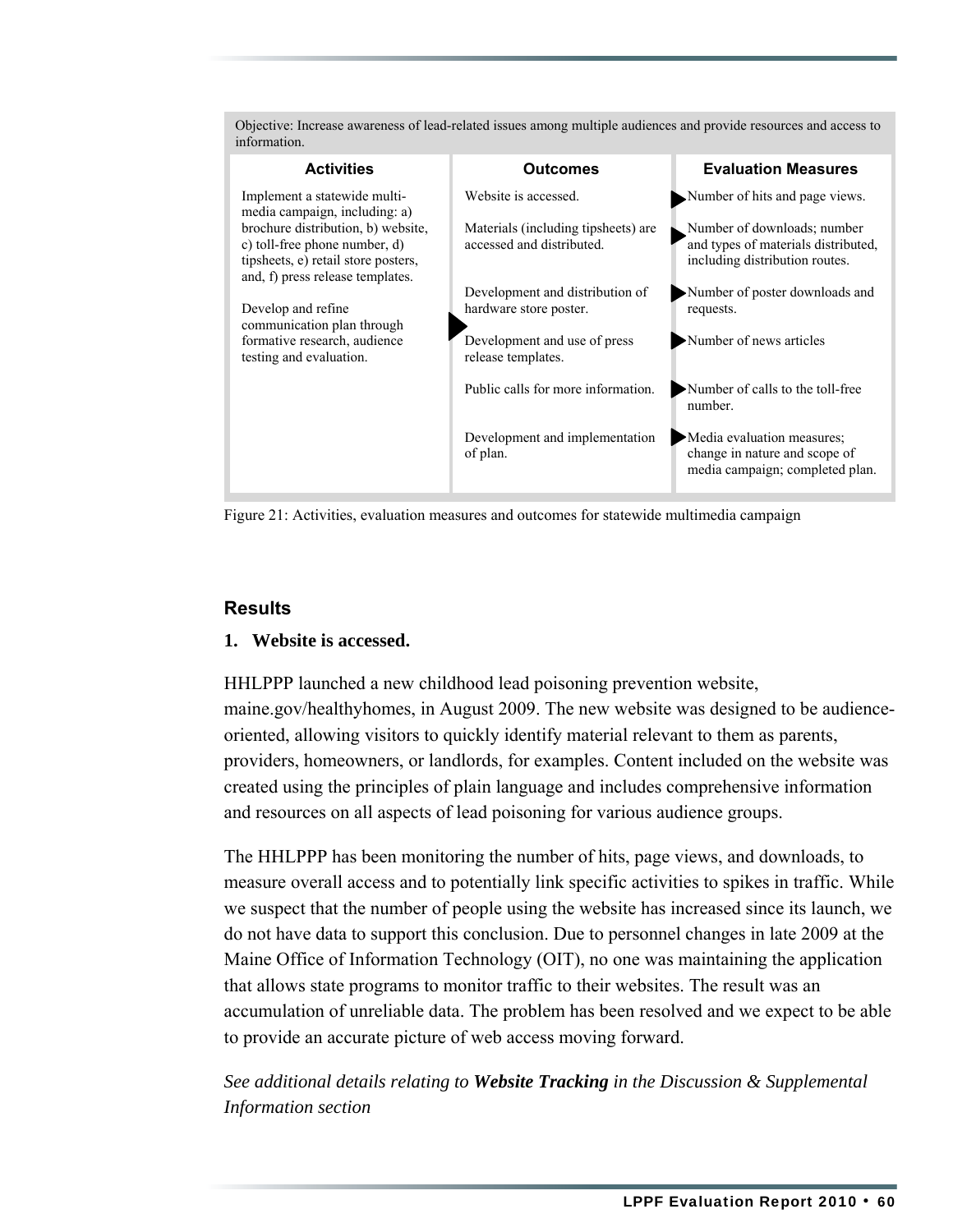#### **2. Materials, including tipsheets, are accessed and distributed.**

The HHLPPP has developed educational information in the form of tipsheets designed to be easily downloaded from websites or handed out by community groups. The tipsheets cover a range of topics, are tailored to specific audiences, such as parents, landlords, and lead-exposed workers, and are designed so that the audience can quickly and easily take action to prevent lead poisoning. These tipsheets can be viewed and downloaded from the website.

The majority of materials distributed, including tipsheets, are disseminated by Community Partners. In the last year over 26,600 pieces of educational material have been distributed by Community Partners. The targeted mail campaign is another major vehicle for the distribution of prevention materials. Other distribution channels include web downloads, enclosures with lead dust test results, and special events such as health fairs, meetings, community forums and requests by other service agencies. Table 5 below shows the total distribution for each type of material.

|                  | <b>Title</b>                                           | <b>Distribution</b> |
|------------------|--------------------------------------------------------|---------------------|
|                  | Keeping your Child Away from Lead                      | 4,465               |
|                  | Lead Poisoning: Sources of Lead                        | 3,064               |
|                  | Testing your child for lead                            | 3,042               |
|                  | Cleaning up lead dust                                  | 2,944               |
|                  | Testing my Home for Lead                               | 2,743               |
|                  | Lead Poisoning Prevention (Brochure w/o offer for      | 2,690               |
|                  | free lead dust test)                                   |                     |
|                  | Lead Poisoning Prevention (Brochure with offer for     | 1,152               |
| <b>Tipsheets</b> | free lead dust test)                                   |                     |
|                  | Keep your child safe from lead                         | 2,210               |
|                  | Don't take lead home from your work                    | 1,656               |
|                  | Looking for lead                                       | $1,075*$            |
|                  | Get smart about lead paint                             | 244*                |
|                  | Get the Lead out: Take advantage of unit turnover (for | 41                  |
|                  | landlords)                                             |                     |
|                  | Working with lead paint: Laws & Classes                | 39                  |
|                  | <b>Hire RRP Certified Contractors</b>                  | $0*$                |
|                  | Kids Run Better Unleaded (produced in English,         | 492                 |
| <b>DVDs</b>      | Somali & Spanish)                                      |                     |
|                  | Don't Spread Lead                                      | 55                  |
|                  | Fight Lead Poisoning with a Healthy Diet               | 120                 |
|                  | Renovate Right                                         | 72                  |
| <b>Booklets</b>  | Lead Paint Safety: a Field Guide for Painting          | 55                  |
|                  | Essential Maintenance for a Lead Safe home             | 37                  |
|                  | Don't Spread Lead                                      | 23                  |

Table 5: Types, titles and total number of materials distributed. \*These tipsheets were not created until June 2010.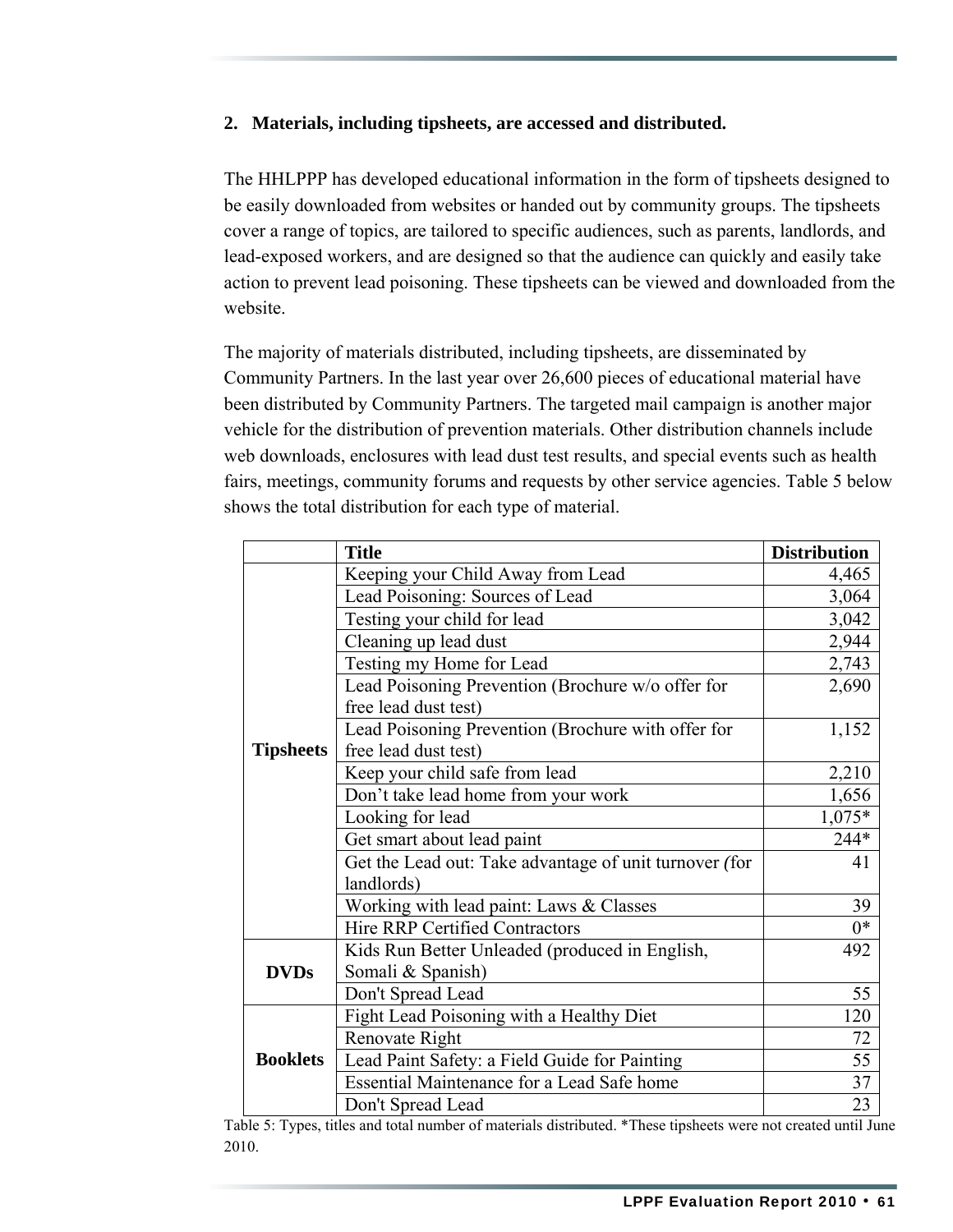#### **3. Development and distribution of hardware store poster.**

Maine's Lead Poisoning Control Act requires that all stores that sell paint or paint removal supplies display a poster that warns customers about the dangers of lead paint that can result from do-it-yourself home projects. The HHLPPP is required to supply the stores with the poster and brochure. To develop this poster campaign, the HHLPPP chose to target parents of young children who live in pre-1978 housing and who are about to undertake a home painting or repair project. The objectives of the campaign are to get these parents to believe that doing home renovation projects in their older homes can put their children at risk for lead poisoning and to get them to conduct home projects using lead-safe work methods.

HHLPPP staff tested the poster and brochure informally to gather qualitative information about the suitability of messages, images and format. The testing phase also included a pilot run of the campaign in 10 Augusta stores. Findings from the pilot campaign provided information to:

- determine the best methods for distributing the posters and brochures;
- develop best practices for dealing with individual stores and corporate personnel;
- and, determine quantities of materials needed to ensure ample supply for all stores.

In addition, the pilot made it clear that the evaluation method planned to measure the campaign's effectiveness would not be feasible. HHLPPP had planned to conduct customer surveys to determine whether the poster and brochure were reaching the target audience and meeting objectives. Among the obstacles to evaluation was lack of staff resources to conduct enough surveys to be able to draw meaningful conclusions, and the unwillingness on the part of the stores to allow HHLPPP staff to survey their customers. Instead, the HHLPPP will rely on activity tracking and store personnel feedback to evaluate how the campaign was run. This type of evaluation is very useful for assessing process methods, however, it is very difficult to measure the campaign's true effectiveness.

The LPPF began the statewide poster campaign in October 2010 and relied heavily on Community Partners to distribute the materials, conduct quality checks and collect feedback among the approximately 375 stores identified as required outlets.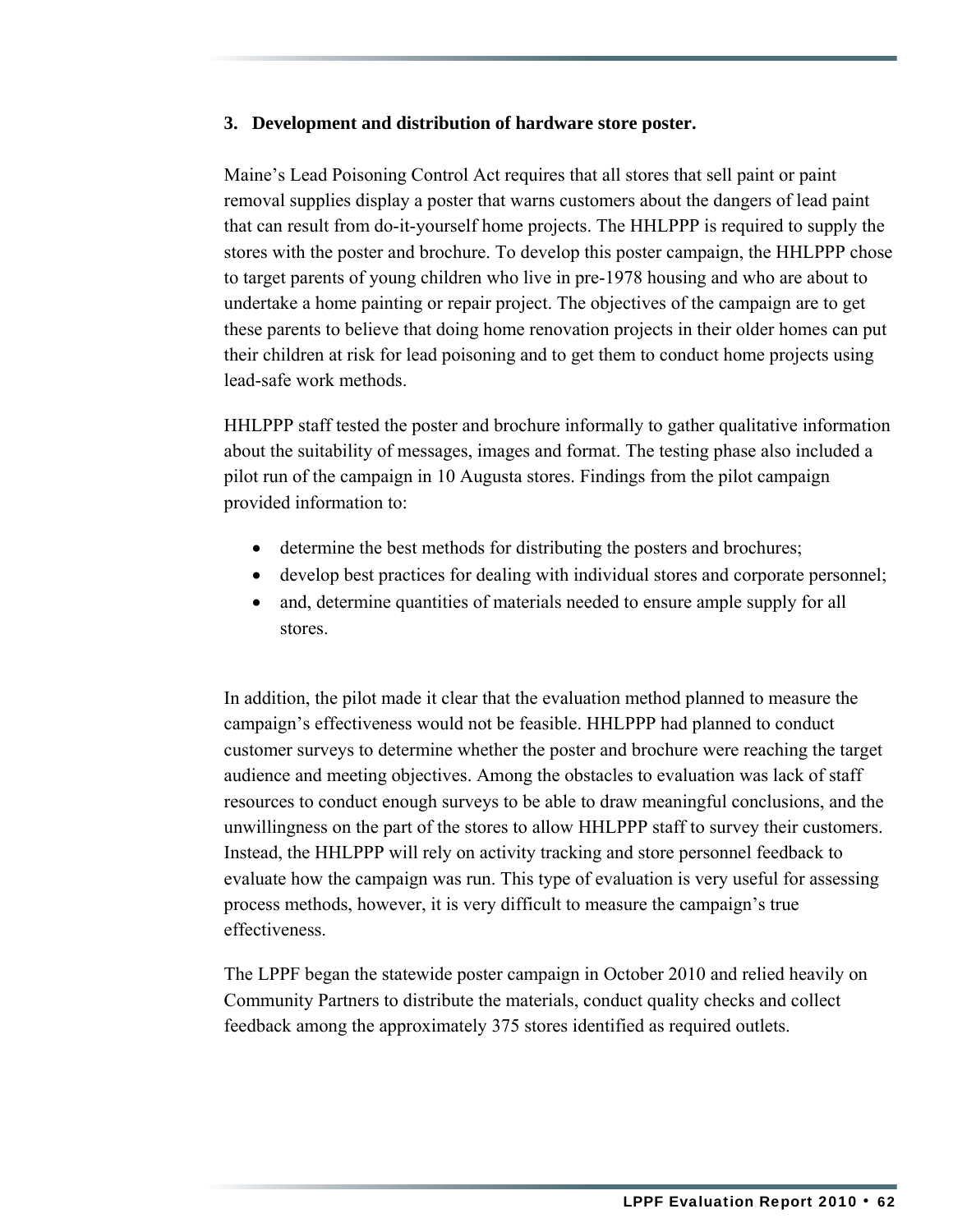

Figure 22: Hardware store poster showing placement of brochure display in lower left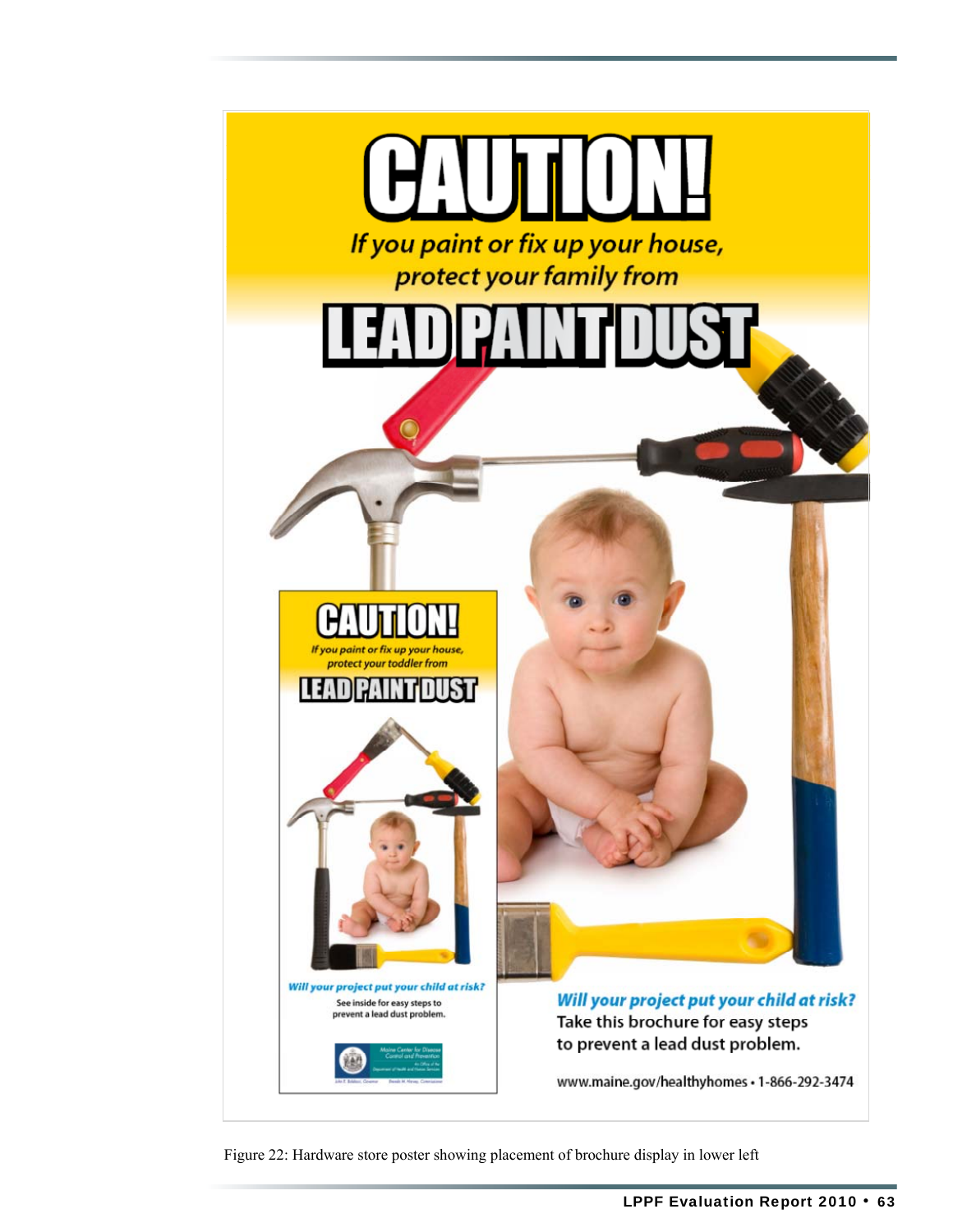#### **4. Development and use of press release templates.**

While LPPF-supported activities had been underway for some time, until August 2010, there had been no major announcement of the efforts to end childhood lead poisoning through primary prevention. On August 24, 2010, the HHLPPP issued a press announcement, using the start of the new Community Partners' contract year as the news focus.

In tandem with the statewide press announcement, Community Partners issued their own announcements about their recent contract awards and the work they have been doing in their local communities to prevent lead poisoning. The objectives of the launch were to call attention to the LPPF, its partners, and its full complement of prevention activities as way to reinforce messages.

In the three weeks following the press announcement, news outlets all over the state printed or broadcast the announcement. Stories appeared in the print and/or online editions of the *Sanford News*, *Bangor Daily News*, *Capital Weekly*, *Villagesoup* and *Sun Journal*. TV stations airing stories included WABI 5, WLBZ 2 and the local Caribou station. Several organizations included the story on their websites and in their newsletters. Through media monitoring, HHLPPP staff recorded 20 unique stories resulting from the announcement.

In addition to the August press announcement, HHLPPP worked with press outlets in conjunction with the April 22, 2011, effective date of the RRP rule. Leading up to the effective date, press outlets all over Maine were running stories about the impact of and reasoning behind the RRP rule. Specifically, two community forums in Bangor and Portland at which Eric Frohmberg of the HHLPPP spoke, resulted in stories on MPBN, WCSH 6, WABI 5 and in the *Bangor Daily News* and the *Kennebunk Post*.

As part of its effort to support its Community Partners' outreach efforts and maintain consistency and accuracy of messages, the HHLPPP developed three draft template articles. Community Partners completed these stories with quotes and information specific to their local community and organization and placed them in newsletters, on websites, and in other local media outlets. The three topics developed this year were: 1) testing homes for lead, 2) testing children for lead and 3) maintenance practices for landlords.

Tracking where these stories are used is not always possible, because they are not always placed in indexed media outlets that show up through media monitoring tools. Also many media markets cross state-designated HDAs and PHDs. However, a survey of Community Partners indicated: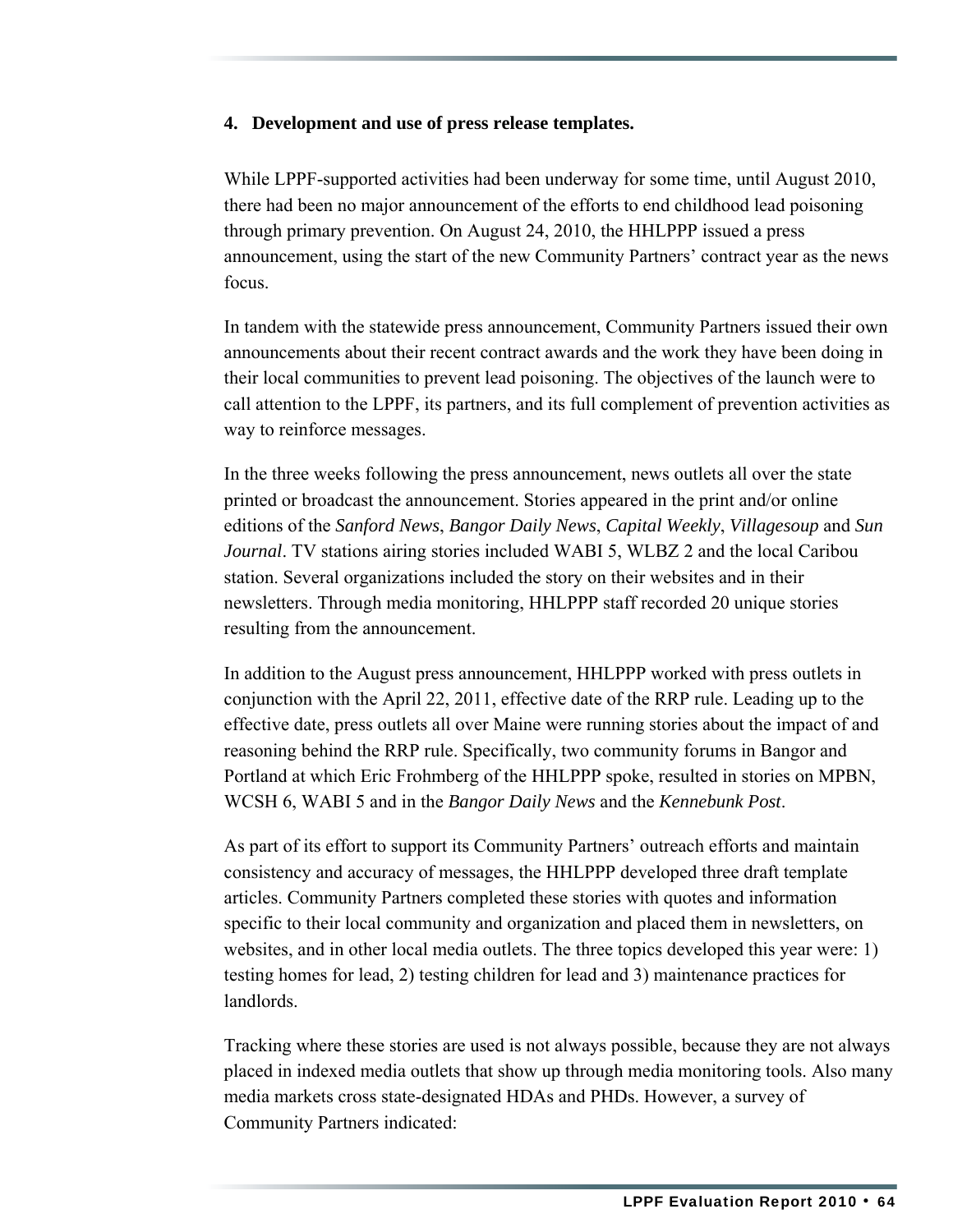- 30% used the article on testing kids;
- 46% used the article on testing homes;
- 53% used the article for landlords;
- And 25% did not use any of the articles.

This survey also showed that the Community Partners overwhelmingly think that the template articles are a high quality and useful resource. HHLPPP will continue to develop new articles and modify existing ones for use by Community Partners.

Below is the number of events (i.e., articles, PSAs, interviews, slide-shows, etc.) in various media (i.e., newspapers, radio, public access cable, online news, movie theaters, etc.) generated and reported by Community Partners within each Public Health District.

#### **PHD Number of Events**

| Midcoast   | 17             |
|------------|----------------|
| Aroostook  | 13             |
| Penquis    | 9              |
| Western    | 4              |
| York       | $\overline{4}$ |
| Central    | 3              |
| Cumberland | 3              |
| Downeast   |                |
|            |                |

*See additional details relating to Community Partners Media Outreach in the Discussion & Supplemental Information section.* 

#### **5. Public calls state to request additional information.**

The number of calls placed to toll-free phone lines hosted by HHLPPP and DEP generated from any of the media events, mailings or announcements was less than 10. It is not clear why there have been so few calls, but possible explanations include:

- an overall decrease in use of conventional telephone lines and increased use of the internet as methods for information seeking;
- messages and topics lack saliency for the target audience, despite findings from audience testing;
- materials and announcements provided sufficient information and direction for action so that follow-up phone calls were unnecessary.

Despite the small number of calls, HHLPPP and DEP will continue to use toll-free phone lines that are hosted by each agency. LPPF funds are not used to support the costs of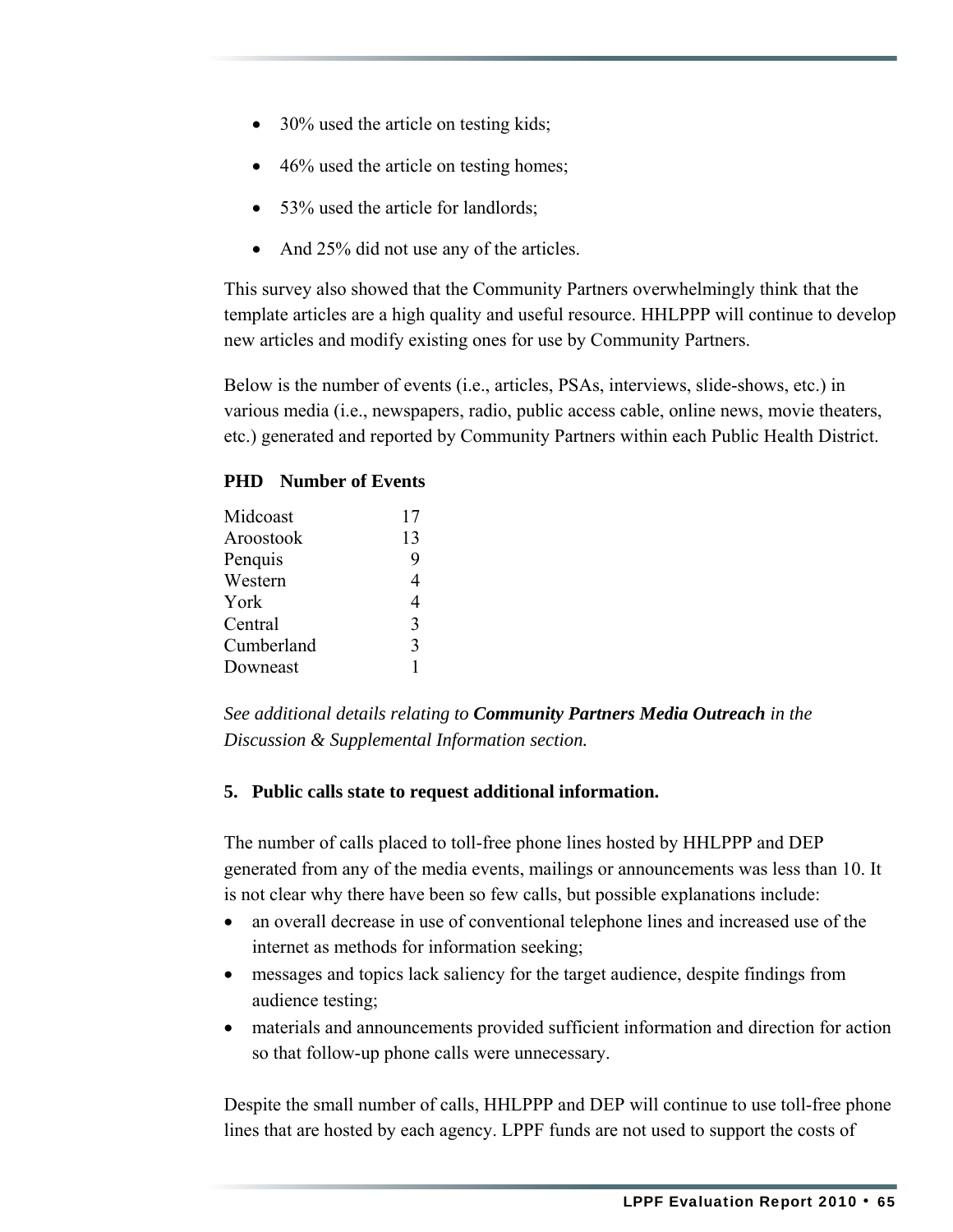these toll-free lines (which are heavily used by other programs in each agency), and they represent good will to target audience members.

#### **6. Development and implementation of communication plan.**

HHLPPP is in the process of developing a communication plan that will include formative research on current primary prevention activities and target audiences. Based on this formative research, the outreach plan will also provide measurable objectives and strategies for reaching target audiences through appropriate and effective channels and plans for evaluating specific activities. The plan is expected to be completed in the winter of 2010-2011 and will serve as a guiding document for the LPPF-funded agencies and Community Partners.

### **Discussion & Supplemental Information**

#### **Website Tracking**

It was unfortunate that website tracking data were unreliable during most of the evaluation period. Much of the material that has been developed is designed to drive individuals to the website for information, and currently it is impossible to evaluate the effectiveness of that strategy. We will be monitoring this moving forward.

#### **Community Partner Media Outreach**

It is clear that Community Partners are an effective channel for the distribution of lead poisoning prevention materials. Community Partners also contribute to the multimedia campaign in ways that extend beyond distribution of tipsheets and other collateral materials. A few notable examples of these multi-media initiatives include:

- o Community Partners in the Biddeford/Saco and Greater Portland areas designed and produced lead poisoning prevention advertisements for the Cinemagic Theatres in Saco and Westbrook. The ads ran for 13 weeks, playing at least once before every movie, for a total of over 600 ads per week, per theatre.
- o The Community Partner in the Aroostook Public Health District developed a radio public service announcement (PSA), promoting the RRP rule and lead-safe trainings. Lead poisoning prevention PSAs were also aired in York, Penquis, Midcoast and Central Districts.

#### **RRP and the Media**

The RRP provided a unique opportunity to maximize press coverage of the lead poisoning issue and position HHLPPP as the go-to source for information on childhood lead poisoning. HHLPPP managed to take advantage of the press surrounding the issue to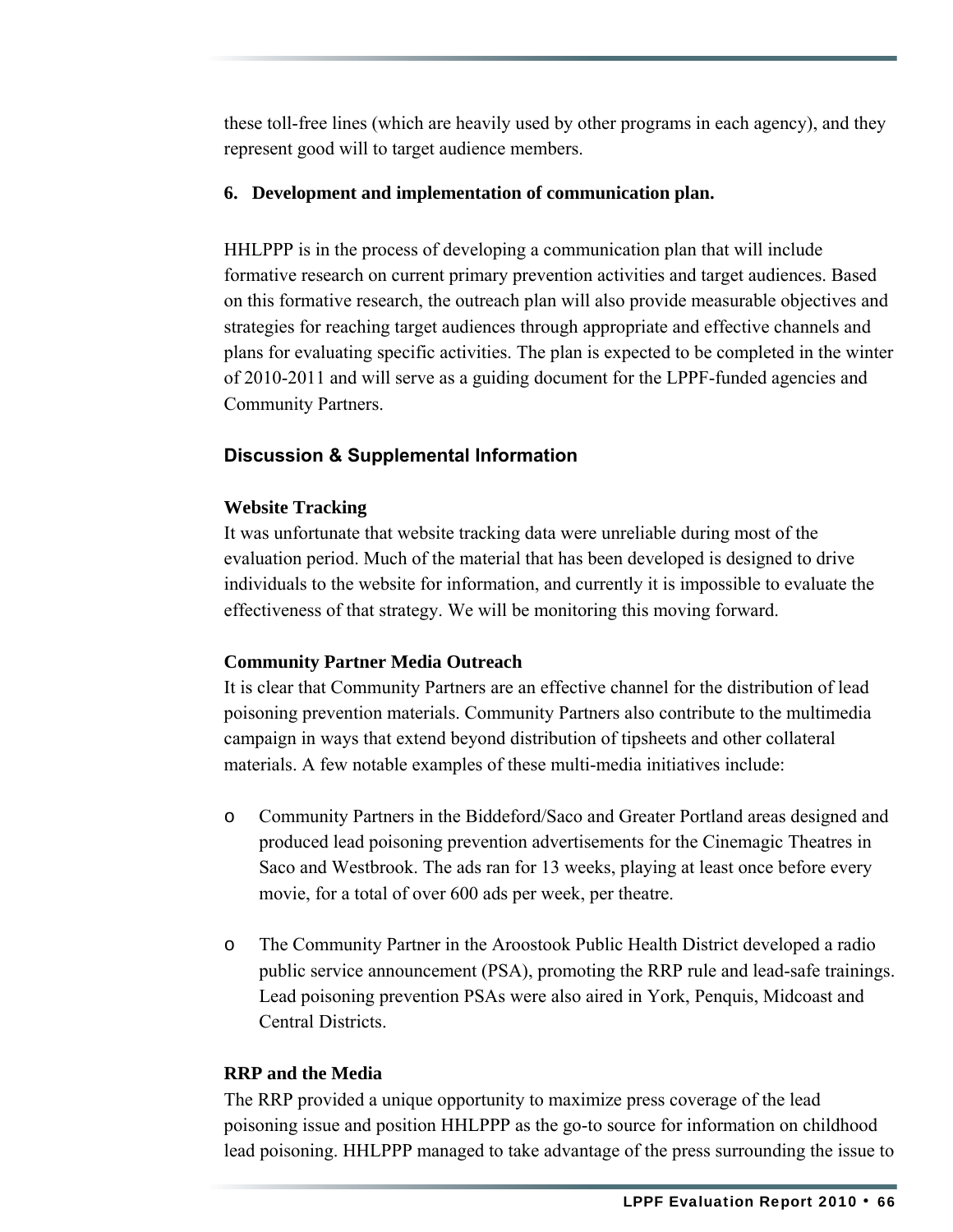emphasize lead poisoning prevention and promote the lead dust testing initiatives of the High Density Areas.

#### **Summary of Results and Recommendations**

Figure 23 below summarizes the results from the evaluation of the multimedia campaign and lists the recommendations that have emerged from the evaluation.



Figure 23: Evaluation results and recommendations for the multimedia campaign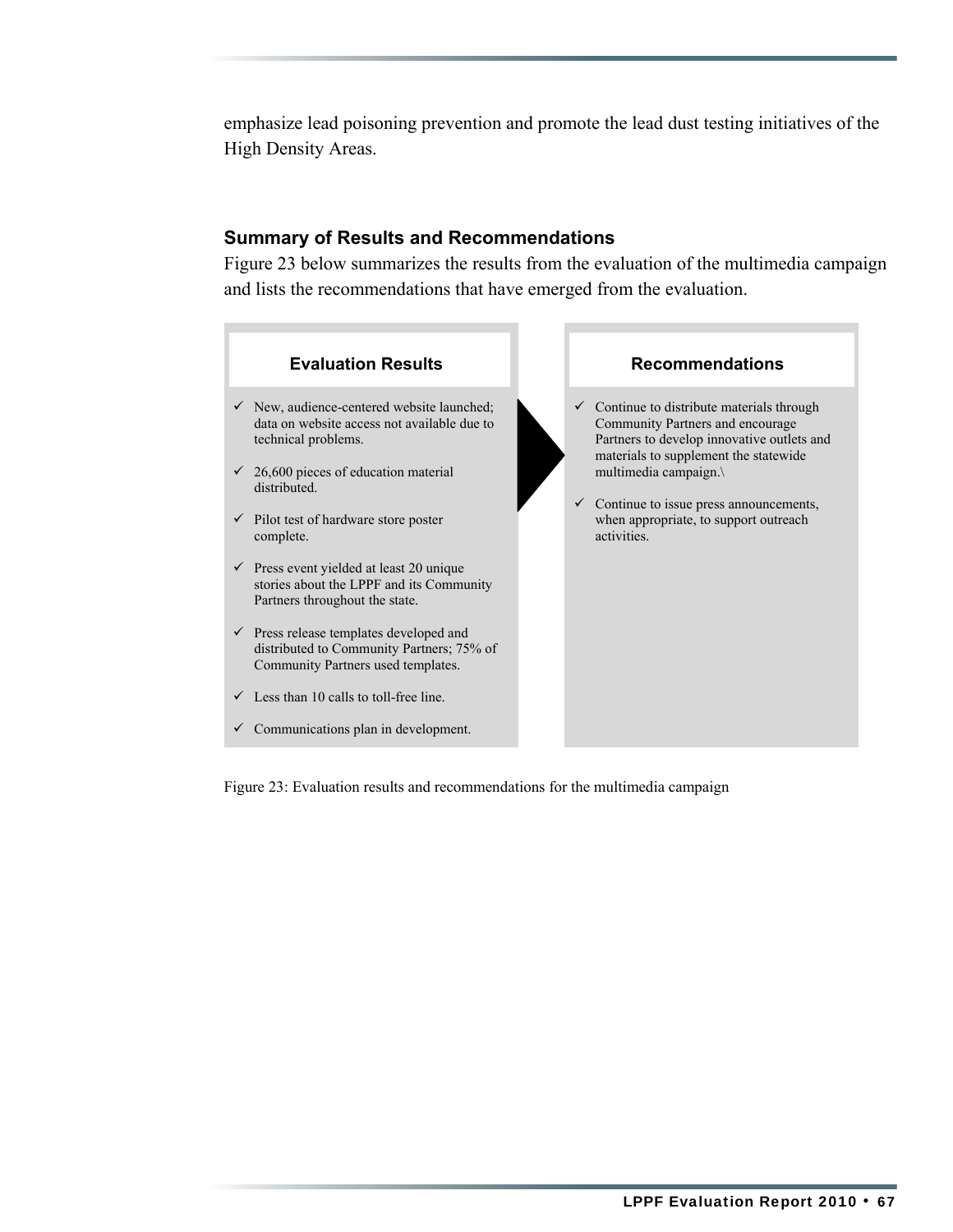# Targeted Mailings



#### **Background**

The LPPF legislation also requires that targeted educational mailings be sent to families with children that occupy dwellings built prior to 1978 with culturally appropriate information on the health hazards of lead, the identification of lead sources, actions to take to prevent lead exposure and the importance of screening children for lead poisoning. Armed with this mandate, the HHLPPP developed a direct mail campaign that began arriving in mailboxes in fiscal year 2010, bringing lead poisoning prevention information to more families throughout the state than ever before.

To maximize the effect of the direct mail campaign, HHLPPP staff with the help of communications experts further defined the target audience for the mailing as parents of 1- and 2-year-olds living in Maine. Messages were then created and tested with groups and individual members of the target audience. From this formative research, HHLPPP developed a mailer to meet the objectives of: creating parental awareness of the risks of household lead exposure; increasing environmental health knowledge and proactive behaviors; and increasing screening and detection of household lead exposure.

There were two versions of the mailer; both offering the same lead poisoning prevention information, but only one offering a free lead dust test (LDT) kit. The two versions were used in different ways to reach the same objectives and therefore have been evaluated separately in order to parse results between them. Each was evaluated using process and outcomes measures to determine effects on the preventive behaviors.

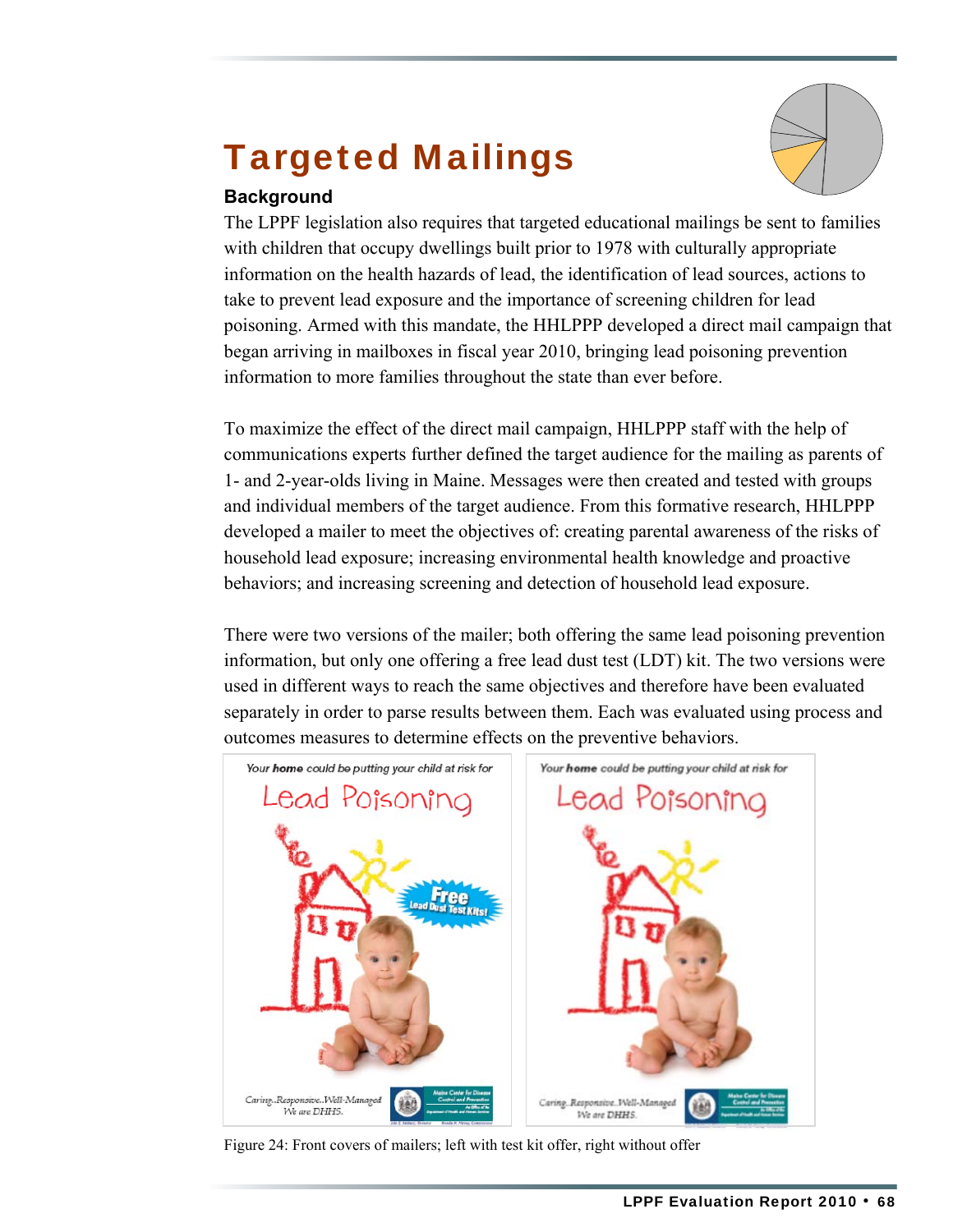Detailed results, discussion and recommendations from the evaluation of the targeted mailings with and without a lead dust test kit offer follow. In general, findings from the evaluation period covered by this report indicate that the LPPF targeted mailings:

- are more successful when they include an offer for a free lead dust test kit;
- should be continued with modifications aimed at increasing the number of home lead dust test kits returned for analysis and evaluated further when screening data become available.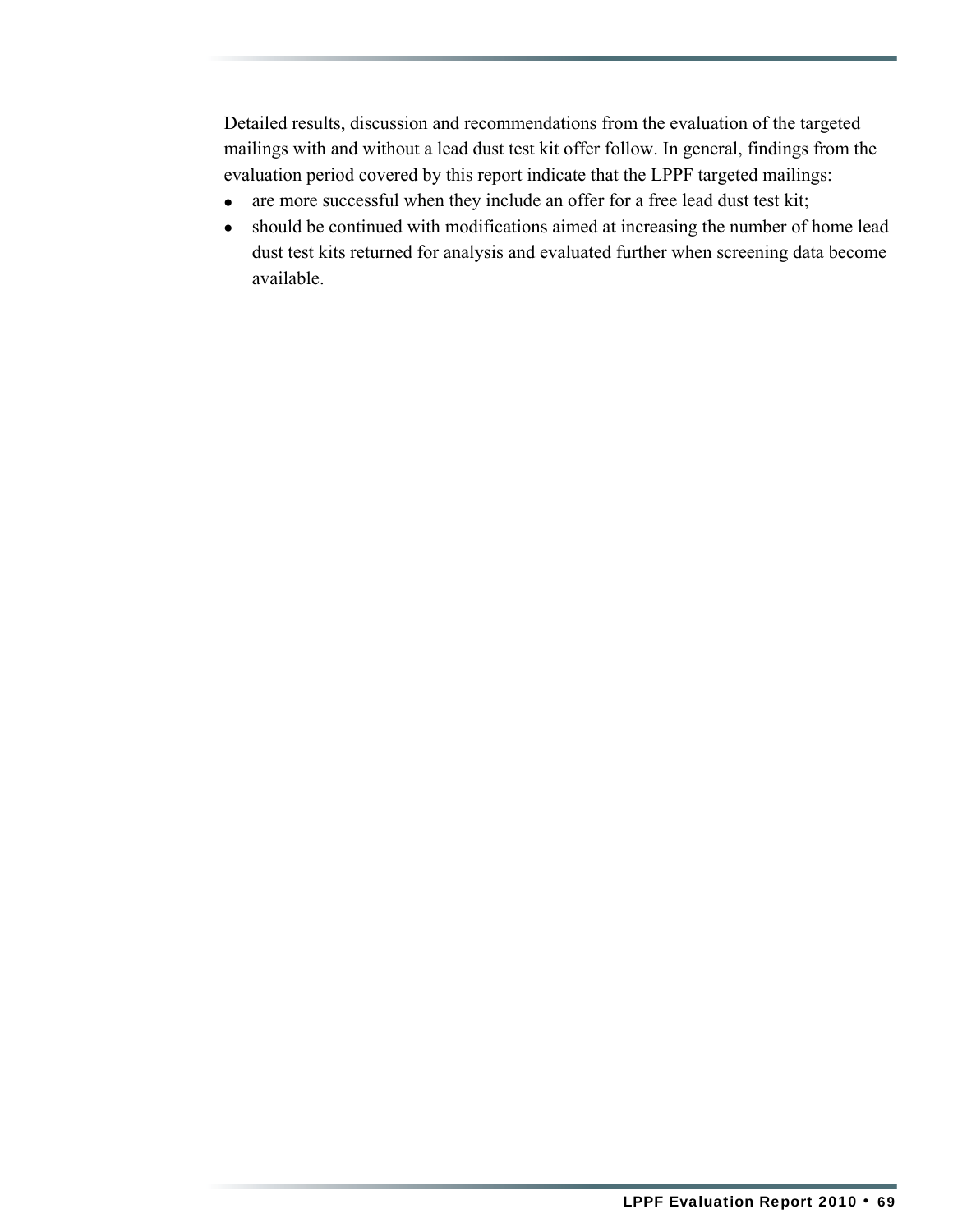# Targeted Mailing

### Without Lead Dust Test Kit Offer

In the fall of 2009, HHLPPP began the direct mail campaign by sending the mailer without the offer for a free lead dust test kit to more than 20,000 families in all areas of the state except the five high density areas. In addition to the direct mailings, HHLPPP gave a total of 5,500 mailers to Community Partners in the public health districts to distribute through various channels and nearly 7,000 more copies to obstetrics practices throughout the state.

The mailer contains compelling, yet limited, information on lead poisoning prevention and a reply card that parents can use to request more information on topics such as blood lead testing, lead-safe renovation or repair, other sources of lead, take-home lead, and testing for lead in the home. To evaluate the mailing, HHLPPP tracks several process measures related to the distribution of and response to the mailing, as well as outcome measures using analysis of rates of blood lead screening.

The objectives of the mailing are:

- 1. Create parental awareness of the risks of household lead exposure;
- 2. Increase environmental health knowledge and proactive behaviors;
- 3. Increase screening and detection of household lead exposure in Maine.

To reach these objectives, three intermediate outcomes, to be accomplished in years 1-5, have been identified for the mailing.

- 1. Parents obtain lead safety information.
- 2. Screening rates increase.
- 3. Interest in home testing increases.

Figure 25 depicts the activities, outcomes and evaluation measures associated with the targeted mailing without the offer for a free lead dust test kit. See the chart of the evaluation plan in Appendix A for more detail on the analyses used to measure these outcomes.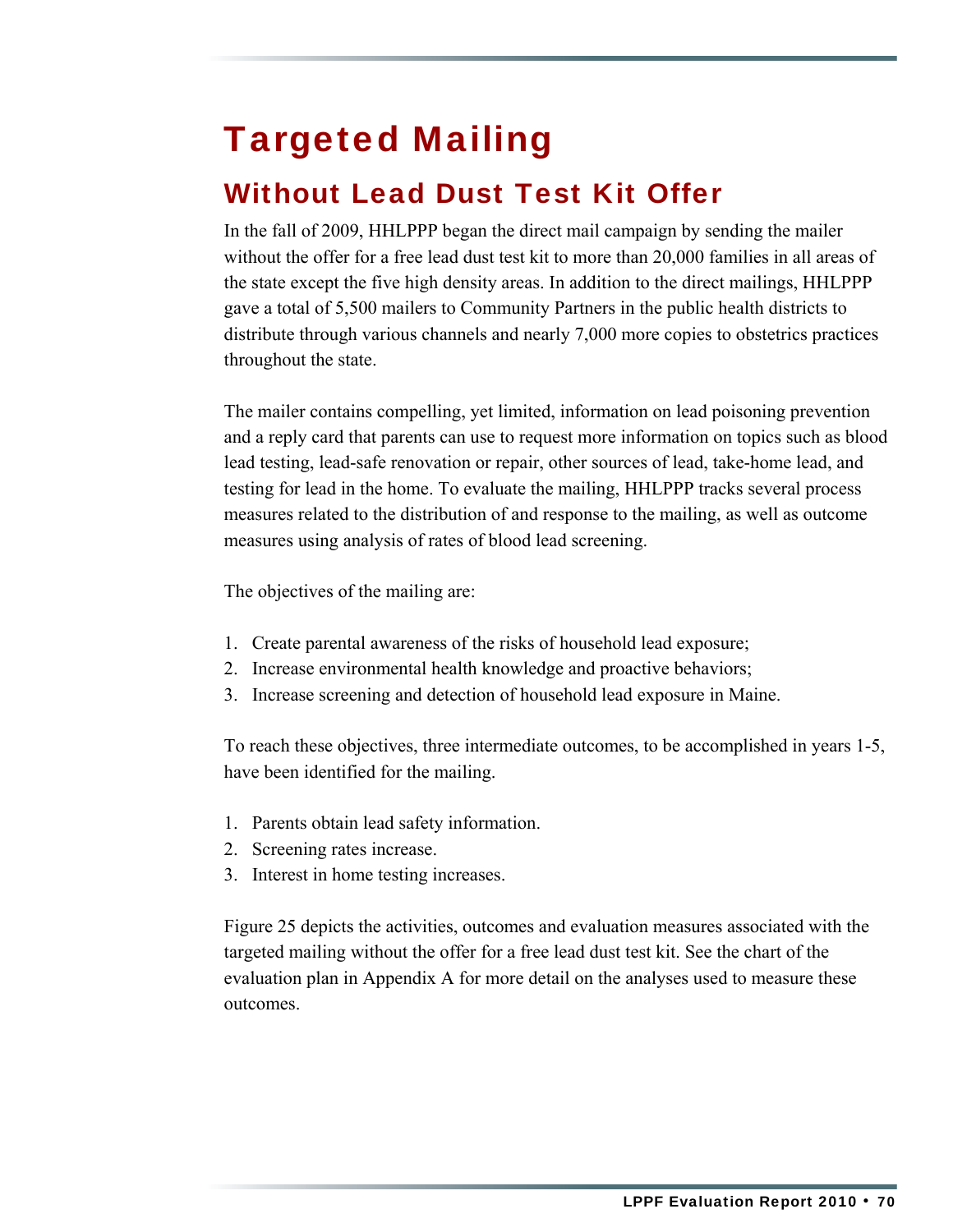Objectives: 1. Create parental awareness of the risks of household lead exposure; 2. Increase environmental health knowledge and proactive behaviors; 3. Increase screening and detection of household lead exposure in Maine. **Activities Outcomes Evaluation Measures** Direct mailing of brochure to families with 1- and 2-year-olds throughout the state. Parents obtain lead safety information. Number of requests for materials; number of hits to website; number of calls to toll-free number; number of returned cards. Screening rates for areas where brochure is distributed. Number of requests for home testing tipsheet. Screening rates increase. Interest in home testing increases.

Figure 25: Activities, evaluation measures and outcomes for targeted mailing without free LDT

#### **Results**

#### **1. Parents obtain lead safety information.**

To measure whether or not parents obtained lead safety information, HHLPPP tracked the response rate of the mailing, number of requests for each type of material offered in the mailing, website hits and phone calls for more information. The mailer was sent directly to 20,500 households in October 2009. By the end of February, 2010, 140 families had returned the reply card for a response rate attributable to the direct mailing of 0.7 percent. Beginning in February, HHLPPP began distributing the additional 5,500 mailers to Community Partners and 6,800 to obstetrician offices. An additional 18 cards were returned between March and September 2010 for a total of 158 returned cards.

Through the reply cards, parents requested 501 tipsheets with the breakdown as shown in Table 6.

| <b>Tipsheet</b>                          | <b>Number Requested</b> |
|------------------------------------------|-------------------------|
| Having My Home Inspected for Lead        | 123                     |
| Other Sources of Lead                    | 118                     |
| Don't Spread Lead (Lead-Safe Renovation) | 103                     |
| Testing My Child for Lead                | 101                     |
| Don't Take Lead Home                     | -56                     |

Table 6: Number of requests for each tipsheet offered to parents through direct mailing without offer for free home lead dust test

Data on website traffic, hits, page views and downloads that may have come from the brochure are not available due to the problems within the Maine Office of Information Technology previously discussed in this report, and only three people called the toll-free number in response to receiving the brochure.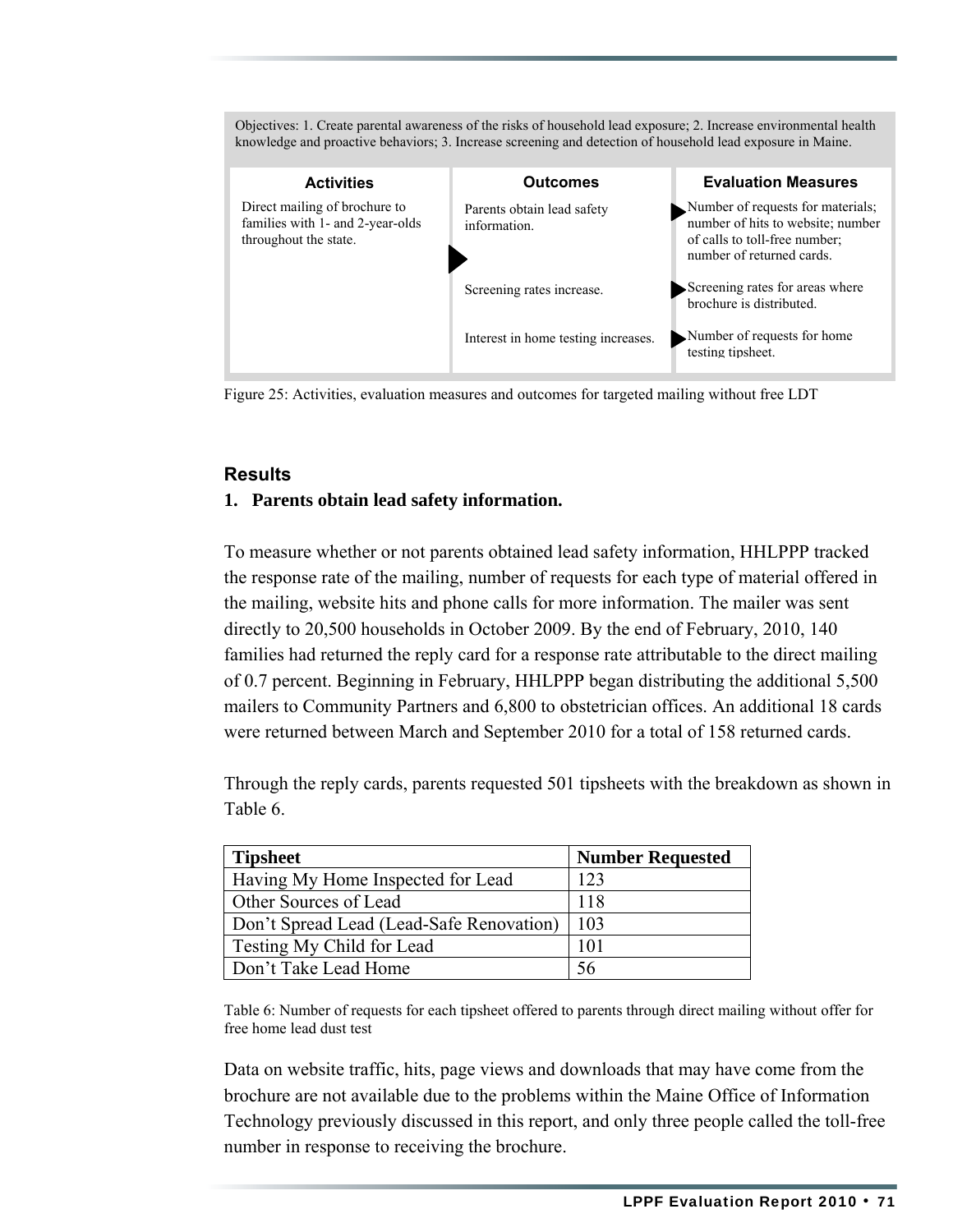|            | It only takes a very small amount of dust from<br>lead paint-about as much as a few grains<br>of sand-to have a very serious effect on<br>your child's growth and development. |
|------------|--------------------------------------------------------------------------------------------------------------------------------------------------------------------------------|
|            |                                                                                                                                                                                |
|            | Please send me information on (please check all that apply):                                                                                                                   |
|            | $\Box$ Testing my child for lead.                                                                                                                                              |
|            | I Having my home inspected for lead.                                                                                                                                           |
|            | $\Box$ Learning about lead-safe home renovation or repair.                                                                                                                     |
|            | $\Box$ Learning about other sources of lead such as soil, toys and<br>old painted furniture.                                                                                   |
|            | I Learning how to protect my family from lead because my<br>job involves painting or house repair.                                                                             |
| Your Name: | and the control of the control of the                                                                                                                                          |
|            | <b>Mailing Address:</b>                                                                                                                                                        |
|            | This information will be used to help prevent childhood<br>lead poisoning in Maine, and only for that purpose.                                                                 |
|            | Please tear off this card and drop it<br>in the nearest mailbox. Thank you!                                                                                                    |
|            |                                                                                                                                                                                |

Figure 26: Reply card for targeted mailing without offer of free lead dust test kit

#### **2. Screening rates increase.**

While HHLPPP monitors childhood blood lead screening data, it is too early to analyze those data for the time periods during and after the targeted mailings. Sufficient data analysis will likely be available in 2011.

#### **3. Interest in home testing increases.**

To gauge interest in testing homes for lead, HHLPPP tracks requests for the tipsheet on this topic. Table 6 shows that 123 households out of the 158 that returned the reply card requested the tipsheet on testing in the home. Because this was the initial mailing, HHLPPP does not have a baseline to determine if this number of requests represents an increase in interest on this topic. Further, the number of requests is too small to warrant an analysis of the location of the households requesting the information.

#### **Discussion & Supplemental Information**

#### **Response Rates**

While the mailer was tested and tailored very specifically to the target audience, the response rate of 0.7 percent was disappointing and well below industry benchmarks for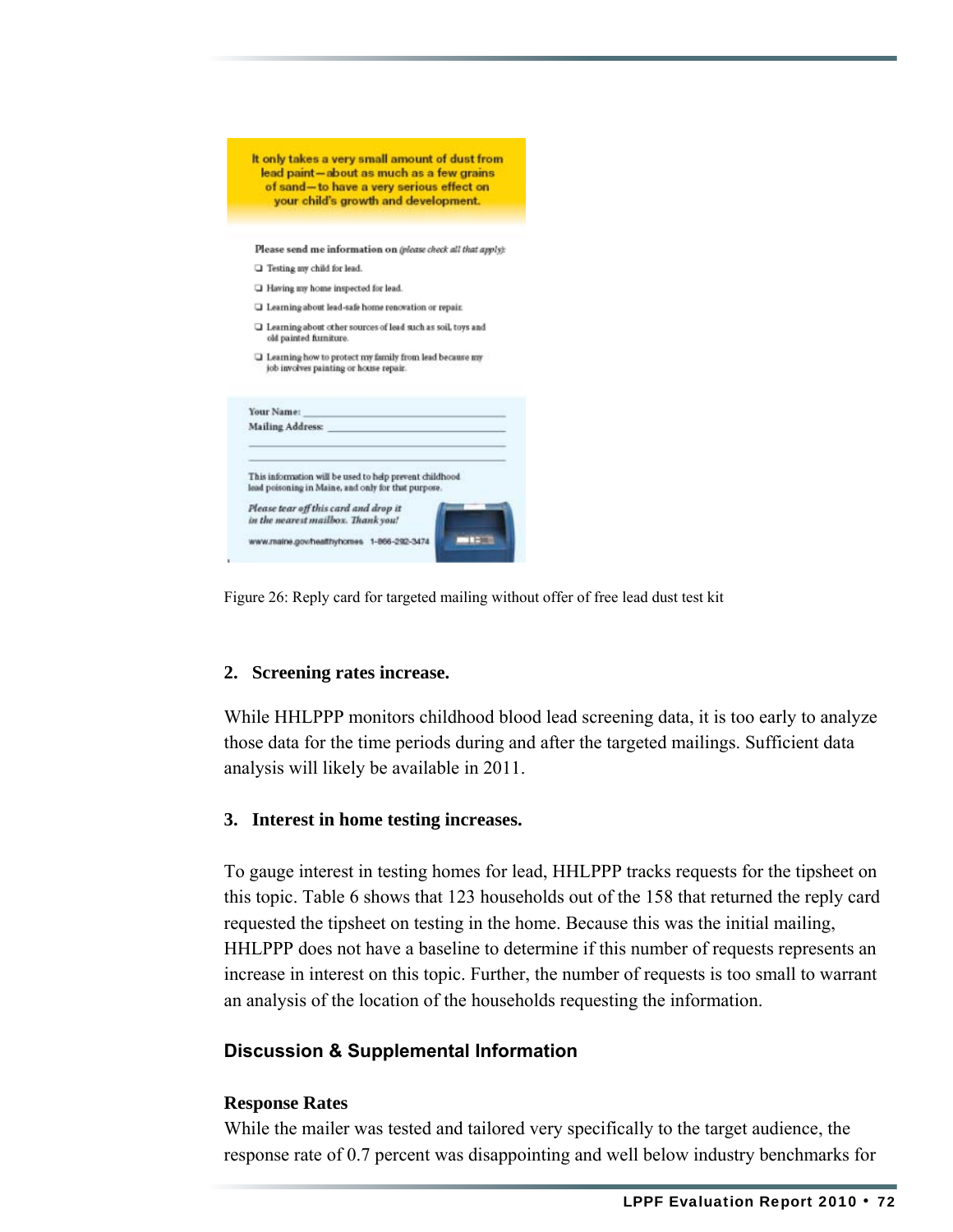successful direct mail campaigns of 3 to 5 percent. HHLPPP does not have a clear understanding of why the response rate was so low, nor does it have the resources to conduct the research needed to determine why the mailing did not elicit a higher response rate. However, results in the following section of this report from the targeted mailing with the offer for a free lead dust test kit show that the direct mail campaign can succeed and that the low response rate was likely due to a lack of offer of an incentive.

#### **OB/GYN Offices**

The mailer without the offer for a free lead dust test kit was not continued as a direct mail campaign beyond the initial mailing to 20,500 households. The mailer is still used as an informational brochure by Community Partners and obstetrician offices. HHLPPP also distributes the mailer through displays in DHHS service offices. The mailer without the offer for a free lead dust test kit seems to be appropriate for use in these and other instances where the audience is less well defined and general information is needed.

#### **Summary of Results and Recommendations**

Figure 27 below summarizes the results from the evaluation of the targeted mailing without the offer for a free lead dust test kit and lists the recommendations that have emerged from the evaluation.



Figure 27: Evaluation results and recommendations for targeted mailing without offer for a free lead dust test kit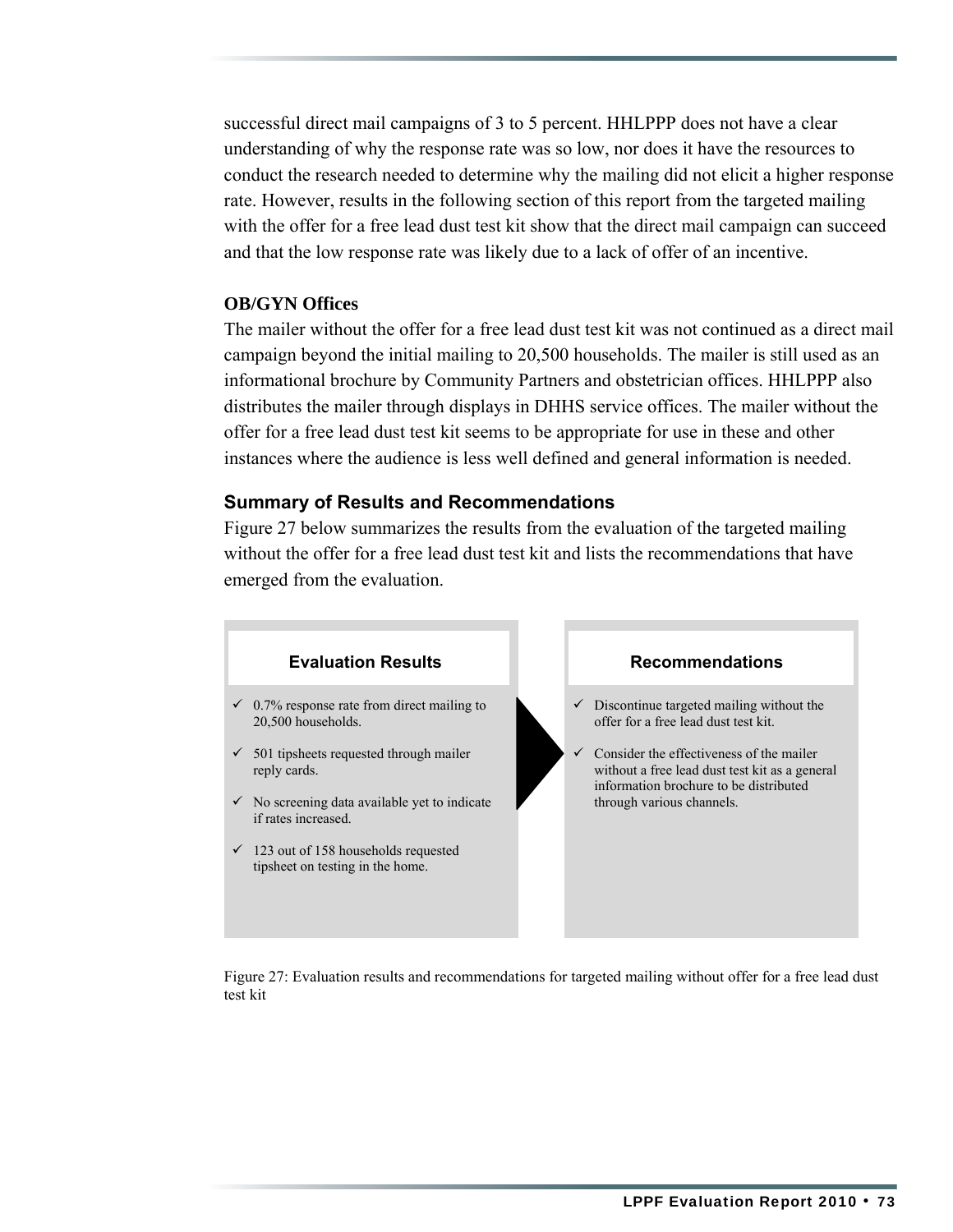# Targeted Mailing

### With Lead Dust Test Kit Offer

In November 2009, HHLPPP mailed nearly 4,000 brochures with an offer of a free lead dust test kit to parents in the Greater Portland, Sanford and Biddeford/Saco areas to test the effectiveness of such a mailing. The response rate for this test mailing was just over 4 percent, far surpassing the response rate of the larger targeted mailing without the offer for a free lead dust test kit. Based on this successful test, HHLPPP staff decided to initiate another statewide direct mailing, this time with the offer for a free lead dust test kit and including families in the five high density areas.

The mailer with the offer for a free lead dust test kit is nearly identical to the mailer without the offer. The difference is that recipients may use the reply card to request a free lead dust test kit in addition to requesting the information offered in both mailers on topics such as blood lead testing, lead-safe renovation or repair, other sources of lead, take-home lead and testing for lead in the home.

The evaluation results reported below refer primarily to the statewide mailing with the offer for the free lead dust test kit. When appropriate, data from the November 2009 test mailing are included. To evaluate the mailing, HHLPPP tracked several process measures related to the distribution of and response to the mailing, as well as the outcome measures using analysis of results of home testing and rates of blood lead screening.

The objectives of the mailing are:

- 1. Create parental awareness of the risks of household lead exposure;
- 2. Increase environmental health knowledge and proactive behaviors;
- 3. Increase screening and detection of household lead exposure in Maine.

To reach these objectives, five intermediate outcomes, to be accomplished in years 1-5, have been identified for the mailing.

- 1. Parents obtain lead safety information.
- 2. Screening rates increase.
- 3. Interest in home testing increases.
- 4. High levels of lead dust are identified.
- 5. Parents implement practices to reduce lead dust, e.g., cleaning and encouraging landlord follow-up.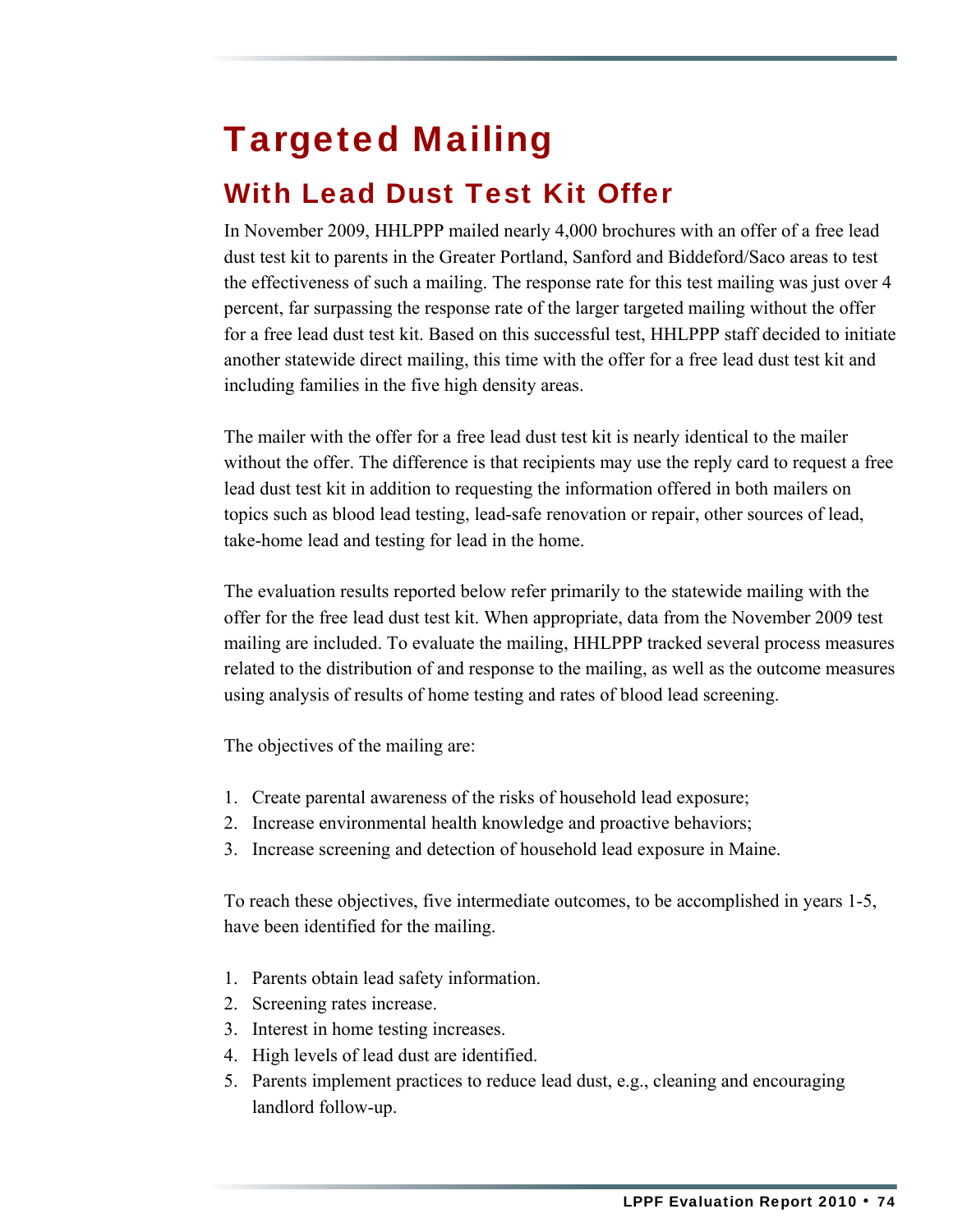Figure 28 depicts the activities, outcomes and evaluation measures associated with the targeted mailing with the offer for a free lead dust test kit. See the chart of the evaluation plan in Appendix A for more detail on the analyses used to measure these outcomes.

| Objectives: 1. Create parental awareness of the risks of household lead exposure; 2. Increase environmental health<br>knowledge and proactive behaviors; 3. Increase screening and detection of household lead exposure in Maine. |                                                                                                              |                                                                                                                                      |  |  |  |  |
|-----------------------------------------------------------------------------------------------------------------------------------------------------------------------------------------------------------------------------------|--------------------------------------------------------------------------------------------------------------|--------------------------------------------------------------------------------------------------------------------------------------|--|--|--|--|
| <b>Activities</b>                                                                                                                                                                                                                 | <b>Outcomes</b>                                                                                              | <b>Evaluation Measures</b>                                                                                                           |  |  |  |  |
| Direct mailing of brochure to<br>families with 1- and 2-year-olds<br>throughout the state.                                                                                                                                        | Parents obtain lead safety<br>information.                                                                   | Number of requests for materials;<br>number of hits to website; number<br>of calls to toll-free number;<br>number of returned cards. |  |  |  |  |
| Direct distribution of brochure<br>through community contracts.                                                                                                                                                                   | Screening rates increase.                                                                                    | Screening rates for areas where<br>brochure is distributed.                                                                          |  |  |  |  |
|                                                                                                                                                                                                                                   | Parents perform lead dust testing.                                                                           | Number of lead dust tests<br>requested from return postcards;<br>number of LDTs submitted by<br>tenants.                             |  |  |  |  |
|                                                                                                                                                                                                                                   | Lead dust hazards are identified.                                                                            | Proportion of tenants that identify<br>lead dust hazards through testing;<br>results of returned lead dust tests.                    |  |  |  |  |
|                                                                                                                                                                                                                                   | Parents implement practices to<br>reduce lead hazards, e.g., cleaning,<br>encouraging landlord to follow up. | Results of pre- and post-lead dust<br>tests of those classified tier 2 and<br>3.                                                     |  |  |  |  |

Figure 28: Activities, evaluation measures and outcomes for targeted mailing with an offer for a free lead dust test kit

#### **Results**

#### **1. Parents obtain lead safety information.**

To measure whether or not parents obtained lead safety information, HHLPPP tracked the response rate of the mailing, number of requests for each type of material offered in the mailing, website hits and phone calls for more information.

Beginning in May and ending in late June, HHLPPP sent out mailers with the offer of the free LDT to 25,338 parents of 1- and 2-year-olds. As of August 31, 2010, 892 households had returned the reply card, for a 3.5 percent response rate. In July, Community Partners received copies, for a total of 5,500 additional brochures, to disseminate through their local contacts. *See additional details relating to Response Rates in the Discussion & Supplemental Information section.*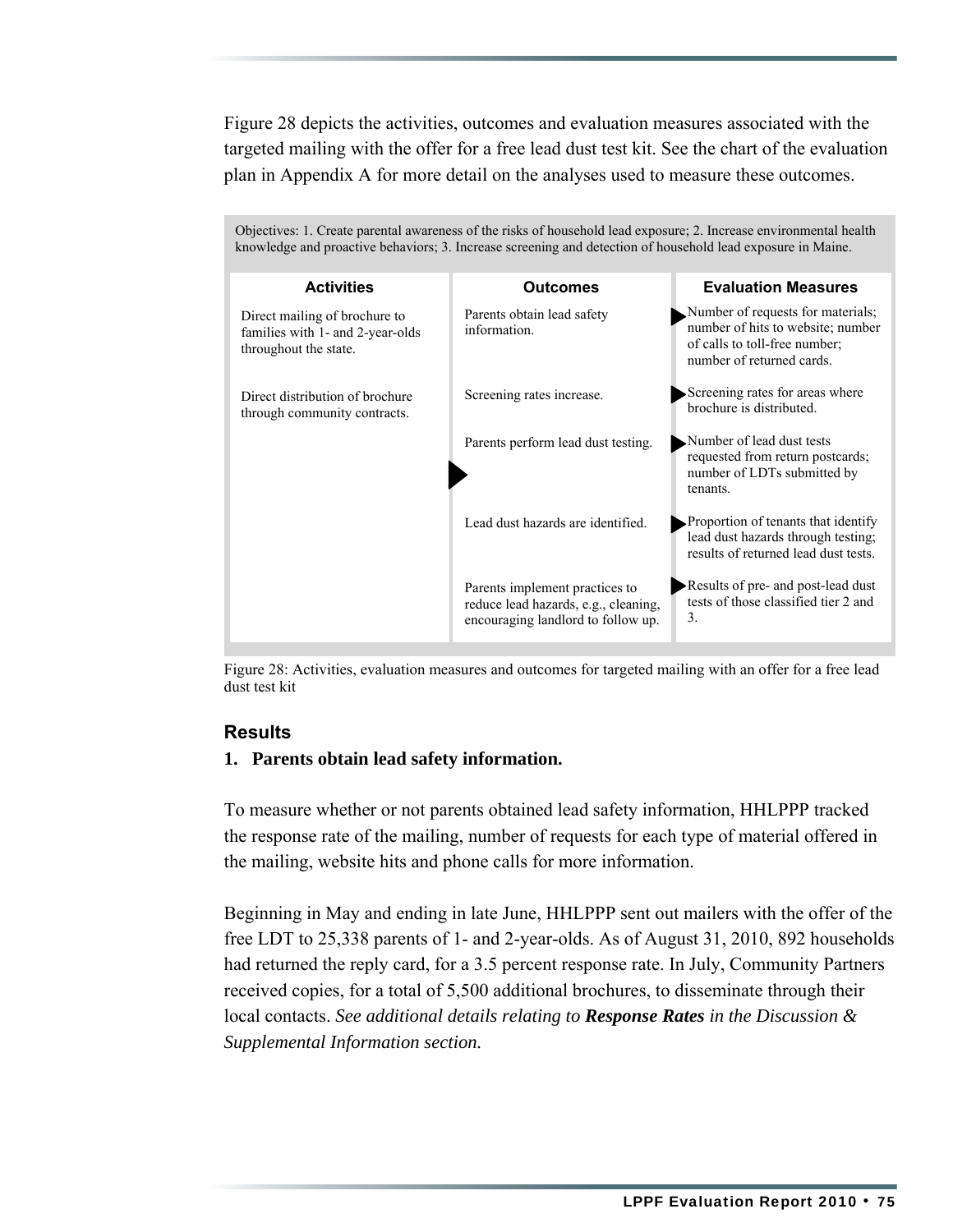Through the reply cards, parents requested 2,354 tipsheets with the breakdown as shown in Table 7.

| <b>Tipsheet</b>                          | <b>Number Requested</b> |
|------------------------------------------|-------------------------|
| Other Sources of Lead                    | 665                     |
| Testing My Child for Lead                | 513                     |
| Don't Spread Lead (Lead-Safe Renovation) | 477                     |
| Having My Home Inspected for Lead        | 462                     |
| Don't Take Lead Home                     | 232                     |

Table 7: Number of requests for each tipsheet offered to parents through direct mailing with offer for free home lead dust test

Data on website traffic, hits, page views, and downloads that may have come from the mailer are not available due to the problems within the Maine Office of Information Technology previously discussed in this report, and less than 10 people called the tollfree number in response to receiving the brochure.

#### **2. Screening rates increase.**

While HHLPPP monitors childhood blood lead screening data, it is too early to analyze those data for the time periods during and after the targeted mailings. Sufficient data analysis will likely be available in 2011.

#### **3. Parents perform lead dust testing.**

As of August 31, 2010, of the 892 households that returned the reply card, 853 requested a lead dust test kit. Of those requesting a test kit, 131 (15.4 percent) returned the kit for analysis.

HHLPPP was also interested in tracking the number of test kits completed by tenants and found that more than one-third of kits were returned by parents identifying themselves as tenants. Among tenants conducting home lead dust testing, 37 percent identified high levels of lead dust. In comparison, among homeowners conducting home lead dust testing, only 14 percent identified high levels of lead dust. A high level of lead dust was defined as a lead concentration greater than 29  $\mu$ g/ft<sup>2</sup> for samples taken on floors or greater than 224 μg/ft<sup>2</sup> for samples taken on window sills. *See additional details relating to Request for LDT Kits in the Discussion & Supplemental Information section.*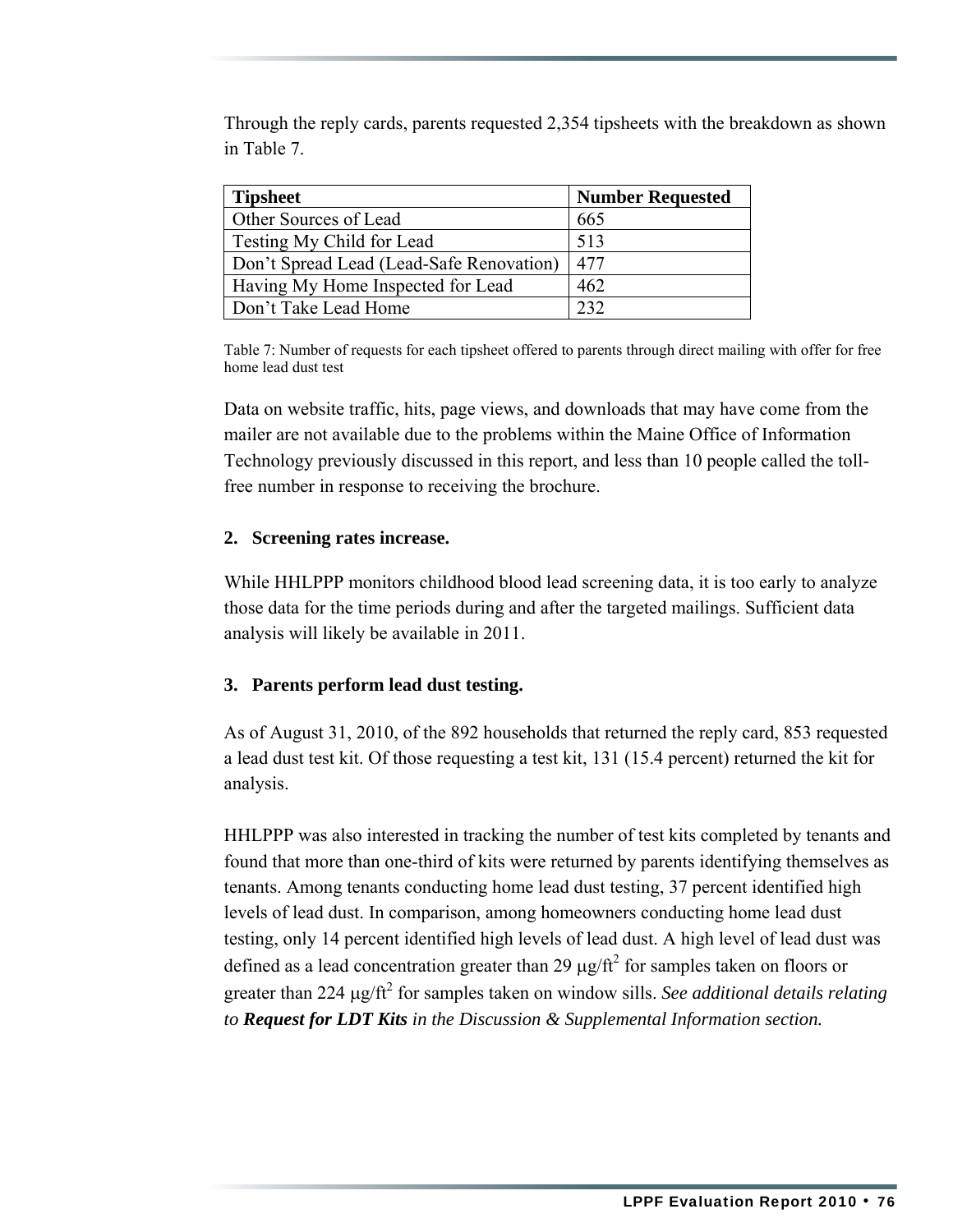| District/County | # Kit<br><b>Requests</b> | # Kits<br><b>Returned</b> | <b>Return</b><br>Rate | # With High<br><b>Dust</b> | % With<br><b>High Dust</b> |
|-----------------|--------------------------|---------------------------|-----------------------|----------------------------|----------------------------|
| Aroostook       |                          |                           |                       |                            |                            |
| Aroostook       | 50                       | 6                         | 12%                   | $\boldsymbol{0}$           | $\boldsymbol{0}$           |
| Central         |                          |                           |                       |                            |                            |
| Kennebec        | 139                      | 30                        | 22%                   | 1                          | 3%                         |
| Somerset        | 31                       | $\overline{4}$            | 13%                   | 1                          | 25%                        |
| Cumberland      |                          |                           |                       |                            |                            |
| Cumberland      | 318                      | 83                        | 26%                   | 14                         | 17%                        |
| Downeast        |                          |                           |                       |                            |                            |
| Hancock         | 45                       | 14                        | 31%                   | $\overline{7}$             | 50%                        |
| Washington      | 19                       | 3                         | 16%                   | 1                          | 33%                        |
| Midcoast        |                          |                           |                       |                            |                            |
| Knox            | 35                       | 3                         | 9%                    | $\overline{2}$             | 66%                        |
| Lincoln         | 21                       |                           | 5%                    | $\mathbf{0}$               | $\theta$                   |
| Sagadahoc       | 30                       | $\overline{4}$            | 13%                   | $\overline{2}$             | 50%                        |
| Waldo           | 28                       | 5                         | $18\%$                | $\overline{2}$             | 40%                        |
| Penquis         |                          |                           |                       |                            |                            |
| Penobscot       | 110                      | 16                        | 15%                   | 5                          | 31%                        |
| Piscataquis     | 10                       | 1                         | 10%                   | $\boldsymbol{0}$           | $\boldsymbol{0}$           |
| Western         |                          |                           |                       |                            |                            |
| Androscoggin    | 114                      | 23                        | 20%                   | 6                          | 26%                        |
| Franklin        | 17                       | 5                         | 29%                   | $\overline{2}$             | 40%                        |
| Oxford          | 44                       | 10                        | 23%                   | $\overline{2}$             | 20%                        |
| York            |                          |                           |                       |                            |                            |
| York            | 142                      | 25                        | 18%                   | 6                          | 24%                        |

Table 8 shows the variation of response rates across counties and public health districts of those households requesting kits and those returning kits for analysis.

Table 8: Geographic distribution by public health district and county of requests for and results from LDT kits. Data used in this table represents kits analyzed through November 1, 2010.

The geographic analysis of the requests for test kits and completion of test kits shows where to apply additional resources to encourage higher return rates, although the variation of results across regions may be due to the small number of results available.

Results showing that more tenants in HDAs have done home lead dust testing are not surprising. It is possible that efforts by HDA Community Partners have helped to get the brochures offering free lead dust test kits directly into the hands of tenants living in highrisk housing. It is also likely that in these HDAs there is a greater proportion of rental housing than in the rest of the state therefore there would be more tenants in these populations.

There is a considerable gap between the number of LDT kits ordered and those analyzed. Though industry direct mail response rate benchmarks for success are usually between 3 and 5 percent, HHLPPP staff would like to increase the number of kits returned for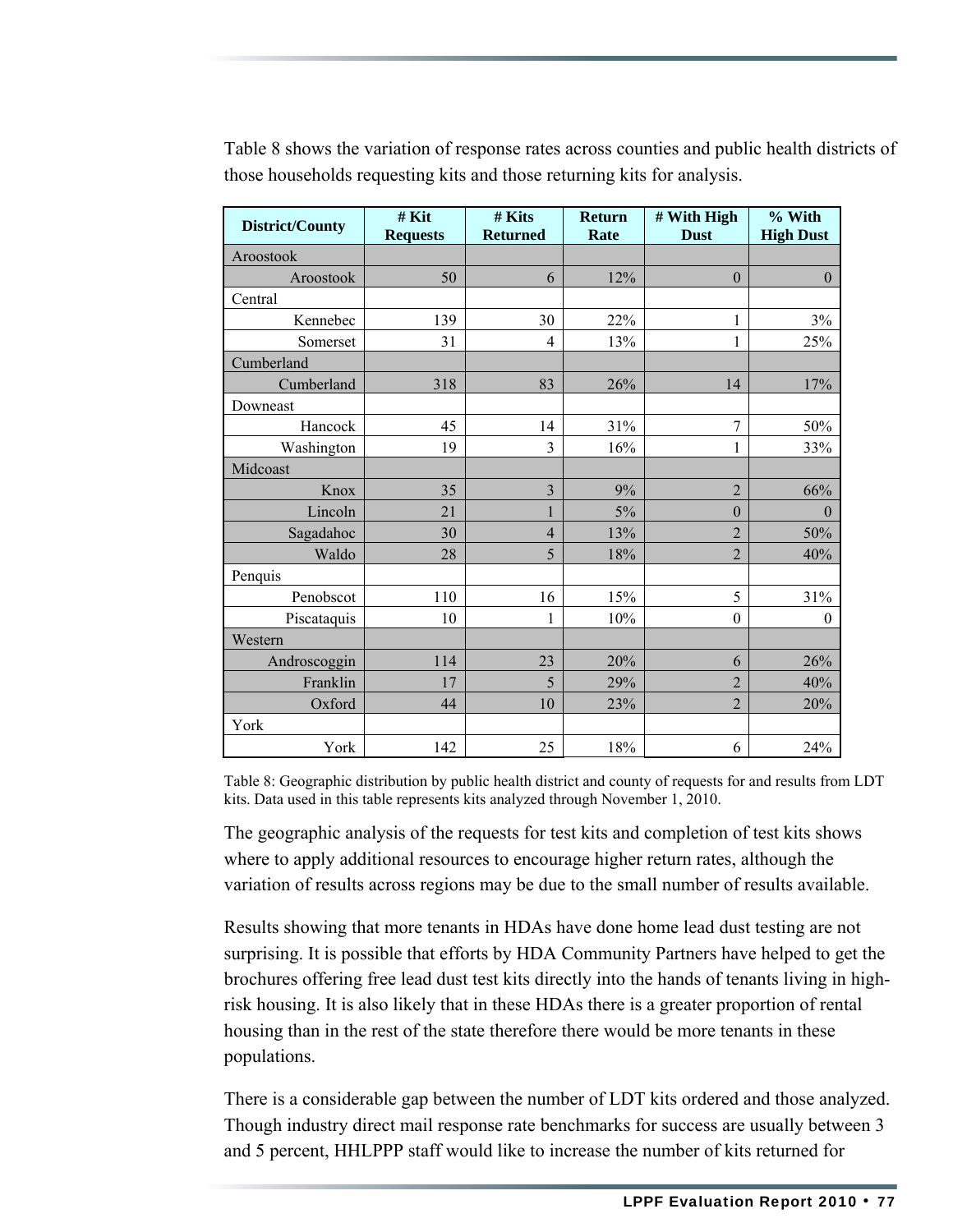analysis as a measure of how many families are taking an actionable step towards preventing lead poisoning. Until screening data become available, testing results are the only indicator of behavior change related to lead poisoning prevention available to the HHLPPP.

#### **4. High levels of lead dust are identified.**

Through both the fall test and spring targeted mailings, 34 households were identified as having high levels of lead dust, as of August 31, 2010.

These families were instructed in how to mitigate the risk and live lead-safe in their home. And while it is still too early to fully analyze screening data from the periods before and after the targeted mailings, HHLPPP was able to track how many children had blood lead tests from the households that identified lead dust.

Of the 34 homes with high levels of lead dust, phone contact was made with 30 families. Those 30 families included a total of 46 children. Of those children, 14 had follow-up blood lead testing, as shown in Figure 29. Parents of the 32 children who did not have their blood tested reported good reasons (e.g., their children were 4 months old and not yet walking).



Figure 29: Follow-up blood lead tests in children living in homes where high levels of lead dust were identified through the targeted mailings

Of those children who were tested, all blood lead tests were below the action level of 10 μg/dL and most of those children were below the detection limit of 5 μg/dL. *See additional details relating to Blood Lead Testing in the Discussion & Supplemental Information section.*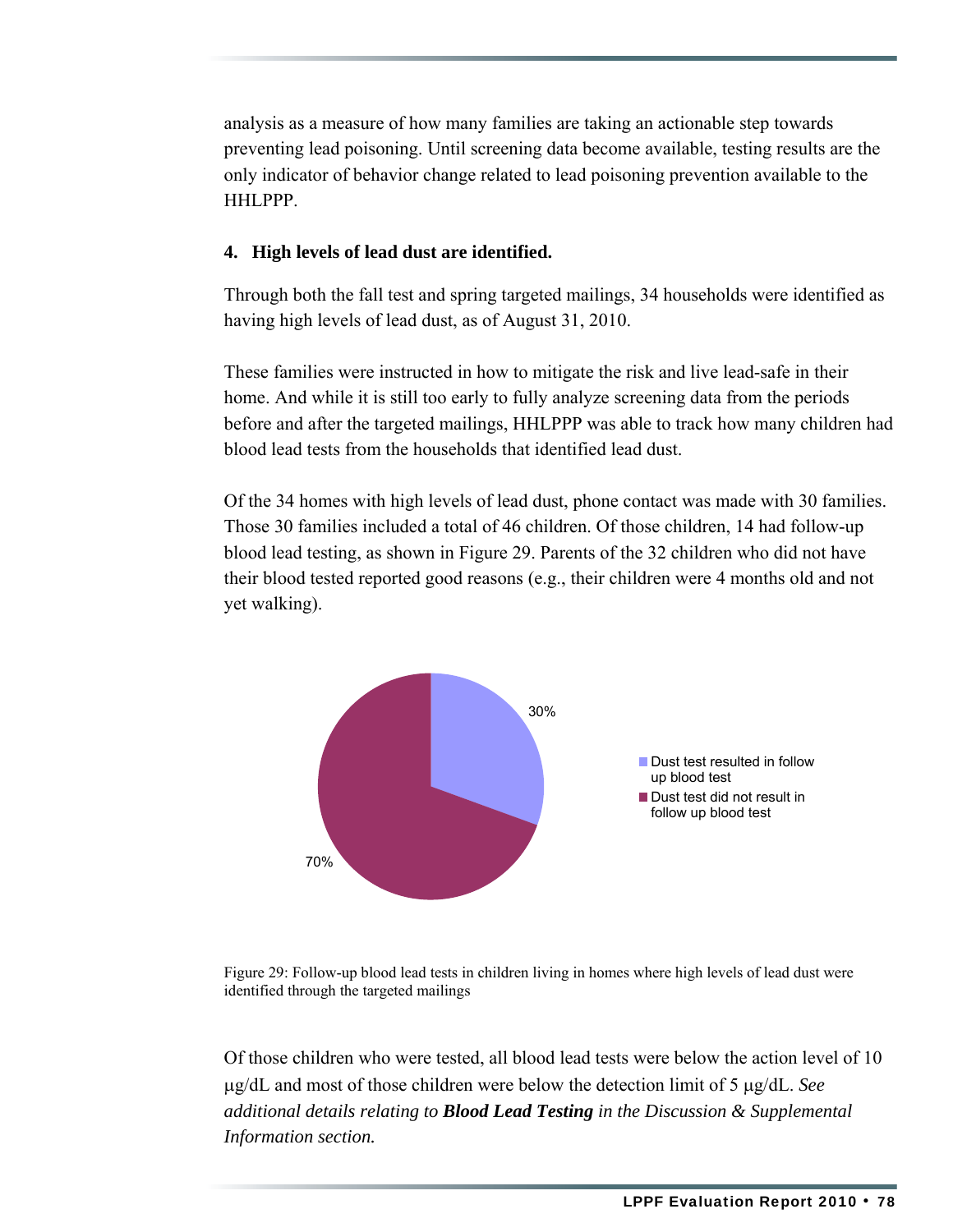#### **5. Parents implement practices to reduce lead dust, e.g. cleaning, encouraging landlord to follow up.**

HHLPPP categorizes lead dust identified from this lead dust testing program as either moderate or high. Results are called moderate if either floor sample is between 30 and 80 μg/ft<sup>2</sup>, or if the window sill sample is between 225 and 400 μg/ft<sup>2</sup>. High results are those with floor samples above 80  $\mu$ g/ft<sup>2</sup> or window samples above 400  $\mu$ g/ft<sup>2</sup>. Of the 34 households identified as having too much lead dust, 11 were moderate and 23 were high.

All households identified with too much lead dust through the LPPF targeted mailing are sent tailored information on addressing lead dust in the home and a recommendation to check the blood lead levels of the children in that home. LPPF calls households with high results to help families determine the source of lead dust, talk through ways to address problems, and determine if an environmental investigation is needed. LPPF was able to make contact with 30 families, referring only one for environmental investigation. Results of the environmental investigation and follow-up testing are not available yet.

#### **Discussion & Supplemental Information**

#### **Response Rates**

The brochure with the offer of a LDT created more response than the one without the free offer. For the same audience the response rate was 3.5 percent for brochures with kits and less than 1 percent for those without kits. The beneficial byproduct was not just the number of LDT kits ordered but the large number of tipsheet requests that were generated by those that responded to the LDT offer (2,352 vs. 501). As a vehicle for educational material distribution, the offer of the fee LDT has proven to be far superior to the information-only mailer.

#### **Phone Survey**

To understand why so few households that had requested lead dust test kits had not returned their kits for analysis, HHLPPP staff conducted a very small telephone survey. Survey responses indicated that finding the time and remembering to do the test after receiving the kit in the mail were the biggest barriers to returning the kit.

Based on this survey and prior experience with direct mail campaigns, in March HHLPPP sent reminder postcards to 131 families who had received a kit as part of the fall test mailing but had not yet returned it for analysis. In May, LPPF sent a second mailing of 124 reminder postcards. After being prompted by the two follow-up postcards, approximately 16 additional kits were submitted for analysis; a near doubling of the number of kits returned from 17 to 33. Based on these results, HHLPPP incorporated reminder postcards into the implementation plan of the targeted mailing that began in the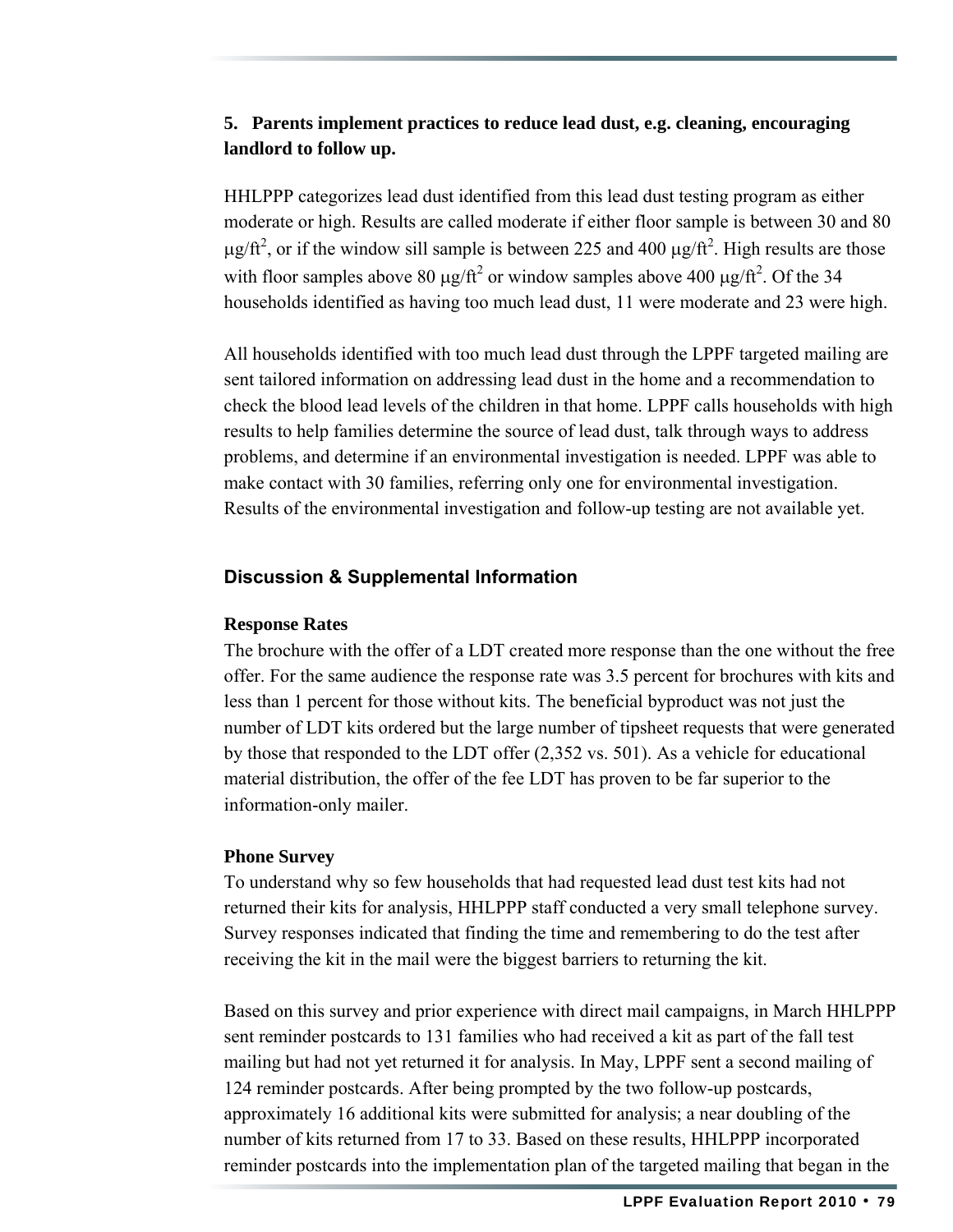spring. Figure 30 below shows the effect of the postcards on the number of test kits returned for analysis.



Figure 30: Return rate increases after reminder postcards; the spring return rates represented in this figure show only those households that had received both reminder postcards as of August 31, 2010, and not the total return rate.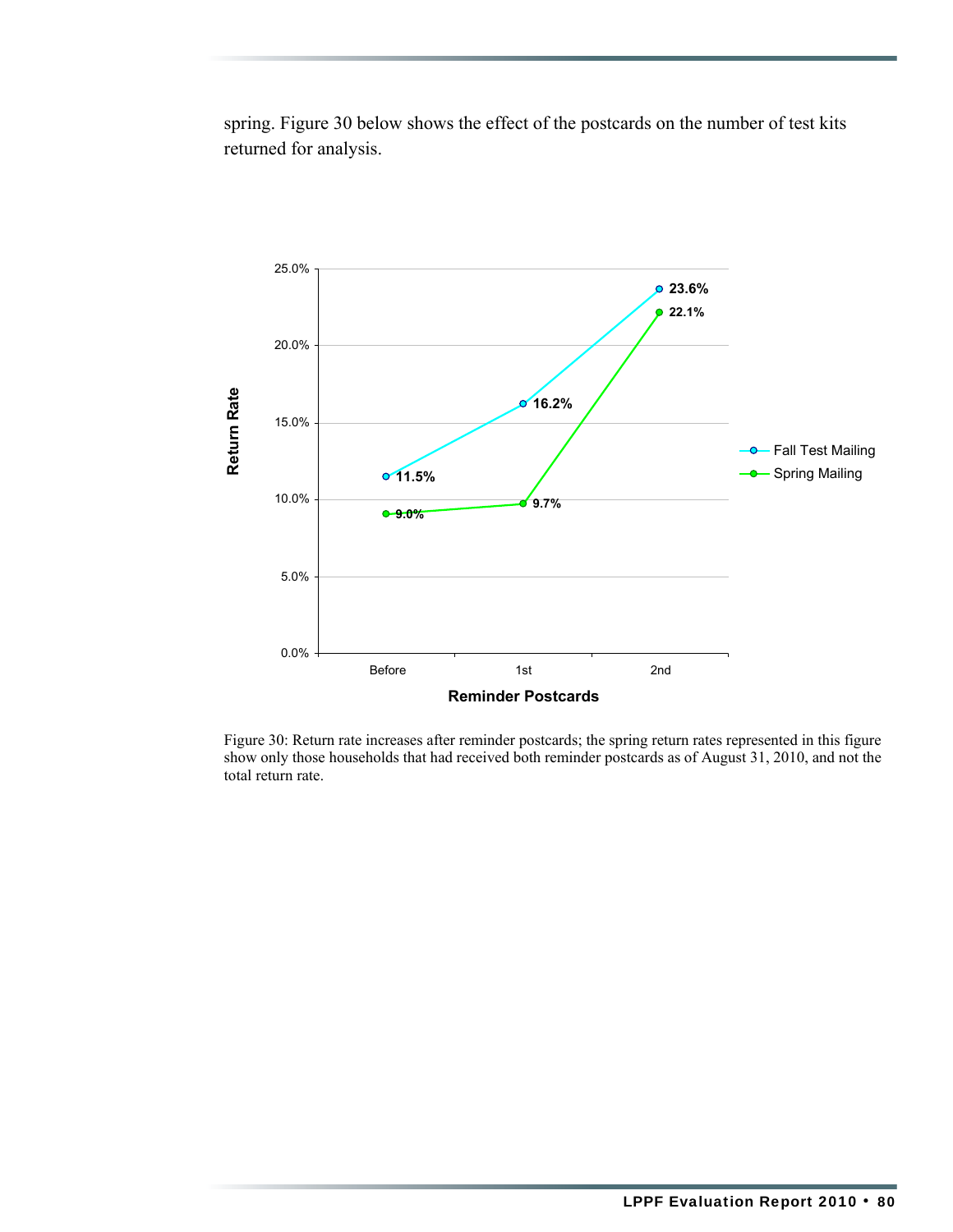

Figure 31: Blood lead test results of those children tested

#### **Blood Lead Testing**

Of the 34 elevated lead dust test results, three were in response to a child being identified as having an elevated blood lead result (i.e., the child had a blood test before the home lead dust test was performed). Finally, there was one location where a child was identified through normal screening with an elevated blood lead level, yet the lead dust test kit indicated low levels of lead dust in those locations tested.

#### **Lead Dust Testing Program**

Drawing conclusions about the results of the home lead dust testing is difficult because of two concerns:

- 1. Families are provided with instructions on how to perform dust wipe testing, but are given no training. Therefore sampling could be done incorrectly that would affect the analysis of results.
- 2. HHLPPP has no way to distinguish between reply cards that were returned from families that received the brochure through the mail and those that were given the brochure by a Community Partner. Further, HHLPPP has no way of knowing how many brochures Community Partners actually distribute directly to a member of the targeted audience. For this reason, HHLPPP uses only the total number of brochures mailed to households to determine response rates. The actual number of brochures distributed could be up to 5,500 more.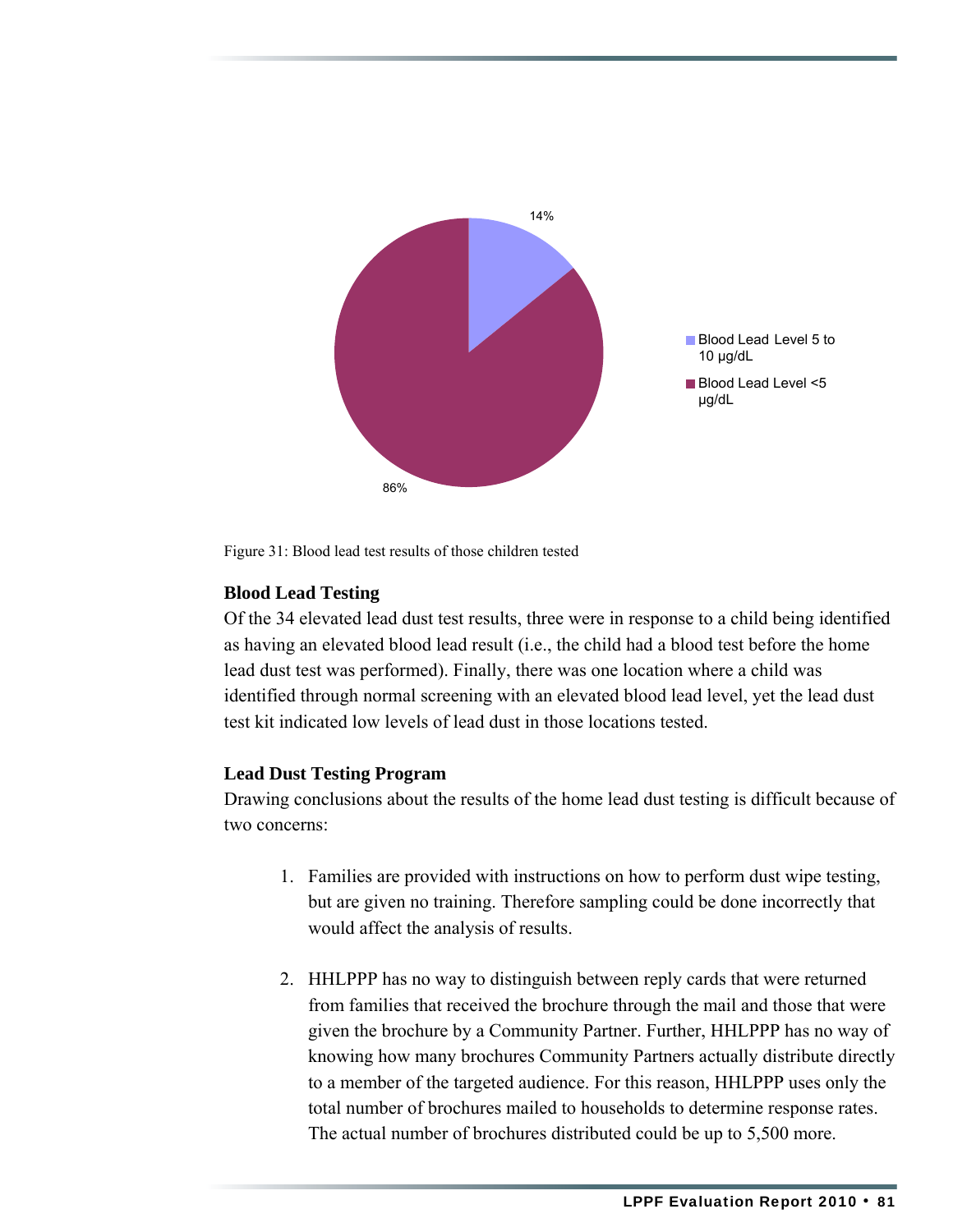As the program moves forward there is great potential to help many more families alleviate their lead dust hazards. The home lead dust testing program represents a shift from addressing lead dust problems after a child is identified with lead poisoning to a true primary prevention model of mitigating potential dust problems before a child is identified and helping families prevent lead dust hazards from occurring in the first place.

#### **Summary of Results and Recommendations**

Figure 32 below summarizes the results from the evaluation of the targeted mailing with the offer for a free lead dust test kit and lists the recommendations that have emerged from the evaluation.



Figure 32: Evaluation results and recommendations for targeted mailing with the offer for a free lead dust test kit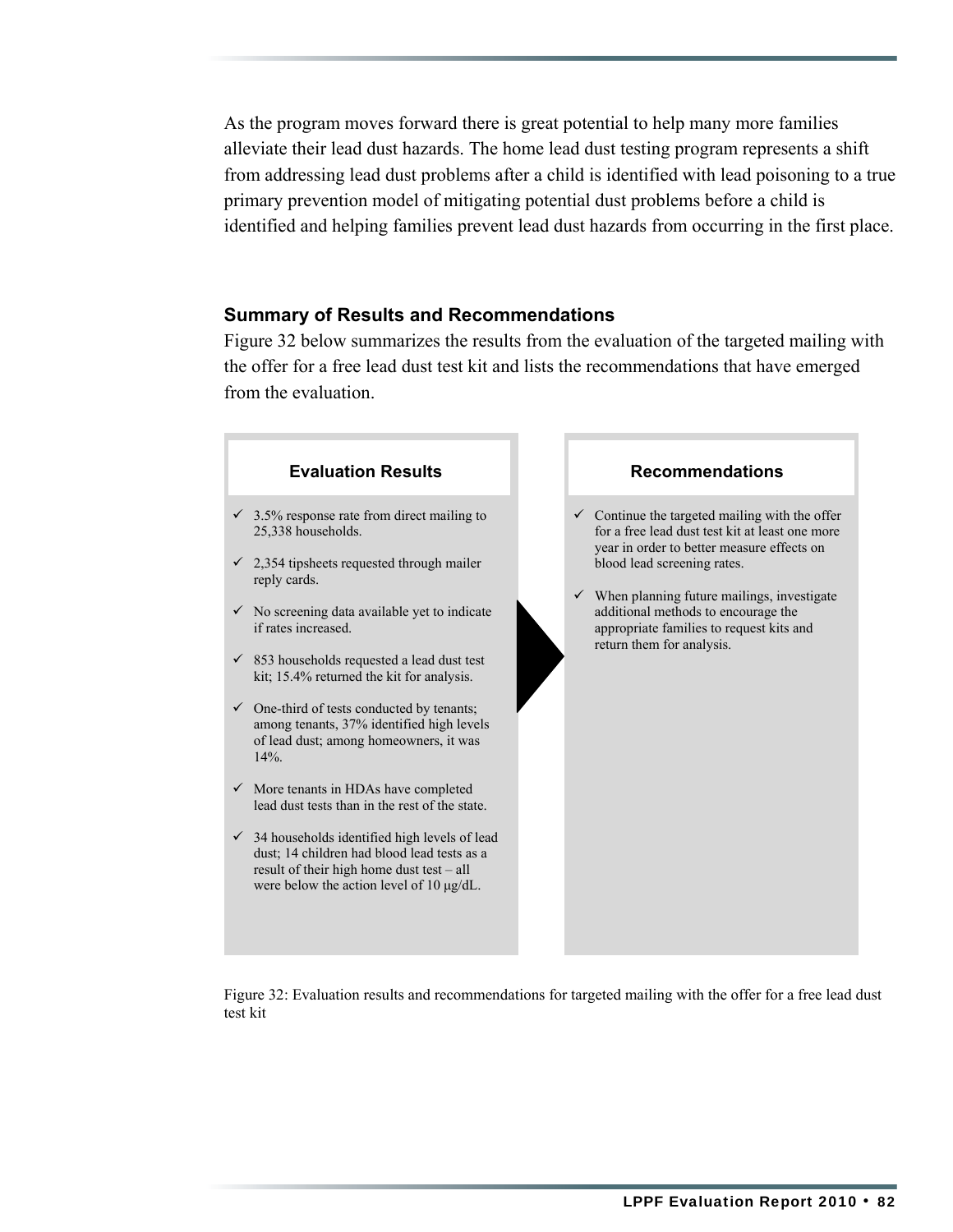### Conclusion

Taken as whole, the results from this first evaluation period reveal three principal conclusions. First, the evaluation results are helping to determine what activities are working well, what activities should be discontinued and how to modify activities to improve outcomes. And while many of the results from these early stages of activities reflect purely process measures, they are important building blocks that can help put the LPPF in the best possible position to reach health outcome objectives.

Second, because of the resources made available by the LPPF, Maine has established a strong model for community-based lead poisoning prevention through the Healthy Maine Partnerships. For example, the evaluation revealed that developing strong partnerships with HMPs expands the reach of lead poisoning prevention activities to far more people through outreach events, educational materials and community collaborations.

Finally, with the infusion of primary prevention resources from the LPPF, Maine is breaking new ground and finding success in getting into homes to identify and address lead dust concerns before any children are harmed. Through the dust testing in rental units and targeted mailings as well as the environmental investigations—all supported by LPPF resources—lead dust testing occurred in nearly 500 units throughout the state during the evaluation period. The testing in these units found more than 150 units with lead dust problems without first finding a child with lead poisoning.

From these conclusions, and as more lead poisoning data become available, the agencies that use LPPF resources will continue to adapt activities and prioritize resources to improve outcomes so that Maine moves closer and closer to the elimination of lead poisoning in the state.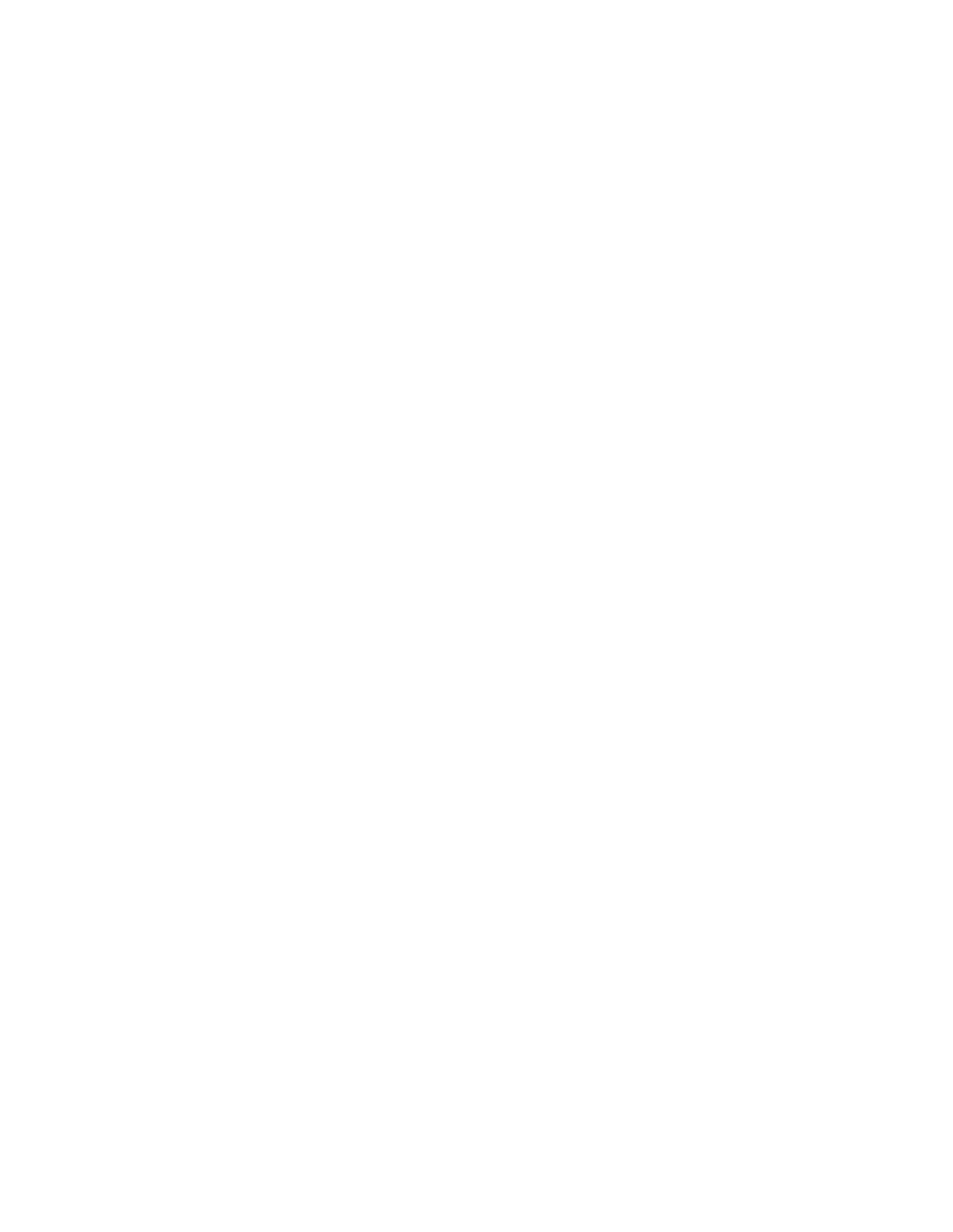### Appendix A: Charts of Evaluation Plan

| <b>HIGH DENSITY AREAS - LANDLORD OUTREACH</b>                                                                                                                                                                                                                                                                                                                                   |                                                                         |                                |                                                                 |                                                                                                                                                                                                                                                                                                                                  |                                     |
|---------------------------------------------------------------------------------------------------------------------------------------------------------------------------------------------------------------------------------------------------------------------------------------------------------------------------------------------------------------------------------|-------------------------------------------------------------------------|--------------------------------|-----------------------------------------------------------------|----------------------------------------------------------------------------------------------------------------------------------------------------------------------------------------------------------------------------------------------------------------------------------------------------------------------------------|-------------------------------------|
| <b>OBJECTIVES</b><br>1. Targeted landlords are knowledgeable regarding lead hazards, landlord responsibilities, state responsibilities, and available<br>resources; 2. Targeted landlords are able to take advantage of available resources<br><b>ACTIVITY</b><br>Develop, Implement and Maintain Educational Outreach and Trainings for Landlords to Promote Lead Safe Housing |                                                                         |                                |                                                                 |                                                                                                                                                                                                                                                                                                                                  |                                     |
| <b>OUTCOME</b>                                                                                                                                                                                                                                                                                                                                                                  | <b>DATA</b>                                                             | <b>DATA</b><br><b>PROVIDER</b> | <b>FREQUENCY</b><br><b>AND</b><br><b>TRANSMITTAL</b><br>OF DATA | <b>EVALUATION ANALYSIS</b>                                                                                                                                                                                                                                                                                                       | <b>RESPONSIBLE</b><br><b>ENTITY</b> |
|                                                                                                                                                                                                                                                                                                                                                                                 |                                                                         |                                | <b>INTERMEDIATE OUTCOMES</b>                                    |                                                                                                                                                                                                                                                                                                                                  |                                     |
| 1. HDA-HMPs plan and<br>implement ongoing<br>outreach activities<br>targeting landlords of<br>pre-1978 units                                                                                                                                                                                                                                                                    | Completed HDA Plan                                                      | <b>HDA Lead</b><br>Agency      | <b>HDA Quarterly</b><br>Reports                                 | Review of plan:<br>1) Are requirements of<br>contract met?<br>2) Is follow-up discussion with<br>partner needed?                                                                                                                                                                                                                 | LPPF                                |
| 2. HDA-HMPs host at<br>least 2 outreach<br>events each year                                                                                                                                                                                                                                                                                                                     | Number of outreach<br>events completed                                  | <b>HDA Lead</b><br>Agency      | <b>HDA Quarterly</b><br>Reports                                 | Compile number of outreach<br>events, a) quarterly and b)<br>cumulative for fiscal year                                                                                                                                                                                                                                          | LPPF                                |
|                                                                                                                                                                                                                                                                                                                                                                                 | Number of landlords<br>attending events                                 | <b>HDA Lead</b><br>Agency      | <b>HDA Quarterly</b><br>Reports                                 | Compile number of landlords<br>attending, a) quarterly and b)<br>cumulative for fiscal year                                                                                                                                                                                                                                      | LPPF                                |
| 3. HMPs collaborate<br>with other community<br>groups to reach<br>landlords                                                                                                                                                                                                                                                                                                     | Number of<br>community groups<br>involved in working<br>with landlords  | <b>HDA Lead</b><br>Agency      | <b>HDA Quarterly</b><br>Reports                                 | Compile number of community<br>groups: name, description of<br>type, description of<br>collaboration                                                                                                                                                                                                                             | LPPF                                |
| 4. Targeted landlords<br>complete EMP / RRP<br>courses                                                                                                                                                                                                                                                                                                                          | Number of trainings<br>offered                                          | DEP<br><b>Training</b>         | Quarterly DEP<br><b>Training</b><br>Report to<br>LPPF           | 1) Compile number and type of<br>trainings offered a) quarterly<br>and b) cumulative for fiscal<br>year<br>2) Compile number and type of<br>trainings by HDA 1) quarterly<br>and b) cumulative for fiscal<br>year                                                                                                                | LPPF                                |
|                                                                                                                                                                                                                                                                                                                                                                                 | Number of landlords<br>trained                                          | <b>DEP</b><br>Training         | <b>Quarterly DEP</b><br>Training<br>Report to<br>LPPF           | 1) Compile number of<br>landlords attending training, a)<br>quarterly and b) cumulative for<br>fiscal year<br>2) Zip code for units owned by<br>trained landlords<br>3) Match landlord zip code to<br>census tracts/HDA<br>4) Compile number of trained<br>landlords by HDA a) quarterly<br>and b) cumulative for fiscal<br>year | LPPF/<br>(Mapping)                  |
| 5. Trained landlords<br>perform EMP in at risk<br>units at turnover as<br>confirmed by lead<br>dust testing                                                                                                                                                                                                                                                                     | Number and location<br>of LDTs submitted<br>for pre/post EMP<br>testing | <b>HDA Lead</b><br>Agency      | <b>HDA Quarterly</b><br>Reports                                 | 1) Compile results of pre- and<br>post-unit turnover LDT tests<br>2) Determine whether<br>landlords participating in<br>testing at unit turnover<br>completed training<br>3) Match LDT results to training<br>status<br>4) Compare results of LDT tests<br>for trained landlords vs.<br>untrained landlords                      | LPPF                                |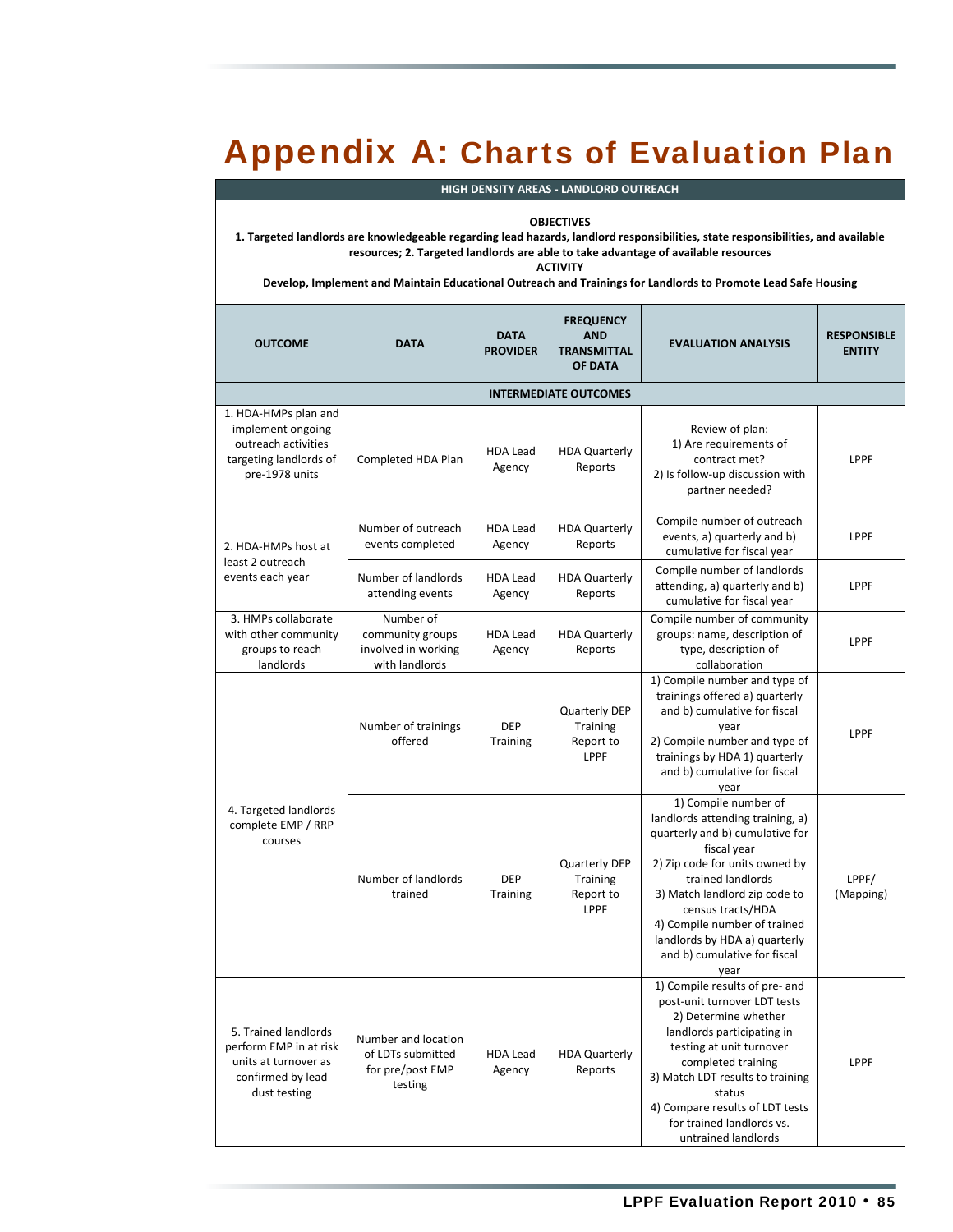| 5. (continued)                                                             | Number of trained<br>landlords performing<br>EMP at unit turnover              | <b>HDA Lead</b><br>Agency             | <b>HDA Quarterly</b><br>Reports                                 | 1) Compile results of pre- and<br>post-unit turnover LDT tests<br>2) Determine whether<br>landlords participating in<br>testing at unit turnover<br>completed training<br>3) Match LDT results to training<br>status<br>4) Compare results of LDT tests<br>for trained landlords vs.<br>untrained landlords                 | LPPF                                |
|----------------------------------------------------------------------------|--------------------------------------------------------------------------------|---------------------------------------|-----------------------------------------------------------------|-----------------------------------------------------------------------------------------------------------------------------------------------------------------------------------------------------------------------------------------------------------------------------------------------------------------------------|-------------------------------------|
|                                                                            | LSHR is operational                                                            | <b>DEP LSHR</b>                       | One time<br>measure                                             | 1) Document date that LSHR is<br>active                                                                                                                                                                                                                                                                                     | LPPF                                |
| 6. Landlords register<br>units with LSHR                                   | Number of units on<br><b>LSHR</b>                                              | <b>DEP LSHR</b>                       | Quarterly DEP<br>Report to<br><b>LPPF</b>                       | Compile number of units on<br>LSHR a) quarterly, b)<br>cumulative for fiscal year and<br>c) current total                                                                                                                                                                                                                   | LPPF                                |
|                                                                            |                                                                                |                                       | HIGH DENSITY AREAS - TENANT OUTREACH                            |                                                                                                                                                                                                                                                                                                                             |                                     |
|                                                                            |                                                                                |                                       | <b>OBJECTIVES</b><br><b>ACTIVITY</b>                            | 1. Targeted tenants are knowledgeable about lead hazards, their options, rights and available resources<br>2. Tenants are able to make use of available resources to prevent and address lead hazards<br>Develop, Implement and Maintain Outreach to Tenants To promote Lead Safe Housing; Work with Local Community Groups |                                     |
| <b>OUTCOME</b>                                                             | <b>DATA</b>                                                                    | <b>DATA</b><br><b>PROVIDER</b>        | <b>FREQUENCY</b><br><b>AND</b><br><b>TRANSMITTAL</b><br>OF DATA | <b>EVALUATION ANALYSIS</b>                                                                                                                                                                                                                                                                                                  | <b>RESPONSIBLE</b><br><b>ENTITY</b> |
|                                                                            |                                                                                |                                       | <b>INTERMEDIATE OUTCOMES</b>                                    |                                                                                                                                                                                                                                                                                                                             |                                     |
| 1. HDA-HMPs<br>complete and<br>implement an<br>outreach plan               | Completed HMP<br>outreach plan                                                 | <b>HDA Lead</b><br>Agency             | <b>HDA Quarterly</b><br>Reports                                 | Review of plan:<br>1) Are requirements of contract<br>met?<br>2) Is follow-up discussion with<br>partner needed?                                                                                                                                                                                                            | LPPF                                |
|                                                                            | Number of outreach<br>events completed                                         | <b>HDA Lead</b><br>Agency             | <b>HDA Quarterly</b><br>Reports                                 | 1) Compile number of outreach<br>events completed, a) quarterly<br>and b) cumulative for fiscal year<br>2) Describe events                                                                                                                                                                                                  | LPPF                                |
| 2. HDA-HMPs host<br>at least 2 events                                      | Number of tenants<br>reached                                                   | <b>HDA Lead</b><br>Agency             | <b>HDA Quarterly</b><br>Reports                                 | Compile number of tenants<br>attending, a) quarterly and b)<br>cumulative for fiscal year                                                                                                                                                                                                                                   | LPPF                                |
|                                                                            | Number of materials<br>distributed                                             | <b>HDA Lead</b><br>Agency             | <b>HDA Quarterly</b><br>Reports                                 | 1) Number and type of<br>materials distributed a)<br>quarterly and b) cumulative for<br>fiscal year<br>2) Distribution mechanism                                                                                                                                                                                            | LPPF                                |
| 3. HDA-HMPs<br>collaborate with<br>community groups                        | Number of<br>community groups<br>involved in working<br>with tenants           | <b>HDA Lead</b><br>Agency             | <b>HDA Quarterly</b><br>Reports                                 | Compile number of community<br>groups: name, description of<br>type, description of<br>collaboration                                                                                                                                                                                                                        | LPPF                                |
| 4. Tenants Perform<br>Lead Dust Testing                                    | Number of lead dust<br>tests requested from<br>return postcards                | LPPF<br>Database                      | Monthly<br>Download<br>from LPPF<br>Database                    | 1) Number of LDT kit requests<br>via returned postcard, by region                                                                                                                                                                                                                                                           | LPPF                                |
| 5. Tenants<br>implement<br>practices to reduce                             | Number of LDTs<br>submitted by tenants                                         | <b>HETL Lead</b><br>Dust Test<br>Data | Weekly HETL<br>Data                                             | 1) Number of unduplicated<br>tests submitted, by region, a)<br>weekly and b) cumulative for<br>quarter and fiscal year                                                                                                                                                                                                      | LPPF                                |
| lead hazards, e.g.<br>cleaning,<br>encouraging<br>landlord to follow<br>up | Proportion of tenants<br>that identify lead<br>dust hazards through<br>testing | <b>HETL Lead</b><br>Dust Test<br>Data | Weekly HETL<br>Data                                             | 1) Lead dust test results, by<br>region                                                                                                                                                                                                                                                                                     | LPPF                                |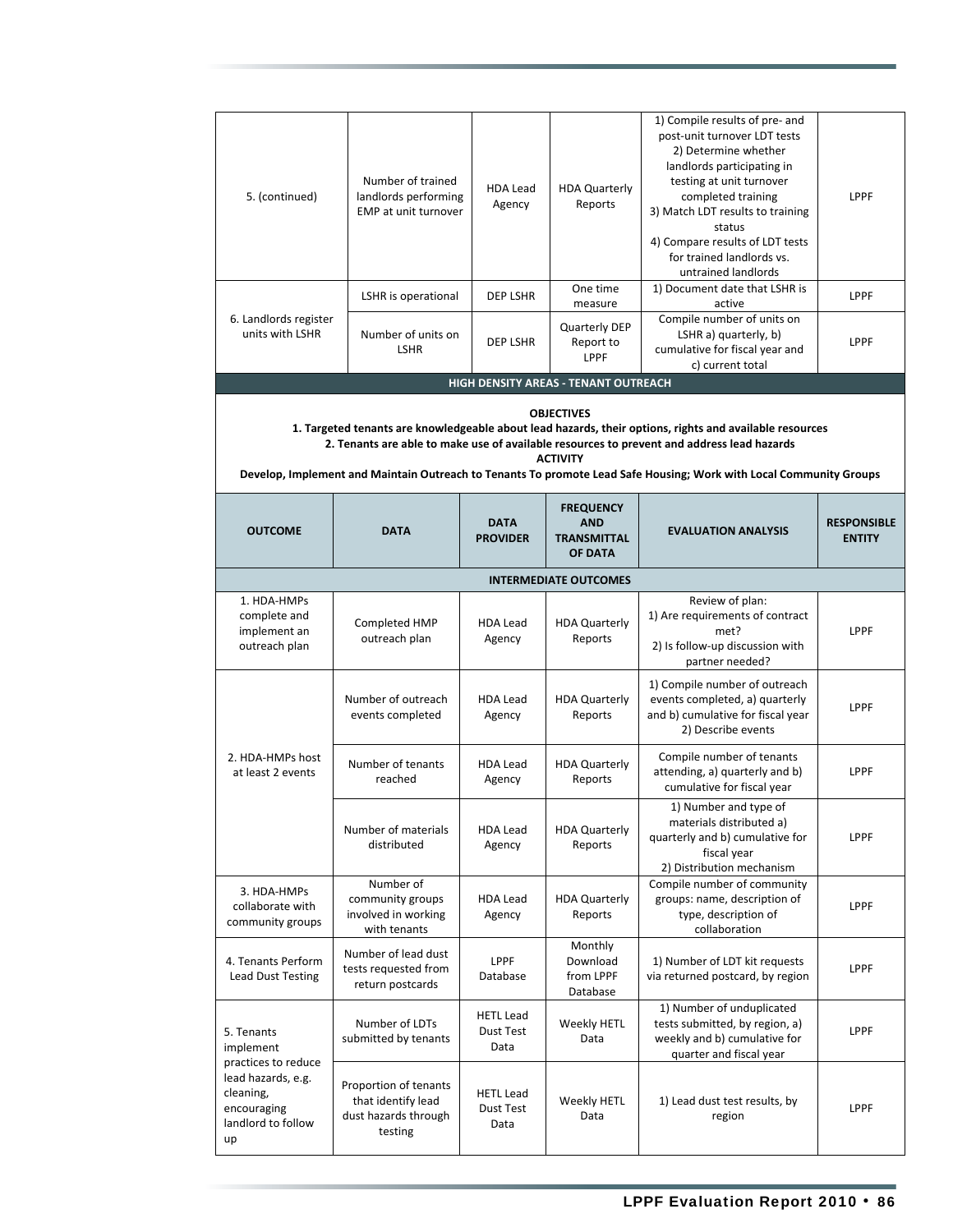|                                                                 | Results of pre and<br>post lead dust tests<br>of those classified<br>tier $2 & 3$ | <b>HETL Lead</b><br>Dust Test<br>Data | Annual HETL<br>Data                          | 1) Number of tier 2 and 3 units<br>identified<br>2) Results of Environmental<br>Investigation<br>3) Results of post-investigation<br><b>LDTs</b> | LPPF |
|-----------------------------------------------------------------|-----------------------------------------------------------------------------------|---------------------------------------|----------------------------------------------|--------------------------------------------------------------------------------------------------------------------------------------------------|------|
| 6. Tenants have<br>their children<br>screened for blood<br>lead | Number of children<br>screened in High<br><b>Density Areas</b>                    | CLPPP-CLPPP<br>Surveillance<br>Data   | Annual Report<br>Submitted to<br><b>LPPF</b> | Number of children screened<br>statewide and by region<br>annually                                                                               | LPPF |
|                                                                 | Counts and rates of<br><b>EBLLs associated</b><br>with identified units           | <b>CLPPP</b>                          | Download<br>from<br>Surveillance<br>Database | Crosscheck EBLLs by positive<br>units                                                                                                            | LPPF |

| <b>PUBLIC HEALTH DISTRICTS</b>                                                                                                                                                                                                                          |                                                          |                                   |                                                                 |                                                                                                                               |                                     |  |
|---------------------------------------------------------------------------------------------------------------------------------------------------------------------------------------------------------------------------------------------------------|----------------------------------------------------------|-----------------------------------|-----------------------------------------------------------------|-------------------------------------------------------------------------------------------------------------------------------|-------------------------------------|--|
| <b>OBJECTIVE</b><br><b>Build Infrastructure to Develop District-Level Lead Expertise</b><br><b>ACTIVITY</b><br>Develop, Implement and Maintain Outreach to Target Audiences to Promote Lead Safe Housing and Work With Local Community<br><b>Groups</b> |                                                          |                                   |                                                                 |                                                                                                                               |                                     |  |
| <b>OUTCOME</b>                                                                                                                                                                                                                                          | <b>DATA</b>                                              | <b>DATA</b><br><b>PROVIDER</b>    | <b>FREQUENCY</b><br><b>AND</b><br><b>TRANSMITTAL</b><br>OF DATA | <b>EVALUATION ANALYSIS</b>                                                                                                    | <b>RESPONSIBLE</b><br><b>ENTITY</b> |  |
|                                                                                                                                                                                                                                                         |                                                          |                                   | <b>INTERMEDIATE OUTCOMES</b>                                    |                                                                                                                               |                                     |  |
| 1. PHDs have local<br>capacity to develop                                                                                                                                                                                                               | Completed<br>District plan                               | <b>District</b><br>Lead<br>Agency | <b>District</b><br>Quarterly<br>Reports                         | Review of plan:<br>1) Are requirements of contract<br>met?<br>2) Is follow-up discussion with<br>partner needed?              | LPPF                                |  |
| awareness of needs of<br>community                                                                                                                                                                                                                      | Number of<br>trainings<br>completed                      | <b>District</b><br>Lead<br>Agency | District<br>Quarterly<br>Reports                                | 1) Number and type of trainings<br>attended by District<br>representatives, a) quarterly and<br>b) cumulative for fiscal year | LPPF                                |  |
|                                                                                                                                                                                                                                                         | Number of<br>community<br>groups involved in<br>outreach | <b>District</b><br>Lead<br>Agency | <b>District</b><br>Quarterly<br>Reports                         | Compile number of community<br>groups: name, description of<br>type, description of<br>collaboration                          | LPPF                                |  |
| 2. Knowledge increases<br>and behaviors change<br>regarding lead hazards,<br>what targeted<br>audience can do to<br>address them, their<br>rights under state law,<br>and available resources                                                           | Number of<br>materials<br>distributed                    | District<br>Lead<br>Agency        | <b>District</b><br>Quarterly<br>Reports                         | 1) Number and type of materials<br>distributed a) quarterly and b)<br>cumulative for fiscal year<br>2) Distribution mechanism | LPPF                                |  |
|                                                                                                                                                                                                                                                         | Number of<br>outreach events<br>completed                | <b>District</b><br>Lead<br>Agency | District<br>Quarterly<br>Reports                                | Compile number of outreach<br>events, a) quarterly and b)<br>cumulative for fiscal year                                       | LPPF                                |  |
|                                                                                                                                                                                                                                                         | Number of people<br>attending events                     | District<br>Lead<br>Agency        | <b>District</b><br>Quarterly<br>Reports                         | Compile number of people<br>attending, a) quarterly and b)<br>cumulative for fiscal year                                      | LPPF                                |  |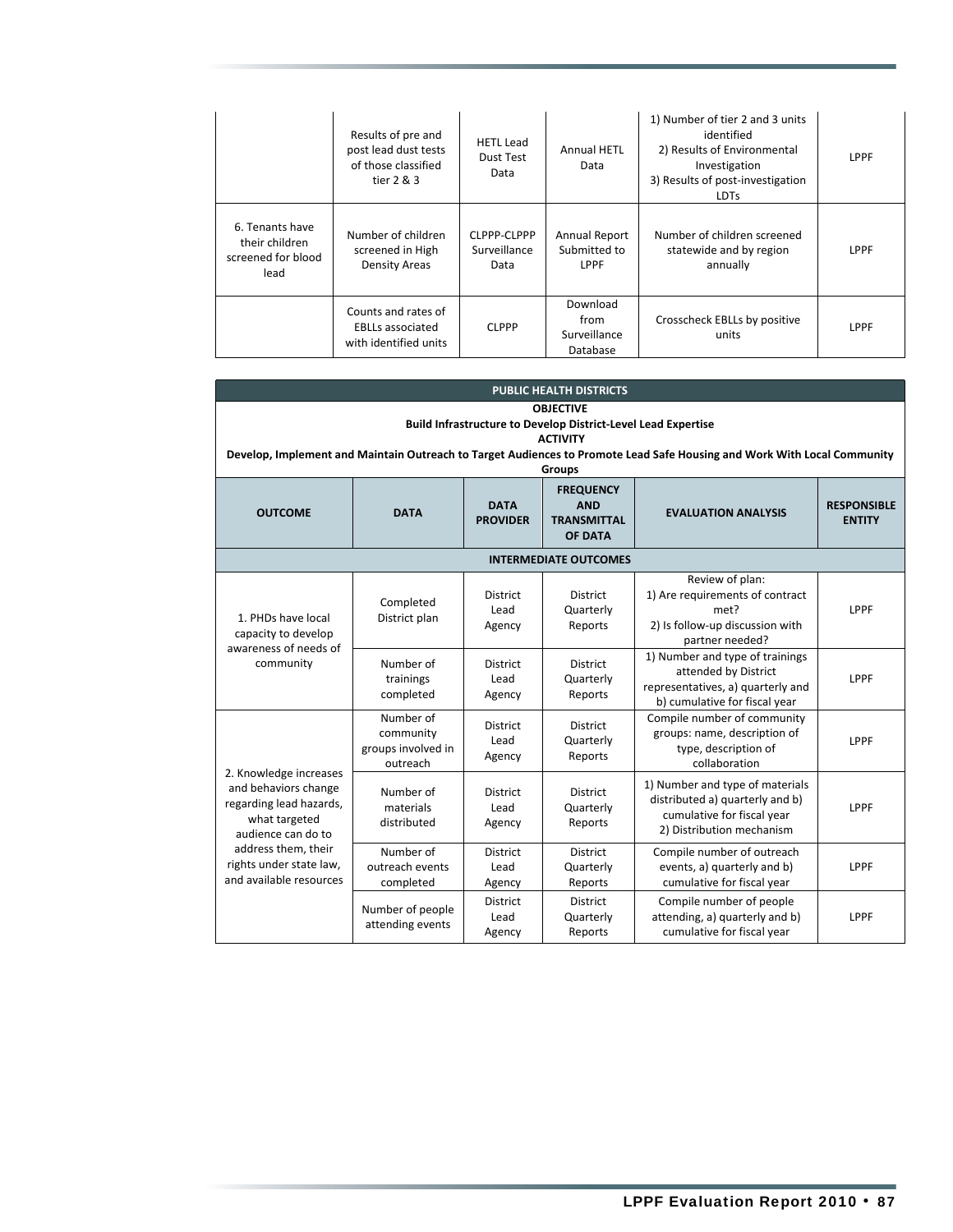**OBJECTIVE**

| Ensure that landlords, contractors and homeowners are able to recognize lead hazards, work safely in environments with lead<br>hazards, and maintain lead safe environments |                                                                                                                                                                                                                                                  |                                |                                                                  |                                                                                                                                                                                                       |                                     |  |  |
|-----------------------------------------------------------------------------------------------------------------------------------------------------------------------------|--------------------------------------------------------------------------------------------------------------------------------------------------------------------------------------------------------------------------------------------------|--------------------------------|------------------------------------------------------------------|-------------------------------------------------------------------------------------------------------------------------------------------------------------------------------------------------------|-------------------------------------|--|--|
|                                                                                                                                                                             | <b>ACTIVITY</b><br>Provide Training for Landlords, Contractors, Homeowners (Homeowner Lead-Smart Renovation, RRP, Essential Maintenance<br>Practices, Lead Dust Sampling Technician & Lead Inspector) - Coordinated with High Density Activities |                                |                                                                  |                                                                                                                                                                                                       |                                     |  |  |
| <b>OUTCOME</b>                                                                                                                                                              | <b>DATA</b>                                                                                                                                                                                                                                      | <b>DATA</b><br><b>PROVIDER</b> | <b>FREQUENCY</b><br><b>AND</b><br><b>TRANSMITTAL</b><br>OF DATA  | <b>EVALUATION ANALYSIS</b>                                                                                                                                                                            | <b>RESPONSIBLE</b><br><b>ENTITY</b> |  |  |
|                                                                                                                                                                             |                                                                                                                                                                                                                                                  |                                | <b>INTERMEDIATE OUTCOMES</b>                                     |                                                                                                                                                                                                       |                                     |  |  |
| 1. Landlords<br>participate in<br>trainings                                                                                                                                 | Number of landlords<br>trained in EMP<br>Number of landlords<br>trained in RRP                                                                                                                                                                   | <b>DEP Training</b>            | <b>Quarterly DEP</b><br><b>Training Report</b><br>to LPPF        | 1) Compile number of<br>landlords attending training, a)<br>quarterly and b) cumulative for<br>fiscal year                                                                                            | LPPF                                |  |  |
| 2. Contractors<br>participate in RRP<br>trainings                                                                                                                           | Number of<br>contractors trained<br>in RRP                                                                                                                                                                                                       | <b>DEP Training</b>            | <b>Quarterly DEP</b><br><b>Training Report</b><br>to LPPF        | 1) Number of contractors<br>trained a) quarterly and b)<br>cumulative by fiscal year                                                                                                                  | <b>LPPF</b>                         |  |  |
| 3. Homeowners<br>participate in<br>trainings.                                                                                                                               | Number of<br>homeowners trained                                                                                                                                                                                                                  | <b>DEP Training</b>            | <b>Quarterly DEP</b><br><b>Training Report</b><br>to LPPF        | 1) Number of homeowners<br>trained a) quarterly and b)<br>cumulative by fiscal year                                                                                                                   | LPPF                                |  |  |
| 4. Increase in<br>number of trained<br>Lead Dust                                                                                                                            | Number of trained<br><b>LDSTs</b>                                                                                                                                                                                                                | <b>DEP Training</b>            | <b>Quarterly DEP</b><br><b>Training Report</b><br>to LPPF        | 1) Compile number of<br>individuals completing training,<br>a) quarterly and b) cumulative<br>for fiscal year                                                                                         | <b>LPPF</b>                         |  |  |
| Technicians and<br>Lead Inspectors                                                                                                                                          | Number of trained LI                                                                                                                                                                                                                             | <b>DEP Training</b>            | <b>Quarterly DEP</b><br><b>Training Report</b><br>to LPPF        | 1) Compile number of<br>individuals completing training,<br>a) quarterly and b) cumulative<br>for fiscal year                                                                                         | LPPF                                |  |  |
|                                                                                                                                                                             |                                                                                                                                                                                                                                                  |                                | <b>LEAD SAFE HOUSING REGISTRY</b>                                |                                                                                                                                                                                                       |                                     |  |  |
|                                                                                                                                                                             |                                                                                                                                                                                                                                                  |                                | <b>OBJECTIVE</b><br><b>Safe Rental Units</b><br><b>ACTIVITY</b>  | Build and Populate LSHR to Provide Incentive for Landlords to Engage in Lead Safe Practices and Enable Tenants to Identify Lead<br>Promote landlord registration on Lead Safe Housing Registry (LSHR) |                                     |  |  |
| <b>OUTCOME</b>                                                                                                                                                              | <b>DATA</b>                                                                                                                                                                                                                                      | <b>DATA</b><br><b>PROVIDER</b> | <b>FREQUENCY</b><br><b>AND</b><br><b>TRANSMITTAL</b><br>OF DATA  | <b>EVALUATION ANALYSIS</b>                                                                                                                                                                            | <b>RESPONSIBLE</b><br><b>ENTITY</b> |  |  |
|                                                                                                                                                                             |                                                                                                                                                                                                                                                  |                                | <b>INTERMEDIATE OUTCOMES</b>                                     |                                                                                                                                                                                                       |                                     |  |  |
| 1. LSHR is completed                                                                                                                                                        | LSHR is available<br>for use                                                                                                                                                                                                                     | DEP LSHR                       | One time<br>measure                                              | 1) Document date that LSHR is<br>active                                                                                                                                                               | LPPF                                |  |  |
| 2. Landlords are aware<br>of and see the value of<br><b>LSHR</b>                                                                                                            | Reports from<br>communities and<br>Landlord<br>Association<br>regarding landlord<br>attitudes towards<br>the registry                                                                                                                            | HDA/District<br>Lead Agency    | <b>HDA Quarterly</b><br>Reports/District<br>Quarterly<br>Reports | Evaluate narrative regarding<br>landlord attitudes                                                                                                                                                    | LPPF                                |  |  |
| 3. LSHR is populated                                                                                                                                                        | Number and types<br>of homes on LSHR                                                                                                                                                                                                             | DEP LSHR                       | <b>Annual DEP</b><br>LSHR Report to<br>LPPF                      | 1) Number of units registered<br>2) Type of units registered                                                                                                                                          | <b>DEP</b>                          |  |  |
| 4. LSHR is used by the<br>public to identify lead-<br>safe housing                                                                                                          | Hits to LSHR                                                                                                                                                                                                                                     | DEP LSHR                       | Annual DEP<br>LSHR Report to<br>LPPF                             | Number of hits a) quarterly and<br>b) cumulative for fiscal year                                                                                                                                      | <b>DEP</b>                          |  |  |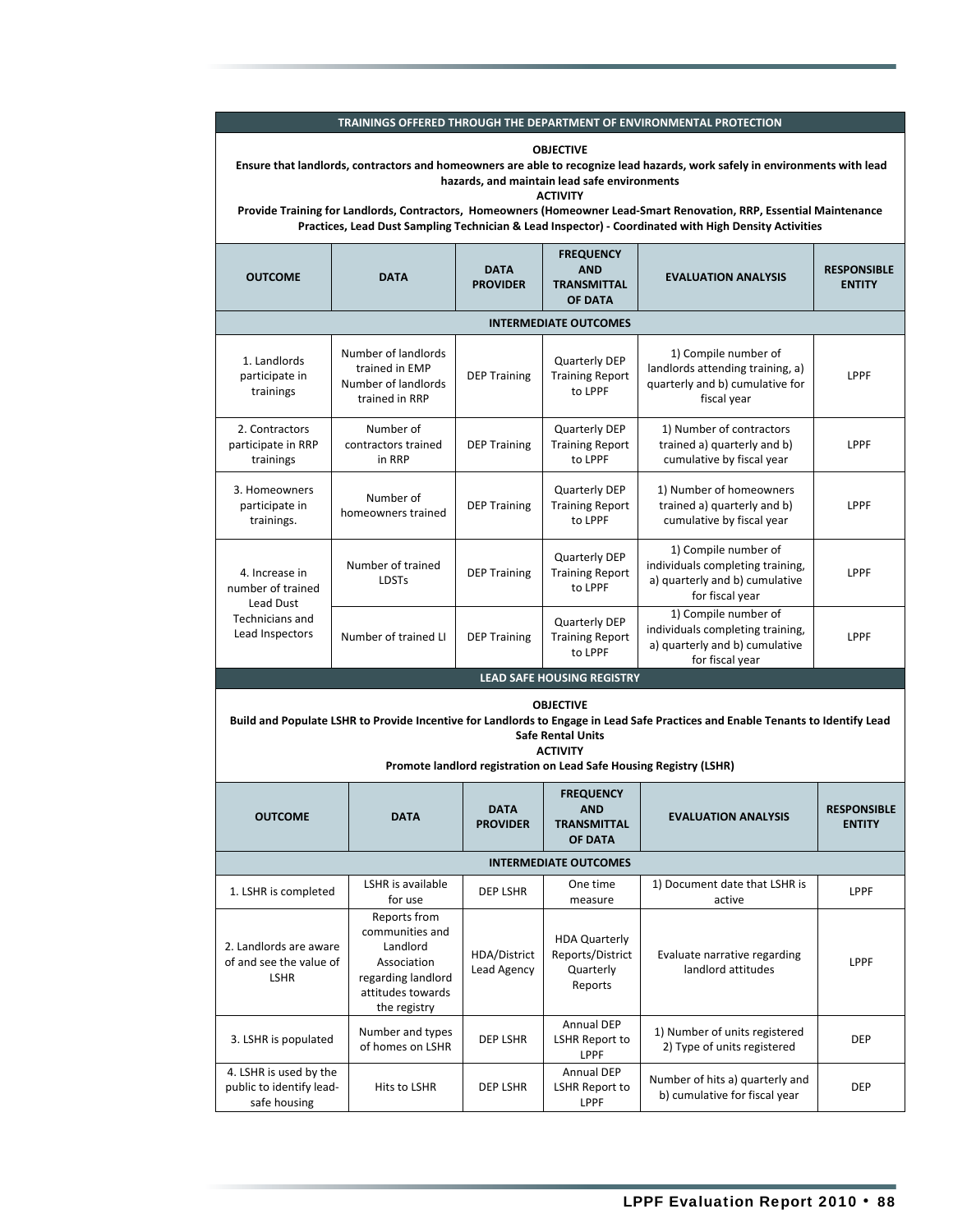**STATEWIDE MEDIA CAMPAIGN**

#### **OBJECTIVE**

Increase awareness of lead-related issues among multiple audiences and provide resources and access to information **ACTIVITIES**

1. Implement a statewide multimedia campaign, including a) brochure distribution, b) website, c) toll-free phone number, d) **tipsheets, e) retail store posters, and f) press release templates**

**2. Develop and refine communication plan through formative research, audience testing and evaluation**

| <b>OUTCOME</b>                                                           | <b>DATA</b>                                                                                                                | <b>DATA</b><br><b>PROVIDER</b>                | <b>FREQUENCY</b><br><b>AND</b><br><b>TRANSMITTAL</b><br><b>OF DATA</b> | <b>EVALUATION ANALYSIS</b>                                                                                            | <b>RESPONSIBLE</b><br><b>ENTITY</b> |
|--------------------------------------------------------------------------|----------------------------------------------------------------------------------------------------------------------------|-----------------------------------------------|------------------------------------------------------------------------|-----------------------------------------------------------------------------------------------------------------------|-------------------------------------|
|                                                                          |                                                                                                                            |                                               | <b>INTERMEDIATE OUTCOMES</b>                                           |                                                                                                                       |                                     |
| 1. Website is                                                            | Number of hits and<br>page views                                                                                           | CLPPP-<br><b>CLPPP</b><br>Tracking -<br>Web   | Quarterly                                                              | Compile number of hits and<br>downloads, a) monthly and<br>b) cumulative for fiscal year                              | <b>CLPPP</b>                        |
| accessed                                                                 | Number of<br>downloads                                                                                                     | CLPPP-<br><b>CLPPP</b><br>Tracking -<br>Web   | Quarterly                                                              | Compile number of hits and<br>downloads, a) monthly and<br>b) cumulative for fiscal year                              | <b>CLPPP</b>                        |
| 2. Materials<br>(including tipsheets)<br>are accessed and<br>distributed | Number and types<br>of materials<br>distributed,<br>including<br>distribution routes -<br>downloads.<br>requests, partners | CLPPP-<br><b>CLPPP</b><br>Tracking -<br>Calls | Quarterly-<br>Environmental<br>Coordinator's<br>Database               | Compile number of materials<br>requested, total and by<br>region, a) quarterly and b)<br>cumulative for fiscal year   | <b>CLPPP</b>                        |
| 3. Development and<br>distribution of<br>hardware store<br>poster        | Number of poster<br>downloads and<br>requests                                                                              | CLPPP-<br><b>CLPPP</b><br>Tracking -<br>Web   | Quarterly                                                              | Compile number of posters<br>and downloads, total and by<br>region, a) quarterly and b)<br>cumulative for fiscal year | <b>CLPPP</b>                        |
| 4. Development and<br>use of press release<br>templates                  | Number of news<br>articles                                                                                                 | HDA/District<br>Lead Agency                   | <b>HDA Quarterly</b><br>Reports/District<br>Quarterly<br>Reports       | Compile number of press<br>releases by District and HDA<br>used a) quarterly and<br>b)cumulative for fiscal year      | <b>CLPPP</b>                        |
| 5. Public calls for<br>more info                                         | Number of calls to<br>toll-free number                                                                                     | CLPPP-<br><b>CLPPP</b><br>Tracking -<br>Calls | Quarterly-<br>Environmental<br>Coordinator's<br>Database               | Compile number of calls, a)<br>quarterly and b) cumulative<br>for fiscal year                                         | <b>CLPPP</b>                        |
|                                                                          | Media evaluation<br>measures                                                                                               | <b>LPPF Media</b><br>Team                     | Review every 3<br>years                                                | Updated every 3 years                                                                                                 | CLPPP/LPPF                          |
| 6. Development and<br>implementation of<br>plan                          | Change in nature<br>and scope of media<br>campaign                                                                         | <b>LPPF Media</b><br>Team                     | Review every 3<br>years                                                | Evaluation and<br>documentation of changes in<br>plan                                                                 | CLPPP/LPPF                          |
|                                                                          | Completed plan                                                                                                             | <b>LPPF Media</b><br>Team                     | Review every 3<br>years                                                | Updated every 3 years                                                                                                 | CLPPP/LPPF                          |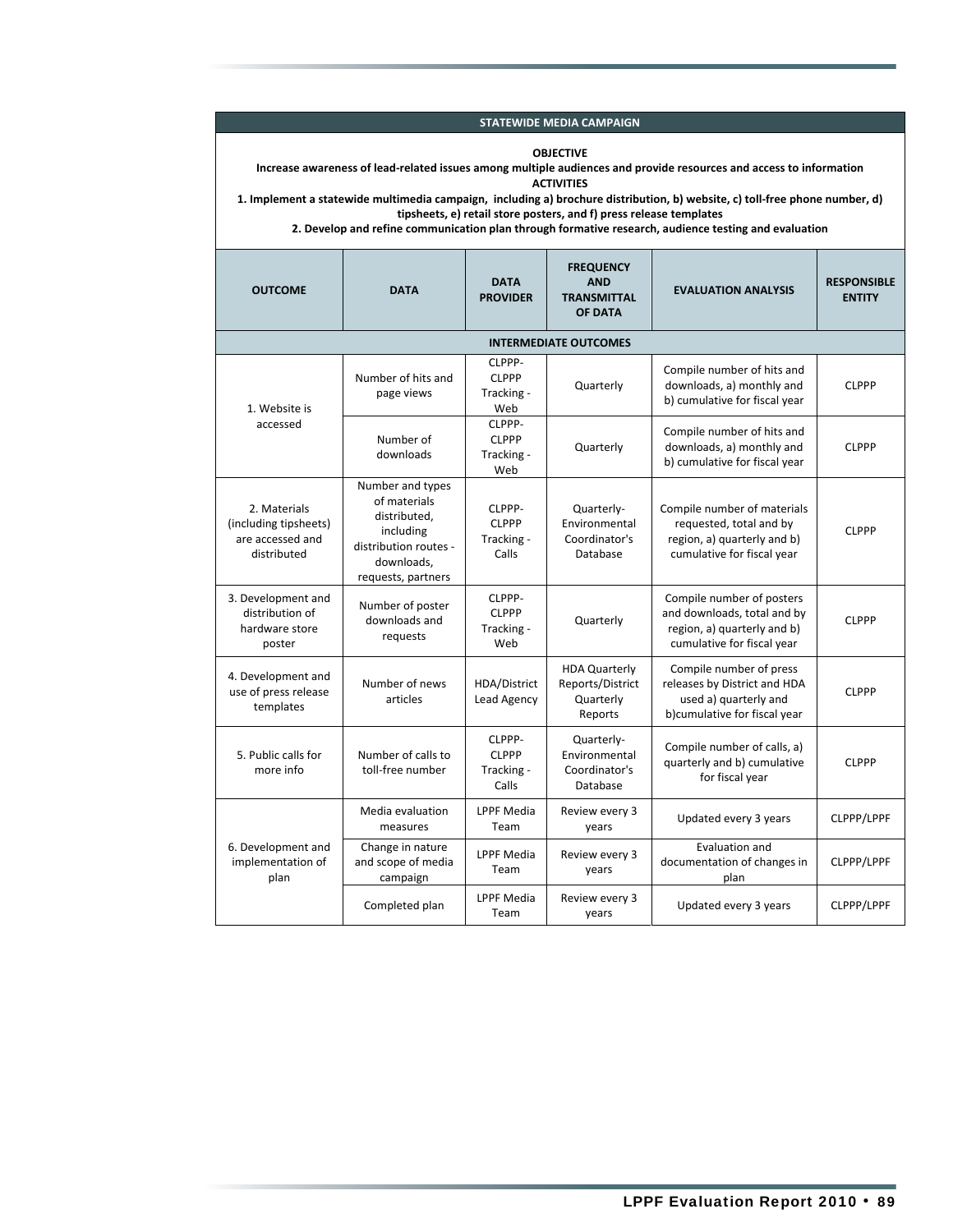| <b>TARGETED MAILING - NO LEAD DUST TESTS</b>                                                                                                                                                                                                                                                                                                  |                                                               |                                                           |                                                                 |                                                                                                                                                                                                       |                                     |  |  |  |
|-----------------------------------------------------------------------------------------------------------------------------------------------------------------------------------------------------------------------------------------------------------------------------------------------------------------------------------------------|---------------------------------------------------------------|-----------------------------------------------------------|-----------------------------------------------------------------|-------------------------------------------------------------------------------------------------------------------------------------------------------------------------------------------------------|-------------------------------------|--|--|--|
| <b>OBJECTIVES</b><br>1. Create parental awareness of the risks of household lead exposure<br>2. Increase environmental health knowledge and proactive behaviors<br>3. Increase screening and detection of household lead exposure in Maine<br><b>ACTIVITY</b><br>Direct Mailing of Brochure to Families of 1 and 2 Year Olds Throughout State |                                                               |                                                           |                                                                 |                                                                                                                                                                                                       |                                     |  |  |  |
| <b>OUTCOME</b>                                                                                                                                                                                                                                                                                                                                | <b>DATA</b>                                                   | <b>DATA</b><br><b>PROVIDER</b>                            | <b>FREQUENCY</b><br><b>AND</b><br><b>TRANSMITTAL</b><br>OF DATA | <b>EVALUATION ANALYSIS</b>                                                                                                                                                                            | <b>RESPONSIBLE</b><br><b>ENTITY</b> |  |  |  |
|                                                                                                                                                                                                                                                                                                                                               |                                                               |                                                           | <b>INTERMEDIATE OUTCOMES</b>                                    |                                                                                                                                                                                                       |                                     |  |  |  |
| 1. Parents<br>obtain lead<br>safety<br>information                                                                                                                                                                                                                                                                                            | Number of requests for<br>materials                           | CLPPP-<br><b>CLPPP</b><br>Tracking -<br><b>Tip Sheets</b> | Quarterly                                                       | Compile number of materials<br>requested, total and by region, a)<br>quarterly and b) cumulative for<br>fiscal year                                                                                   | LPPF                                |  |  |  |
|                                                                                                                                                                                                                                                                                                                                               | Number of hits to<br>website                                  | CLPPP-<br><b>CLPPP</b><br>Tracking -<br>Web               | Monthly                                                         | Compile number of hits and<br>downloads, a) monthly and b)<br>cumulative for fiscal year                                                                                                              | LPPF                                |  |  |  |
|                                                                                                                                                                                                                                                                                                                                               | Number of calls to toll-<br>free number                       | CLPPP-<br><b>CLPPP</b><br>Tracking -<br>Calls             | Quarterly-<br>Environmental<br>Coordinator's<br>Database        | Compile number of calls, a)<br>quarterly and b) cumulative for<br>fiscal year                                                                                                                         | LPPF                                |  |  |  |
|                                                                                                                                                                                                                                                                                                                                               | Number of returned<br>cards                                   | LPPF<br>Database                                          | Quarterly<br>Download<br>from LPPF<br>Database                  | Compile number of returned cards,<br>total and by region, a) quarterly<br>and b) cumulative for fiscal year                                                                                           | LPPF                                |  |  |  |
| 2. Screening<br>rates increase                                                                                                                                                                                                                                                                                                                | Screening rates for<br>areas where brochure is<br>distributed | CLPPP-<br><b>CLPPP</b><br>Surveillance<br>Data            | <b>Annual Report</b><br>Submitted to<br>LPPF                    | Number of children screened<br>statewide and by region annually,<br>divided by total number of children<br>residing in State/region; match<br>regions to those where brochure<br>has been distributed | LPPF                                |  |  |  |
| 3. Interest in<br>home testing<br>increases                                                                                                                                                                                                                                                                                                   | Number of requests for<br>home testing tipsheet               | CLPPP-<br><b>CLPPP</b><br>Tracking -<br><b>Tip Sheets</b> | Quarterly                                                       | 1) Compile number of tipsheets<br>requested a) quarterly and b)<br>cumulative for fiscal year<br>2) Match number to region where<br>brochure is distributed                                           | LPPF                                |  |  |  |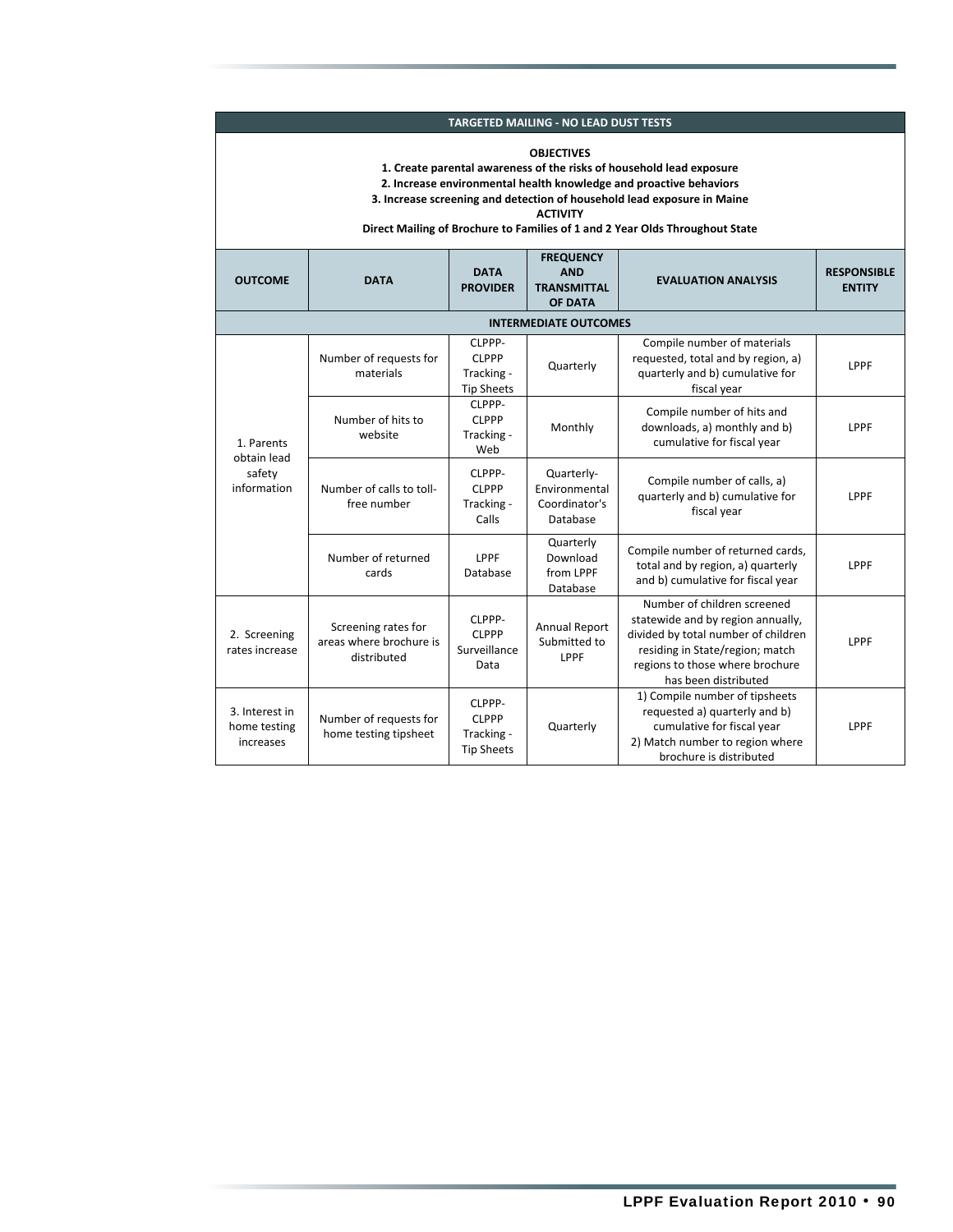| TARGETED MAILING - WITH LEAD DUST TESTS KIT OFFER                                                                                                                                                                                                                                                                                                                                                                    |                                                                                    |                                                |                                                                                                     |                                                                                                                                                                                                          |                                     |  |  |  |  |  |
|----------------------------------------------------------------------------------------------------------------------------------------------------------------------------------------------------------------------------------------------------------------------------------------------------------------------------------------------------------------------------------------------------------------------|------------------------------------------------------------------------------------|------------------------------------------------|-----------------------------------------------------------------------------------------------------|----------------------------------------------------------------------------------------------------------------------------------------------------------------------------------------------------------|-------------------------------------|--|--|--|--|--|
| <b>OBJECTIVES</b><br>1. Create parental awareness of the risks of household lead exposure<br>2. Increase environmental health knowledge and proactive behaviors<br>3. Increase screening and detection of household lead exposure in Maine<br><b>ACTIVITIES</b><br>1. Direct Mailing of Brochure to Families of 1 and 2 Year Olds Throughout State<br>2. Direct Distribution of Brochure Through Community Contracts |                                                                                    |                                                |                                                                                                     |                                                                                                                                                                                                          |                                     |  |  |  |  |  |
| <b>OUTCOME</b><br><b>DATA</b>                                                                                                                                                                                                                                                                                                                                                                                        |                                                                                    | <b>DATA</b><br><b>PROVIDER</b>                 | <b>FREQUENCY</b><br><b>AND</b><br><b>EVALUATION ANALYSIS</b><br><b>TRANSMITTAL</b><br>OF DATA       |                                                                                                                                                                                                          | <b>RESPONSIBLE</b><br><b>ENTITY</b> |  |  |  |  |  |
| <b>INTERMEDIATE OUTCOMES</b>                                                                                                                                                                                                                                                                                                                                                                                         |                                                                                    |                                                |                                                                                                     |                                                                                                                                                                                                          |                                     |  |  |  |  |  |
|                                                                                                                                                                                                                                                                                                                                                                                                                      | Number of<br>requests for<br>materials                                             | CLPPP-CLPPP<br>Tracking - Tip<br><b>Sheets</b> | Quarterly                                                                                           | Compile number of materials<br>requested, total and by region,<br>a) quarterly and b) cumulative<br>for fiscal year                                                                                      | LPPF                                |  |  |  |  |  |
| 1. Parents obtain                                                                                                                                                                                                                                                                                                                                                                                                    | Number of hits to<br>website                                                       | CLPPP-CLPPP<br>Tracking -<br>Web               | Compile number of hits and<br>Monthly<br>downloads, a) monthly and b)<br>cumulative for fiscal year |                                                                                                                                                                                                          | LPPF                                |  |  |  |  |  |
| lead safety<br>information                                                                                                                                                                                                                                                                                                                                                                                           | Number of calls to<br>toll-free number                                             | CLPPP-CLPPP<br>Tracking -<br>Calls             | Quarterly-<br>Environmental<br>Coordinator's<br>Database                                            | Compile number of calls, a)<br>quarterly and b) cumulative for<br>fiscal year                                                                                                                            | LPPF                                |  |  |  |  |  |
|                                                                                                                                                                                                                                                                                                                                                                                                                      | Number of<br>returned cards                                                        | LPPF<br>Database                               | Quarterly<br>Download<br>from LPPF<br>Database                                                      | Compile number of returned<br>cards, total and by region, a)<br>quarterly and b) cumulative for<br>fiscal year                                                                                           | LPPF                                |  |  |  |  |  |
| 2. Increased<br>screening rates                                                                                                                                                                                                                                                                                                                                                                                      | Screening rates<br>for areas where<br>brochure is<br>distributed                   | CLPPP-CLPPP<br>Surveillance<br>Data            | Annual Report<br>Submitted to<br>LPPF                                                               | Number of children screened<br>statewide and by region<br>annually, divided by total<br>number of children residing in<br>State/region; match regions to<br>those where brochure has been<br>distributed | LPPF                                |  |  |  |  |  |
|                                                                                                                                                                                                                                                                                                                                                                                                                      | Number of lead<br>dust tests<br>requested from<br>return postcards                 | LPPF<br>Database                               | Monthly<br>Download<br>from LPPF<br>Database                                                        | 1) Number of LDT kit requests<br>via returned postcard, by region                                                                                                                                        | LPPF                                |  |  |  |  |  |
| 3. Parents Perform<br>Lead Dust Testing                                                                                                                                                                                                                                                                                                                                                                              | Number of LDTs<br><b>HETL Lead</b><br>submitted by<br>Dust Test<br>tenants<br>Data |                                                | Weekly HETL<br>Data                                                                                 | 1) Number of unduplicated tests<br>submitted, by region, a) weekly<br>and b) cumulative for quarter<br>and fiscal year                                                                                   | LPPF                                |  |  |  |  |  |
|                                                                                                                                                                                                                                                                                                                                                                                                                      | Proportion of<br>tenants that<br>identify lead dust<br>hazards through<br>testing  | <b>HETL Lead</b><br>Dust Test<br>Data          | Weekly HETL<br>Data                                                                                 | 1) Lead dust test results, by<br>region                                                                                                                                                                  | LPPF                                |  |  |  |  |  |
| 4. Lead dust hazards<br>are identified                                                                                                                                                                                                                                                                                                                                                                               | Results of<br>returned lead<br>dust tests                                          | <b>HETL Lead</b><br>Dust Test<br>Data          | Weekly HETL<br>Data                                                                                 | Compile number of positive lead<br>dust tests a) quarterly and b)<br>cumulative for fiscal year                                                                                                          | <b>LPPF</b>                         |  |  |  |  |  |
| 5. Parents<br>implement practices<br>to reduce lead<br>hazards, e.g.<br>cleaning,<br>encouraging<br>landlord to follow<br>up                                                                                                                                                                                                                                                                                         | Results of pre and<br>post lead dust<br>tests of those<br>classified tier 2 &<br>3 | <b>HETL Lead</b><br>Dust Test<br>Data          | Annual HETL<br>Data                                                                                 | 1) Number of tier 2 and 3 units<br>identified<br>2) Results of Environmental<br>Investigation<br>3) Results of post-investigation<br><b>LDTs</b>                                                         | LPPF                                |  |  |  |  |  |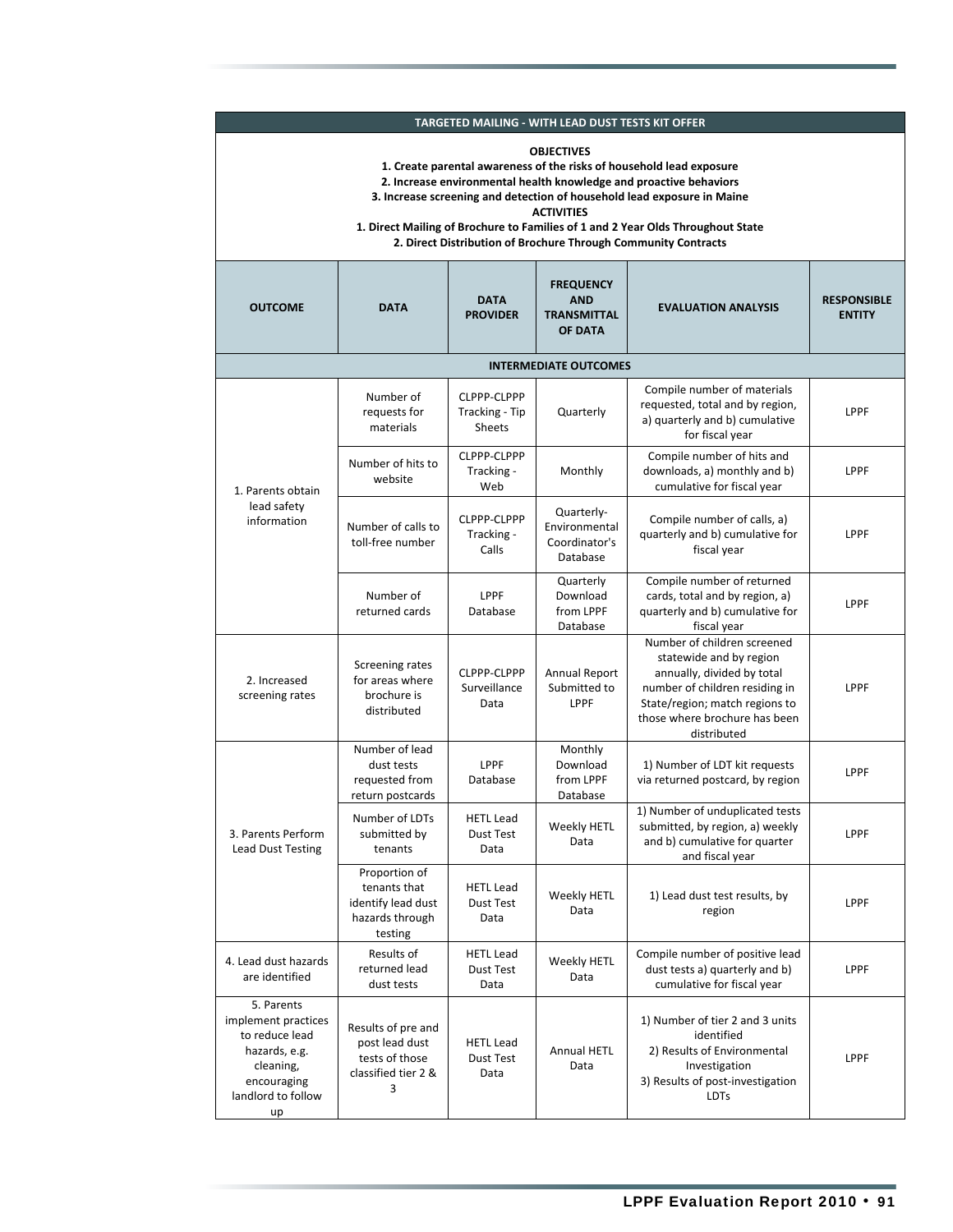### Appendix B: Community-Based Partners In High Density Areas

#### **PORTLAND HIGH DENSITY AREA**

East Bayside Neighborhood Organization Minority Health Program Parkside Neighborhood Organization Maternal Child Health Program Head Start People Regional Opportunity Program (PROP) Healthy Maine Partnerships in Cumberland County Public Health Nursing Catholic Charities Maine

#### **LEWISTON/AUBURN HIGH DENSITY AREA**

Lewiston Auburn Landlord Association University of Maine Cooperative Extension Catholic Charities Maine United Somali Women of Maine City of Lewiston City of Auburn Lewiston Housing Authority Auburn Housing Authority Advocates for Children St. Mary's Nutrition Center/Lots to Gardens Community Concepts Inc Lewiston Housing Authority (Section 8) Auburn Housing Authority (Section 8)

#### **SANFORD HIGH DENSITY AREA**

Sanford/Springvale Landlord Coalition Sanford Housing Authority Town of Sanford Strategies for a Stronger Sanford Head Start WIC Safe-Schools Healthy Students Sanford Adult Ed/Families READ Program Healthy Families

#### **SACO/BIDDEFORD HIGH DENSITY AREA**

Women, Infants & Children (WIC) Head Start Community Concepts Code Enforcement (Saco & Biddeford) Private lead inspector Biddeford Housing Authority Avesta Housing (Saco Section-8 housing) Joyful Harvest Neighborhood Center Public Health Nursing

#### **BANGOR HIGH DENSITY AREA**

Greater Bangor Apartment Owners and Managers Association (GBAOMA) Code Enforcement Bangor Healthy Maine Partnership Penquis Lead Technician Faith-based Organization (Local Church Group)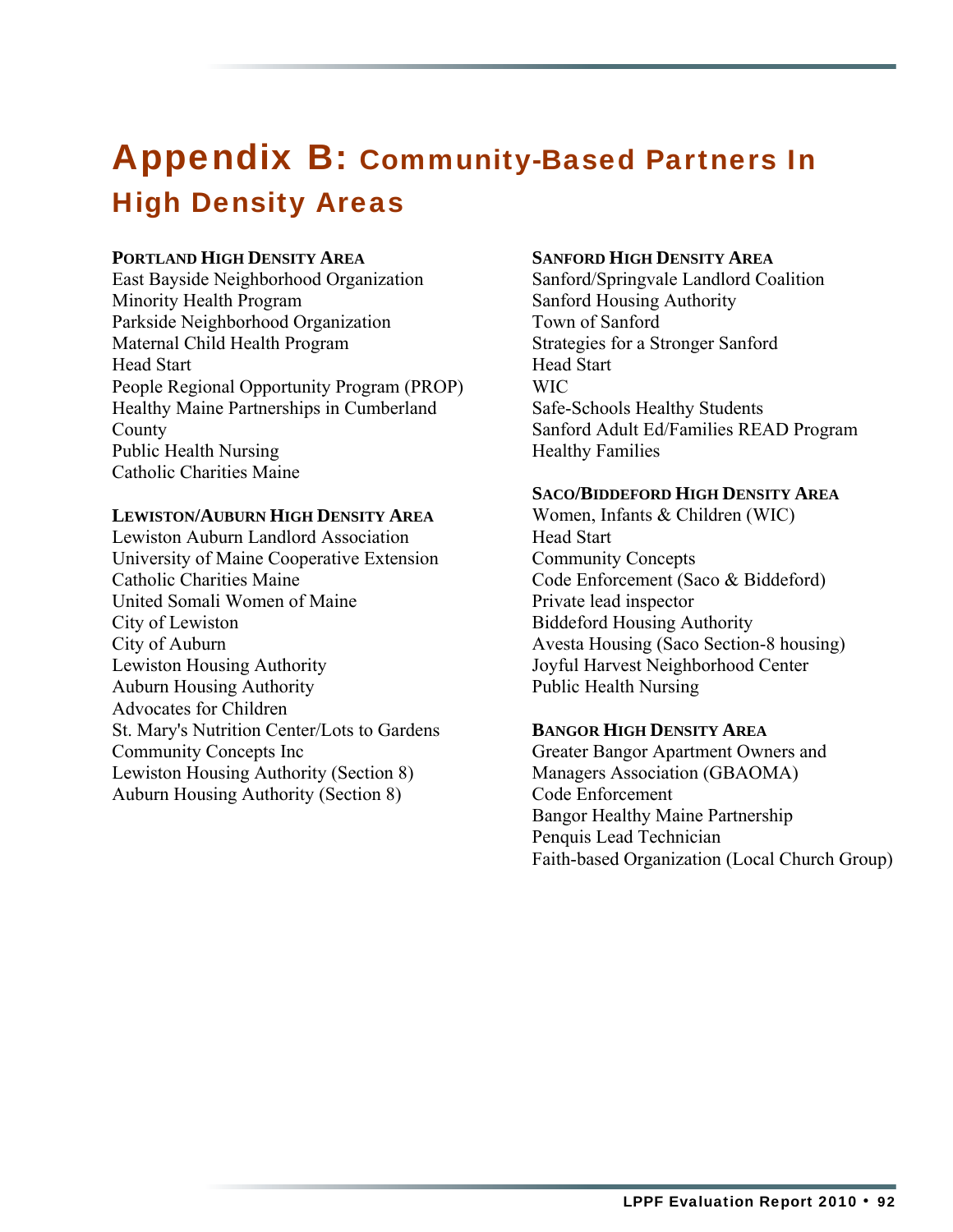# Appendix C:

### Results from Lead Dust Testing

| Number of Failed Units and Failed Wipes Per Unit FY10 |                                      |                                       |                                       |                              |                                   |                                               |                                    |                                              |  |
|-------------------------------------------------------|--------------------------------------|---------------------------------------|---------------------------------------|------------------------------|-----------------------------------|-----------------------------------------------|------------------------------------|----------------------------------------------|--|
| <b>HDA</b>                                            | # of Total<br><b>Units</b><br>Tested | # of<br><b>Failed</b><br><b>Units</b> | % of<br><b>Failed</b><br><b>Units</b> | One<br><b>Failed</b><br>Wipe | <b>Two Failed</b><br><b>Wipes</b> | <b>Three</b><br><b>Failed</b><br><b>Wipes</b> | <b>Four Failed</b><br><b>Wipes</b> | <b>Five</b><br><b>Failed</b><br><b>Wipes</b> |  |
| Bangor                                                | 28I                                  |                                       | 39.29%                                | 10                           |                                   |                                               |                                    |                                              |  |
| Portland                                              | 36I                                  | 19                                    | 52.78%                                |                              |                                   |                                               |                                    |                                              |  |
| Lewiston/Auburn                                       | 26I                                  | 15 <sup>1</sup>                       | 57.69%                                |                              |                                   |                                               |                                    |                                              |  |
| Saco/Biddeford                                        | 48                                   | 19                                    | 39.58%                                | 9                            |                                   |                                               |                                    |                                              |  |
| Sanford                                               | <b>100</b>                           |                                       | 11.00%                                | 10                           |                                   |                                               |                                    |                                              |  |
| <b>TOTAL</b>                                          | 238                                  | 75                                    | 31.51%                                | 43                           | 17                                |                                               |                                    |                                              |  |

| <b>Rental Units Lead Dust Test Results FY10</b> |                            |                                       |                                  |                                         |                  |                           |                  |
|-------------------------------------------------|----------------------------|---------------------------------------|----------------------------------|-----------------------------------------|------------------|---------------------------|------------------|
|                                                 |                            |                                       |                                  | <b>Floor</b>                            |                  | <b>Window Sills</b>       |                  |
|                                                 |                            |                                       |                                  | ug/ft2 (% of Total Wipes)               |                  | ug/ft2 (% of Total Wipes) |                  |
| <b>HDA</b>                                      | # of Total<br><b>Wipes</b> | # of<br><b>Failed</b><br><b>Wipes</b> | $%$ of<br>Failed<br><b>Wipes</b> | Low-Med<br>40-79                        | $HIGH$ $\geq 80$ | Low-Med<br>250-399        | <b>HIGH 2400</b> |
| Bangor                                          | 140l                       | 12                                    | 8.57%                            | $2(1.4\%)$                              | $3(2.1\%)$       | $0(0\%)$                  | $7(5.0\%)$       |
| <b>IPortland</b>                                | <b>180</b>                 | 41                                    | 22.78%                           | $7(3.9\%)$                              | 10(5.6%)         | $7(3.9\%)$                | $17(9.4\%)$      |
| Lewiston/Auburn                                 | 130                        | 23                                    | 17.69%                           | $5(3.9\%)$                              | $4(3.1\%)$       | $7(5.4\%)$                | $7(5.4\%)$       |
| Saco/Biddeford                                  | 234                        | 43'                                   | 18.38%                           | 4(1.7%)                                 | $19(8.1\%)$      | $4(1.7\%)$                | 16(6.8%)         |
| Sanford                                         | 500                        | 12 <sub>1</sub>                       | 2.40%                            | $3(0.5\%)$                              | $0(0\%)$         | $4(1.0\%)$                | 5(1.3%)          |
| <b>ITOTAL</b>                                   | 1,184                      | 131                                   | 11.06%l                          | $21(1.8\%)$                             | $36(3.3\%)$      | $22(2.1\%)$               | 52(4.7%)         |
|                                                 |                            |                                       |                                  | 35%                                     | 65%              | 30%                       | 70%              |
|                                                 |                            |                                       |                                  | <b>Total Percent of Medium vs. High</b> |                  |                           |                  |

Table 9: Results from lead dust testing

This table shows the number and percentage of floor and window sill samples by result level for the lead dust testing in high-risk rental units. Results are shown for each High Density Area. It also presents the number and percent of failed wipes that fall into the moderate and high lead dust ranges. Failed is any result with 40 micrograms per square foot or higher ( $\geq 40 \mu$ g/ft2) found on a floor surface, or  $\geq 250$ μg/ft2 on a window sill. High is defined as  $\geq 80$  μg/ft2 on a floor and  $\geq 400$  μg/ft2 on a window sill. In both sampling areas more than two-thirds of the failed wipes identified a high lead dust level.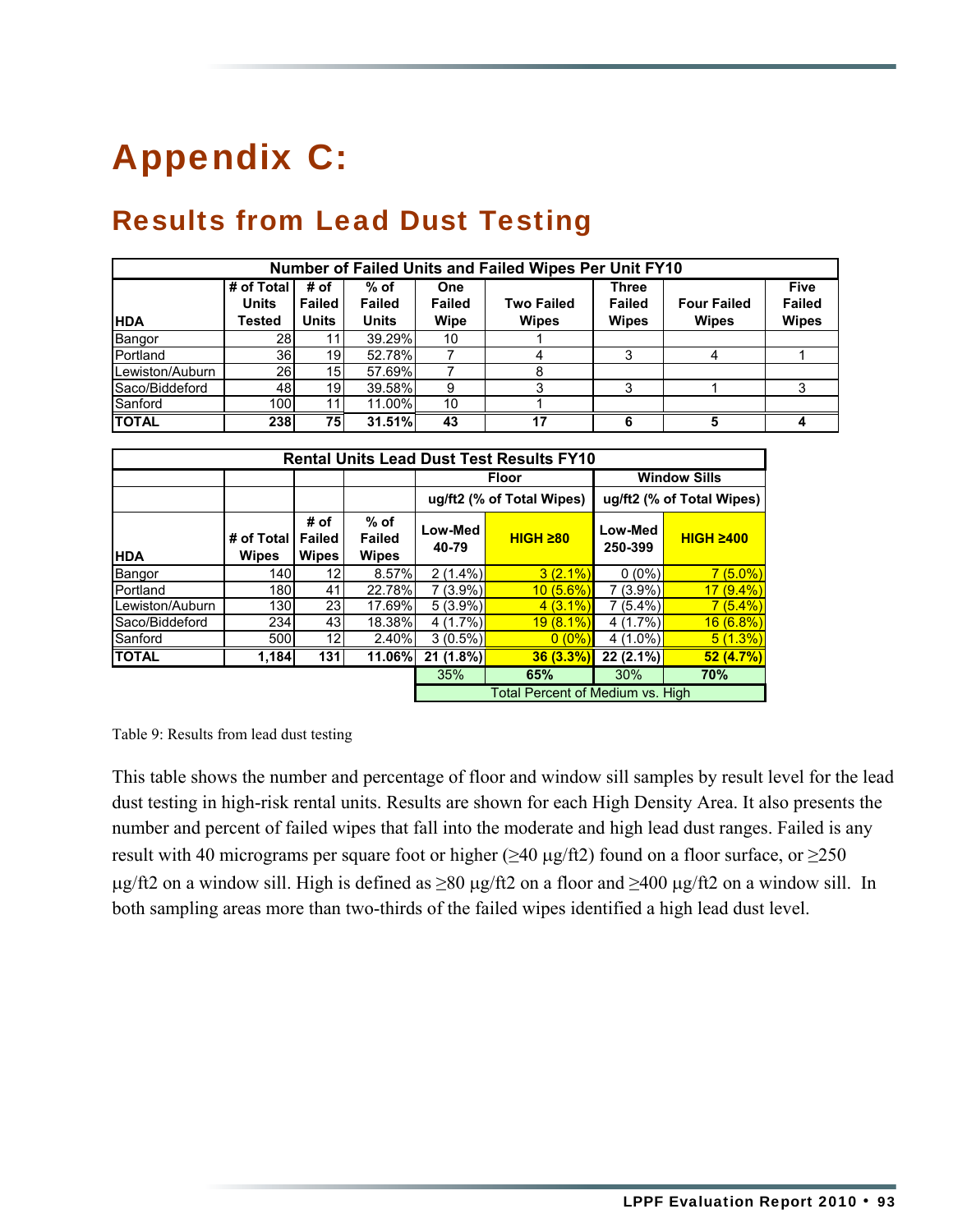

Figure 33: Lead dust test results, rental units, FY10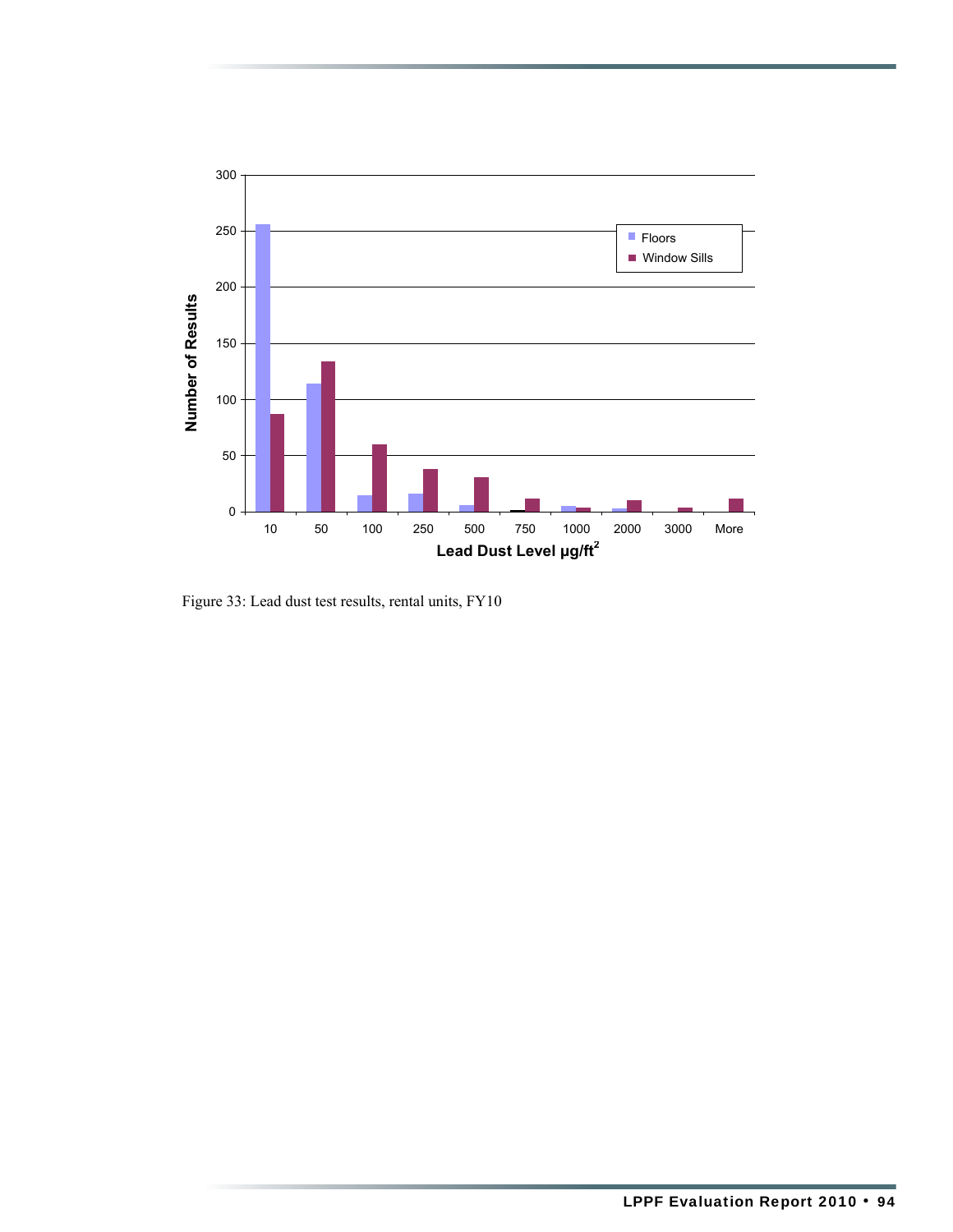## Appendix D:

### LPPF Funded DEP Trainings by Region

This figure shows the number of individuals who participated in LPPF funded trainings by type of training and public health district.



Figure 34: LPPF-funded DEP trainings by Public Health District